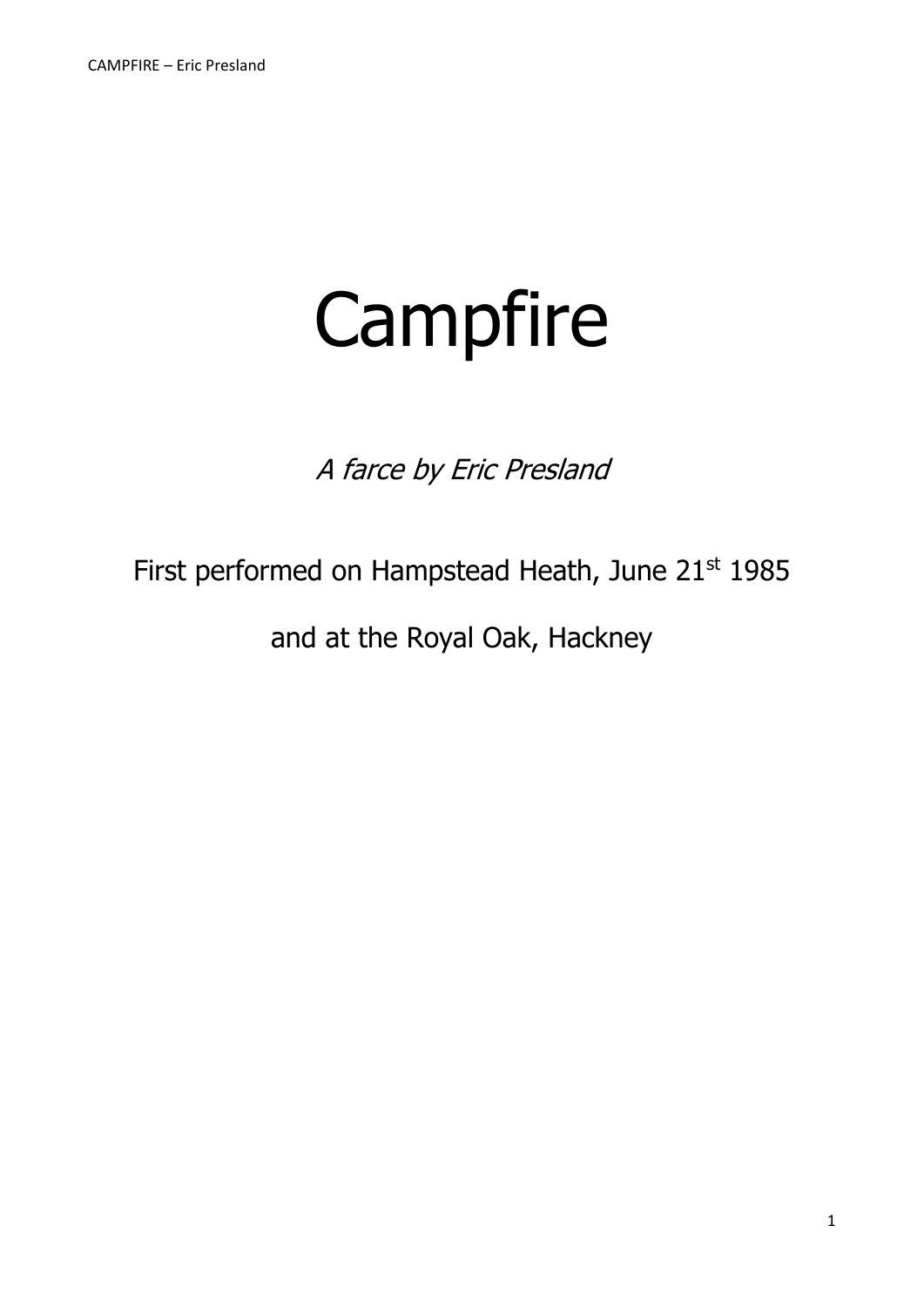# **CAST**

The Scouts

WOMBAT PATROL Garter, aged  $12 - 13$ Chisolm, aged  $12 - 13$  [they are inseparable Chums] Thrupp, aged 15, a bully Rutter, aged 16, their patrol leader

Skipper, a serious and conscientious man in his 30s

The London Motor Gang

Captain Bernard Kelley, the identical twin of SKIPPER Nosebag, hulking, stupid – a skinhead Coyle, a clone and a cynic, 30s Hodgekiss, a bank manager, irretrievably suburban, irretrievably vanilla however hard he tries

Acting Guide Commissioner DEIRDRE Twill Policeman 1, doubles with Nosebag Policeman 2, doubles with Hodgekiss

# **THE SET**

There are two large tents to the rear of the stage, capable of holding  $4 - 5$ people. It should be clear that these two areas are in separate fields, despite their closeness on stage. $<sup>1</sup>$  In the front is the area for the camp fire, created</sup> by orange footlights.

The tent(s) should open from front and back, but the back exit should not be obvious to the audience. A character should be able to exit from the tent and be able to reappear from the wings, unbeknownst to the audience<sup>2</sup>.

### **TIME**

The late 70s/early 80s

 $1$  For the first production we had one tent, but turned it into two different tents with the use of two different flysheets and fronts.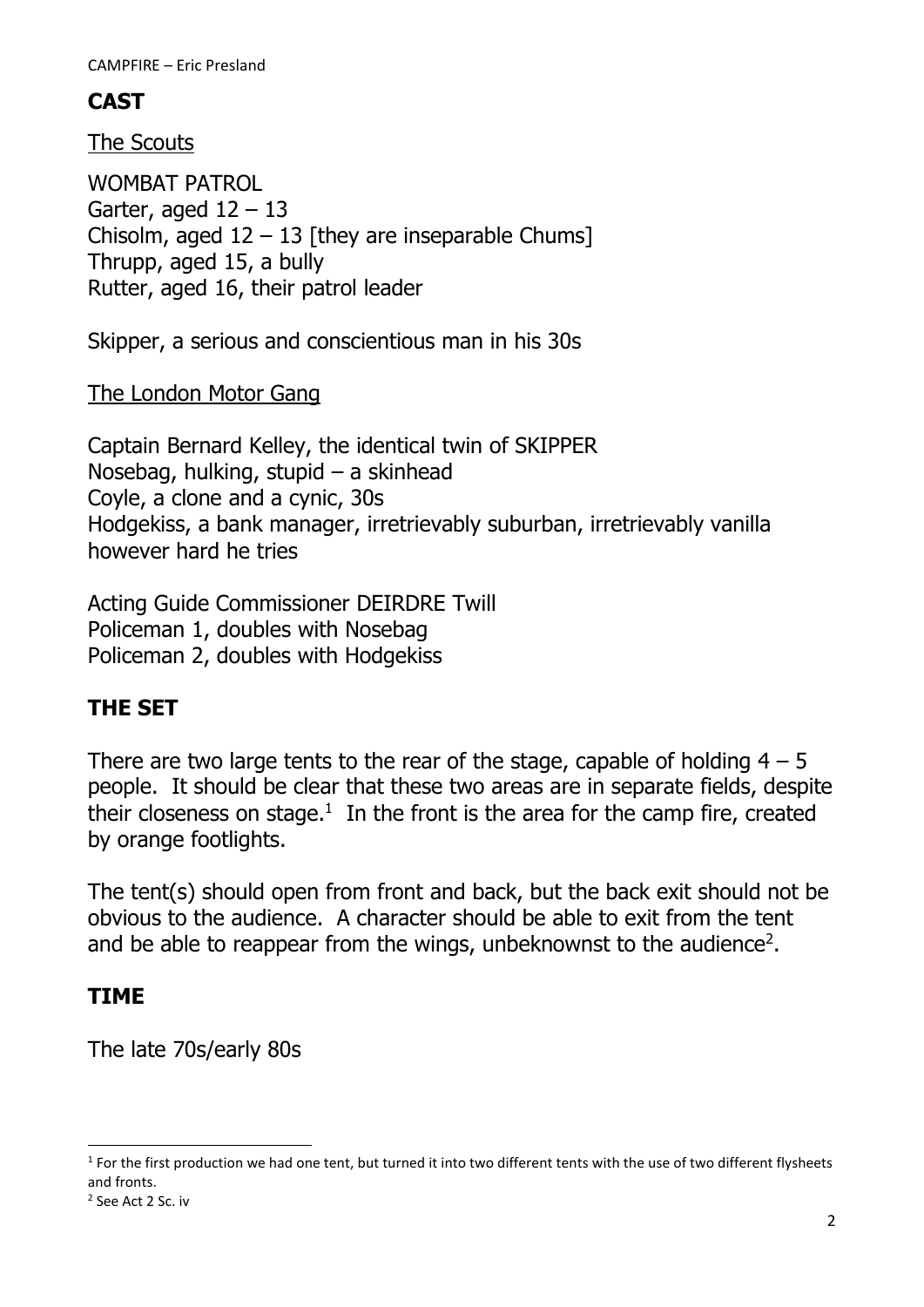#### ACT ONE

#### Scene One

[Downstage at the camp fire. GARTER is onstage 'civvies' but with a suggestion of Robin Hood. THRUPP with him as Little John. CHISOLM as Friar Tuck, with a large cushion and a frying pan. SKIP is watching from the front. THRUPP doesn't know his lines, and reads them. GARTER and CHISOLM are well into it – after all, they wrote it.]

- GARTER: But what meat are we having, Friar Tuck?
- CHISOLM: Venison
- GARTER: Venison? That will cost us dear.

[They both find this hilarious.]

| <b>THRUPP:</b>  | We – also – have – some – hamburgers – I – think, Robin.                                                                                                                                                                                                                                                                                  |  |  |  |
|-----------------|-------------------------------------------------------------------------------------------------------------------------------------------------------------------------------------------------------------------------------------------------------------------------------------------------------------------------------------------|--|--|--|
| <b>CHISOLM:</b> | But someone's dropped them on the ground. They're<br>always doing that.                                                                                                                                                                                                                                                                   |  |  |  |
| <b>GARTER:</b>  | There's a lot of dirty burgers in these woods. [Hilarious]<br>again]                                                                                                                                                                                                                                                                      |  |  |  |
| <b>THRUPP:</b>  | [As himself] Actually, Skip, I don't think that's very funny.                                                                                                                                                                                                                                                                             |  |  |  |
| <b>SKIPPER:</b> | Yes, it is a bit off.                                                                                                                                                                                                                                                                                                                     |  |  |  |
| <b>CHISOLM:</b> | Not as off as Thrupp's socks. Yeuch!                                                                                                                                                                                                                                                                                                      |  |  |  |
| <b>SKIPPER:</b> | Not exactly District Commissioner material, I agree                                                                                                                                                                                                                                                                                       |  |  |  |
| <b>GARTER:</b>  | But Skip -                                                                                                                                                                                                                                                                                                                                |  |  |  |
| <b>SKIPPER:</b> | No buts, Garter. Cut it. I don't want to offend your artistic<br>sensibilities as author of this little charade, but we're on our<br>best behaviour tomorrow night. The District Commissioner<br>will be inspecting us, and the other troops will be here as<br>well. If we play our cards right, we could be in for the<br>District Cup. |  |  |  |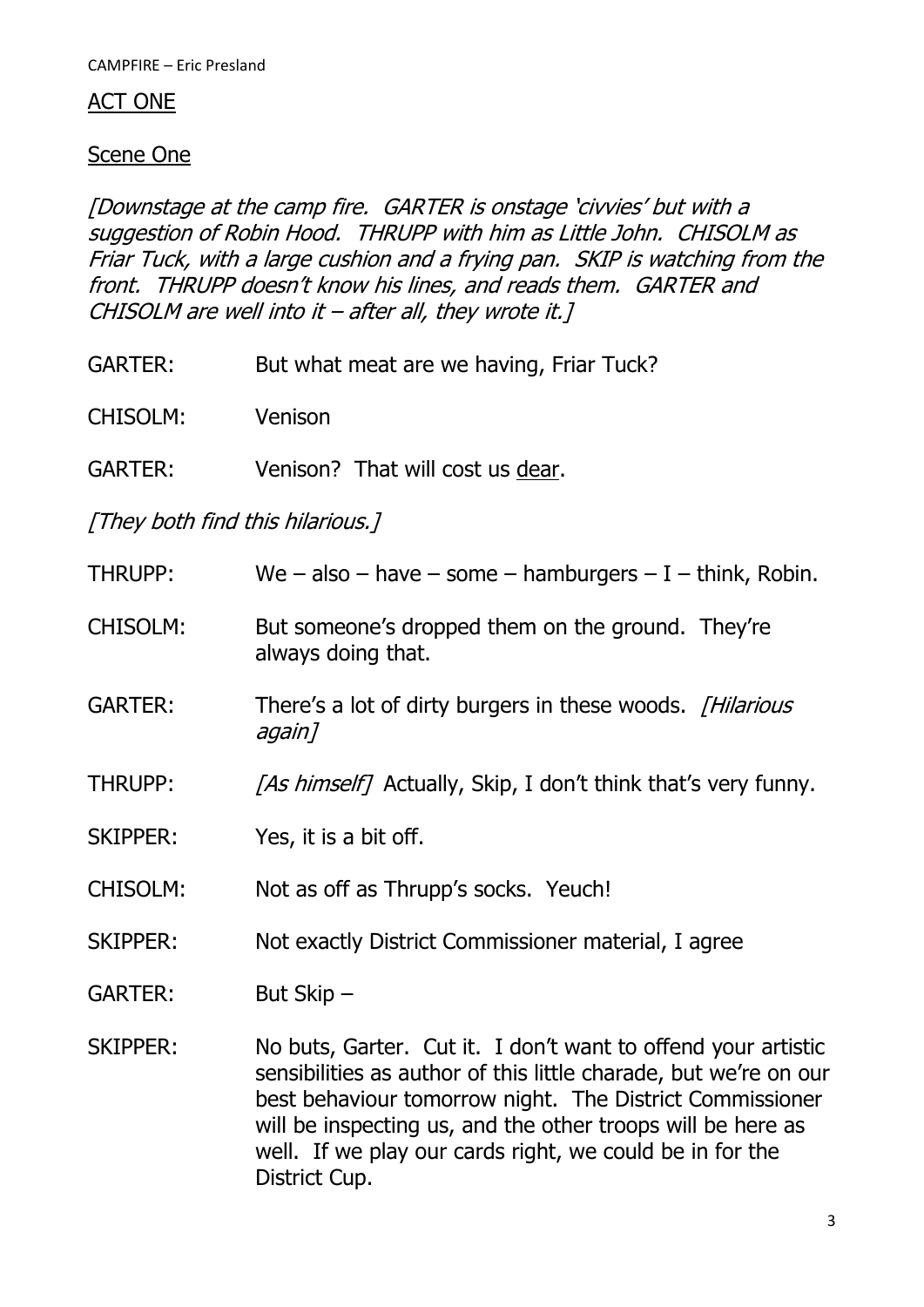GARTER: [Reluctant] Oh – all – right.

- CHISOLM: Knickers!
- THRUPP: Watch it!
- CHISOLM: [To THRUPP] Wart-bum!
- THRUPP: Oh Skip, did you hear that, Skip? Chisolm swore, Skip. I heard him. Can I punish him, please? Can I put cold water down his trouser leg please, Skip, please?
- SKIPPER: No, Thrupp. [To CHISOLM] Chisolm, did you swear? Did you?
- CHISOLM: It was only a little swear, honest. Just a teensy tiny little swear.
- SKIPPER: What did you say? Out with it.
- CHISOLM: [Mumbling] Wart-bum, Skip.
- SKIPPER: What?
- CHISOLM: [Again to himself] Wart-bum.
- SKIPPER: Speak up, boy.
- CHISOLM: [Shouting] WART BUM, Skip.
- SKIPPER: [Trying not to smile] A Scout is clean in thought, word and deed, Chisolm.
- CHISOLM: Yes, Skip.
- SKIPPER: Tomorrow morning just after reveille and before breakfast, I want you to run round the field five times repeating, "A Scout is clean in thought, word and dee." Understood?
- SKIP: Carry on. Where were we?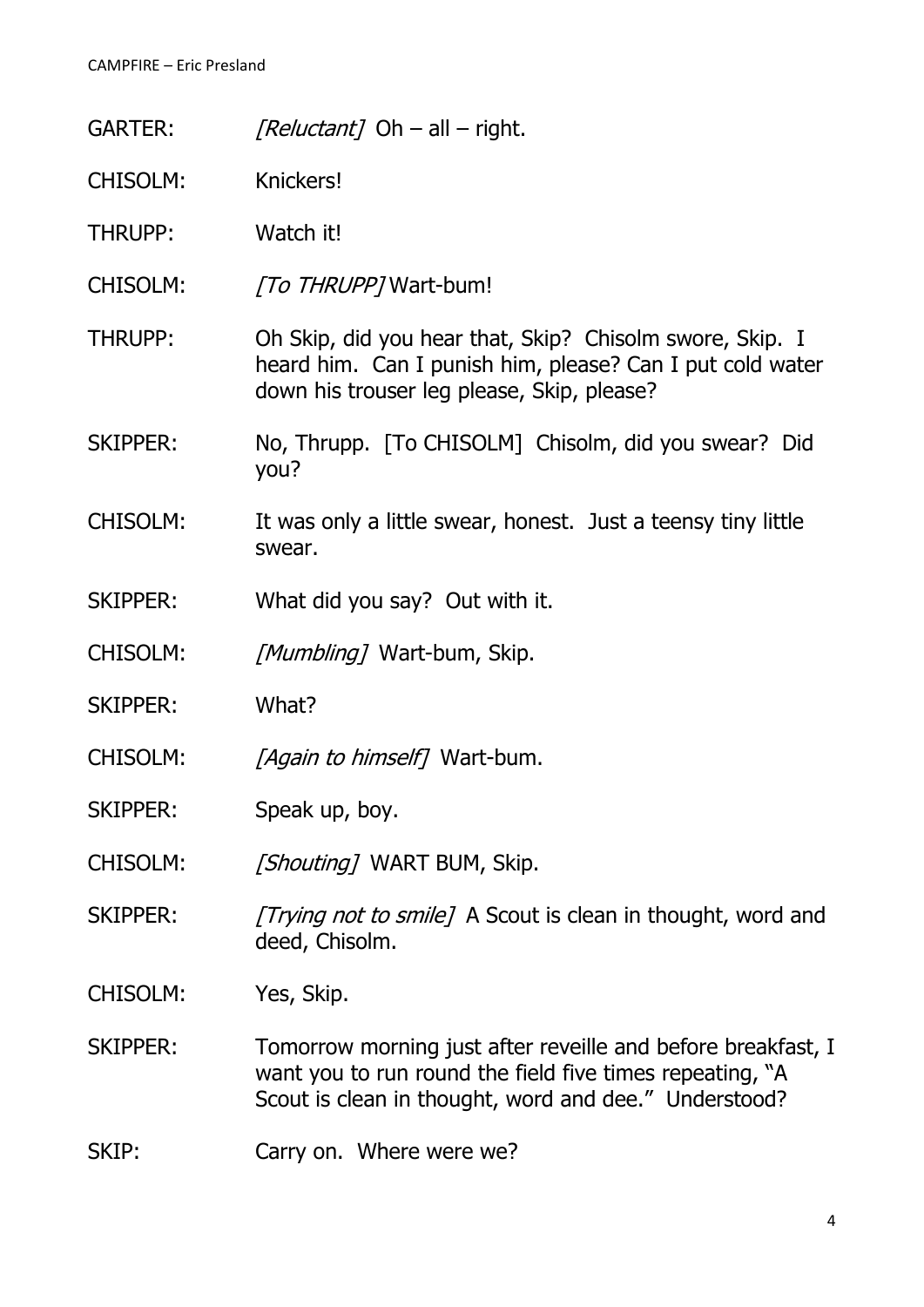| THRUPP:         | And – what – about – drink – to – go – with – the – meat?                                                                                                                                                                |  |  |  |
|-----------------|--------------------------------------------------------------------------------------------------------------------------------------------------------------------------------------------------------------------------|--|--|--|
| <b>CHISOLM:</b> | I had some sherry, but I used it in the pudding.                                                                                                                                                                         |  |  |  |
| <b>GARTER:</b>  | What is the pudding?                                                                                                                                                                                                     |  |  |  |
| <b>CHISOLM:</b> | Nothing. The merest trifle. I have however some bubbly.                                                                                                                                                                  |  |  |  |
| <b>GARTER:</b>  | I thought that was ordinary wine.                                                                                                                                                                                        |  |  |  |
| <b>CHISOLM:</b> | I put some washing up liquid in it. It's bubbly now                                                                                                                                                                      |  |  |  |
| THRUPP:         | What $-$ about $-$ the $-$ loyal - toast?                                                                                                                                                                                |  |  |  |
| <b>CHISOLM:</b> | It's in the loyal toaster.                                                                                                                                                                                               |  |  |  |
| THRUPP:         | We – have – to – have – something – to – drink – the –<br>$logal - toast - in?$                                                                                                                                          |  |  |  |
| <b>GARTER:</b>  | Don't be silly. You can't drink toast.                                                                                                                                                                                   |  |  |  |
| THRUPP:         | That's not fair. That's not in the script.                                                                                                                                                                               |  |  |  |
| <b>GARTER:</b>  | I was improvising, Thrupp. All the real actors do. My<br>sister's at Drama School and she's always being a tadpole or<br>something, and making up lines for herself like, "I'm a great<br>big wet slimy tadpole' and $-$ |  |  |  |
| THRUPP:         | Shut up, Garter $-$                                                                                                                                                                                                      |  |  |  |
| CHISOLM:        | It's true! Next term she's going to grow up and be a newt.                                                                                                                                                               |  |  |  |
| <b>SKIPPER:</b> | Let's just get on with the rehearsal shall we? It's a good<br>line, Garter. Keep it in.                                                                                                                                  |  |  |  |
| <b>GARTER:</b>  | Gosh, thanks, Skip.                                                                                                                                                                                                      |  |  |  |
| <b>SKIPPER:</b> | But now it's in, stick to it. Cue: "You can't drink toast".                                                                                                                                                              |  |  |  |
| THRUPP:         | I meant, what wine will we drink it in?                                                                                                                                                                                  |  |  |  |
| CHISOLM:        | Hock.                                                                                                                                                                                                                    |  |  |  |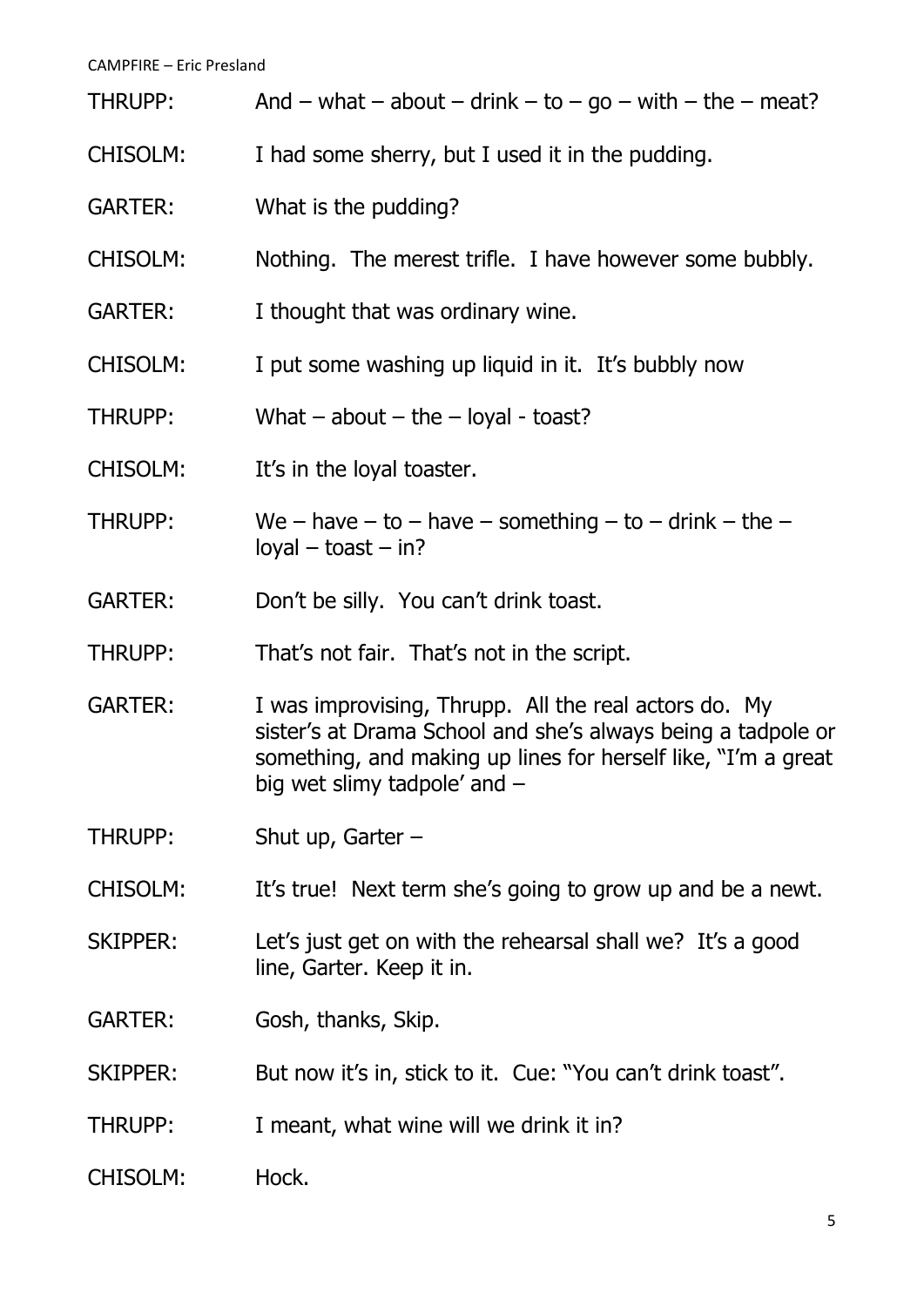- GARTER: I beg your pardon?
- CHISOLM: Sorry. Touch of hiccups. No, we'll have some Riesling
- THRUPP: Do you like Riesling?
- GARTER: I don't know, I've never Riesled.
- CHISOLM: But I must return to my pot –
- GARTER: I didn't know you smoked
- SKIPPER: [Warning] Garter....
- GARTER: My older brother –
- SKIPPER: I don't want to know about your older brother. Thought, word and deed, Garter… Continue.
- CHISOLM: But now I must return to my pot. Supper will be ready when the moon rises over the Great Oak, and the tawny owl sets forth on her nocturnal flight. Seven-thirty sharp.

[CHISOLM exits.]

- GARTER: A noble feast indeed. But hark [pause] hark! [pause] HARK!! *[A kazoo fanfare offstage]*. That must mean the King is close at hand. I must don my best cloak of Grimsby Green.
- THRUPP: Shouldn't that be Lincoln Green?
- GARTER: The shops in Lincoln were shut. Help me on with it.

[They mime doing this.]

- THRUPP: This buckle is tight.
- GARTER: Almost as tight as Friar Tuck, from the smell of his breath. [Another fanfare] But see! The king comes!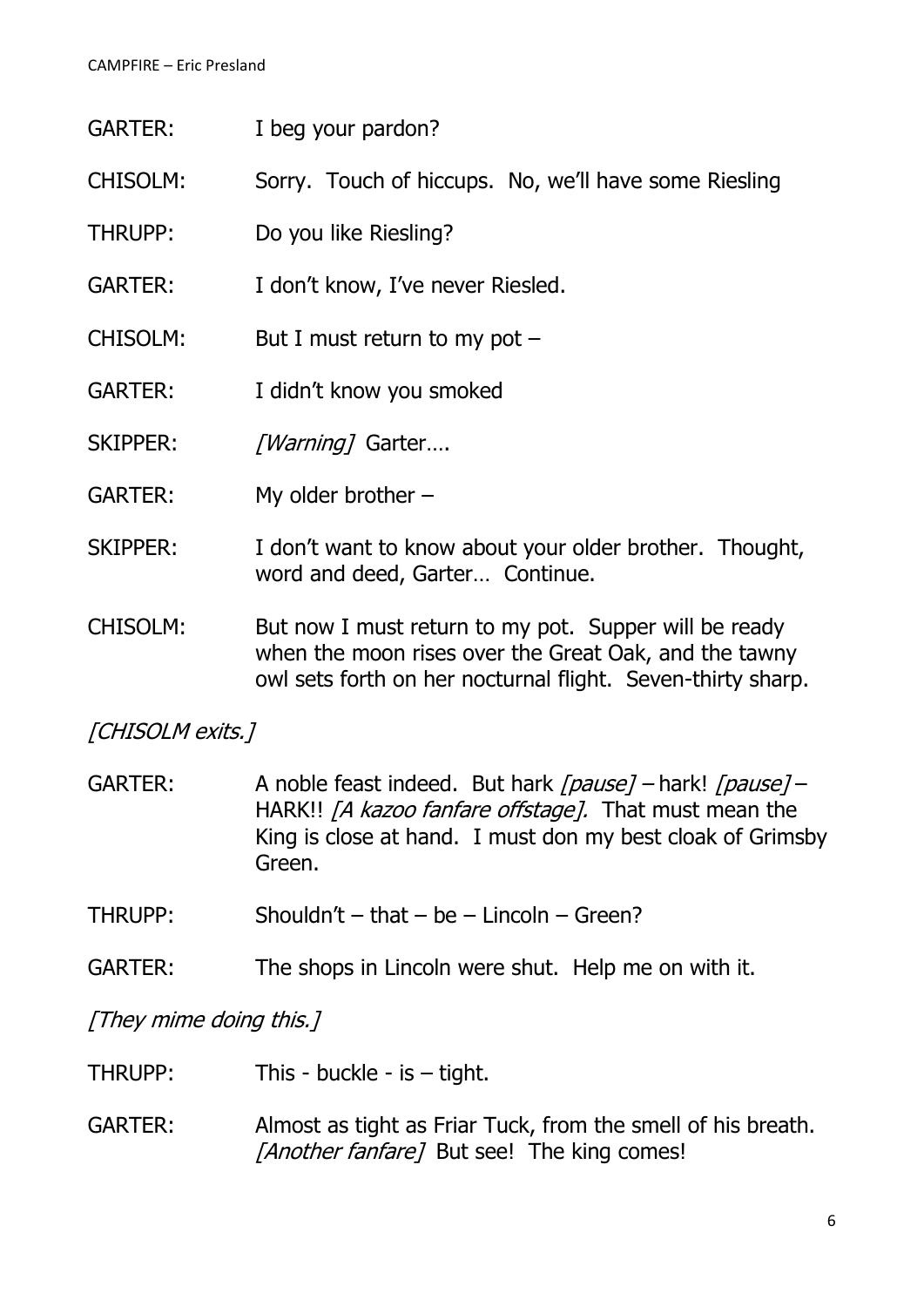[Enter RUTTER, with a pudding bowl on his head. GARTER and THRUPP kneel.]

RUTTER: [Out to SKIPPER] I haven't made the crown yet. Is this OK?

[Thumbs up from SKIPPER.]

RUTTER: Greetings, my loyal subjects. I have heard how you vanquished the Sheriff of Nottingham. THRUPP: Beat the crap out of him! SKIPPER: Thrupp! I'm surprised at you. THRUPP: Well if they can improvise  $-$ SKIPPER: No! GARTER: He will never stalk Sherwood Forest again. RUTTER: I'm glad to hear it. GARTER: Not now they've chopped it down for the bypass. RUTTER: Six long years have I journeyed, fighting Saladin even to the gates of Jerusalem. But I have always kept England close to my heart. THRUPP: Why is he called Saladin? GARTER: Because of his love of lettuce. RUTTER: Yes, he always likes to have some salad in. You have brought justice to this most fair part of my kingdom, for which I thank thee. GARTER: [Blushing] Gosh, it was nothing. Any folk hero would have done the same.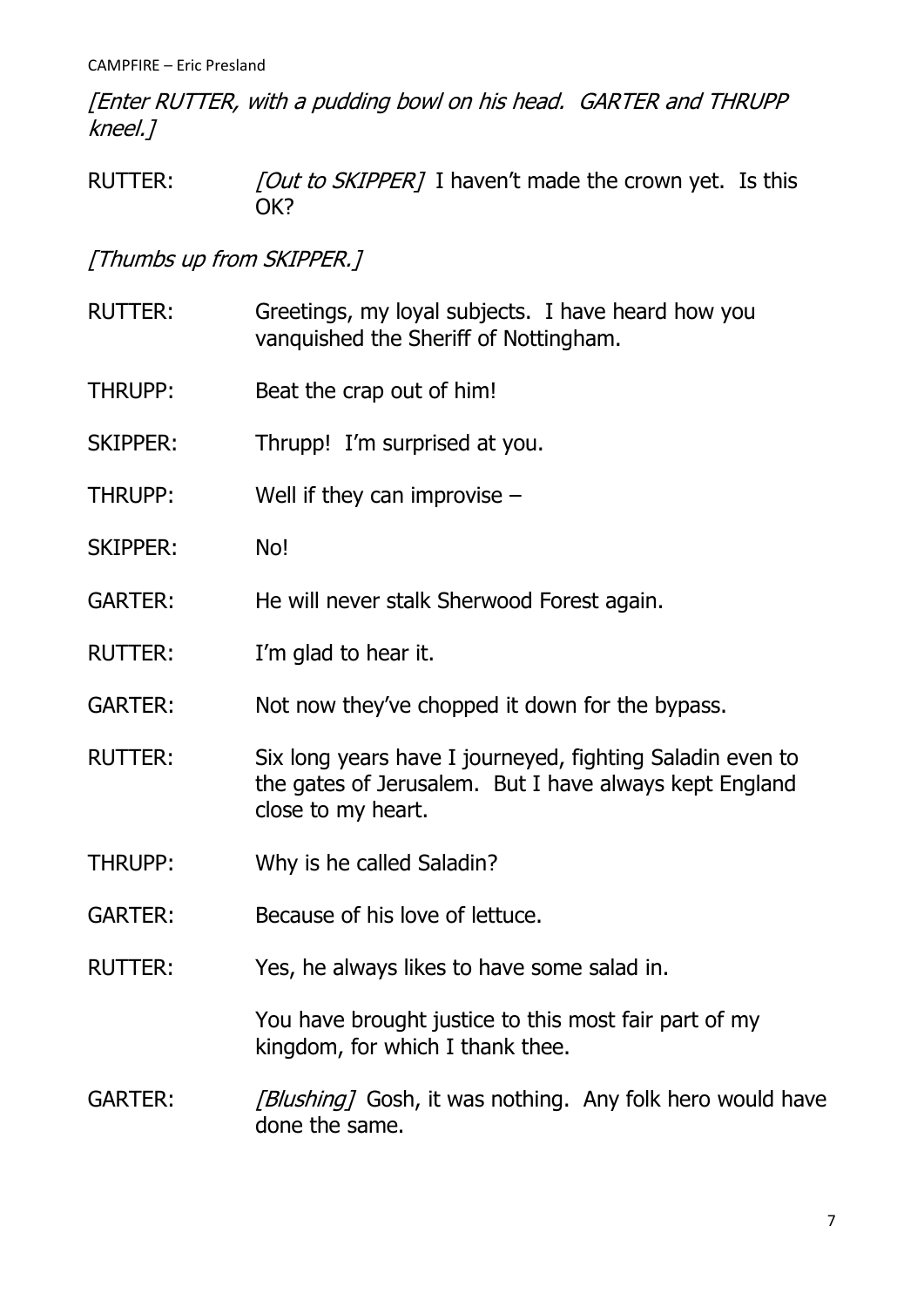- RUTTER: In honour of thy services *The mimes a sword* 7 arise, Sir Robin.
- THRUPP: HOORAY!
- RUTTER: But now, let us have feasting and merriment.
- GARTER: Perhaps you are thirsty, sire. Try some of our excellent local mead.
- RUTTER: Ah yes, mead! How I have missed the nectar of Old England! I even commanded my minstrel, Blondel, to compose a ballad in its honour. How did it go? "Real mead again, don't know where, don't know when…"
- THRUPP: I will go fetch it.

[THRUPP exits.]

RUTTER: What excellent and loyal chaps they are!

#### [A cry of pain offstage. Enter THRUPP again, dragging CHISOLM on with real enjoyment.]

THRUPP: On your knees, you naughty friar! CHISOLM: Mercy! Mercy! [THRUPP exits.] RUTTER: What is this? Where is my supper? CHISOLM: It was ready, my lord. And I had to taste it to see if it was good. And it was. Very. So I tasted it a little more. And it was even better. So I tasted it again, and it was simply the most scrumptious supper that was ever made. And it was so good  $-$  I ate it all. GARTER: Not again! RUTTER: Friar, friar, you must give up these dreadful habits! CHISOLM: But I've nothing else to wear!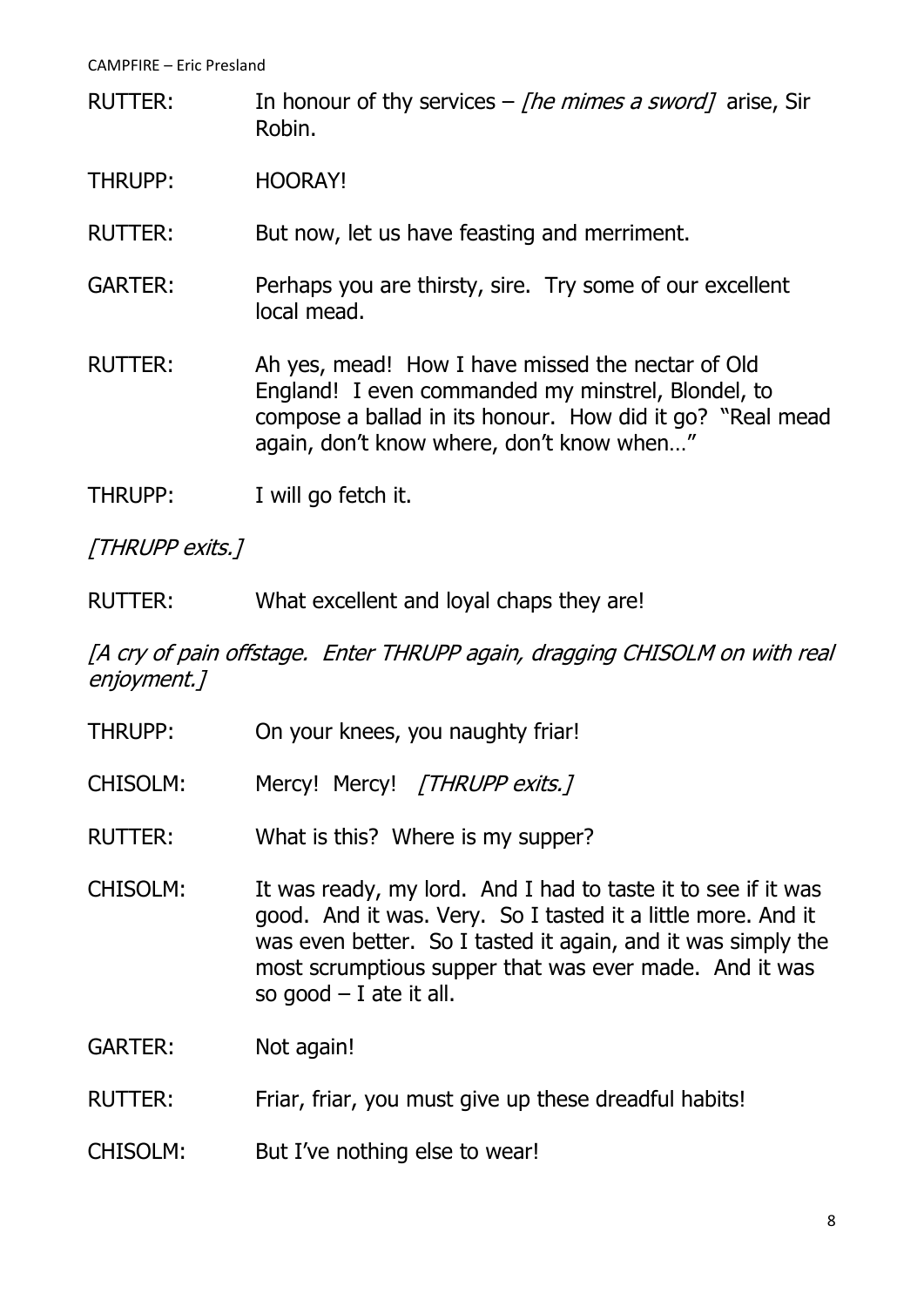| <b>RUTTER:</b>  | Silence! What else do you have in store?                                                                                                   |  |  |  |  |
|-----------------|--------------------------------------------------------------------------------------------------------------------------------------------|--|--|--|--|
| <b>CHISOLM:</b> | Nothing, sire.                                                                                                                             |  |  |  |  |
| <b>RUTTER:</b>  | Not even a packet of Royal Jelly? Angel delight?                                                                                           |  |  |  |  |
| <b>CHISOLM:</b> | No, sire.                                                                                                                                  |  |  |  |  |
| <b>RUTTER:</b>  | Then we will have to [He eyes CHISOLM speculatively].<br>Nice and plump very succulent Thrupp, bring the Royal<br>Cauldron immediately.    |  |  |  |  |
| <b>CHISOLM:</b> | What?                                                                                                                                      |  |  |  |  |
| <b>RUTTER:</b>  | I think I could fancy a bit of rump                                                                                                        |  |  |  |  |
| <b>CHISOLM:</b> | No!                                                                                                                                        |  |  |  |  |
| <b>RUTTER:</b>  | Perhaps a little breast                                                                                                                    |  |  |  |  |
| <b>CHISOLM:</b> | Leave my breast and rump alone!                                                                                                            |  |  |  |  |
| <b>RUTTER:</b>  | Bear up, good friar. Imagine you are a missionary in the<br>barbarous Northlands, where I am told guests are often<br>served in such wise. |  |  |  |  |
| <b>GARTER:</b>  | It makes a change from deep-fried Mars bars.                                                                                               |  |  |  |  |
| <b>RUTTER:</b>  | You are a man of God, you should be grateful to serve<br>others $-$ on a plate.                                                            |  |  |  |  |
| CHISOLM:        | The missionary position has never attracted me.                                                                                            |  |  |  |  |
| <b>SKIPPER:</b> | Chisolm!                                                                                                                                   |  |  |  |  |
| CHISOLM:        | What's wrong with that?                                                                                                                    |  |  |  |  |
| <b>SKIPPER:</b> | You know perfectly well what's wrong with it.                                                                                              |  |  |  |  |
| CHISOLM:        | No I don't -                                                                                                                               |  |  |  |  |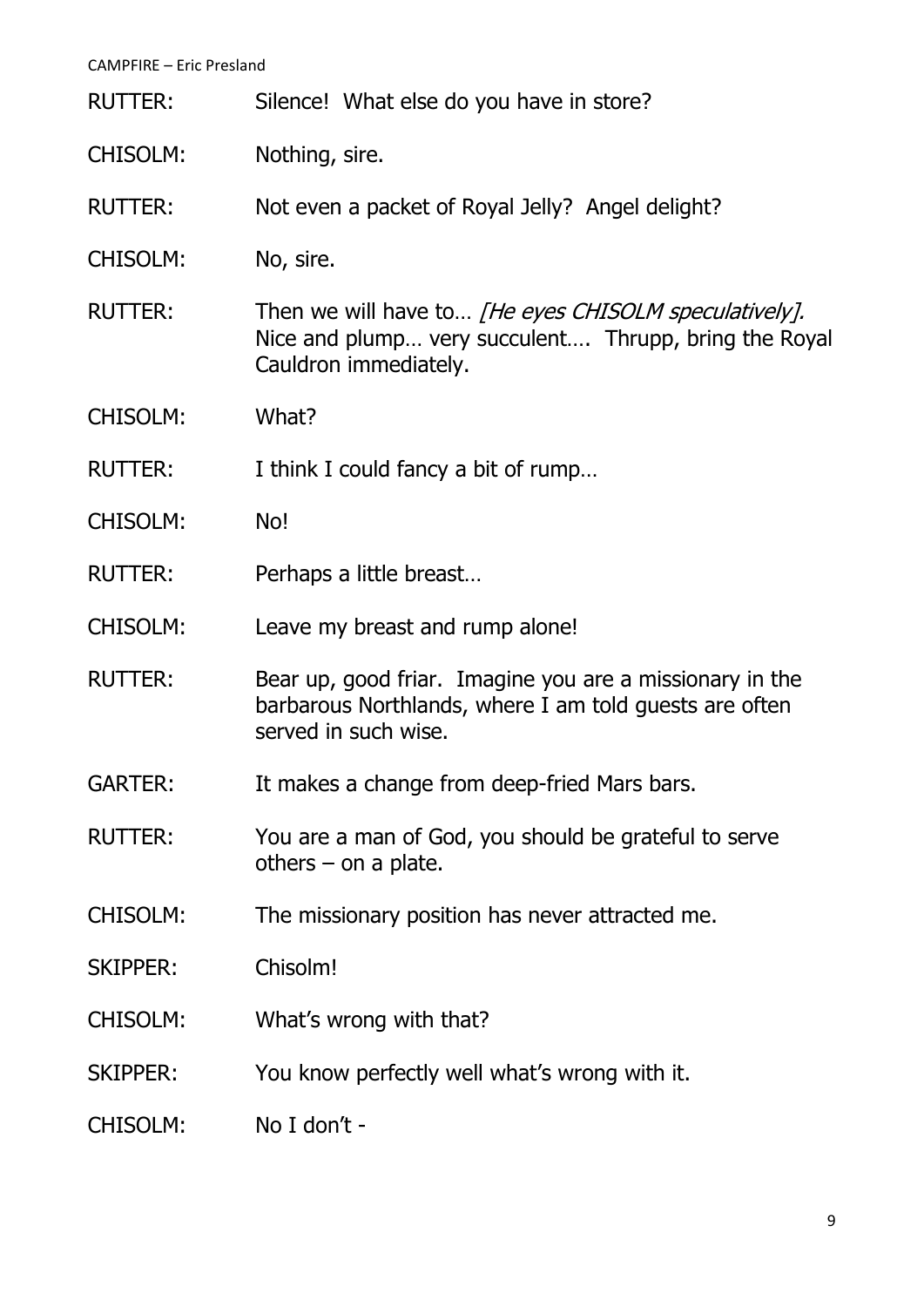- SKIPPER: Well, if you don't know, let's just say it sounds better as written.
- CHISOLM: [Resigned] OK. [Back in play] I never felt the urge to be a missionary. I was called to the cloth, not the pot.

[THRUPP re-enters with the cauldron.]

- THRUPP: The cauldron is ready sire. It's heating up nicely.
- RUTTER: Into the pot with him.
- GARTER: Stay, sire. This is my most trusty comrade. Spare him, I beg thee.

[Fanfare off]

- RUTTER: What is that sound that sound that strikes on mine ear?
- CHISOLM: It's Thrupp on a kazoo –
- GARTER: It is the Royal Huntsmen, sire. That sound denotes that relief is at hand. They have caught one of your royal deer. We shall dine on venison tonight.
- RUTTER: Well, you are saved, Tuck. I trust you have learnt your lesson, Friar. But come, let us drink a toast to celebrate my return.

[THRUPP re-enters with a tray, glasses and bottle.]

RUTTER: Give me my royal drinking cup, that I may pledge the health of all my subjects. [THRUPP gives it to him.] I swear I will never quit my realm again, but devote my life to the happiness and prosperity of my kingdom. *[Drinks.]* But come, let us have music. Let me hear that old Sherwood song which I love so well –

[SKIPPER comes onstage and into the action.]

SKIPPER: Right. And then Thrupp, you step forward and do your poem –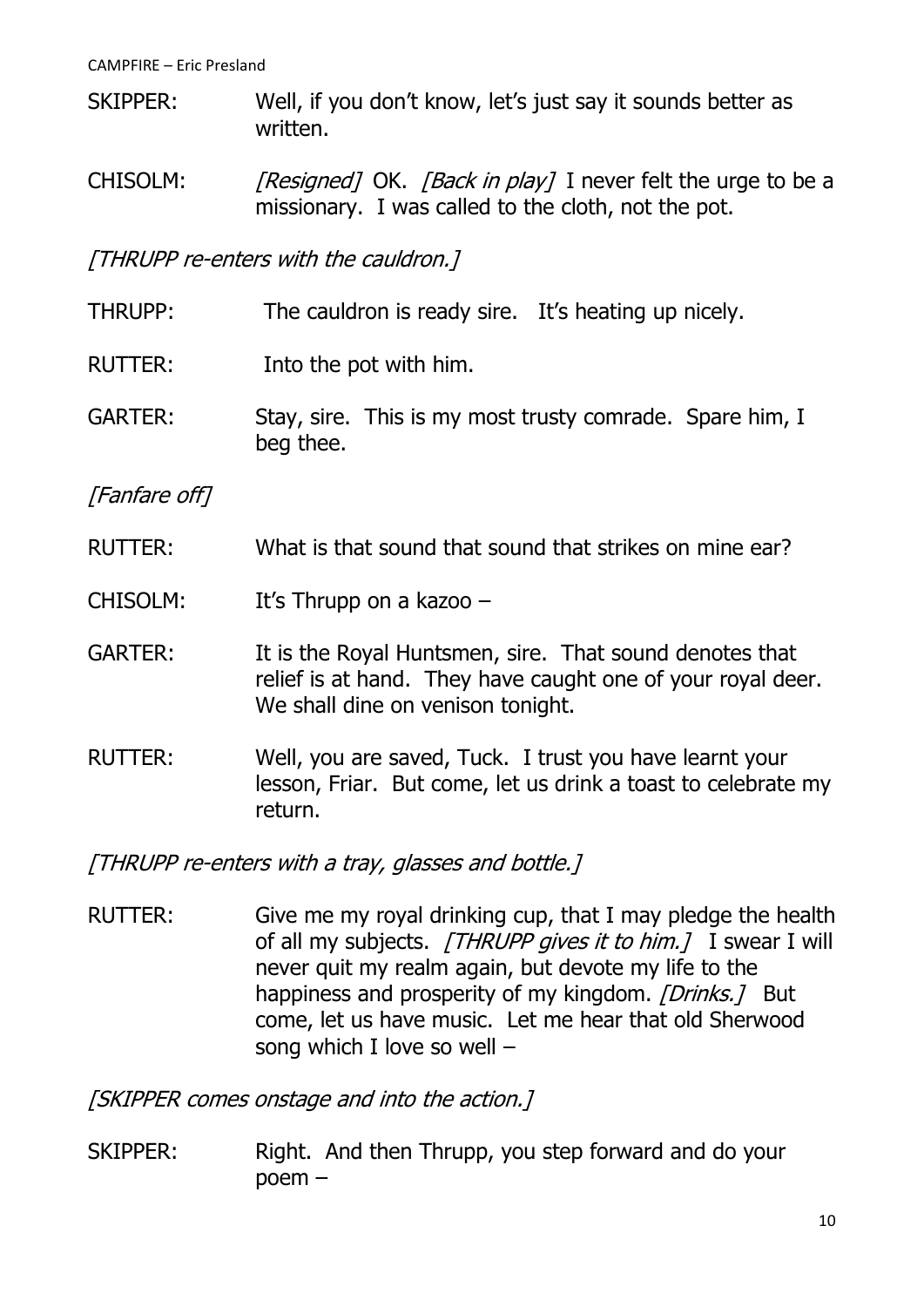- THRUPP: 'If'!
- SKIPPER: If what?
- THUPP: That's my poem.

[Declaims] "If you can keep your head when all around you"

- SKIPPER: Not now. Save it for the night.
- THRUPP: That's what we want around here. A bit of decent manly sentiment to raise the tone.
- SKIPPER: Right. You're doing your stuff. "If blah blah blah". The others go off and change into their best uniforms. When you finish, you go off and change, they come on, line up, and do the first chorus. March, march, march, wave the flags, you come on again to join the second chorus. Shall we see that?

[They line up in a row:]

ALL: By the camp fire, by the camp fire With the open skies above. By the camp fire, not a damp fire, It's the country life we love. The skies are blue, the grass is green, The sun is warm and the air is clean. We're the fittest lads you've ever seen With our campfire, cheer-and-stamp fire With our champ fire routine.

[A tremendous climax.]

SKIPPER: That wasn't bad at all. Bags of guts. The DC will like that.

THRUPP: I Say, Skip. Do these little beasts have to upstage me like that? I mean, I stand at the back and I do the semaphore – and it's real semaphore, cos I've got my semaphore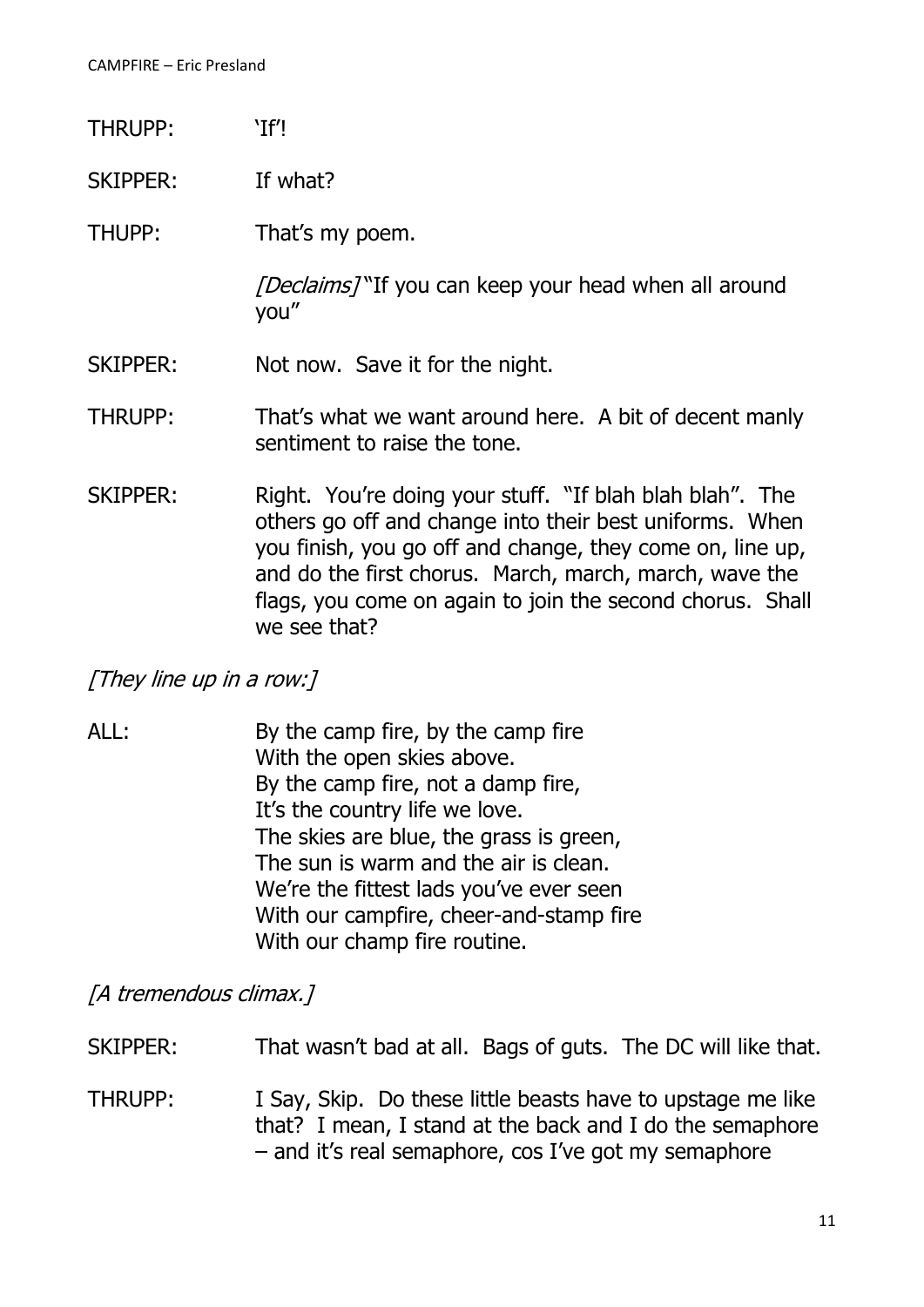badge and besides I looked it up – and I'm spelling out  $C A - M - P -$ 

[He does so energetically in semaphore.]

- SKIPPER:  $[Hastily]$  I get the idea.
- THRUPP: and all they can do is march up and down in front of me going 'the skies are blue, the grass is green'. It's a complete waste of a good badge.
- SKIPPER: It'll have to do, we haven't got time, the inspection's tomorrow. And while we're about it, perhaps you might do better learning your lines than worrying about what other people are doing.
- THRUPP: It's jolly difficult, getting the hang of this acting lark. I say the lines over and over, but just when I think I've got them, they've gone again.
- SKIPPER: It'll come, I'm sure. Remember, the honour of the 25<sup>th</sup> Penge is at stake. Now clear this lot up and put away your props. Rutter, I want a word with you.
- RUTTER: [Who has been in a dream world] Skip?

[RUTTER and SKIPPER to one side, while the others clear the stage.]

- SKIPPER: What's the matter, old chap? You're looking distinctly peaky.
- RUTTER: I haven't er I haven't had much sleep the last few nights.
- SKIPPER: Anything on your mind?
- RUTTER: Whatever makes you think that?
- SKIPPER: You haven't quite been with us lately. Off your chuck, that sort of thing.
- RUTTER: It's nothing. Perhaps a touch of summer flu.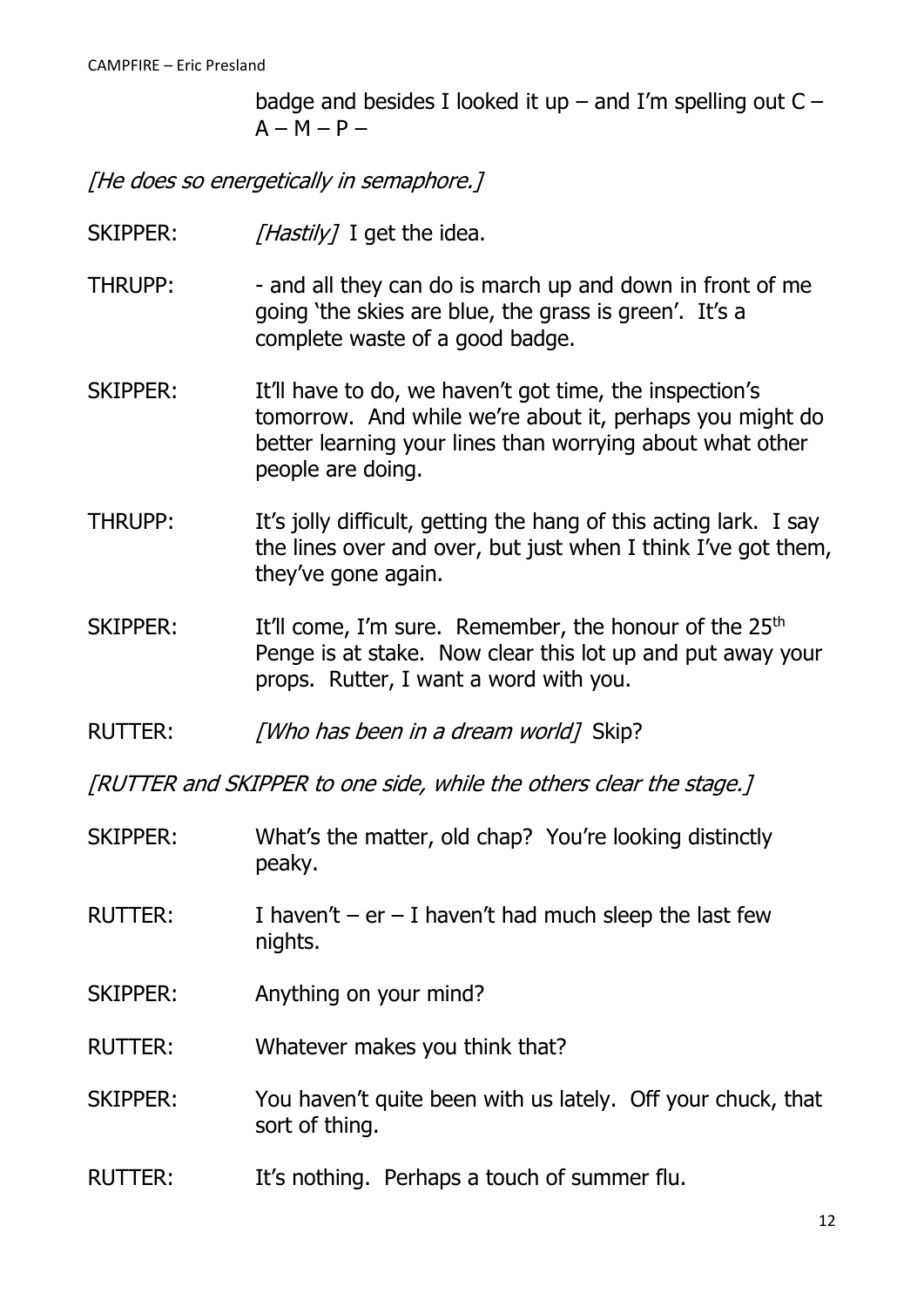SKIPPER: Well, if there's ever anything you ever need to talk over with me, you know where my tent is.

RUTTER: Thanks, Skip.

SKIPPER: Now line them up.

[RUTTER produces whistle and whistles. The other three come running and stand at ease. RUTTER falls in beside them.] RUTTER: Wombats, wombats, alert!

[They all come to attention.]

- SKIPPER: You've all done jolly well today, and for that I'm going to excuse you inspection tomorrow morning. There will of course be an inspection at 6.30 tomorrow evening, when the District Commissioner arrives, and I want it to be the very best. I'm sure you all want to win the County Trophy as much as I do. Now fall out, get your supper, and lights out at 8.30.
- RUTTER: Fall out!

[They do so. SKIPPER exist, CHISOLM and RUTTER get cooking pots. THRUPP drags GARTER forward by the ear.]

- GARTER: Oh don't, Thrupp, you're hurting me. Ow.
- THRUPP: You'll hurt a darn sight more when I've finished with you. What do you mean by stamping on my foot in the marchpast?
- GARTER: It was an accident, honest.
- THRUPP: A likely story.

CHISOLM: It was my fault really, I pushed him.

THRUPP: I'll deal with you later, Chisolm. But first, Garter, I'm going to teach you a lesson.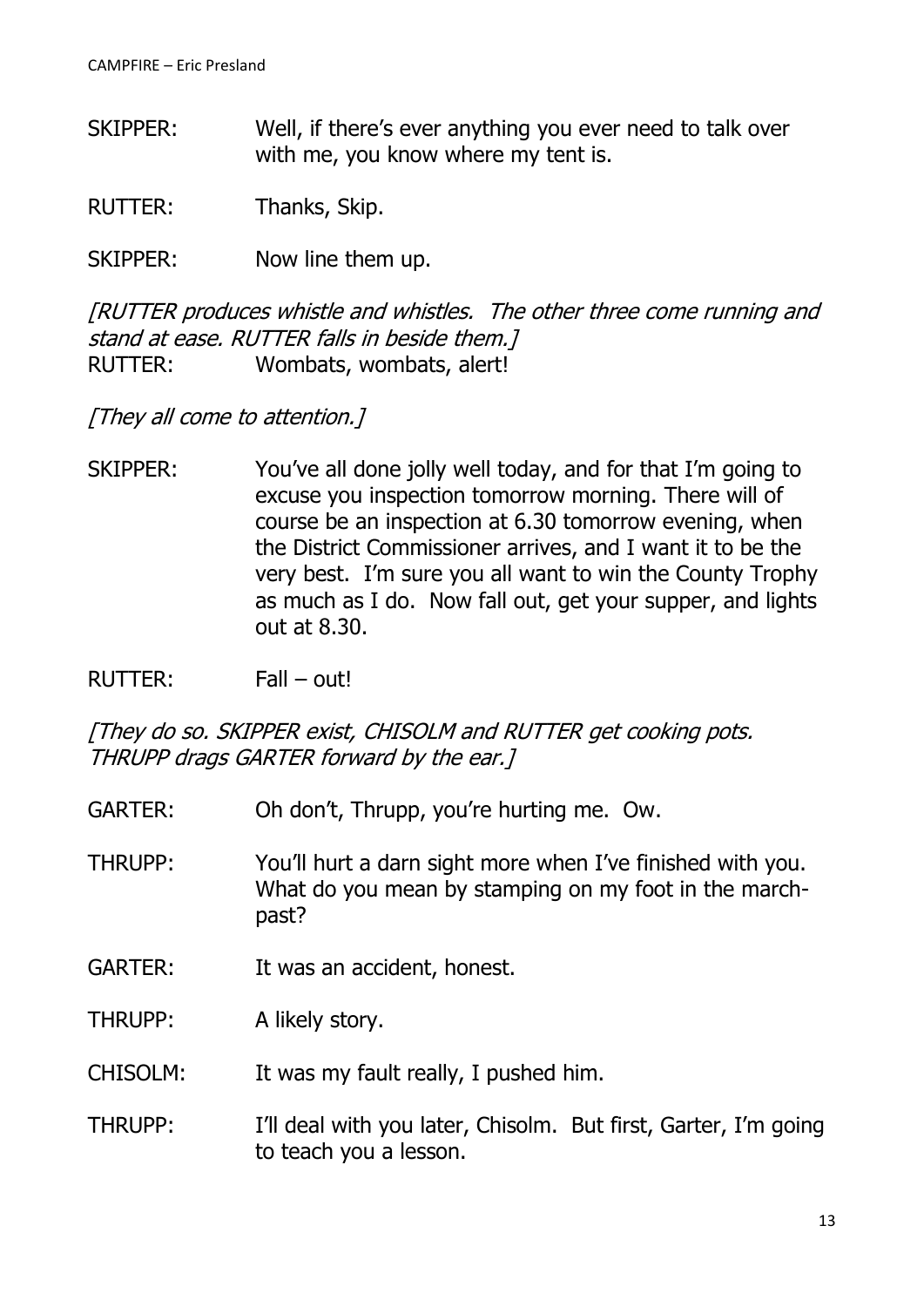RUTTER: All right, Thrupp. That's enough.

[He gives pots and pans to CHISOLM and GARTER.]

| <b>RUTTER:</b>   | You two, go and light a fire. You're cooking tonight.                                                                              |  |  |  |
|------------------|------------------------------------------------------------------------------------------------------------------------------------|--|--|--|
| <b>GARTER:</b>   | Us? Holy cow!                                                                                                                      |  |  |  |
| <b>CHISOLM:</b>  | Thanks, Rutter. You're a brick.                                                                                                    |  |  |  |
| [They dash off.] |                                                                                                                                    |  |  |  |
| <b>RUTTER:</b>   | So what was going on there, Thrupp?                                                                                                |  |  |  |
| <b>THRUPP:</b>   | He stood on my foot.                                                                                                               |  |  |  |
| [RUTTER smiles.] |                                                                                                                                    |  |  |  |
|                  | It's no laughing matter. He needs to be taught to respect<br>the feet of a superior. But you've let him off. Again.                |  |  |  |
| <b>RUTTER:</b>   | If there are punishments to be handed out, me or Skip will<br>do the handing.                                                      |  |  |  |
| THRUPP:          | But you never do anything. This whole outfit's getting too<br>slack. The Wombats are going right downhill. You're far<br>too kind. |  |  |  |
| <b>RUTTER:</b>   | This is the Scouts, not the Army, Thrupp.                                                                                          |  |  |  |
| <b>THRUPP:</b>   | More's the pity. Military discipline, that's what they need.<br>Their kit's a disgrace. Look at it!                                |  |  |  |

[He lift's the tent flap to reveal a hotchpotch of jumbled gear.]

The Commissioner's coming tomorrow. What do you think he'll make of it? Your lack of discipline is going to lose this troop the County Trophy, do you realise that?

#### RUTTER: There's more to life than trophies. Your trouble, you don't relax enough.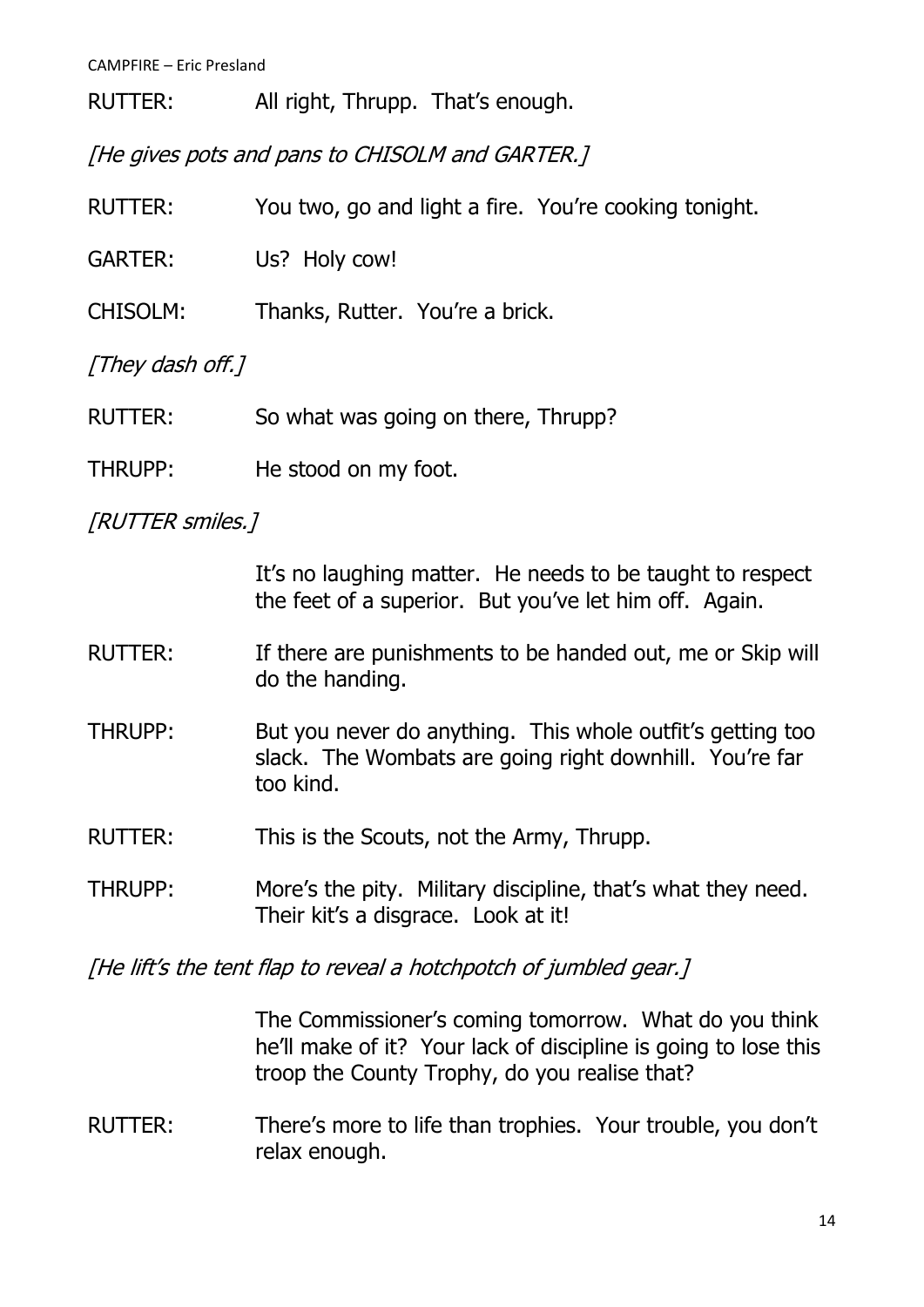THRUPP: Bah!

- RUTTER: Look up there. It's nearly the full moon. Isn't it beautiful? "Speak silence with thy glimmering eye, and wash the dusk with silver." That's Blake, that is. He was looking up at that very moon nearly two hundred years ago.
- THRUPP: Good night for a night exercise.
- RUTTER: You've no romance.
- THRUPP: Only girls think of romance.
- RUTTER: You're not old enough, but one day –
- THRUPP: One day I'll be Patrol Leader and I'll lick the Wombats back into shape.
- RUTTER: But not yet you are. Now go and collect some firewood, there's a good chap.
- THRUPP: Yes, Rutter.

[THRUPP salutes very smartly and marches off. RUTTER stares a long time at the moon, dreamily. Sighs:]

RUTTER: Oh Tony…

#### **FADE TO BLACKOUT**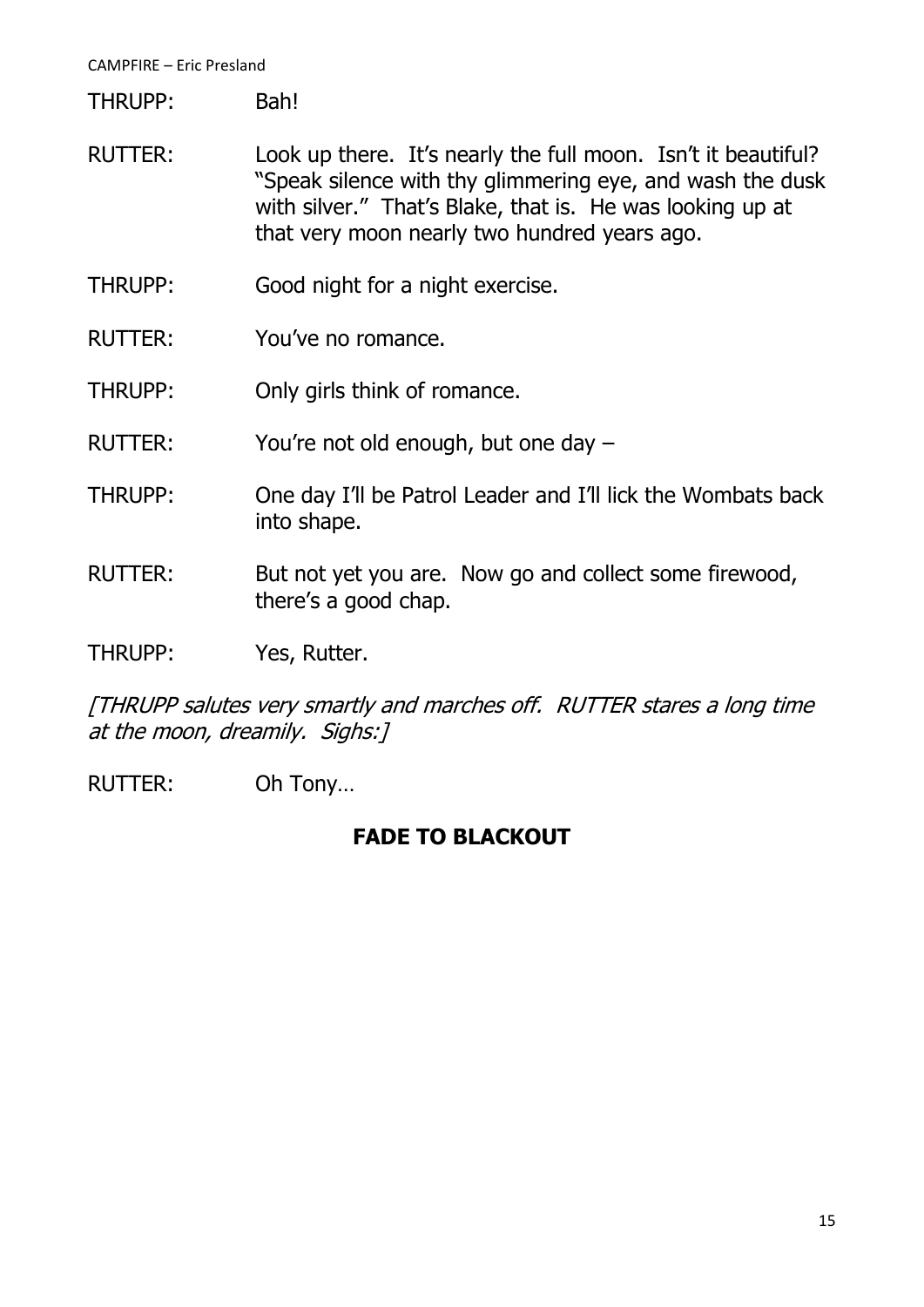#### Scene Two

[The London Motor Gang tent. Very neat and NW3. Some Art on the canvas, and tasteful drapes. NOSEBAG setting up a barbecue.]

| COYLE:   | <i>[From inside the tent]</i> Another Bloody Mary, Mary?         |
|----------|------------------------------------------------------------------|
| NOSEBAG: | Don't call me Mary. It's Nosebag, right? Nothing but<br>Nosebag. |

COYLE: Pardonnez-moi! Beulah, peel me a Yorkie.

[He emerges from the tent.]

| <b>NOSEBAG:</b> | Just get me another drink, you prick.                                                                                                                        |
|-----------------|--------------------------------------------------------------------------------------------------------------------------------------------------------------|
| COYLE:          | Now what have we here? Cow, cow, more dead cow, dead<br>pig, minced pig, a lump of dead $\text{row} - \text{coh}$ , what a lovely<br>surprise! $-$ a tomato! |
| <b>NOSEBAG:</b> | If you don't like it, do the cooking yourself.                                                                                                               |
| COYLE:          | Sorry. Can't do a nut roast on a Barbie.                                                                                                                     |
| <b>NOSEBAG:</b> | I don't know why you come on London Motor Gang<br>weekends if you're a vegetarian. Everyone knows real men<br>don't like nuts.                               |
| COYLE:          | [Suggestive] I've never had any complaints about my nuts.                                                                                                    |
|                 |                                                                                                                                                              |

[Enter HODGEKISS. He is wearing very baggy shorts, inside which he wears a strap-on dildo which looks absurd. Exaggerated deep breaths.]

- HODGEKISS: Hey-ho for the open air. Just smell the scent of pine on the breeze.
- COYLE: That's Nosebag's mouthwash. He gargles in Jeyes Fluid.
- NOSEBAG: Leave it out.
- HODGEKISS: There's hills to climb and rivers to swim, and fells to walk -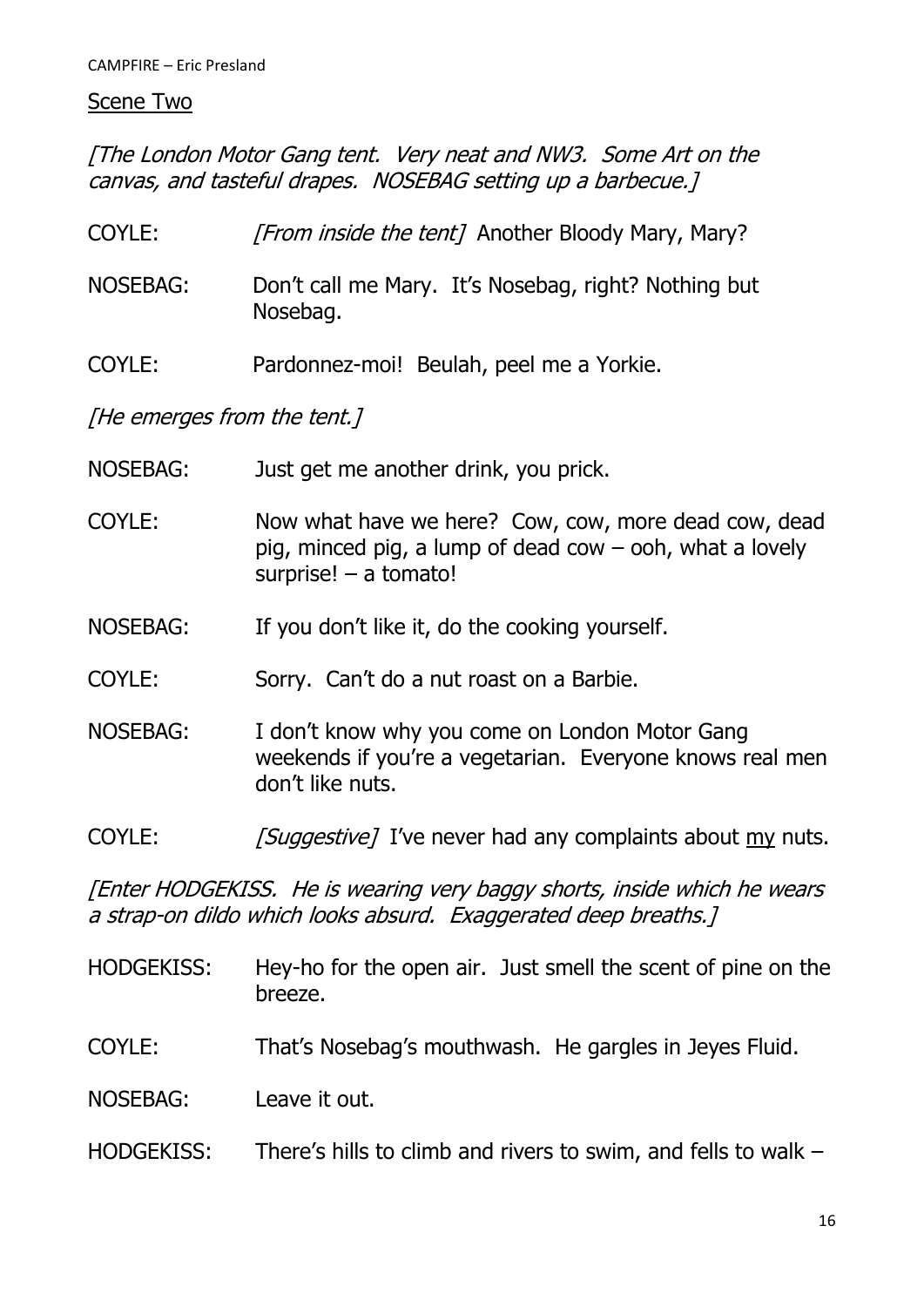| <b>CAMPFIRE - Eric Presland</b>                           |                                                                                                                                                                                                          |  |  |  |
|-----------------------------------------------------------|----------------------------------------------------------------------------------------------------------------------------------------------------------------------------------------------------------|--|--|--|
| COYLE:                                                    | In Tring?                                                                                                                                                                                                |  |  |  |
| <b>HODGEKISS:</b>                                         | This is the life for a real man. Isn't that right, Coyle?                                                                                                                                                |  |  |  |
| COYLE:                                                    | You're asking the wrong person.                                                                                                                                                                          |  |  |  |
| <b>NOSEBAG:</b>                                           | I have no idea why you're here, Coyle.                                                                                                                                                                   |  |  |  |
| COYLE:                                                    | Strange as it may seem, I actually like motor bikes. Unlike<br>you. <i>[To HODGEKISS]</i> Nosebag goes to the Coleherne in<br>his leathers by tube, clutching a crash helmet he doesn't<br>actually use. |  |  |  |
| <b>HODGEKISS:</b>                                         | Really?                                                                                                                                                                                                  |  |  |  |
| COYLE:                                                    | He doesn't have a bike.                                                                                                                                                                                  |  |  |  |
| <b>NOSEBAG:</b>                                           | I keep failing the test. It's not fair.                                                                                                                                                                  |  |  |  |
| [HODGEKISS starts calisthenics. His strap-on waves about] |                                                                                                                                                                                                          |  |  |  |
| <b>HODGEKISS:</b>                                         | Sometimes I just think to myself, "Dammit, Hodgekiss, why<br>don't you just throw it all over at the Bank, and run away to<br>become a big hairy – lumberjack, or something?"                            |  |  |  |
| COYLE:                                                    | And why don't you?                                                                                                                                                                                       |  |  |  |
| <b>HODGEKISS:</b>                                         | I'd lose my pension rights.                                                                                                                                                                              |  |  |  |
| COYLE:                                                    | Why do you wear that thing?                                                                                                                                                                              |  |  |  |
| <b>HODGEKISS:</b>                                         | What thing?                                                                                                                                                                                              |  |  |  |
| COYLE:                                                    | That strap-on. It's absurd.                                                                                                                                                                              |  |  |  |
| <b>HODGEKISS:</b>                                         | I'll have you know that everything about me is entirely my<br>own.                                                                                                                                       |  |  |  |

COYLE: Who are you kidding?

[He reaches inside HODGEKISS's trousers and pulls the rubbery thing out.]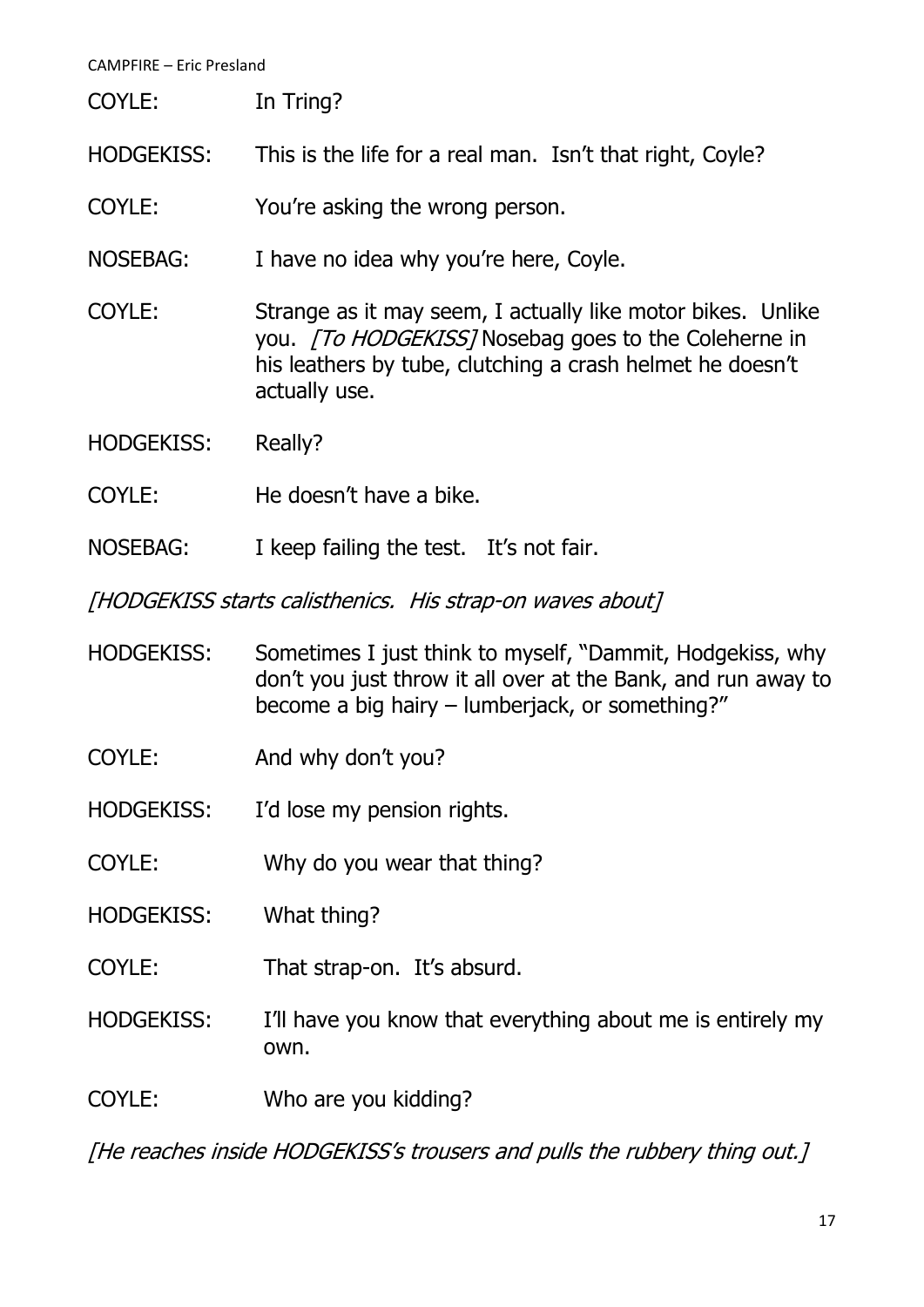You could have someone's eye out with that.

- HODGEKISS: Don't tell anyone, will you Coyle? It's just that with some of these fellows round here, one feels so – inferior.
- COYLE: So you're keeping up with the Flynns, huh? [Confidential] I'll let you in on a little secret. You're not the only one around here to go in for a little – enhancement. They're just better at hiding it. If I were you, I'd save that monster for a special occasion. Do you want a drink?
- HODGEKISS: I wouldn't say no to a little snifter. What have you got?
- COYLE: [Looking back into the tent] Let me check the cocktail cabinet… Gin, scotch, vodka, vermouth, Tia Maria, crème de cassis, dry white, and a drop of Cointreau. I can do you a cheery Harvey Wallbanger or a bracing Bloody Mary.
- HODGEKISS: I rather fancy a small dry sherry.
- COYLE: You would. *[He disappears into the tent.]*
- NOSEBAG: Nervous?
- HODGEKISS: [Nervously] Nervous? Me? Why should I be?
- NOSEBAG: It's your initiation tonight, right?
- HODGEKISS: It can't be worse than the freemasons.
- NOSEBAG: Can't it? It's more than a funny apron and a dodgy handshake, you know. This one's  $-$  [sinister] different...
- HODGEKISS: I know. It's jolly exciting. Up with the old trouser leg and wave your trowel about, what?
- NOSEBAG: Any timewasters are severely punished.

HODGEKISS: Oh, goody!

{COYLE comes back out.]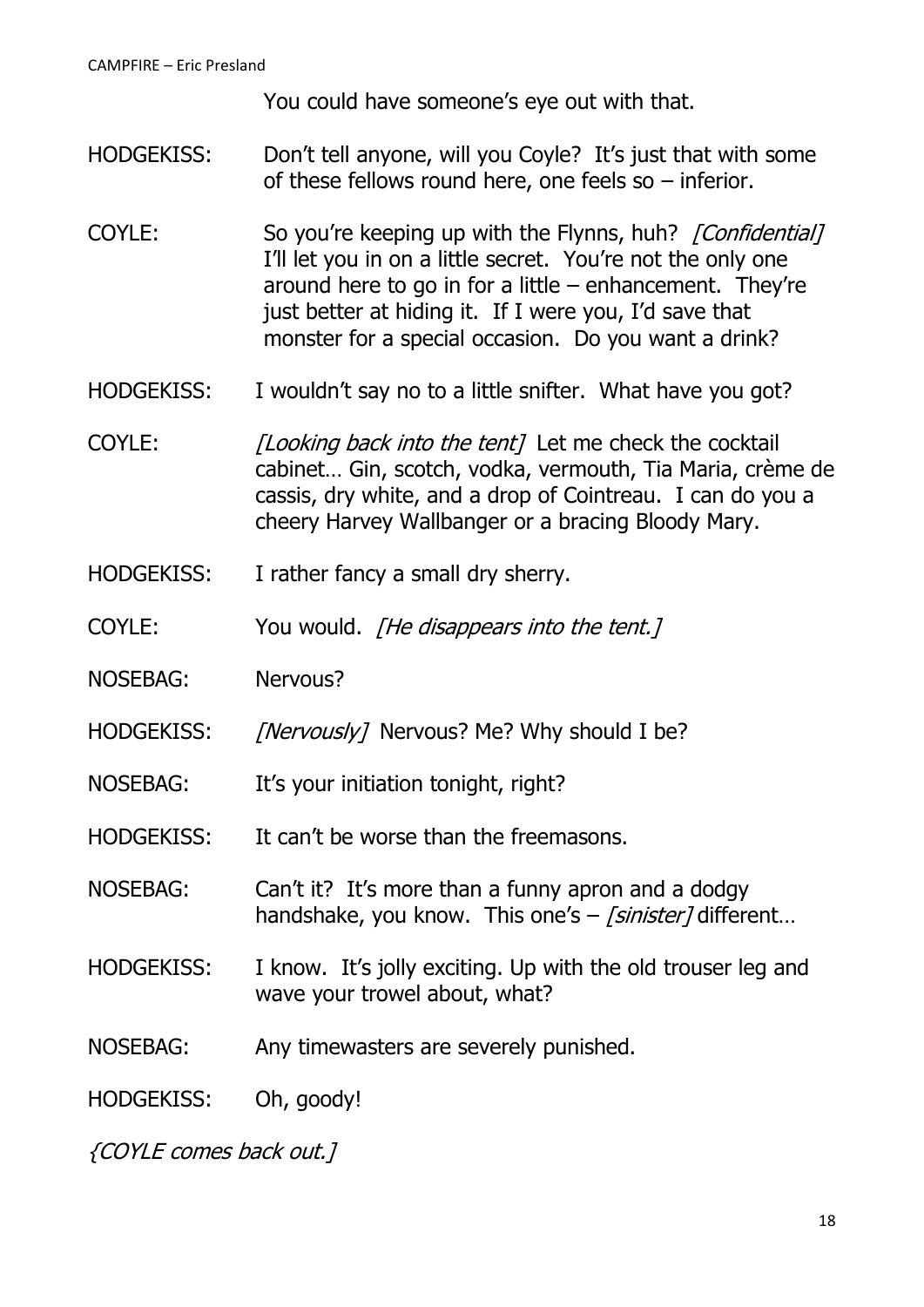COYLE: What a disaster! The icebox has broken! We're condemned to lukewarm cocktails for all eternity. Till Monday anyway. Your sherry.

[HODGEKISS takes it.]

| <b>NOSEBAG:</b>   | I'd better light the charcoal.                                                                                                                                                                                                 |  |  |  |
|-------------------|--------------------------------------------------------------------------------------------------------------------------------------------------------------------------------------------------------------------------------|--|--|--|
| COYLE:            | You're right. Those steaks won't burn themselves.                                                                                                                                                                              |  |  |  |
| [He exits]        |                                                                                                                                                                                                                                |  |  |  |
| COYLE:            | [To HODGEKISS] How's your sherry?                                                                                                                                                                                              |  |  |  |
| <b>HODGEKISS:</b> | Most agreeable.                                                                                                                                                                                                                |  |  |  |
| COYLE:            | Enjoying the weekend?                                                                                                                                                                                                          |  |  |  |
| <b>HODGEKISS:</b> | Oh, very much. The Treasure Hunt this afternoon was most<br>amusing. It was most gracious of you to let me ride pillion.<br>I'm definitely getting my own bike when I receive my next<br>increment.                            |  |  |  |
| COYLE:            | I don't go much for the games myself. Or the silly ranks<br>and club rules. But where else can you get such hot sex<br>with so many humpy men in the open air, and still be within<br>spitting distance of a cocktail cabinet? |  |  |  |
| <b>HODGEKISS:</b> | I saw you slipping into the woods last night, as I was<br>flossing.                                                                                                                                                            |  |  |  |
| COYLE:            | You do that every night?                                                                                                                                                                                                       |  |  |  |
| <b>HODGEKISS:</b> | Want to preserve the old choppers, don't we?                                                                                                                                                                                   |  |  |  |
| COYLE:            | Oh, Hodgekiss. You sound just like my father.                                                                                                                                                                                  |  |  |  |
| <b>HODGEKISS:</b> | Really? Do you think I'm a Daddy type then?                                                                                                                                                                                    |  |  |  |
| COYLE:            | More the granny type, I fear. You've got a lot to learn.                                                                                                                                                                       |  |  |  |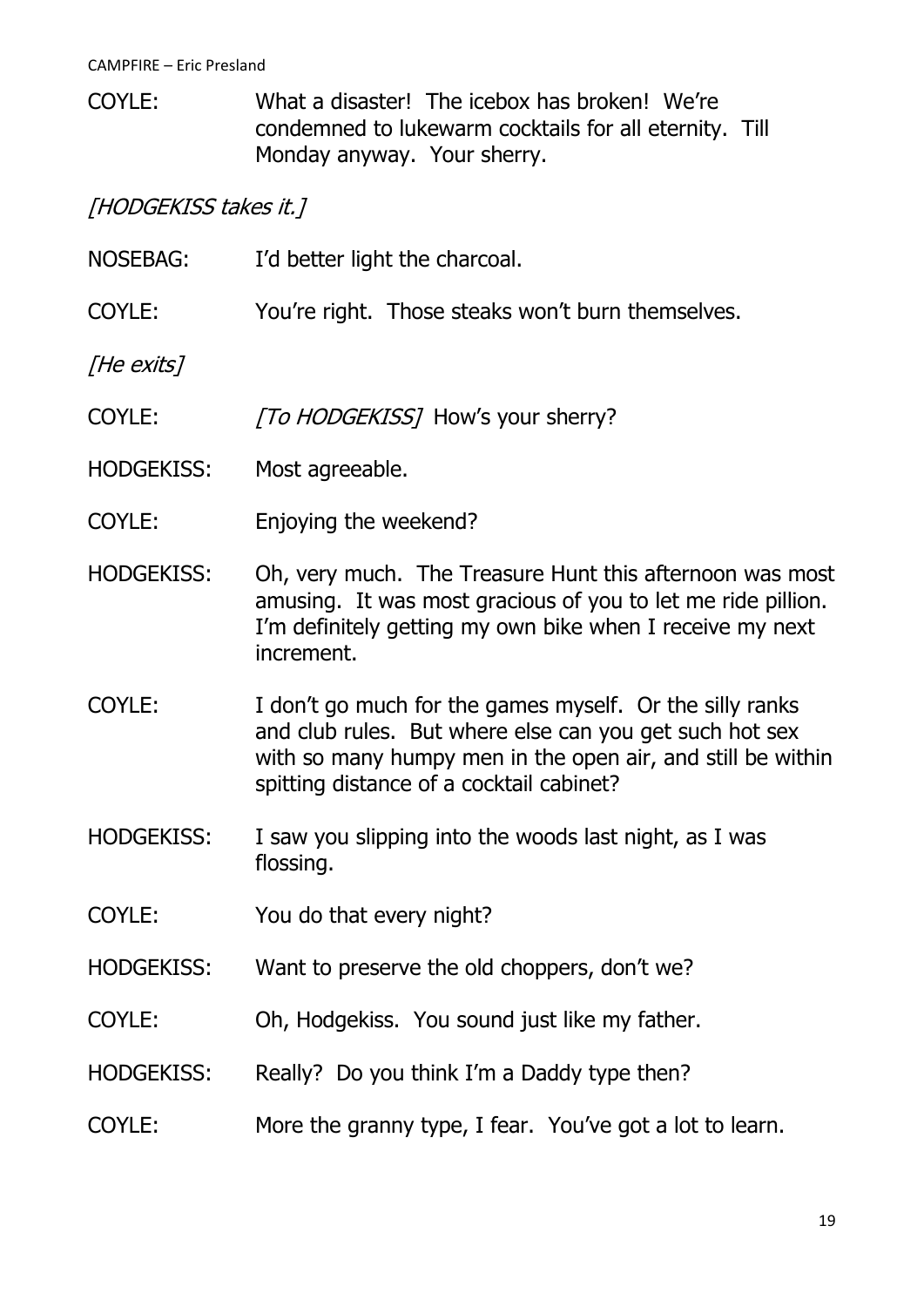- HODGEKISS: I'm really trying to fit in. I got all the gear from 'Hell-for-Leather'.
- COYLE: And maybe one day when you grow up it will fit you.

[Enter CAPT. KELLEY, a laconic figure in shades. He's seen too many Clint Eastwood movies. Or maybe just bad porn.]

- CAPT. KELLEY: Ok, you guys?
- HODGEKISS: Absolutely hunky-dory er Chief.
- COYLE: Drink, Captain?
- CAPT. KELLEY: Pils
- COYLE: Such high living. [Exits.]
- CAPT. KELLEY: Nervous?
- HODGEKISS: The initiation? If I knew what was expected of me...
- CAPT. KELLEY: Hang loose, son.
- HODGEKISS: Oh, I will, Captain Kelley. Loose is my middle name, ha, ha. You know, I feel all my life has been just one long preparation for the great day when I can cross the threshold of the London Motor Gang – do tents have thresholds? I don't know.
- CAPT. KELLEY: It's a great day for you. You've completed all the tests. Got the piercings -
- HODGEKISS: And very painful they were too
- CAPT. KELLEY: Had the tattoo –
- HODGEKISS: I never knew you could be tattoed there –
- CAPT. KELLEY: Baked the quiche –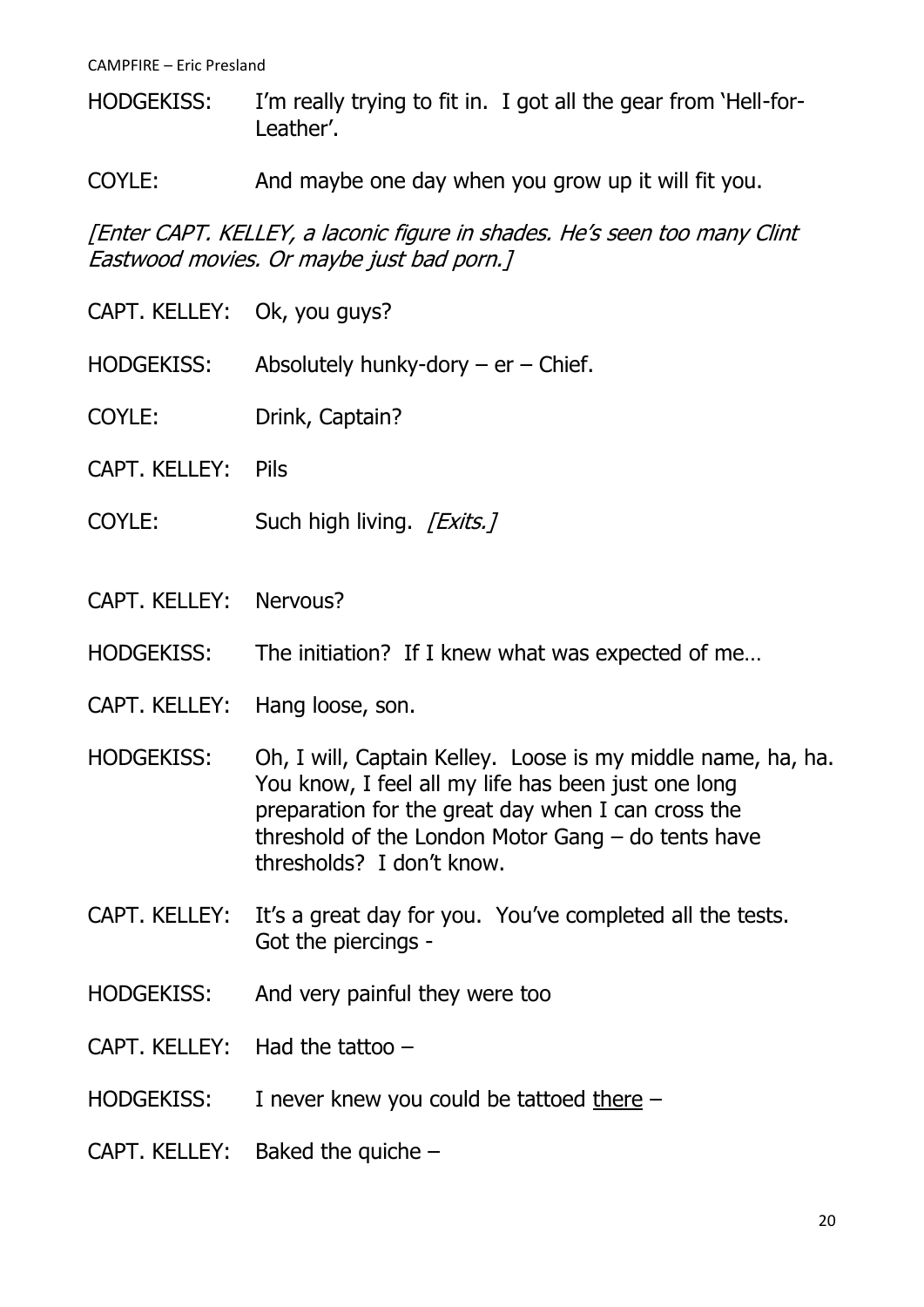#### HODGEKISS: Delicious!

- CAPT. KELLEY: Seen three operas. And now it's here. The great day dawns.
- HODGEKISS: And whatever happens, I want it, I do. It's all I ever wanted. Ever since my big brother tied me up in the airing cupboard. I knew it was for me. It took thirty years to realise that there were other men who felt the same.
- CAPT. KELLEY: And tonight's the night.
- HODGEKISS: There's only one problem.
- CAPT. KELLEY: What?
- HODGEKISS: I'm SCARED SHITLESS!
- CAPT. KELLEY: Pull yourself together. You're a man.
- HODGEKISS: I am?
- CAPT. KELLEY: You can take it.
- HODGEKISS: Can I?
- CAPT. KELLEY: You can take anything.
- HODGEKISS: Anything?

[KELLEY stares him down ferociously. HODGEKISS goes to jelly.]

- CAPT. KELLEY: And you know the penalty for failure.
- HODGEKISS: Expulsion. The disgrace! I'll never be able to show my face in the Covent Garden Crush Bar again.
- CAPT. KELLEY: Right.

[COYLE re-enters.]

COYLE: Your pils, Captain.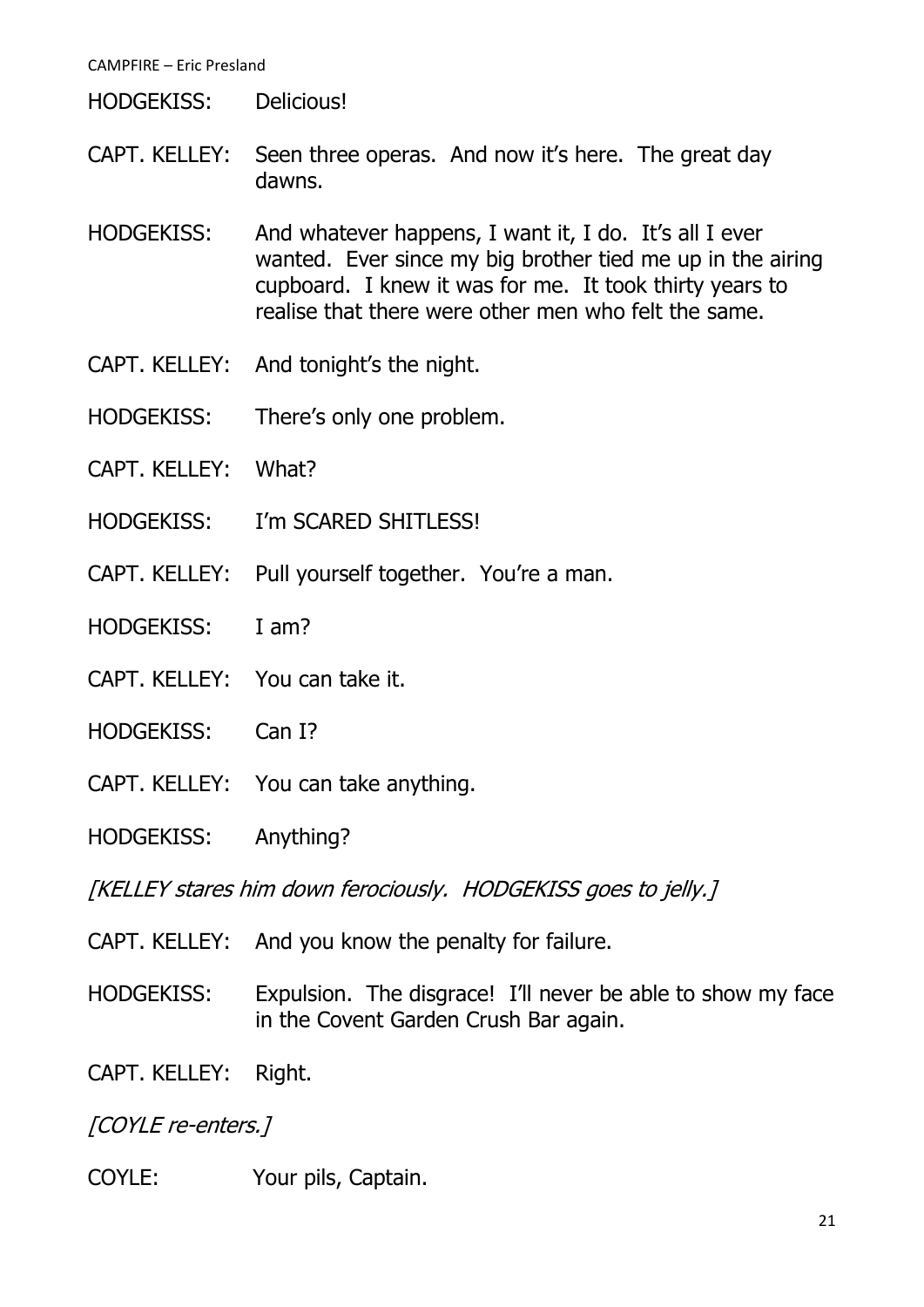- CAPT. KELLEY: [Taking it] It's not cold.
- COYLE: The icebox broke.
- CAPT. KELLEY: Forget it. [Tosses it back]
- COYLE: Charming manners.
- CAPT. KELLEY: Coyle. A word.
- COYLE: That sounds ominous.
- CAPT. KELLEY: The guys tell me you've not been balling.
- COYLE: I didn't realise it was compulsory.
- CAPT. KELLEY: It's out of character. You well?
- COYLE: I haven't felt like it.
- CAPT. KELLEY: You should take advantage. Everyone here's into safer sex. Guys in town aren't always so sensible.
- COYLE: Maybe I don't need any kind of sex right now.
- CAPT. KELLEY: I hear you go off in the woods, though. What you doin'? Writing poetry?
- COYLE: What's wrong with that?
- CAPT. KELLEY: Poetry's for cissies. Poetry's punishable. There's Boy Scouts the other side of that wood –
- COYLE: Really?
- CAPT. KELLEY: We wouldn't want to scare the innocents, would we?
- COYLE: Could do them some good.
- CAPT. KELLEY: It's people like you who give sadomasochists like us a bad name.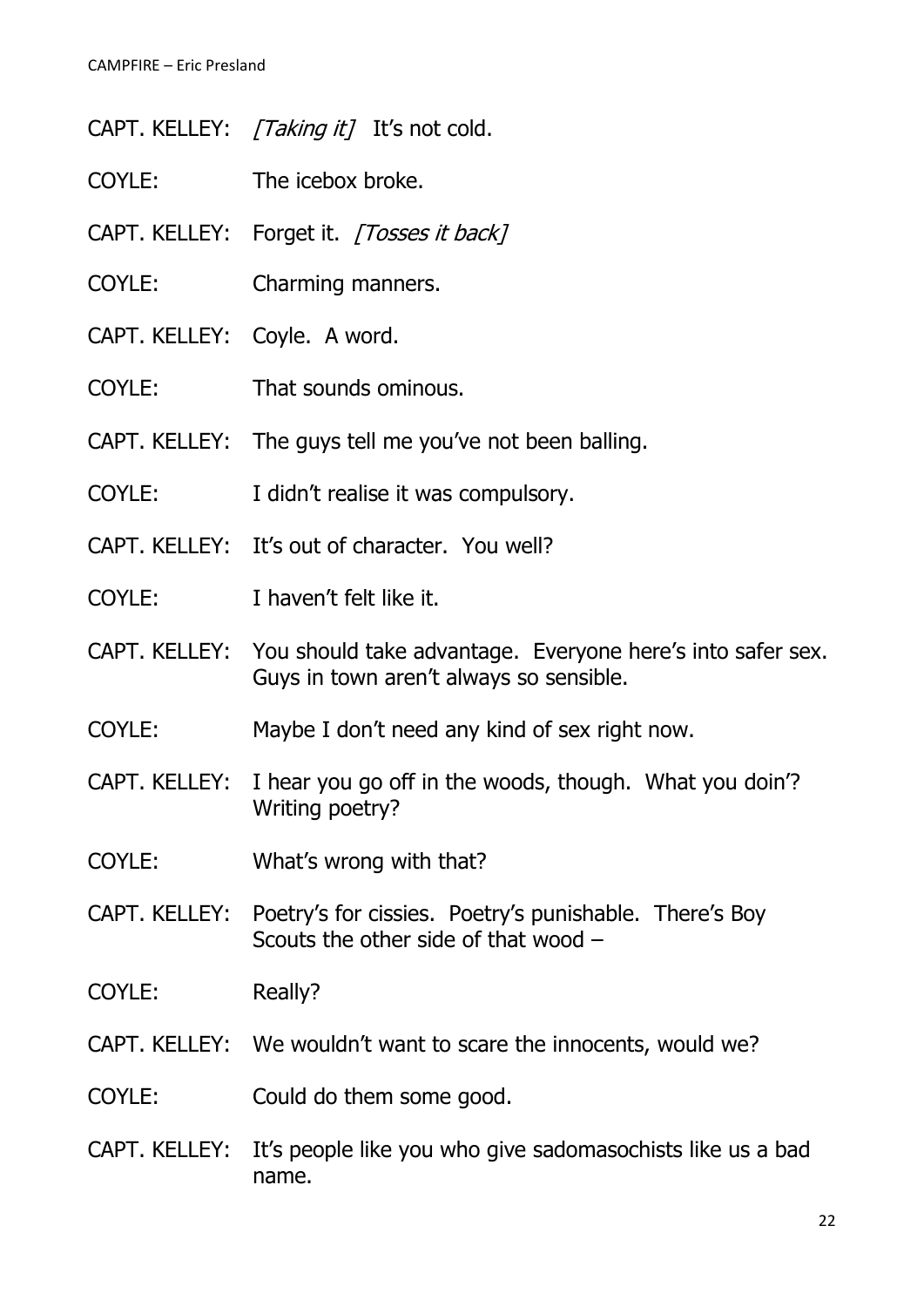- COYLE: I don't know what you're talking about.
- CAPT. KELLEY: Word to the wise, Coyle. Watch it. [Turning on HODGEKISS] And don't forget, the fancy dress party's still on for tomorrow night.
- COYLE: Gotcha.
- HODGEKISS: Fancy dress?
- CAPT. KELLEY: Weekend in Berlin for the best costume.
- HODGEKISS: Fancy dress??
- CAPT. KELLEY: All the bar take goes to the Children's Missionary Fund.
- COYLE: [Aside] Respectable charities for respectable leather queens.
- CAPT. KELLEY: You've brought your presents too, I hope.
- HODGEKISS: Presents? Fancy dress?
- CAPT. KELLEY: And it better be good. If the charity committee thinks you haven't entered into the spirit of the thing, they'll fine you  $£250 -$
- HODGEKISS: That's my Christmas bonus!
- CAPT. KELLEY: or expel you from the group. See you around. *[Exits.]*
- HODGEKISS: Fancy dress??? You didn't tell me about fancy dress.
- COYLE: It was with the invitation. In the letter,
- HODGEKISS: What letter?
- COYLE: The letter with the invitation to this weekend.
- HODGEKISS: You invited me to this weekend.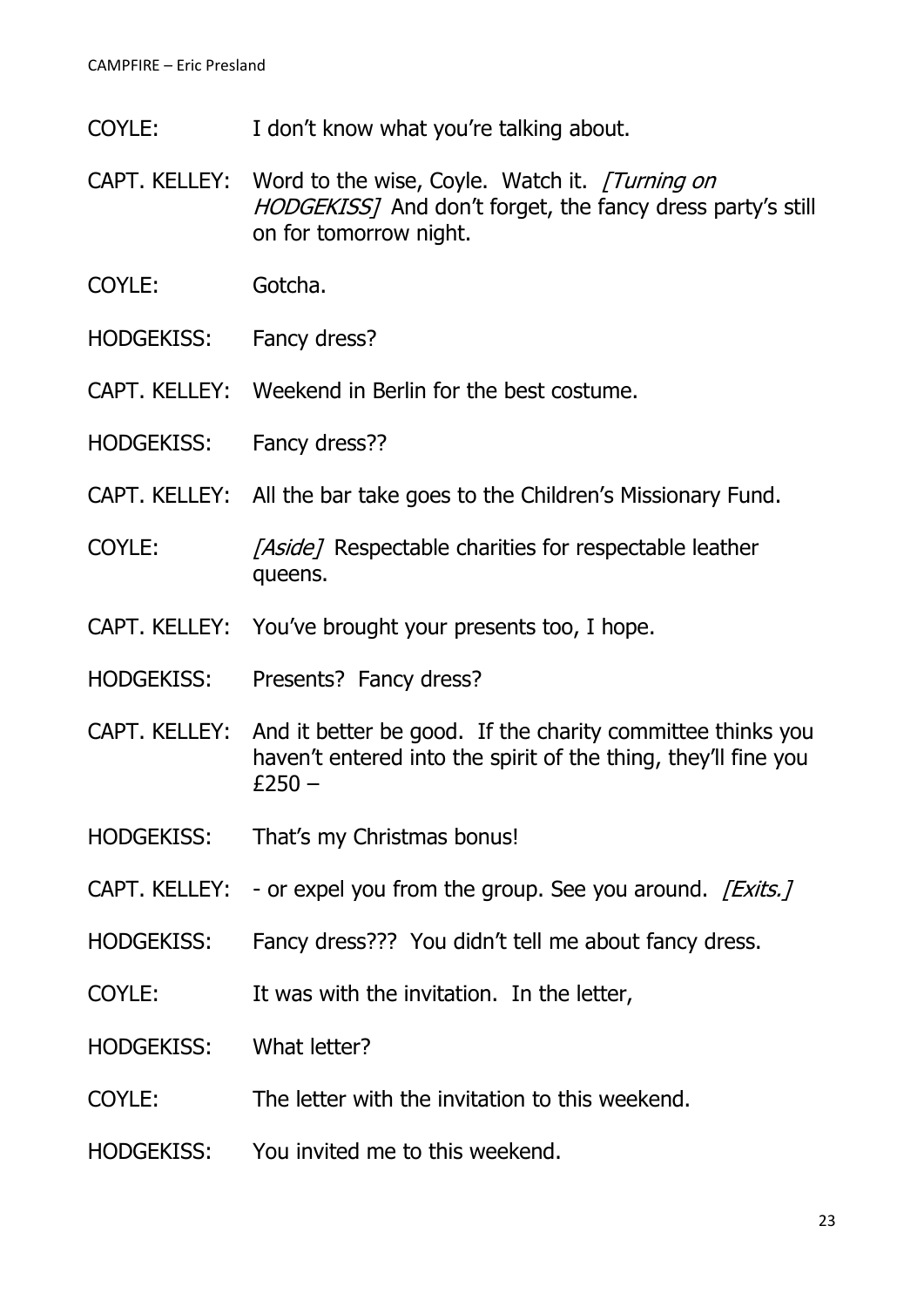| CAIVIT TINL — LIIC T I CSIGHC |                                                                                                                                             |  |  |  |
|-------------------------------|---------------------------------------------------------------------------------------------------------------------------------------------|--|--|--|
| COYLE:                        | Because I had the invitation for you, in a letter.                                                                                          |  |  |  |
| <b>HODGEKISS:</b>             | What letter?                                                                                                                                |  |  |  |
| COYLE:                        | This letter. [Produces it.]                                                                                                                 |  |  |  |
| <b>HODGEKISS:</b>             | You forgot to give me the letter. I'm out before I'm even in.                                                                               |  |  |  |
| COYLE:                        | I've had tricks like that.                                                                                                                  |  |  |  |
| <b>HODGEKISS:</b>             | It's too spit-making.                                                                                                                       |  |  |  |
| COYLE:                        | You must have something with you. Improvise.                                                                                                |  |  |  |
| <b>HODGEKISS:</b>             | I've got manacles, a slave harness, assorted dildos, two<br>meat tenderisers, a pair of handcuffs, cock rings, tit clamps<br>and two masks. |  |  |  |
| COYLE:                        | Just your day wear, huh? Tough.                                                                                                             |  |  |  |
| <b>HODGEKISS:</b>             | And I can't afford £250. I spent all my bank balance on<br>manacles, a slave harness, assorted dildos -                                     |  |  |  |
| COYLE:                        | I get the idea! But don't worry. We'll think of something.                                                                                  |  |  |  |
| <b>HODGEKISS:</b>             | I must be able to get a costume from somewhere.                                                                                             |  |  |  |
| COYLE:                        | You can nip into Tring and get something.                                                                                                   |  |  |  |
| <b>HODGEKISS:</b>             | But it's my initiation. I don't know how long that goes on.<br>Nobody'll tell me anything.                                                  |  |  |  |
| COYLE:                        | Well, I'll go and get you something.                                                                                                        |  |  |  |
| <b>HODGEKISS:</b>             | Would you?                                                                                                                                  |  |  |  |
| COYLE:                        | What are friends for?                                                                                                                       |  |  |  |
| <b>HODGEKISS:</b>             | Oh thanks, Tony $-$ may I call you Tony?                                                                                                    |  |  |  |
| COYLE:                        | Sure.                                                                                                                                       |  |  |  |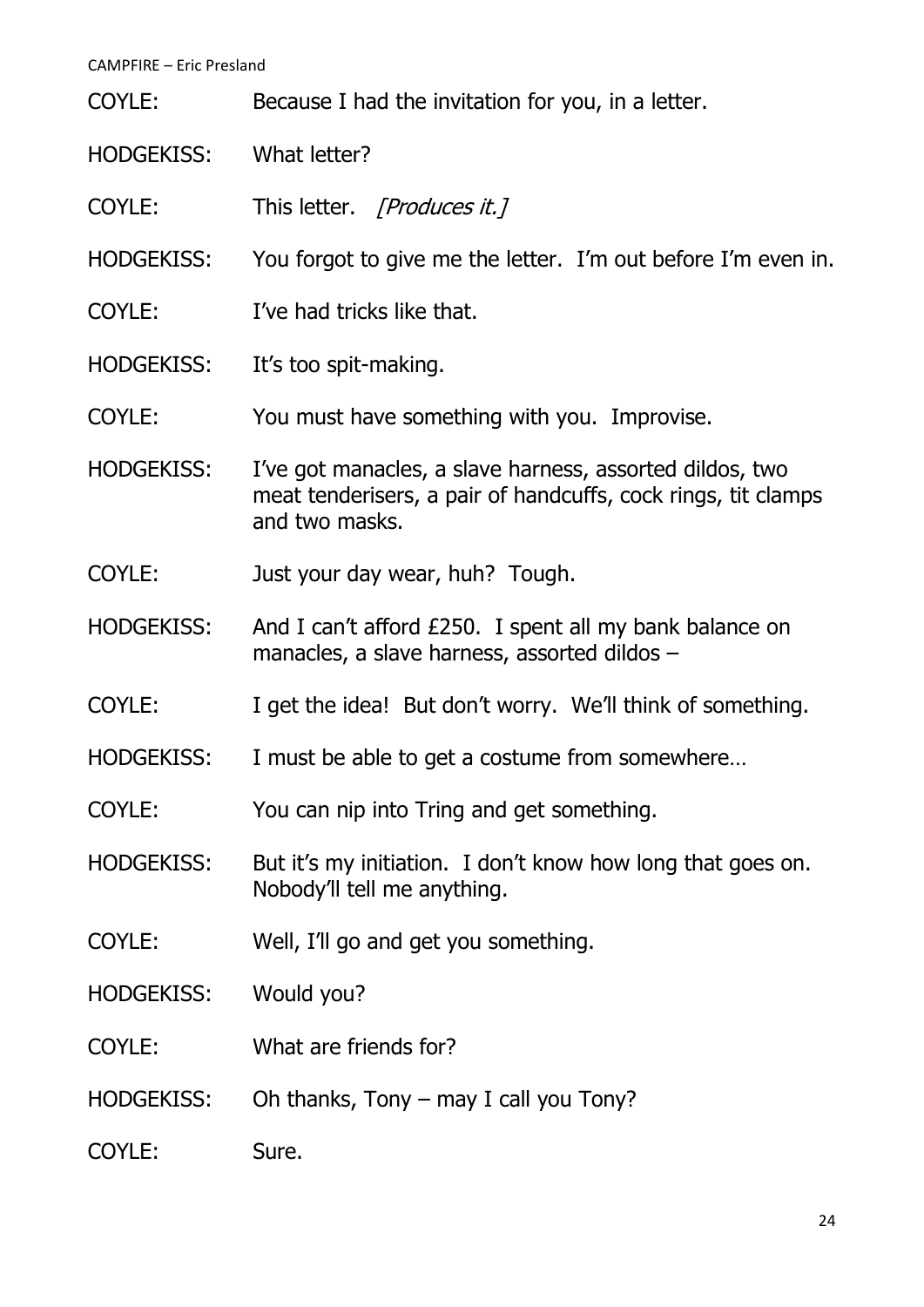HODGEKISS: You're a brick. A brick.

COYLE: I thought you said something else.

[Re-enter NOSEBAG]

- NOSEBAG: Steaks are ready. Here's yours. [Tosses it to COYLE in a napkin.]
- COYLE: I'm vegetarian.
- NOSEBAG: Cow's almost vegetarian. It eats grass.
- COYLE: Next time I'll bring sandwiches.
- NOSEBAG: [To HODGEKISS] Here's yours. [He tosses it to HODGEKISS, who drops it, then picks it up. It is hot.]
- HODGEKISS: Oooh, ow *[He waves his hand frantically]* I've burnt myself. It hurts. I've got a blister. Oooh. *[He faints.]*
- COYLE: That's all we need  $-$  a masochist who can't stand pain.

#### **SLOW FADE TO BLACKOUT**

#### Scene Three

[The Scout Camp again. GARTER sweating over pen and paper, CHISOLM stirring a saucepan very gravely. He is making blancmange.]

| <b>GARTER:</b>  | Chisolm, what rhymes with 'glitter'?                 |  |  |  |
|-----------------|------------------------------------------------------|--|--|--|
| <b>CHISOLM:</b> | I dunno. Bitter, sitter, fitter.                     |  |  |  |
| <b>GARTER:</b>  | They don't quite fit the mood.                       |  |  |  |
| <b>CHISOLM:</b> | Shitter!                                             |  |  |  |
| <b>GARTER:</b>  | Shitter? No such word. Anyway, doesn't fit the mood. |  |  |  |
| <b>CHISOLM:</b> | What is the mood?                                    |  |  |  |
| <b>GARTER:</b>  | Sort of glamour and Broadway.                        |  |  |  |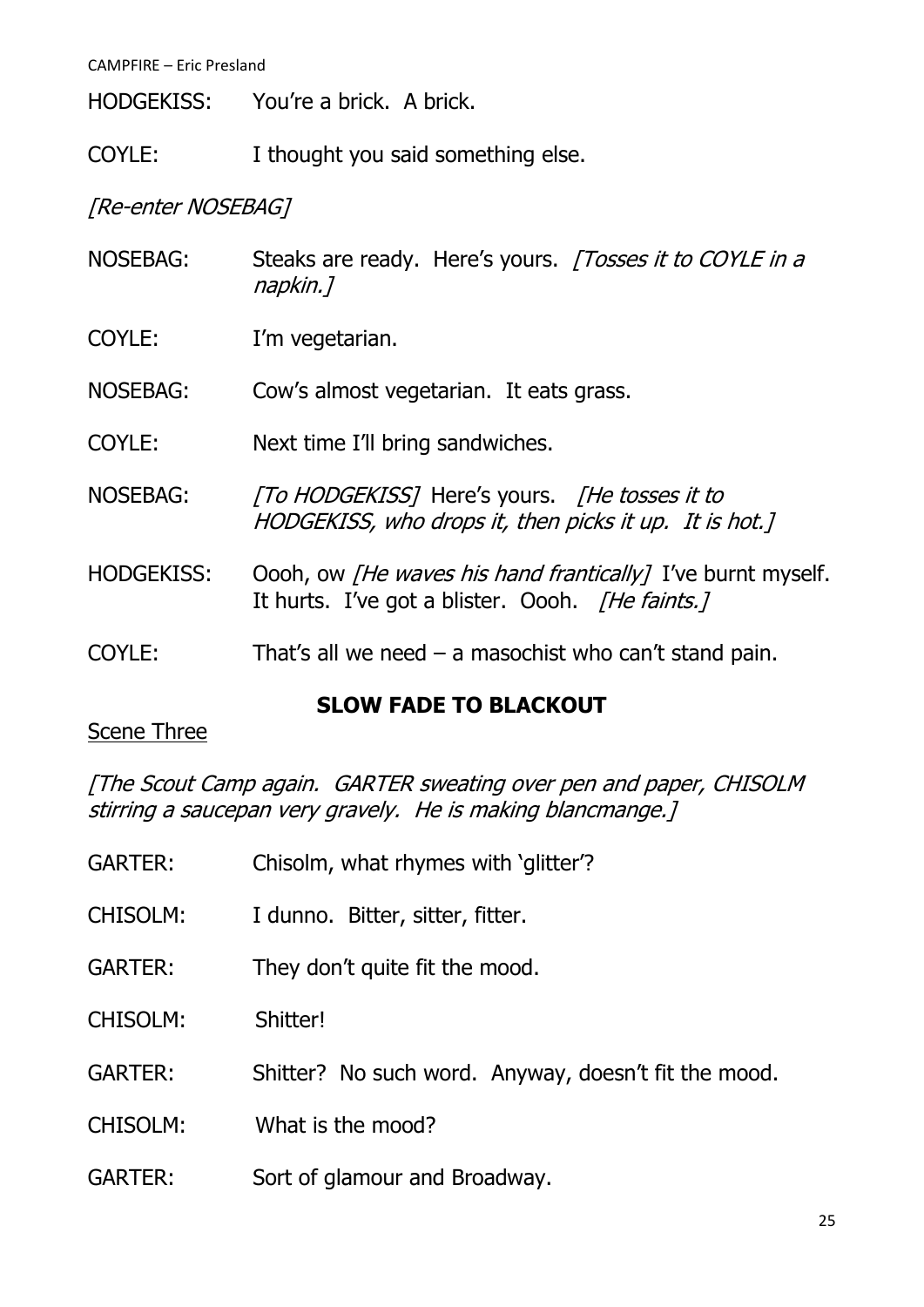CHISOLM: What have you got so far?

GARTER: Um – Come with me, let's see a show place Fancy free, it ain't like no place. The spotlight glows, the costume glitters The champagne flows –

- CHISOLM:  $-$  and they eat spam fritters! What's wrong with that?
- GARTER: No-one eats spam fritters in a New York nightclub.
- CHISOLM: Maybe they do.
- GARTER: Have you ever seen a musical where they eat spam fritters?
- CHISOLM: I don't like musicals, they're soppy.
- GARTER: Well they don't, see?
- CHISOLM: Maybe they should. Rutter's spam fritters are jolly decent. [Looking over GARTER's shoulder.] You'll never have that ready in time for the camp fire.
- GARTER: I will too. The only problem I can see is, how to get a costume.
- CHISOLM: Can't you do it as you are?
- GARTER: Oh, rot! It's all about bright lights and spangled tights. Like Panto, only more so. Of course I need a costume. You can do Robin Hood with bits of cardboard and old army blankets, but this needs Class with a capital K.
- CHISOLM: There's that other camp over through the woods. They might have something. They seem to wear the most awfully strange things. I saw one of them in the distance a couple of days ago. It looked like he was a sort of Gladiator or something.
- GARTER: Perhaps they're something to do with the Army.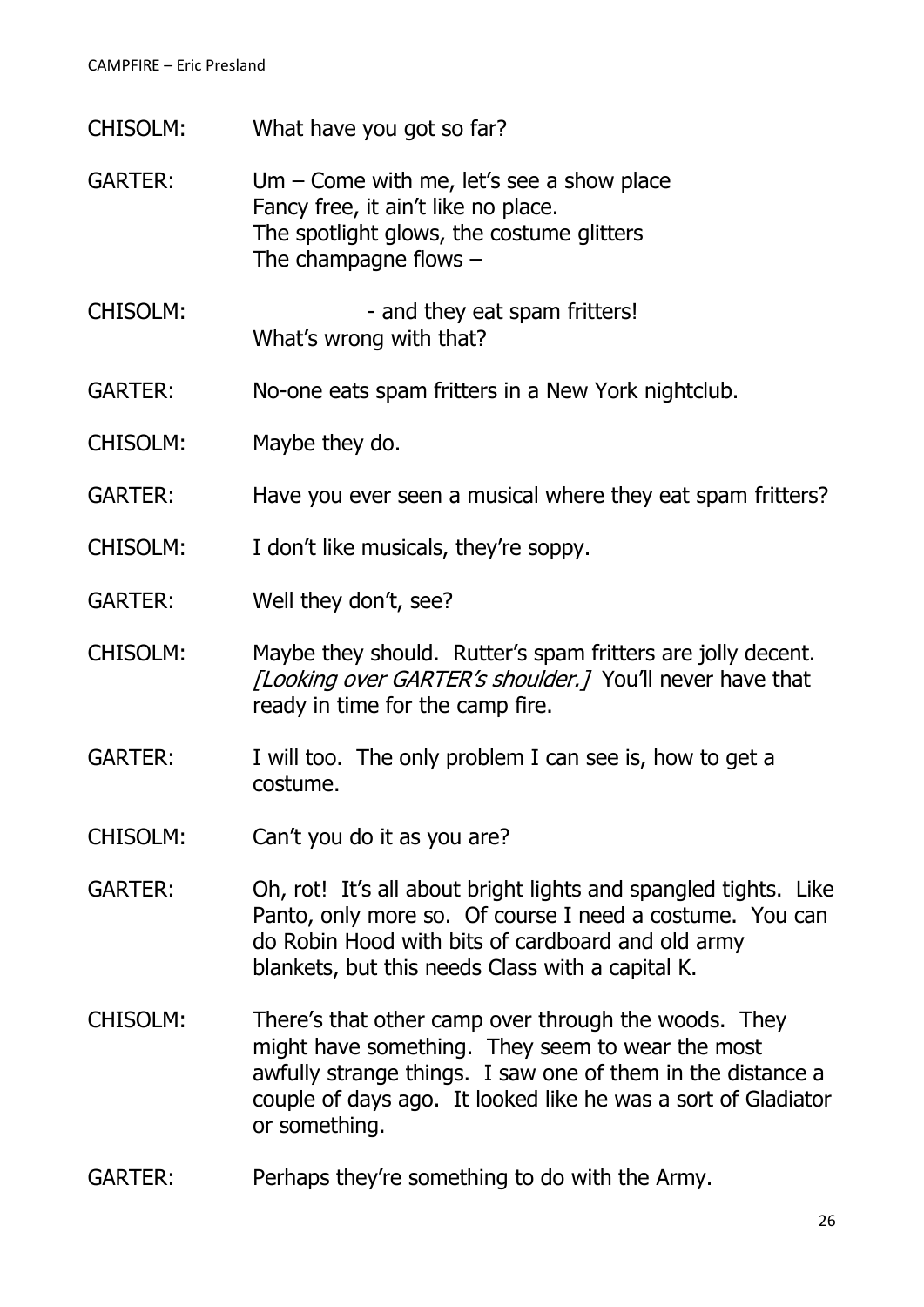## [CHISOLM shows GARTER the saucepan.]

| <b>GARTER:</b>  | It's still awfully lumpy.                                                                          |  |  |  |
|-----------------|----------------------------------------------------------------------------------------------------|--|--|--|
| <b>CHISOLM:</b> | Hell's bells! I was never any good at blancmange.                                                  |  |  |  |
| <b>GARTER:</b>  | You should have read the packet before you mixed it.                                               |  |  |  |
| <b>CHISOLM:</b> | I didn't know you had to keep stirring it. I thought it would<br>just lie there and set.           |  |  |  |
| <b>GARTER:</b>  | It's set all right. Set in lumps. You won't half catch it when<br>Thrupp sees it.                  |  |  |  |
| <b>CHISOLM:</b> | Rutter'll take care of me. He's a chum.                                                            |  |  |  |
| <b>GARTER:</b>  | Maybe.                                                                                             |  |  |  |
| <b>CHISOLM:</b> | Have you noticed? He's been awfully strange lately                                                 |  |  |  |
| <b>GARTER:</b>  | Yes. He just mooches around like he's gone all soft. Maybe<br>he's sweet on some girl.             |  |  |  |
| <b>CHISOLM:</b> | Girls? Bah!                                                                                        |  |  |  |
| <b>GARTER:</b>  | My sentiments exactly, old man.                                                                    |  |  |  |
| <b>CHISOLM:</b> | It's still awfully lumpy.                                                                          |  |  |  |
| <b>GARTER:</b>  | What we need is a strainer                                                                         |  |  |  |
| <b>CHISOLM:</b> | I know! We'll use my socks.                                                                        |  |  |  |
| <b>GARTER:</b>  | You haven't changed your socks in weeks.                                                           |  |  |  |
| <b>CHISOLM:</b> | Nobody'll ever know.                                                                               |  |  |  |
| <b>GARTER:</b>  | Of course they'll know. Your socks stink to high heaven.<br>Whoever heard of Camembert Blancmange? |  |  |  |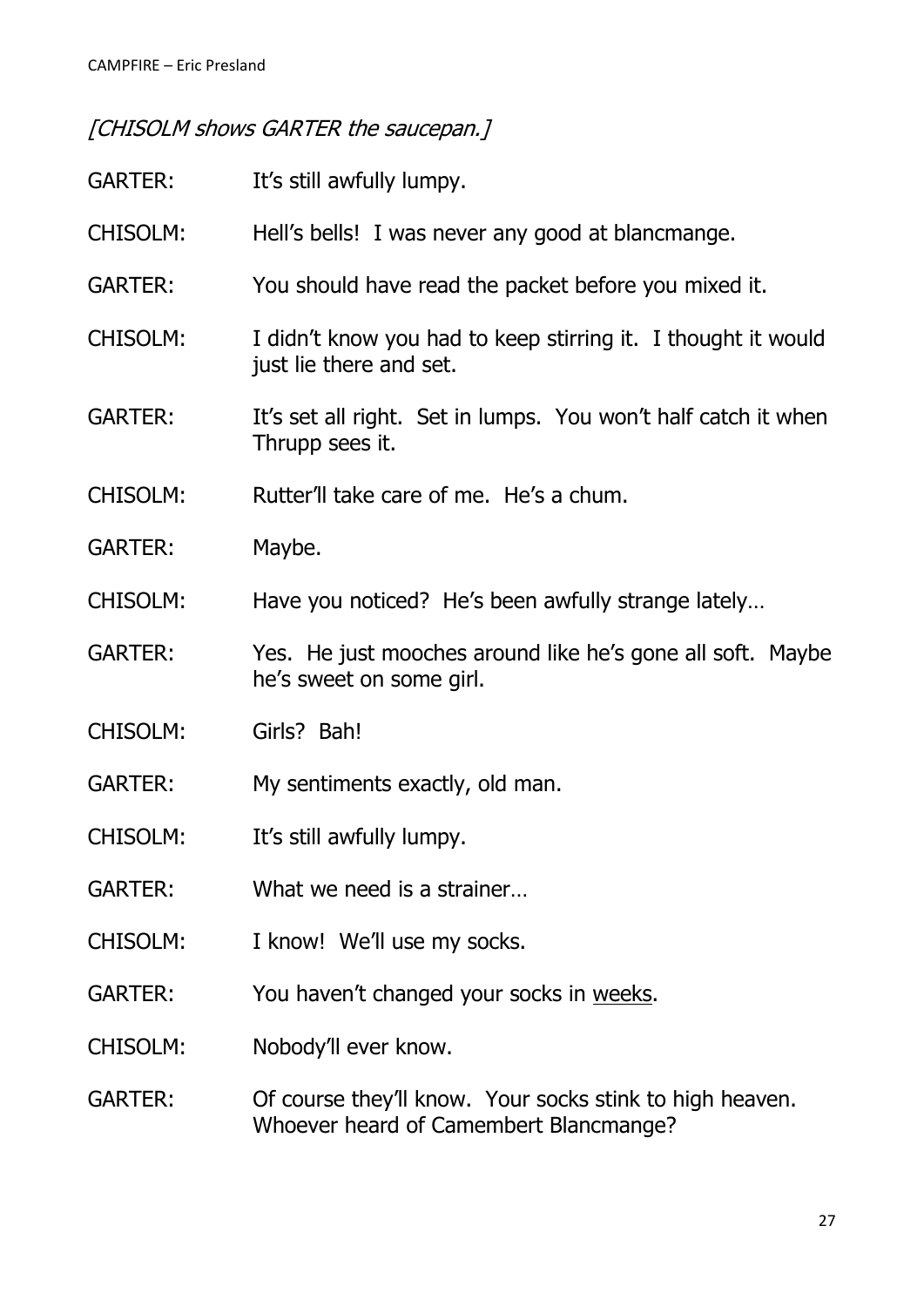CHISOLM: It's a new delicacy. We just invented it. Oh, come on Garter. Don't be such a drip. It's our only chance. Find a bowl.

[GARTER searches round. CHISOLM takes off his sock, which is very ripe. GARTER brings the bowl. They start to strain the blancmange through the sock.]

- GARTER: Easy now. Don't spill it.
- CHISOLM: Squeeze it. Harder. You'll never get the lumps out that way.
- GARTER: You squeeze it. I'm not touching your beastly socks.
- CHISOLM: Ok, ok.

[The first lot is through, they fill the sock up again.

- CHISOLM: Now the next lot.
- [Enter THRUPP, unbeknownst to the others. He stops dead when he hears the following.]
- GARTER: Now squeeze again. Harder. You've got to ease it down to the bottom.

[THRUPP goggles at the audience, his reactions increasingly outraged.]

GARTER: Not like that. You put your hand round the top and then pull it down gently and smoothly. CHISOLM: Look, we've done this once before. I know what I'm doing. Don't treat me like a child, Garter. GARTER: You're pulling too hard. It'll never come like that. CHISOLM: Course it will. There. Look at that. It's oozing out nice and smooth and sticky.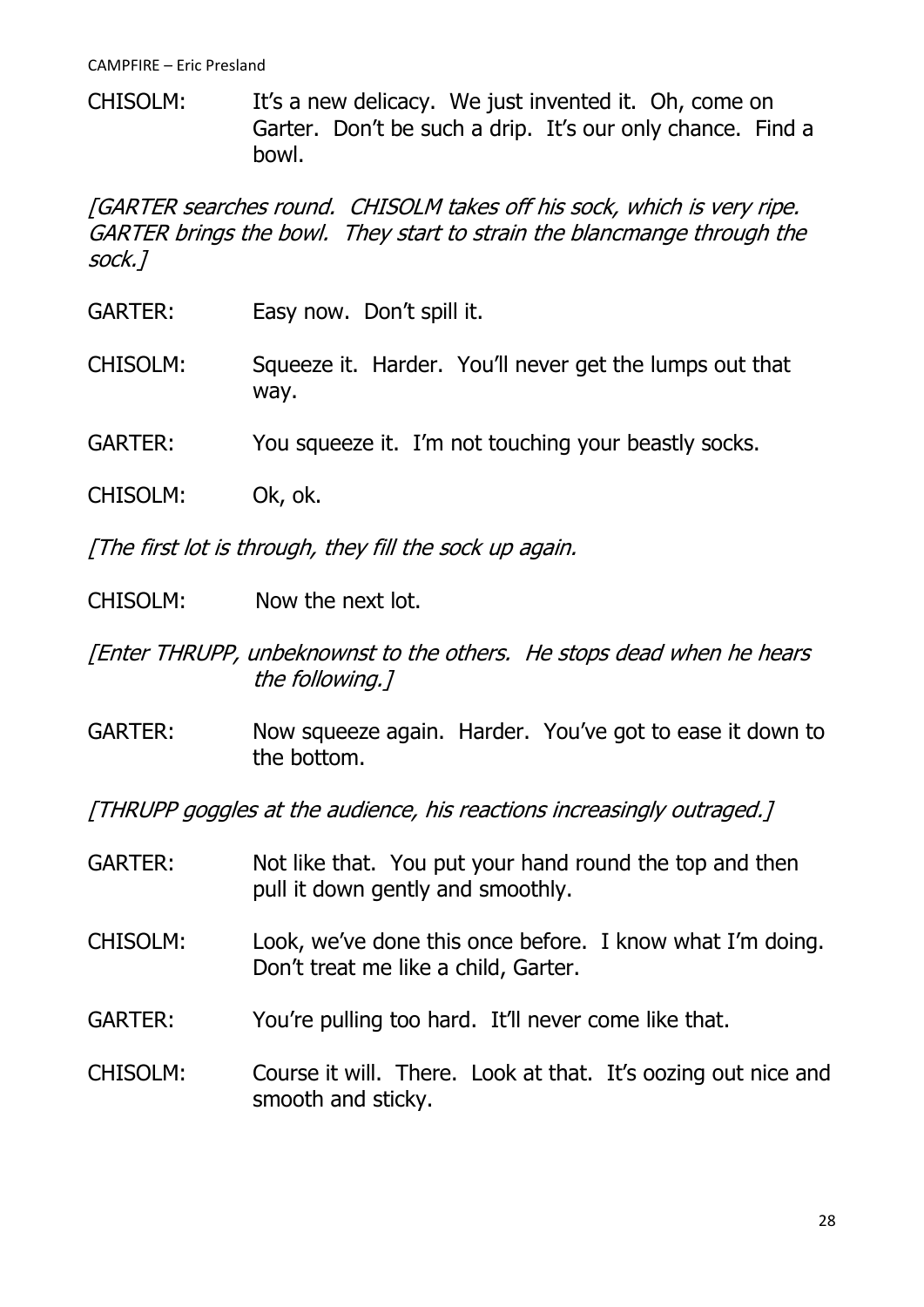GARTER: [Looking in the bowl] Are we going to get it all in? There seems to be an awful lot of it  $-$  far more than when we started.

- CHISOLM: Don't worry, there's quite enough room. I can take it all. There. There's room for another lot if you want it.
- GARTER: No, that's enough. I'm tired.
- CHISOLM: Please yourself. I'm quite game for another go, if you want.

[THRUPP comes out of his horrified trance.]

THRUPP: CHISOLM!!

[The blancmange is mostly through. GARTER holds the bowl, CHISOLM quickly puts the offending sock behind his back. THRUPP comes to them.]

- THRUPP: And what do you think you're doing? Ungodly wretches.
- CHISOLM: It's not that dirty, honest.
- THRUPP: Not that dirty? What are you saying?
- CHISOLM: What's a little toe cheese here and there?
- THRUPP: Toe cheese? Is that what you call it? Is this the first time you've done this?

GARTER: Oh yes, Thrupp.

THRUPP: Promise you'll never do it again,

- CHISOLM: Oh, we won't need to do it again. We'll whip it properly next time.
- THRUPP: Whips?! Oh, what depths of depravity have you sunk to?
- GARTER: We only used a sock this time because Chisolm couldn't get it to harden.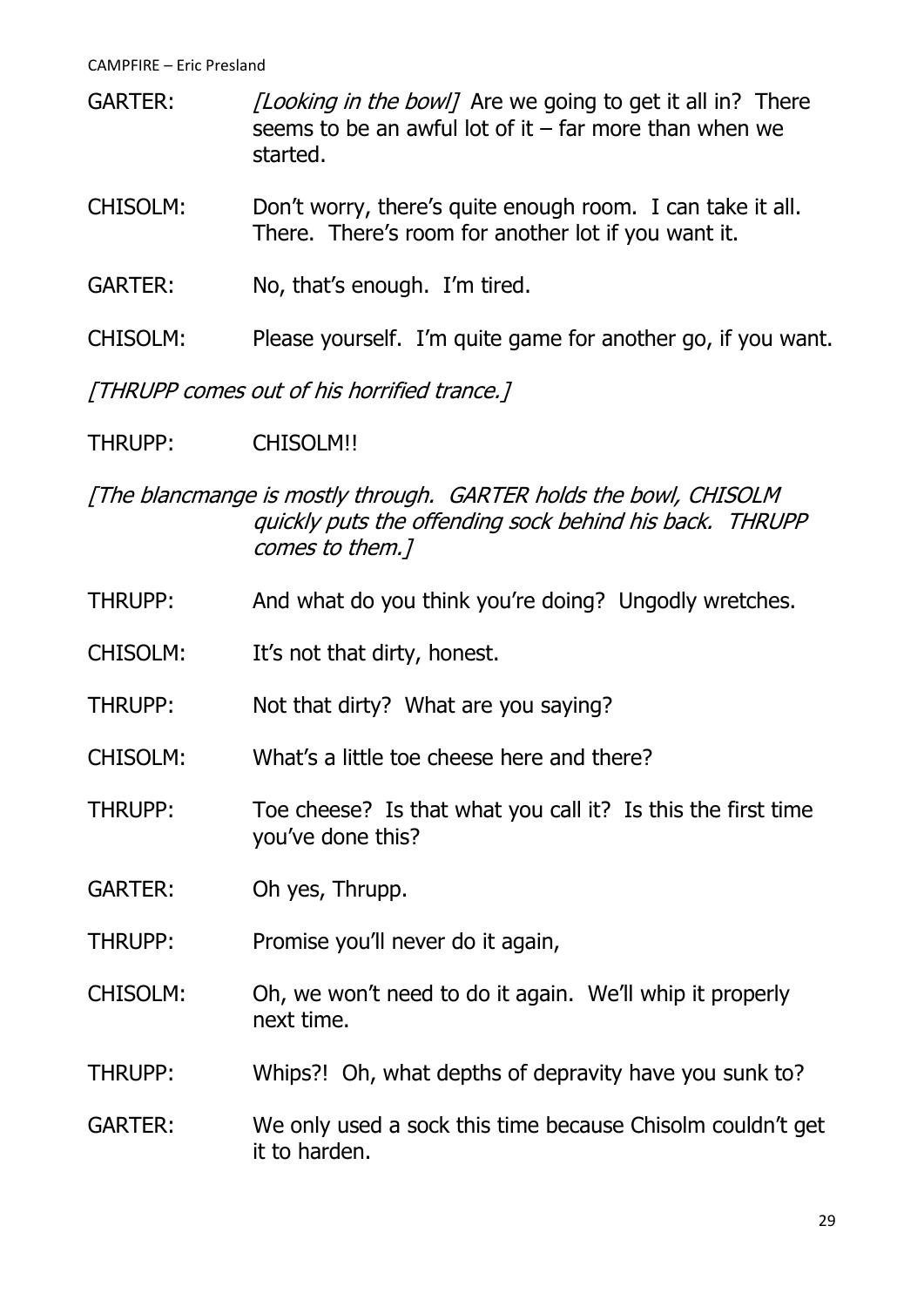- CHISOLM: But next time we'll know how to do it properly, see.
- GARTER: Be a sport, Thrupp. Nobody need ever know.
- THRUPP: I shall make it my business to see that everybody knows. Fall on your knees and pray to God for forgiveness. The 25<sup>th</sup> Ongar has fallen prey to Sodom and Gomorrah.
- CHISOLM: What did they do in Gomorrah, Thrupp?
- THRUPP: They they never mind what they did in Gomorrah. They certainly didn't read 'Scouting for Boys'. And as a result the Lord destroyed them for their unnatural perversions.
- CHISOLM: What's that?
- THRUPP: What's what?
- CHISOLM: What you just said. Unnat –
- THRUPP: Oh, I know what temptation means. I have felt it myself. But we must resist. We must fight it. I'll see to it that the wickedness is thrashed out of you, if I have to do it myself, Chisolm, why are you only wearing one sock?
- CHISOLM: It's –er it's a bit crusty.
- THRUPP: There's no time for explanations. Dinner up in five minutes and you're not even properly dressed. Put it on at once.
- $CHISOLM:$  But  $-I$
- THRUPP: Put that sock on immediately.
- CHISOLM: Yes, Thrupp.

[He makes a face and slowly, painfully draws on the sticky sock.]

- THRUPP: Garter, what have you got there?
- GARTER:  $Er the blancmange. For after  $s$ .$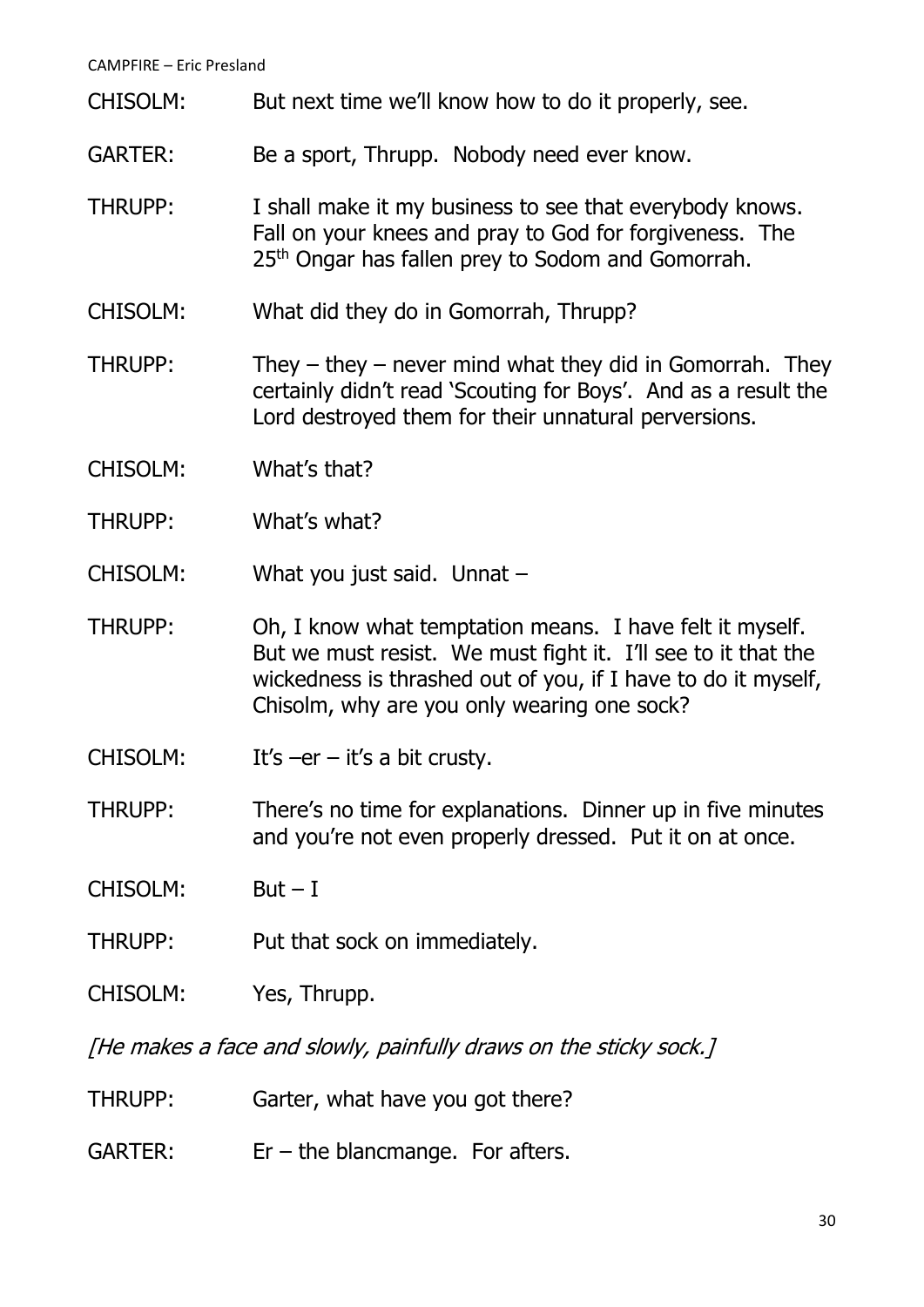THRUPP: Let's have a look at it. *[He takes the bowl, stirs it.]* Excellently smooth. [Sniffs it] Raspberry. My favourite. And something else…? Just a hint.. What is it, Chisolm?

CHISOLM: Er –

- GARTER: It's for the smoothness. Something to give it a bit of body.
- THRUPP: You've made enough for seconds too. You're improving, Chisolm.
- CHISOLM: Thanks, Thrupp.
- THRUPP: Shoe?
- CHISOLM: But Thrupp –
- THRUPP: You can't go without your shoe.

[He puts on his shoe.]

THRUPP: That's better. Now be off to the dining area with that lot. Wait for it. Attention!

[They come to attention. CHISOLM gives a loud Squelch.]

THRUPP: And don't think you've heard the last of this disgusting episode, either of you. I shall tell Skip as soon as the Commissioner's visit is over. I knew things were slack, but I had no idea to what depths of festering corruption we had sunk. At ease. Easy. Fall out.

[They exit. He calls after them.]

At the double!

[He falls on his knees and prays:]

Oh Lord, take these thoughts from my mind, or give me the strength to resist them. Let me dedicate myself to thy service, that I may be pure and holy –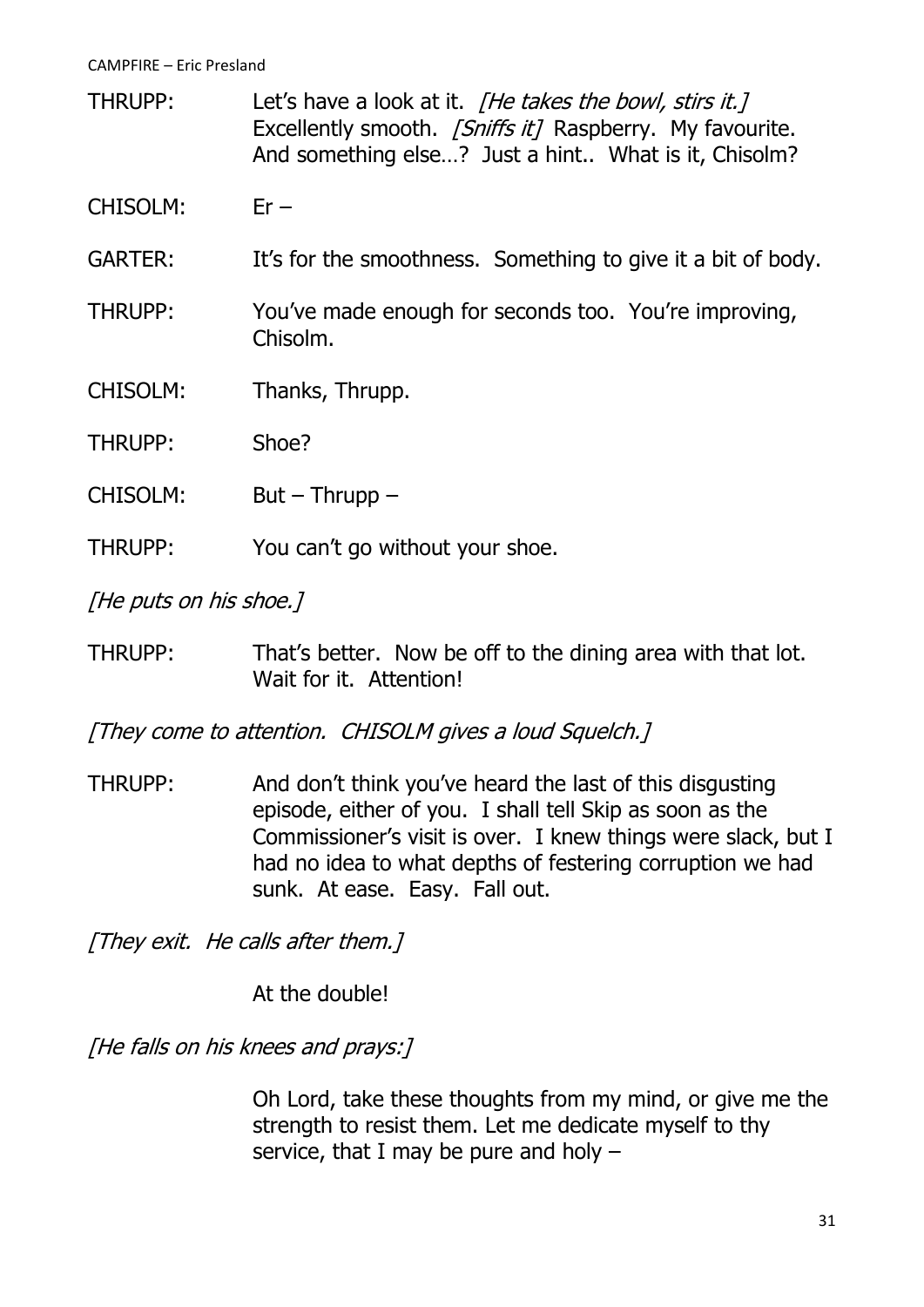[Enter SKIPPER]

- SKIPPER: Learning your lines, Thrupp?
- THRUPP: Sort of –
- SKIPPER: That's the spirit. Keep it up. Why are you on your knees? Lost something?
- THRUPP: Somehow they seem to go in more when I'm on my knees. The lines.
- SKIPPER: Remarkable. Now why don't you beetle along and get some chuck. Too much brainwork and you'll get a fever.
- THRUPP: Yes, Skip. Thank you, Skip.
- SKIPPER: Oh, and Thrupp –
- THRUPP: Yes, Skip.
- SKIPPER: I've got a bit of advice for you. If you really have dreadful problems with lines, you should take a tip from my father. Used to do a bit of amateur dramatics himself, you know. The Croydon Repertory Amateur Players – and they really were! – from Croydon, I mean. But anyway he was jolly good, except he could never remember a single line. Forgetful all round, as a matter of fact. You know what he did once? Left me and my twin brother outside Debenhams while he nipped in for a cardie, and when he came out, completely forgot there were two of us and just walked off with me.
- THRUPP: Skip –
- SKIPPER: Oh, I know it sounds batty, but by the time Mother reminded him when we got home, and we'd gone back to the shop to collect him, the little blighter had completely disappeared. Never saw hide nor hair of him from that day to this. Of course Mother was pretty miffed about the whole thing, didn't speak to him for  $-$  oh  $-$  minutes, but I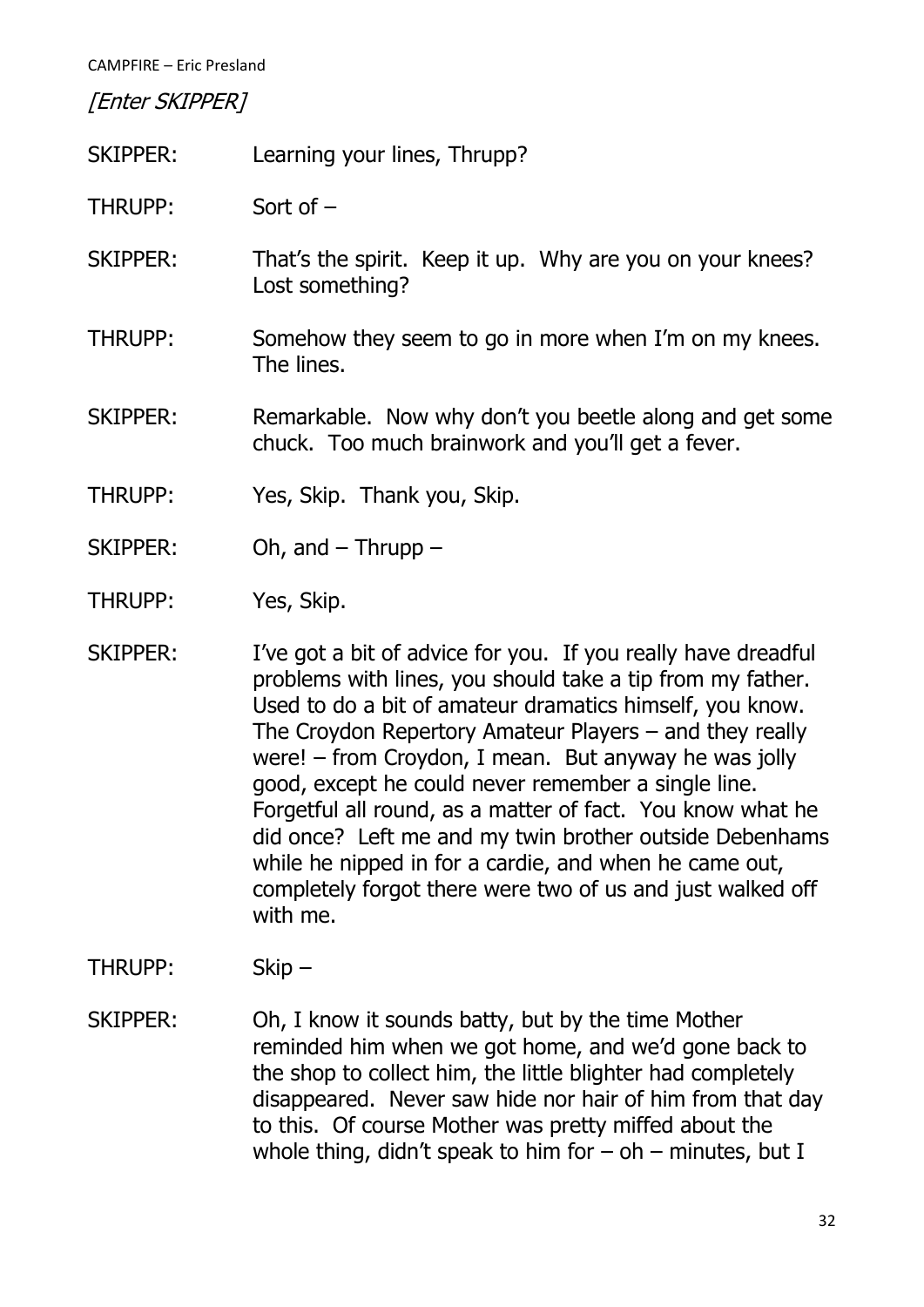was much too young to remember my brother, and I can't say I cared very much one way or the other – where was I?

- THRUPP: Lines…
- SKIPPER: Of course. Anyway, my father hit on this wheeze  $-$  The Amorous Prawn, I think it was – or was it The Constant  $Nvmbh$  – and –
- THRUPP: The lines… ?
- SKIPPER: Anyway, what he used to do was leave lots of little cards all over the stage where he had to move, and on these cards he had all his lines written down, and his moves, so he knew where to go next, and he used to follow these cards round the stage like a treasure trail. Hid them in props too. Of course, he used to hide them pretty carefully so the audience never suspected a thing. I'm sure the D.C. wouldn't either, if you get my drift. Mm?
- THRUPP: Gosh. Thanks, Skip.
- SKIPPER: Now off to supper with you.

[THRUPP salutes smartly and exits.]

SKIPPER: Odd that I should think of Bernie just then. Haven't given him a thought in years. I wonder where he is now…

[Enter CHISOLM]

- CHISOLM: I say, Skip, could I have a word with you?
- SKIPPER: Shouldn't you be at supper, Chisolm?
- CHISOLM: I wanted a word in private, and after supper it's Lights Out terribly soon. It's about the camp fire tomorrow and it's terribly important and I'm ever so worried. Oh, please Skip –
- SKIPPER: What is it, old son?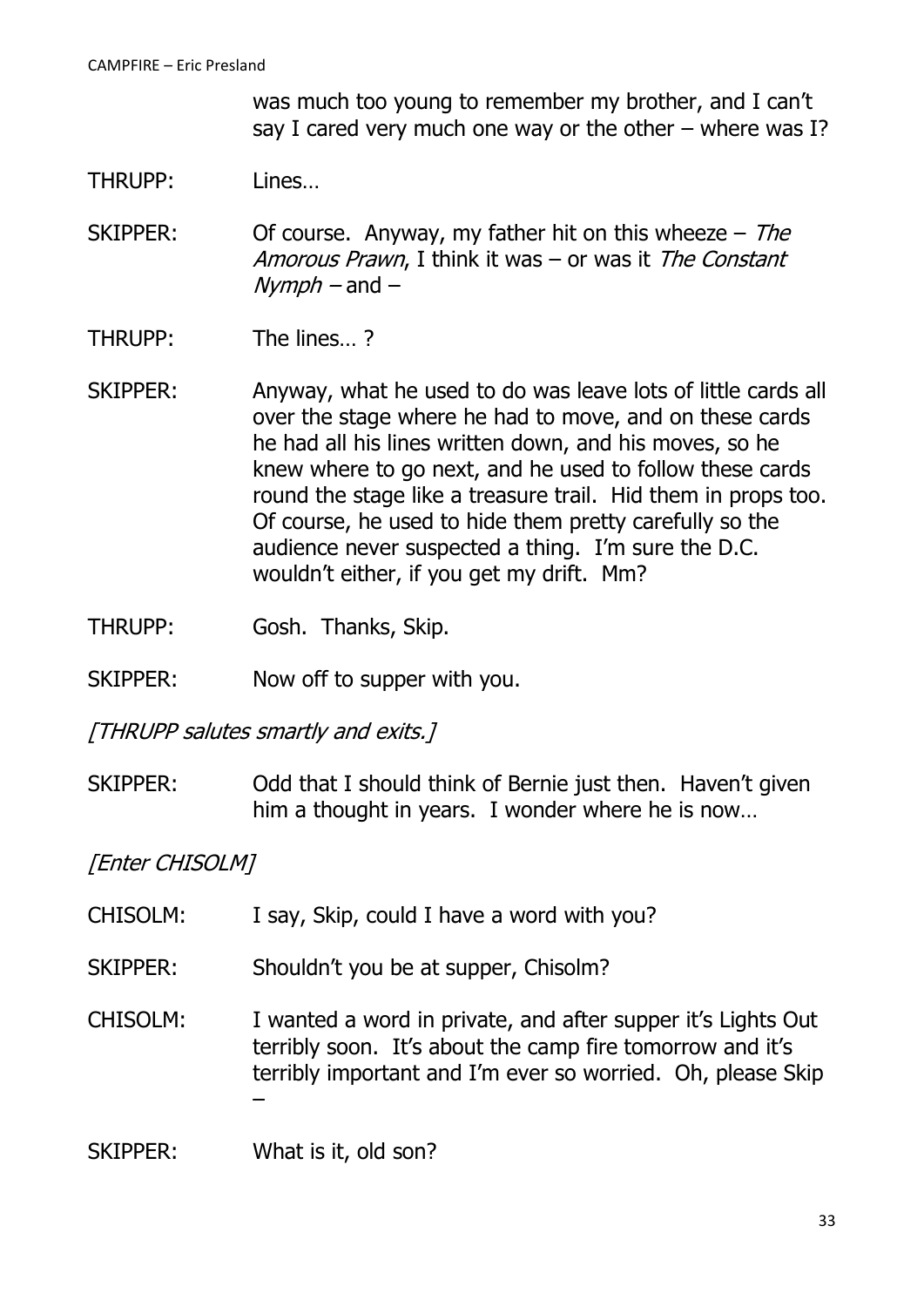| <b>CHISOLM:</b> |  | I have this problem, see. It's my $-$ my $-$ |
|-----------------|--|----------------------------------------------|
|                 |  |                                              |

- SKIPPER: Spit it out
- CHISOLM: My bladder, you see.
- SKIPPER: I'm afraid I don't.
- CHISOLM: It seems to have a mind of its own.
- SKIPPER: A bladder with a mind of its own. How very unusual.
- CHISOLM: And embarrassing.
- SKIPPER: I can imagine.
- CHISOLM: Yes, well, the thing is  $-$  you don't mind me talking about my bladder, do you?
- SKIPPER: I'd feel positively left out if you didn't.
- CHISOLM: It seems to work for some of the time well, most of the time, actually, and then it sort of stops. Completely. For ages and ages. Then suddenly  $-$  very suddenly as a matter of fact – everything happens at once.
- SKIPPER: I see.
- CHISOLM: And there's no stopping it. Do you see?
- SKIPPER: Only too vividly.
- CHISOLM: You remember, in The Dam Busters –
- SKIPPER: You don't need to go on
- CHISOLM:  $Or like a tsunami What do you think it could be?$
- SKIPPER: Very awkward, I imagine.
- CHISOLM: But what I'm absolutely terrified of it, what if it happens onstage? I haven't told anyone this, not even Garter. It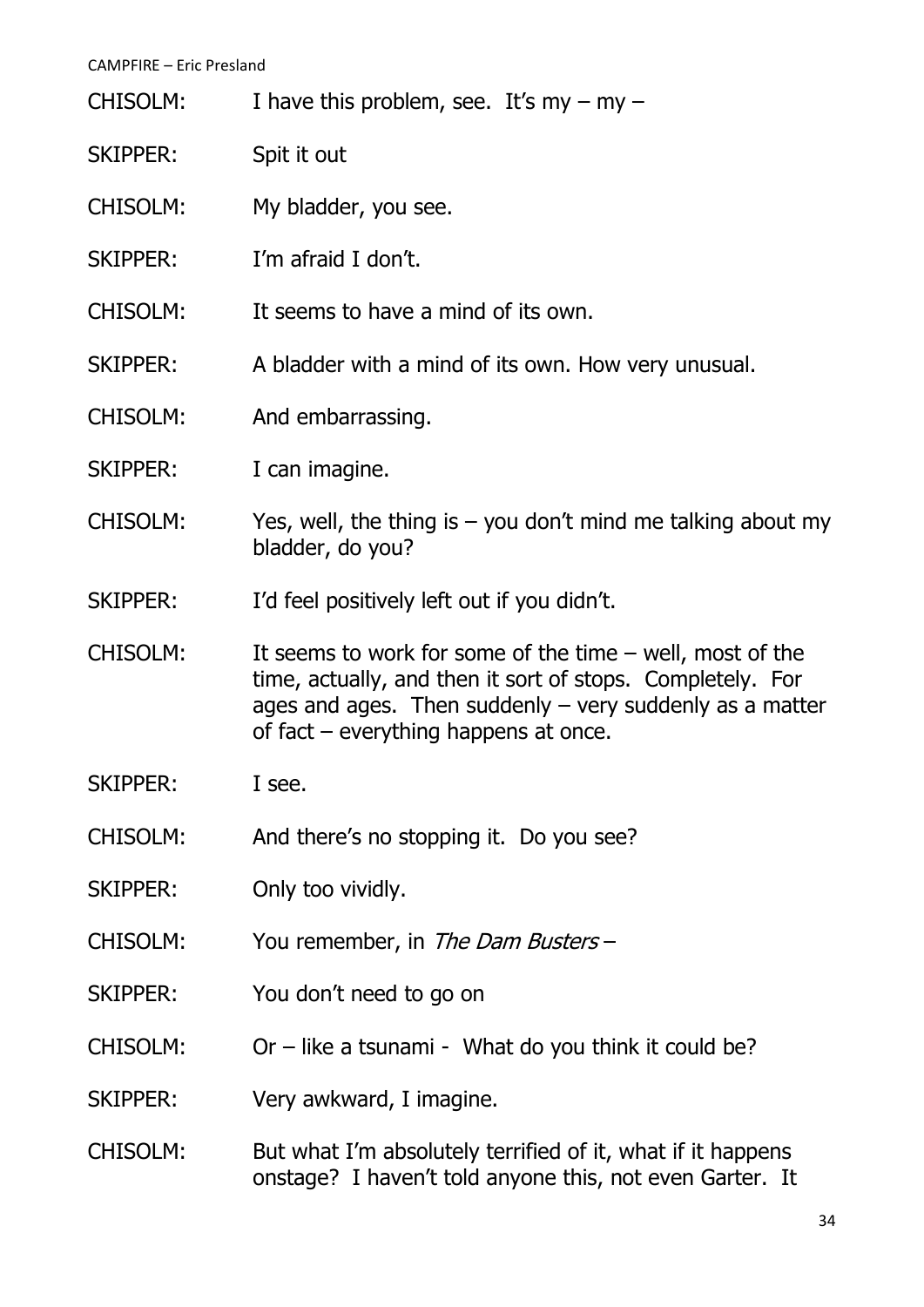only happens when I'm nervous, and I'm nervous about tomorrow and the DC coming, so – what should I do if the urge comes while I'm up there, doing a sketch or a song, and there's no stopping it. If the DC's watching, what do I do, Skip? What do I do?

- SKIPPER: Stay in character.
- CHISOLM: Stay in character, yes.
- SKIPPER: Stay in character at all times. It's probably all in the mind. A blockage.
- CHISOLM: Rather the reverse, I would have thought.
- SKIPPER: A mental blockage. Something that you want to say and can't. Don't worry about it, old chap. It's only a show. Do your best, no-one can do more. This is just a storm in a teacup –
- CHISOLM: Rather more than a teacup, Skip.
- SKIPPER: There's nothing to be nervous about. Now get back to your supper.
- CHISOLM: Yes, Skip, thank you, skip. [Exits]
- SKIPPER: Bladder tosh! I don't know what those two young scamps will think of next.

[He exits. Slow fade to - ]

#### **BLACKOUT**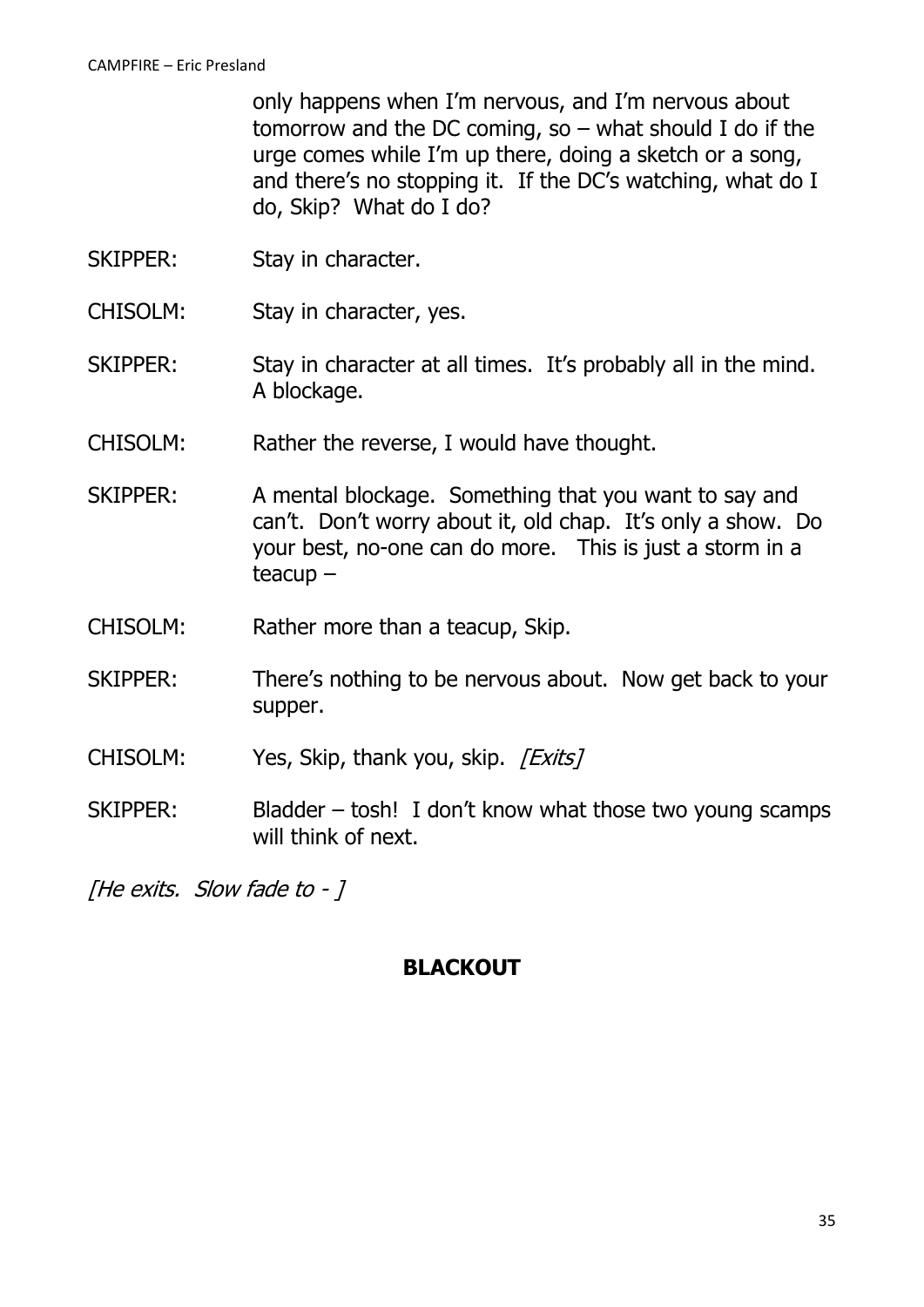#### Scene Four

[The LMG Camp. HODGEKISS is staked out on the ground in a leather harness. NOSEBAG has just pissed on him. He does up his flies.]

| NOSEBAG:          | What do you say?                                                                                                   |
|-------------------|--------------------------------------------------------------------------------------------------------------------|
| <b>HODGEKISS:</b> | Mmm. Very complex. I detect citrus notes, very bright,<br>with a hint of cigar box and possibly vanilla.           |
| NOSEBAG:          | <i>[Outraged]</i> Vanilla??? Are you taking the piss?                                                              |
| <b>HODGEKISS:</b> | Well, $I -$                                                                                                        |
| <b>NOSEBAG:</b>   | <i>[Menacing]</i> What do you say?                                                                                 |
| <b>HODGEKISS:</b> | Ta muchly.                                                                                                         |
| <b>NOSEBAG:</b>   | Ta muchly?                                                                                                         |
| <b>HODGEKISS:</b> | Sorry. Ta muchly, sir.                                                                                             |
| <b>NOSEBAG:</b>   | That's better. Want a drink?                                                                                       |
| <b>HODGEKISS:</b> | I've just had one. Though I wouldn't say no to a nice cup of<br>tea. Getting a bit chilly round the Urals, ho, ho. |
| NOSEBAG:          | This isn't a laughing matter.                                                                                      |
| <b>HODGEKISS:</b> | Sorry, Nosebag. I mean – Nosebag, sir.                                                                             |
| <b>NOSEBAG:</b>   | I'll get you some tea.                                                                                             |
|                   |                                                                                                                    |

[Exits]

[HODGEKISS has a serious nose itch. Tries to reach it. Can't. The itch turns to an incipient sneeze, but disappears. Same again. A third time, each time getting larger and nearer. COYLE enters. HODGEKISS smiles that the sneeze has gone away. Suddenly it explodes. COYLE jumps.]

COYLE: Hey! How's it going?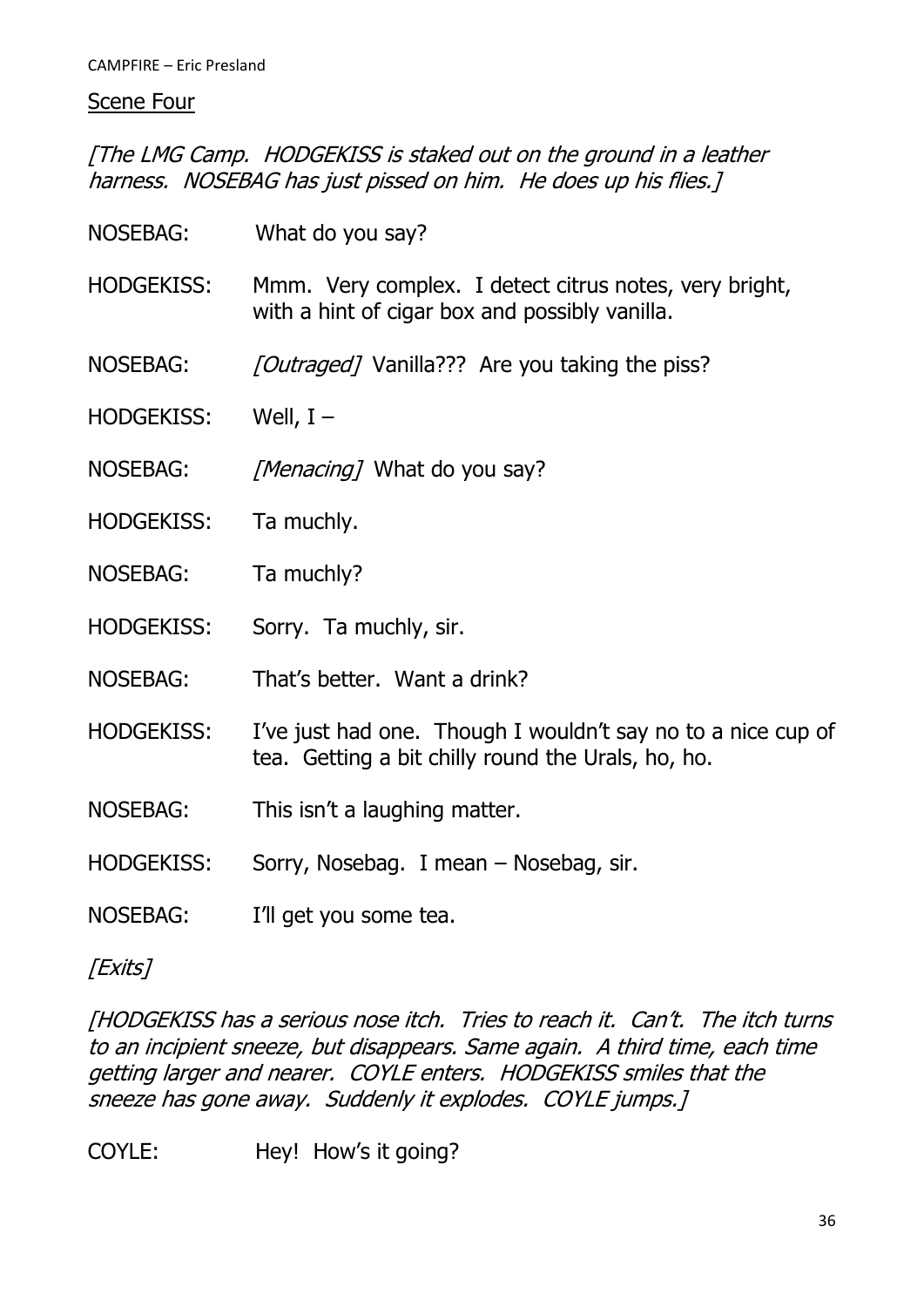HODGEKISS: Quite jolly, really. Nosebag's just been.

- COYLE: What happened?
- HODGEKISS: He had a little tinkle. It's a bit sticky. I wish I could wipe it off. He's gone to get me a cup of tea.
- COYLE: Any rough bits?

HODGEKISS: I wasn't too happy with Herman's avocado.

- COYLE: Did it hurt?
- HODGEKISS: No, but he didn't have any French dressing.
- COYLE: Ooh Tough!
- HODGEKISS: How long have I been here, Coyle?
- COYLE: Three hours, I'd guess. It's getting on for midnight.
- HODGEKISS: Doesn't time fly when you're enjoying yourself. How much longer do I have?
- COYLE: That's all down to Kelley. He likes to push people to their limits.
- HODGEKISS: I wish he'd let me wear my new nipple clamps. I bought them specially.
- COYLE: [Soothing] I'm sure you can wear them afterwards. When we have to dress for dinner.
- HODGEKISS: Do you want to do something unspeakable to me?
- COYLE: What did you have in mind?
- HODGEKISS: I don't know. Whatever you have in mind, really.
- COYLE: Oh come on. I'm sure there must be some vile humiliation you'd like to heap on me. Everyone else has.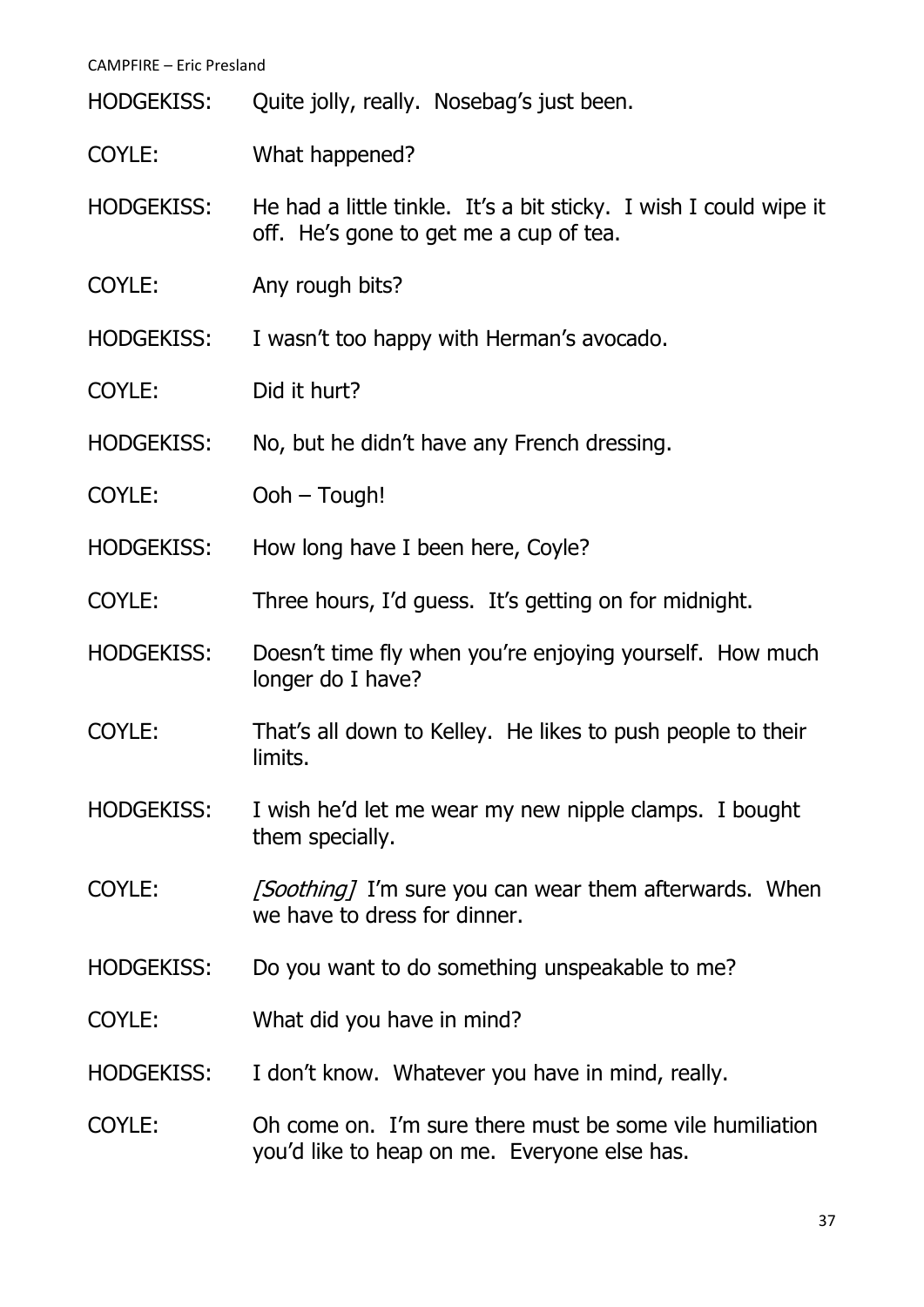COYLE: Nothing comes to mind.

HODGEKISS: Shame

COYLE: I'll come back to you if I think of anything.

[Enter RUTTER furtively to the edge of the area, in shadow.]

| <b>RUTTER:</b>    | Tony<br>Tony                                                           |
|-------------------|------------------------------------------------------------------------|
| COYLE:            | [To HODGEKISS] Must dash.                                              |
| <b>HODGEKISS:</b> | It's been nice talking to you.                                         |
| COYLE:            | Catch you later.                                                       |
| <b>HODGEKISS:</b> | And if you do think of anything really degrading, just let me<br>know. |
| COYLE:            | Surely.                                                                |
| $\mathbf{r}$ .    |                                                                        |

[He exits towards RUTTER.]

RUTTER: Tony!

COYLE: Ian!

[They meet on the edge of the area. Their embrace is hard and passionate.]

- RUTTER: I couldn't put you out of my mind all day.
- COYLE: I've been in a daze all day. I could hardly mix the cocktails this morning, my hands were shaking so much. And our precious Captain Kelley is getting suspicious.
- RUTTER: Our Skip's beginning to notice too.
- COYLE: Does he suspect anything?
- RUTTER: I don't think so. People think a scout uniform is a chastity belt. Anyway, he's too worried about the inspection tomorrow – tonight.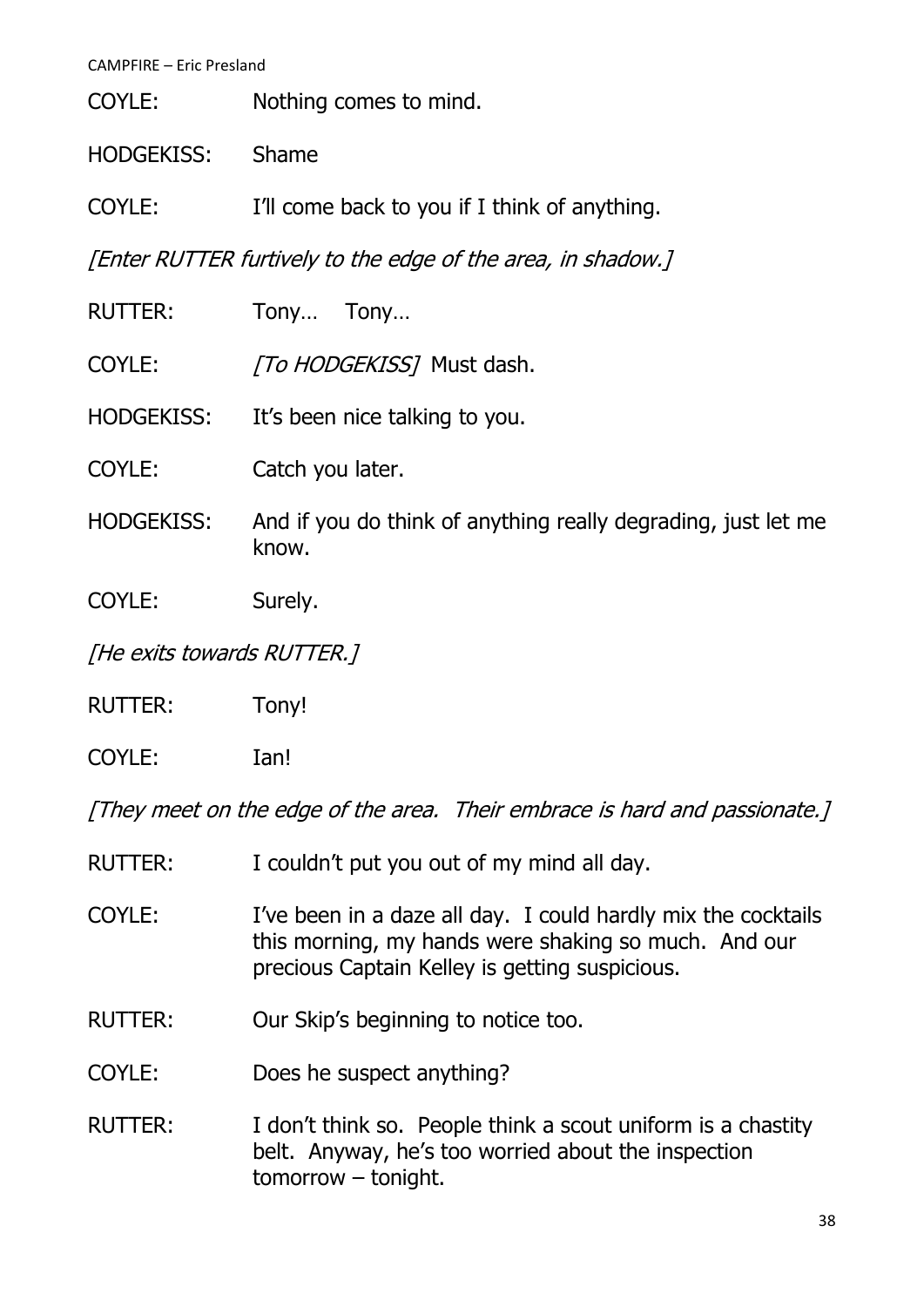- COYLE: I'd never forgive myself if I got you in the shit.
- RUTTER: I can look after myself. I'm sixteen, for Chrissake.

[They make themselves comfortable.]

COYLE: So, how's it going? RUTTER: We've been rehearsing. We have to do this really stupid Robin Hood sketch. I play Good King Richard. COYLE: He was one of ours, you know. RUTTER: Really. That's not in the history books. COYLE: Sure he was. Never married. Remember Blondel, the faithful minstrel. He didn't follow Richard round Europe just to sing to him. Blondel was jailbait too. RUTTER: I hate that word. COYLE: But you are, honey, you are. Fact of life, I could go to jail for you. RUTTER: Would you? COYLE: Gladly. RUTTER: I've written you a poem. Lots of poems, actually. But every time someone comes along, I have to hide them. It makes me feel so dirty. COYLE: Oh Ian, you're such an idealist. Is it really worth it? You could go into care. I'm only thinking of you. RUTTER: I'll risk it. COYLE: If my fellow campers saw me, they'd disown me? RUTTER: Why? They're gay.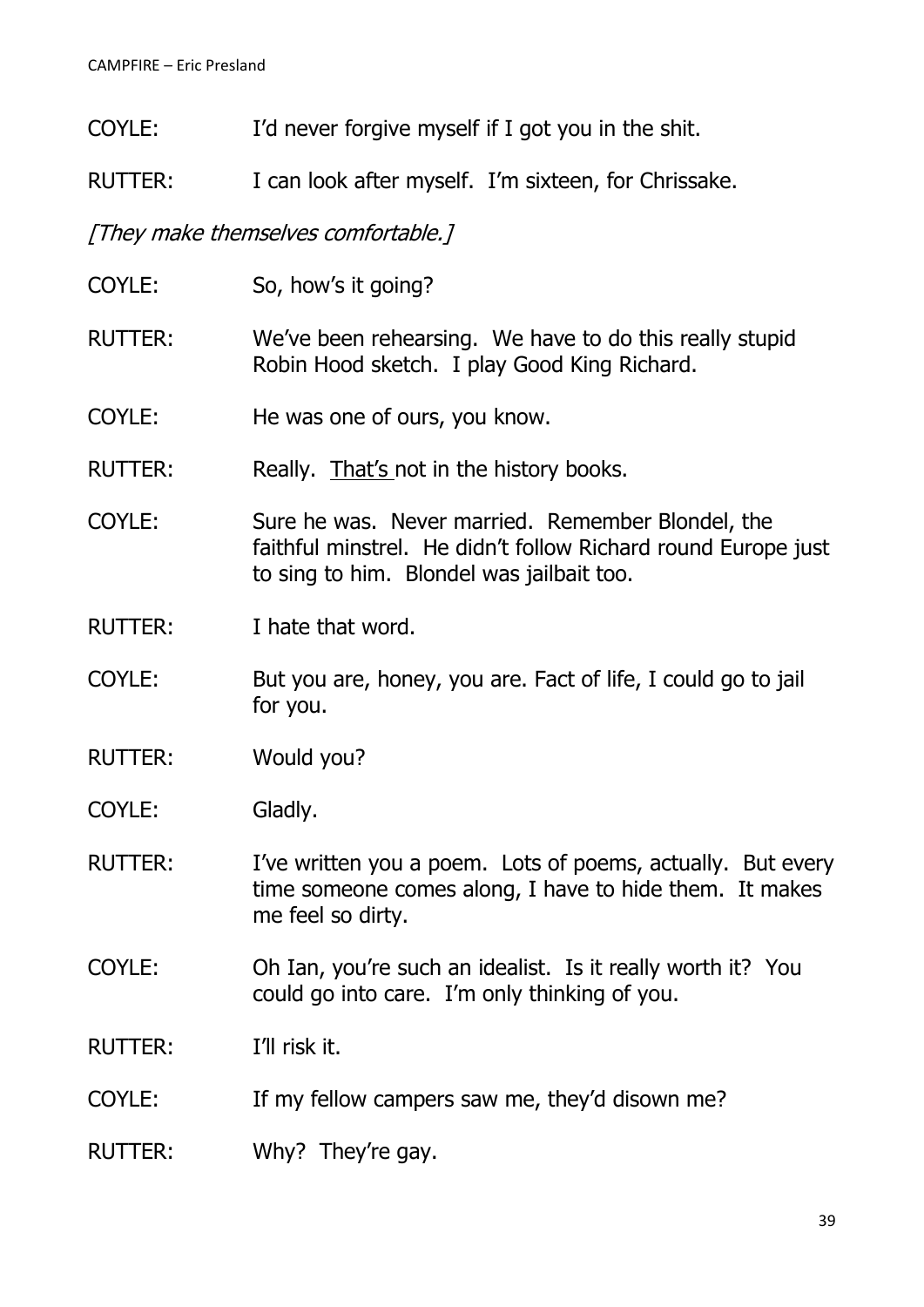- COYLE: It's letting the side down, going for chicken.
- RUTTER: Chicken?
- COYLE: A young gay man.
- RUTTER: [Attempts a squawk, looks behind him] No good, I can't manage an egg.
- COYLE: But I'm sure we could manage something else.

[RUTTER kisses him, then pulls him down, so that COYLE's head is in his crotch.]

COYLE: Not so fast, you're suffocating me. We've got plenty of time…

# **BLACKOUT**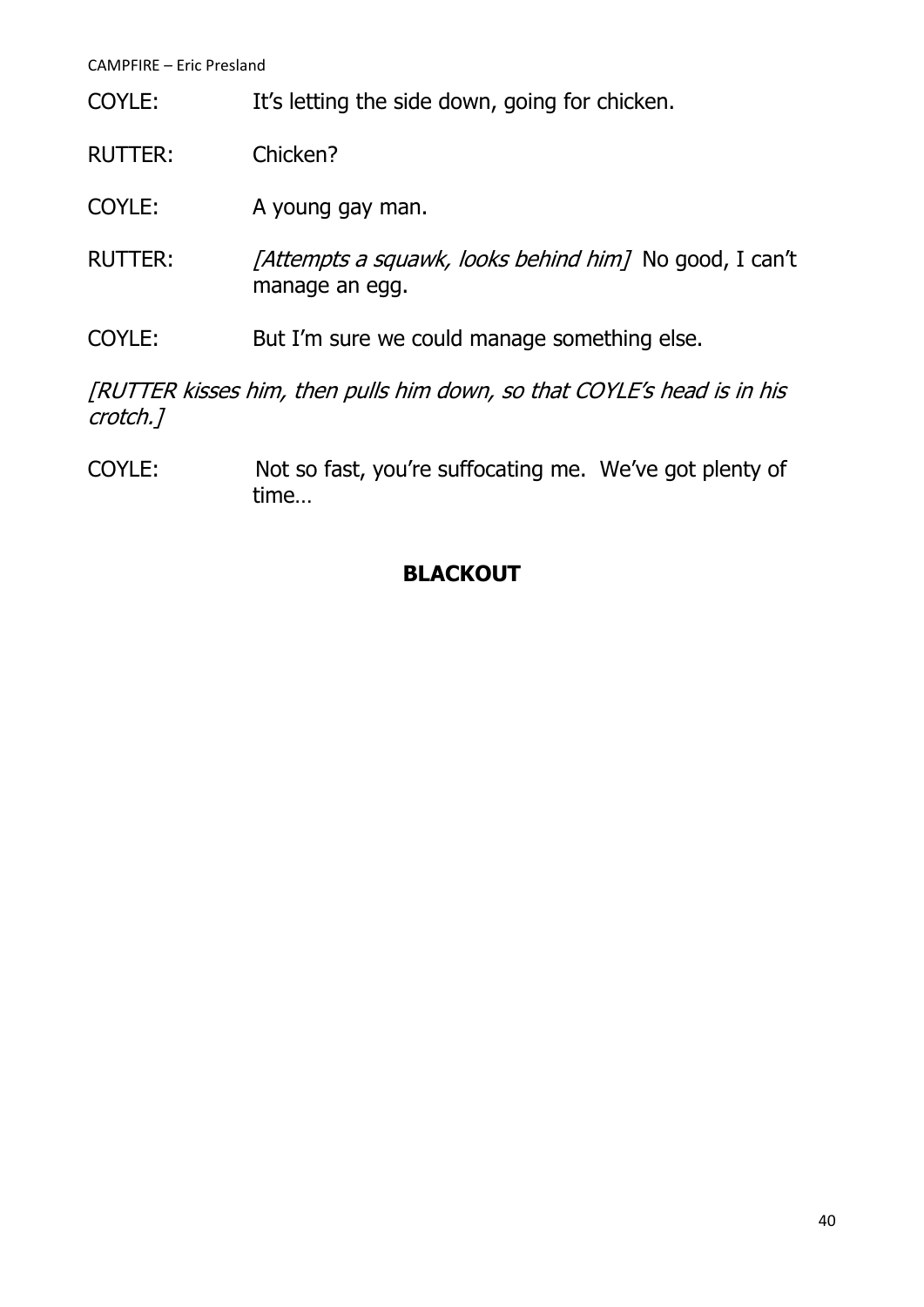#### Scene Five

[Lights up on the same area. Early morning. A bird trills overhead. HODGEKISS tied down as before, but asleep. Enter CHISOLM and GARTER, running, in the next field.]

CHISOLM: A scout is clean in thought, word and deed. A scout is clean in thought, word and deed. A scout is clean in thought word and deed.

[He stops, panting.]

Gosh, I'm whacked, Garter. I should never have started smoking.

GARTER: Let's stop here. No-one can see us from the camp.

[They flop down.]

CHISOLM: I've got to do this five times, too. I'll take it to the Court of Human Rights. It's inhuman and degrading treatment.

## GARTER: Couldn't we just drop a circuit or two? Nobody would notice.

CHISOLM: Thrupp would. He's watching every move we make. I bet he's standing there right now with a stopwatch.

[GARTER notices HODGEKISS.]

- GARTER: Look, Chisolm. Over there. Behind the fence. There's a man.
- CHISOLM: Gosh, you're right. Has he fainted?
- GARTER: I don't know. Let's crawl a little closer. There's a gap in the fence. Ouietly  $-$  he might be dangerous.

[They edge towards him.]

CHISOLM: He's not wearing any clothes!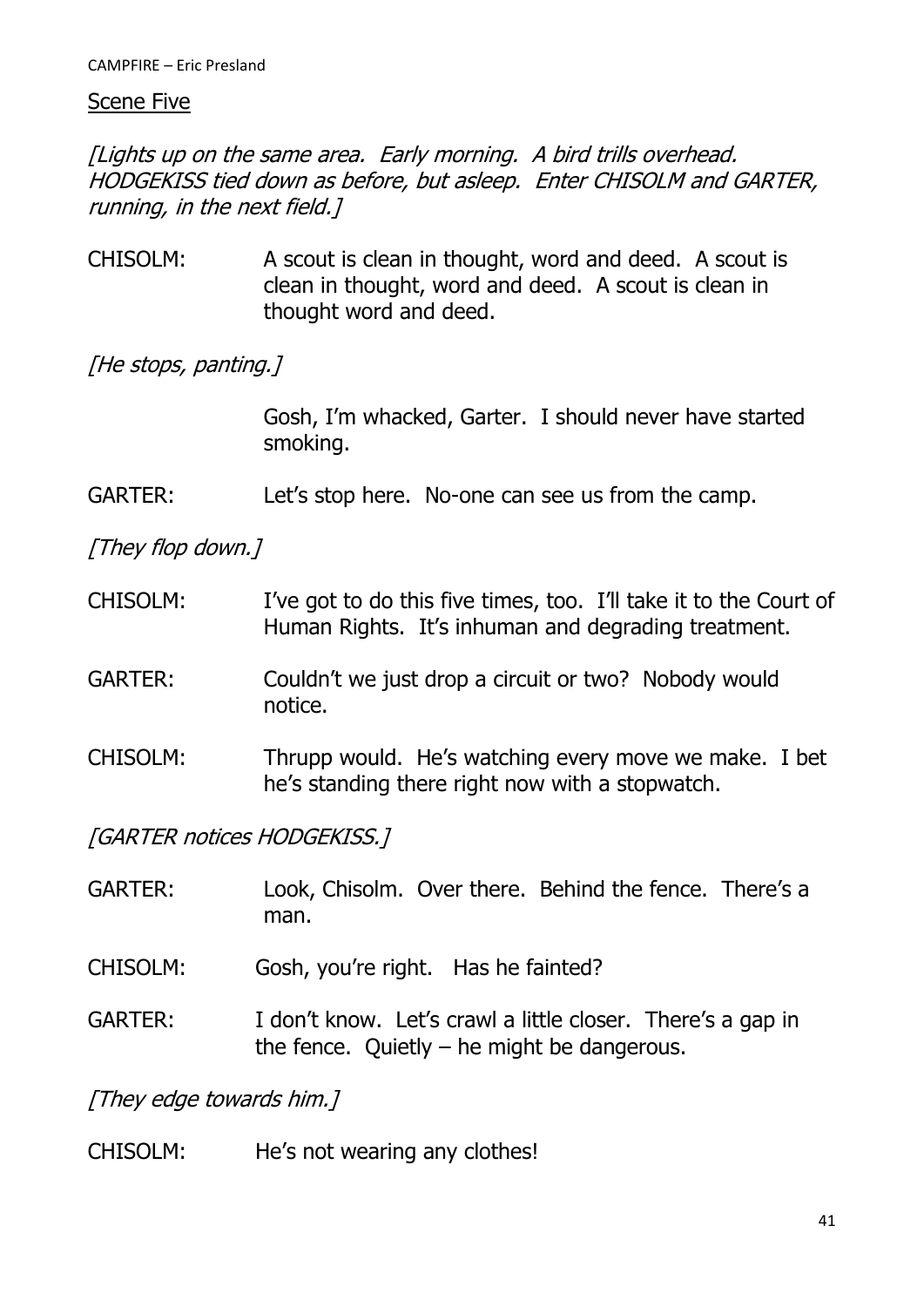- GARTER: He's got a kind of loincloth.
- CHISOLM: What are those funny braces?
- GARTER: Perhaps they're holding his loincloth up. Look he's been tied up.
- CHISOLM: Perhaps he's been robbed. By an Evil Gang.
- GARTER: They've taken all his money and stripped off all his clothes and tied him up and left him for dead.
- CHISOLM: Perhaps he is dead. Quick! There's no time to lose.
- GARTER: What about 'A scout is clean in thought, word and deed'?
- CHISOLM: What about 'Be Prepared'?
- GARTER: Thrupp's going to murder you.
- CHISOLM: Not if we save someone's life and bring a gang of international diamond smugglers to justice. It'll be just like Jennings Does It Again. Come on, Garter.

[They go over to him. CHISOLM slaps him.]

- CHISOLM: Hello? Hello? Speak to me. Are you dead?
- GARTER: I'll give him the kiss of life.

[He jumps on top of HODGEKISS, who struggles awake. HODGEKISS is terrified.]

HODGEKISS: Help! Help!

GARTER: [Disappointed] Oh. You're not dead.

- HODGEKISS: [Sleepily, seeing the Scout uniforms] Is it the fancy dress? I haven't got a costume yet.
- CHISOLM: He's rambling. It's the effect of concussion. Quick, give him a pillow.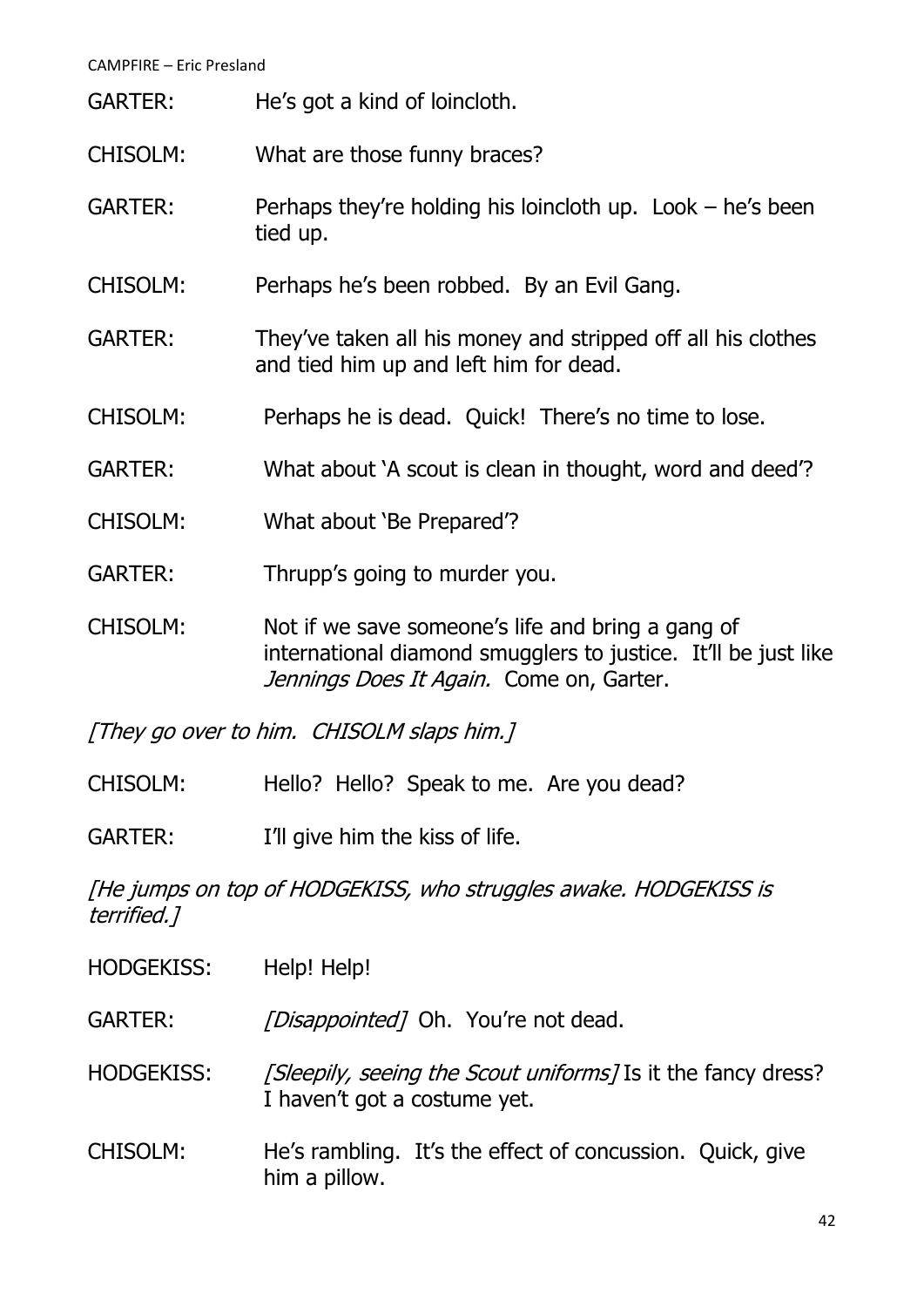| <b>HODGEKISS:</b> | I don't want a pillow.                                            |
|-------------------|-------------------------------------------------------------------|
| <b>GARTER:</b>    | It'll make you comfortable.                                       |
| <b>HODGEKISS:</b> | I don't want to be comfortable. I'm meant to be<br>uncomfortable. |
| <b>CHISOLM:</b>   | Don't argue. You're in a state of shock.                          |
| <b>HODGEKISS:</b> | Go away!                                                          |
| <b>CHISOLM:</b>   | Garter, take off your jersey.                                     |
| GARTER:           | But it's really nippy. Oh, all right.                             |

[Takes off his jersey, puts it under HODGEKISS' protesting head.]

- CHISOLM: Now, something to keep him warm while I run and fetch an ambulance.
- HODGEKISS: Ambulance? I'm not hurt! Go away! They hardly touched me.
- CHISOLM: So they did touch you! The fiends. And left you for dead.
- HODGEKISS: No!
- CHISOLM: I'll run back to camp for a blanket.
- HODGEKISS: I don't need a blanket. Go away!
- GARTER: What if someone sees you? They'll ask questions.
- HODGEKISS: Is this part of the initiation?
- CHISOLM: I know! Body heat! Remember how Biggles saved Algy when he was trapped by the avalanche? He lay down on top of him and the heat from his body saved Algy from dying of exposure.
- HODGEKISS: I'm not dying.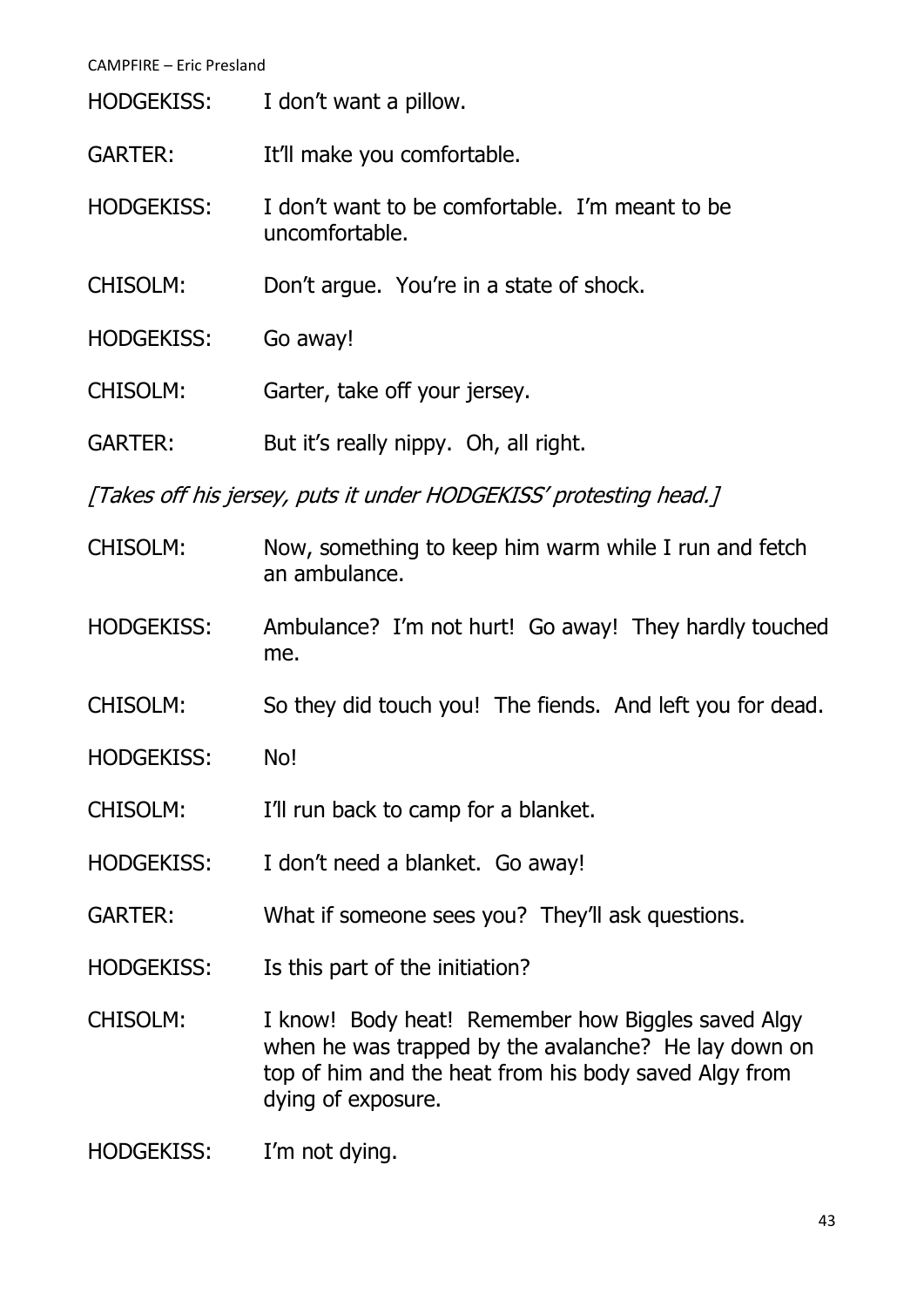- GARTER: But you're very exposed. [To CHISOLM] Lie on top of him.
- HODGEKISS: What?
- CHISOLM: But I want to run for the ambulance.
- GARTER: I can't lie on top of him. I've taken my jersey off.
- CHISOLM: Oh, all right. *[Gets on top of him, resigned.]*
- HODGEKISS: Get off me. You're not my type. You're too young,
- CHISOLM: You're never too young to save life.
- HODGEKISS: I don't need my life saving.
- GARTER: Suicide? Gosh. Don't do it. It's not worth it. There must be something to live for. Listen to the birds. Smell the pines... Top of the Pops is live on Wednesday... [To CHISOLM<sub>1</sub> What about these ropes?
- CHISOLM: Have you got a pen-knife?
- GARTER: It's back in the tent.
- CHISOLM: Jesus, Mary and Joseph, Garter. You're useless. Let me look. If you can tie them up, you must be able to untie them…

[He fiddles with the knots.]

- HODGEKISS: Get off me. Go away. Leave me alone. If you untie me, I'm done for.
- GARTER: Why?
- HODGEKISS: They'll come and punish me.
- GARTER: See? I knew there was an International Gang in it somewhere. [To HODGEKISS] Are they out to murder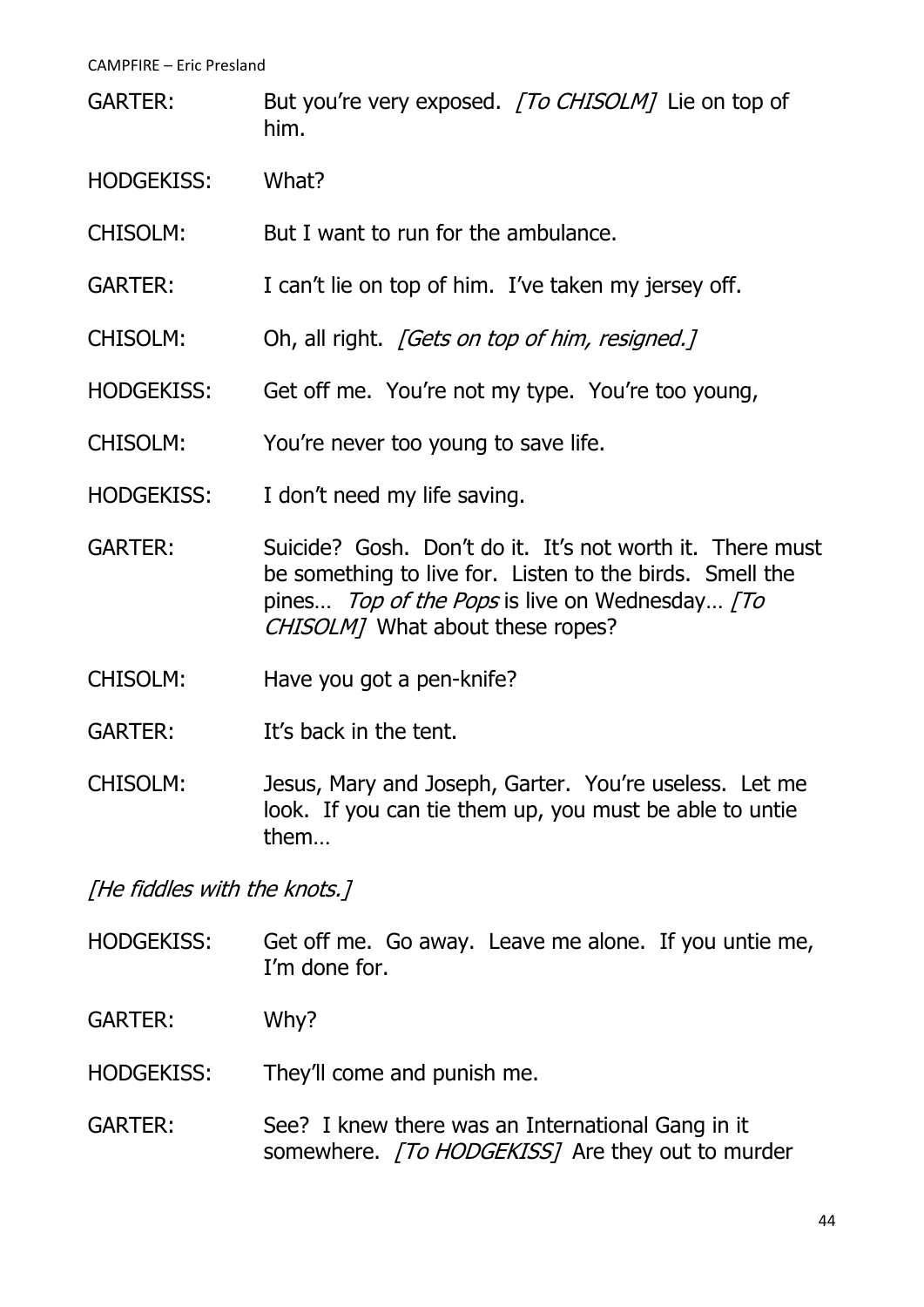you? Tell us where you've hidden the diamonds. You can trust us.

- HODGEKISS: Go away! Leave me in peace! You're mad, both of you.
- GARTER: You want to stay out here, tied up with no clothes and you call us mad?!
- HODGEKISS: It's an initiation rite.
- CHISOLM: An initiation rite. Gosh. Just like in *Jungle Jim*. Can we stay and watch?
- HODGEKISS: No. Go away.
- GARTER: Why not?
- HODGEKISS: It's private.
- CHISOLM: Oh please. Be a sport.
- GARTER: Do they do unspeakable things to you? I've never seen anything unspeakable.
- HODGEKISS: No. You're too young.
- CHISOLM: Why are we always too young for the interesting things?
- HODGEKISS: It's members-only.
- GARTER: Sounds a funny sort of club to me.
- HODGEKISS: If you don't go away, nobody'll come and beat me, and I'll never get to the Fancy Dress.
- CHISOLM: Mad, quite mad. Must be the exposure. Get on top of him again. I'll get the ambulance.
- GARTER: Right.

[CHISOLM gets on top of him again. HODGEKISS fights. Enter NOSEBAG, in leathers, but with wig and make-up too.]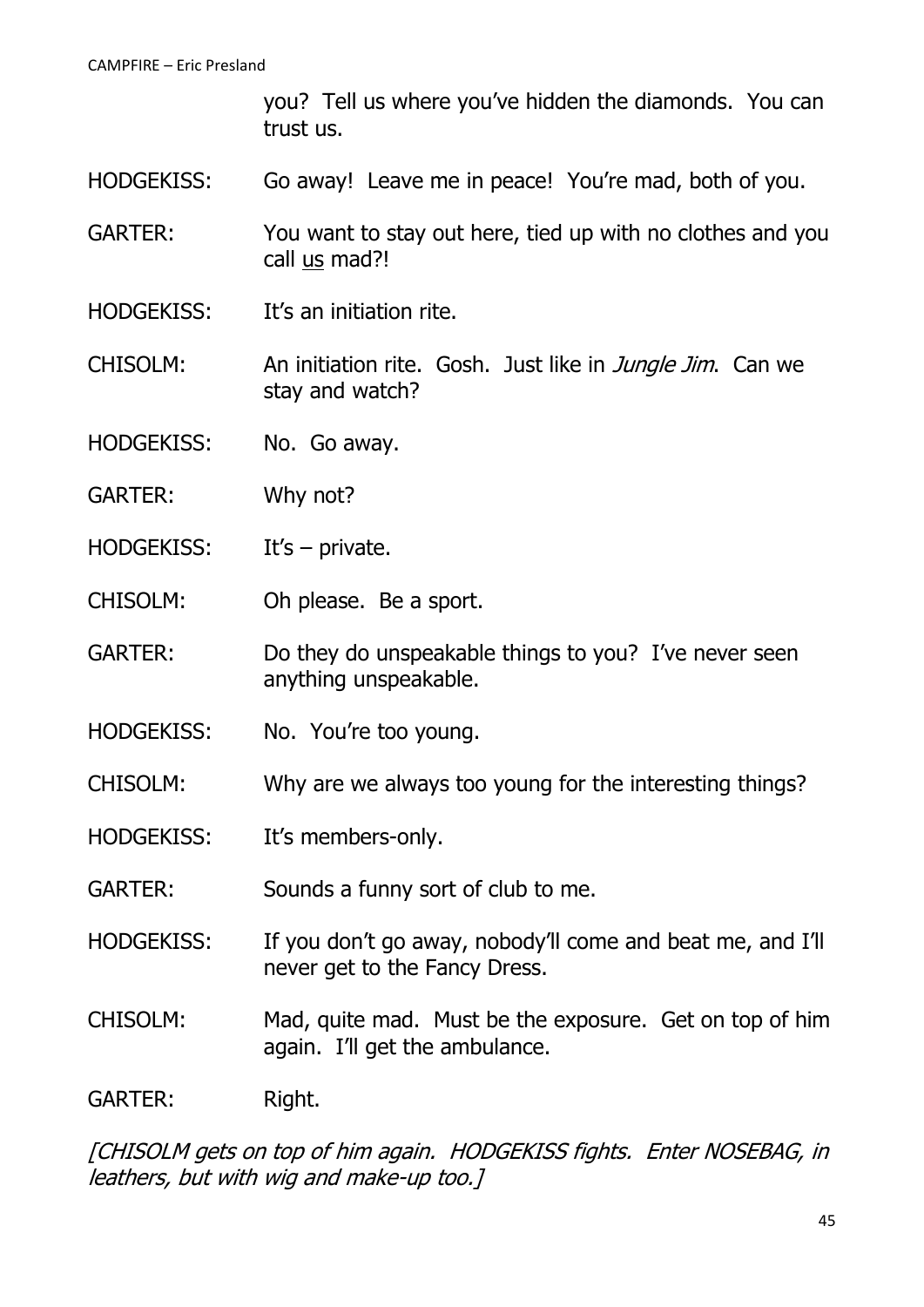| <b>HODGEKISS:</b> |  |  | Help! I'm being assaulted by a boy scout! |
|-------------------|--|--|-------------------------------------------|
|                   |  |  |                                           |

- NOSEBAG: What's going on? Who are these kids?
- GARTER/CHISOLM: [Outraged] Kids?!
- NOSEBAG: Hodgekiss, are you cheating?
- HODGEKISS: They attacked me!
- CHISOLM: We did not.
- HODGEKISS: That one sat on me.
- NOSEBAG: Sat on you?
- HODGEKISS: Lay right on top of me. It was disgusting.
- GARTER: I was trying to save you.
- HODGEKISS: I told you, I didn't want to be saved.
- GARTER: I was trying to share my body heat.
- NOSEBAG: You're depraved. Where do you pick up these ideas?
- HODGEKISS: I don't know what the younger generation is coming to.
- NOSEBAG: Childhood used to be a time of innocence.
- HODGEKISS: In my day, scouts were clean in thought, word and deed.
- NOSEBAG: I blame the parents.
- HODGEKISS: I blame the teachers.
- GARTER: [to NOSEBAG] Are you wearing make-up?
- NOSEBAG: What? Oh that  $er it's a game.$
- CHISOLM: Oh whizzo. I love games.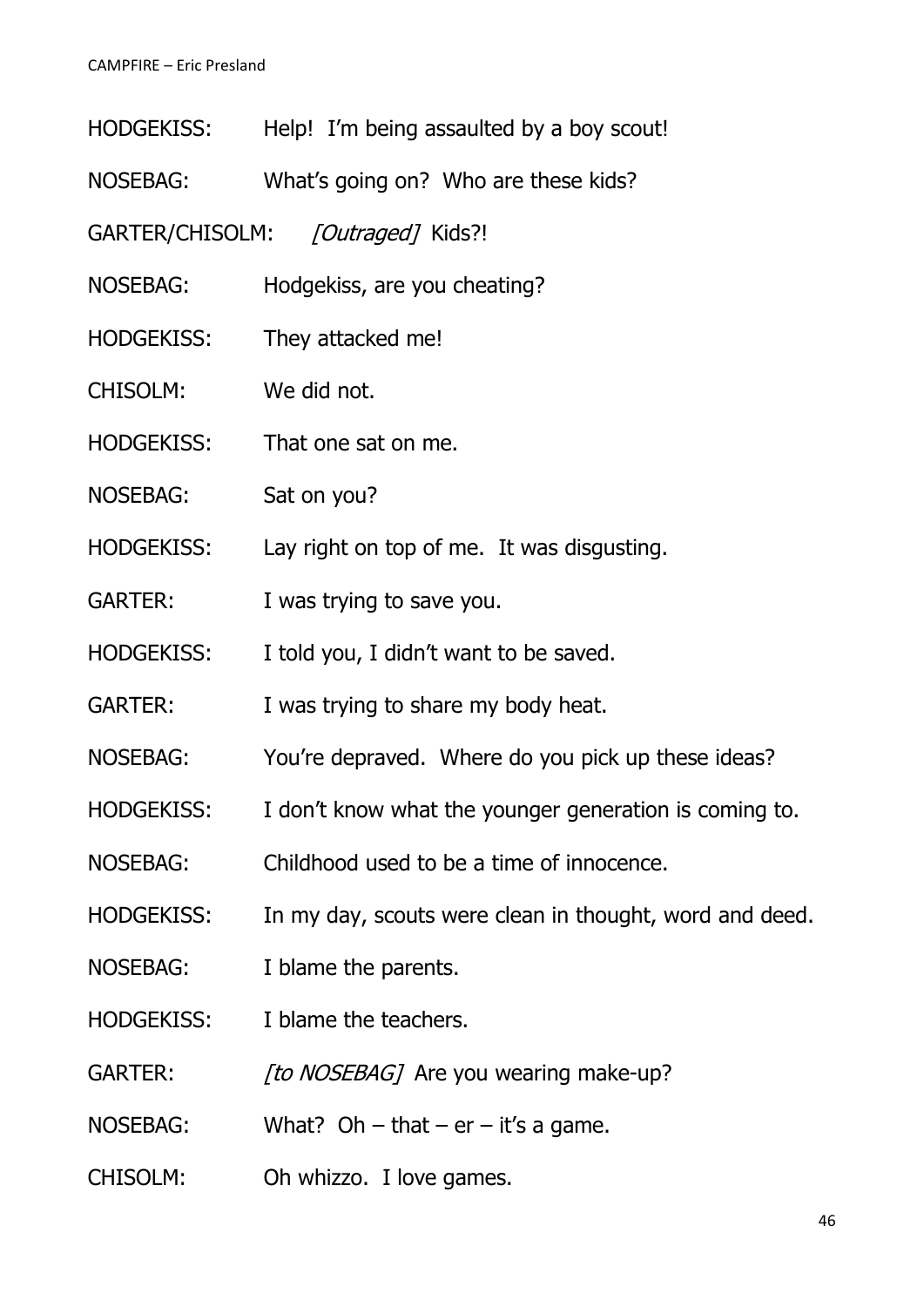| <b>NOSEBAG:</b> | A game for grown-ups.                |
|-----------------|--------------------------------------|
| <b>CHISOLM:</b> | Why?                                 |
| <b>NOSEBAG:</b> | Because it is. Now, be off with you. |
| <b>GARTER:</b>  | It's not fair.                       |
| <b>NOSEBAG:</b> | Push off, both of you.               |
| <b>GARTER:</b>  | Oh, all right.                       |

[He collects his jersey. They leave, but reluctantly, so they're on the edge of the area for the next bit.]

- HODGEKISS: Is that your costume for the fancy dress?
- NOSEBAG: Not all of it, obviously. The crinoline's in the tent. I just thought I'd experiment.

HODGEKISS: Very tasteful.

NOSEBAG: Thank you.

[A woman's voice offstage.]

DEIRDRE: Mr. Kelley! Mr. Kelley!

NOSEBAG: What the –

[Enter DEIRDRE in fancy commissioner's uniform – lots of braid and badges. She bears more than a passing resemblance to Margaret Rutherford.]

- DEIRDRE: Ah! Hello! Captain Kelly?
- NOSEBAG: No, he's –
- DEIRDRE: I'm most awfully sorry if I've caught you on the hop. The regional HQ meeting was cancelled so I thought I'd just beetle on down and spend the whole day with you. People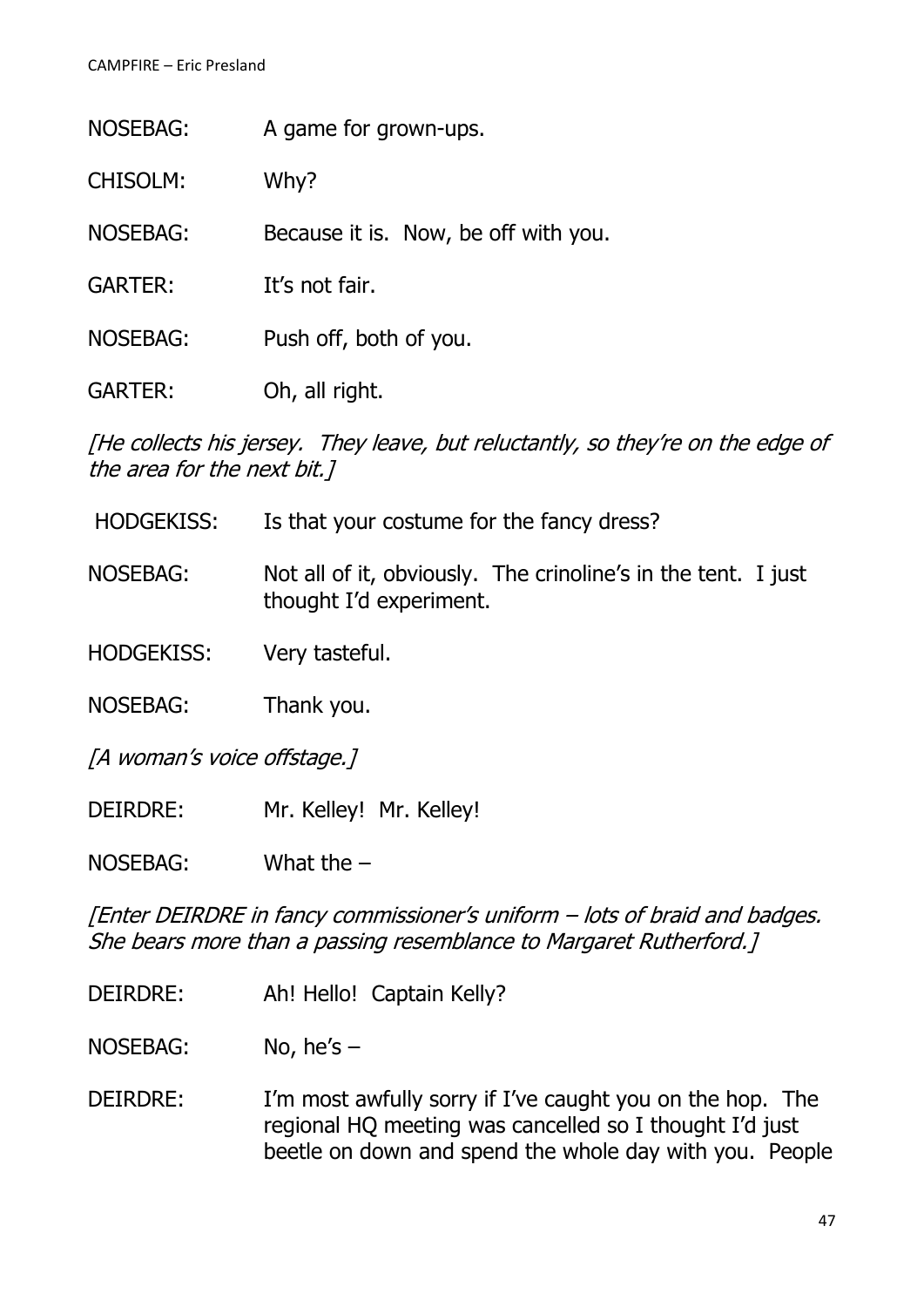do get in the most terrible stew about inspections and the like, but I prefer to see things as they really are.

# [She sees HODGEKISS]

Practising your knots, I see. Excellent, excellent. [Inspects the knots.] Ah, a double bowline, most adventurous. But your sheepshank is somewhat wayward. Keep up the good work. Just carry on as if I wasn't here.

[She stands and beams at them, waiting for them to do something. They stare at her, stupefied.]

- NOSEBAG: Did you say Captain Kelley?
- DEIRDRE: Yes. You are expecting me, aren't you?
- NOSEBAG: No!
- DEIRDRE: Oh, how stupid of me. Silly DEIRDRE. You're expecting my colleague, Wilfred Clavicle, aren't you? Dear Wilfred, such a sweet man, but headstrong. I'm sorry to tell you he's prostrate with the influenza, absolutely riddled with it. A result of overindulgence in British Bulldog. He rang from his sickbed to ask if I could leap into the breach. Well, you know me –
- HODGEKISS: I don't actually –
- DEIRDRE: Helpfulness is my middle name. Do you a good turn soon as look at you – even if you don't need a good turn, I'll find you one, believe me. Always willing to turn my hand to anything.
- HODGEKISS: [Eagerly] Really?
- DEIRDRE: If there's a dyke that needs a finger putting in  $-$
- NOSEBAG: *[Recovering a little]* This camp is for men.
- CHISOLM: Who is it?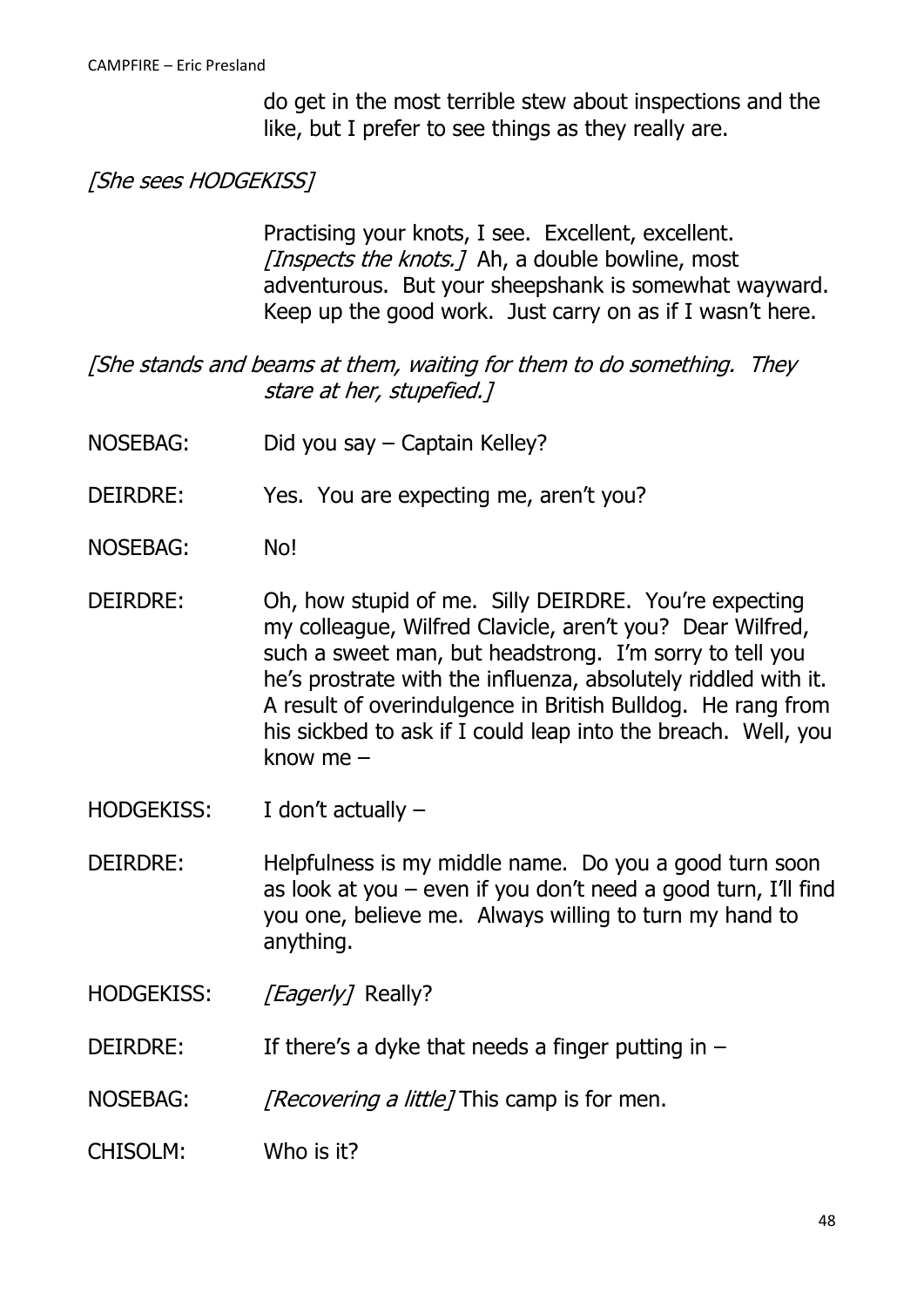| <b>GARTER:</b> | No idea, old chap. |
|----------------|--------------------|
|----------------|--------------------|

CHISOLM: Rum old trout, isn't she?

- DEIRDRE: So her I am.... And here you are.... What more could we want?
- NOSEBAG: You want a list?
- DEIRDRE: I should apologise for being here in mufti. I thought I'd change into my uniform a bit later.
- NOSEBAG: You're into uniforms?
- DEIRDRE: Never go to camp without it.
- NOSEBAG: That's something, I suppose.
- DEIRDRE: Don't be so old-fashioned. There's nothing you can do that we gals aren't just as capable of.
- HODGEKISS: Really?
- DEIRDRE: We don't know what we can do till we're stretched to the limit.
- NOSEBAG: But women just don't do it.
- DEIRDRE: Nonsense. We've been at it nearly as long as you have. We've just done it separately. It's time for a little integration.
- NOSEBAG: You can't. The guys will have a fit. They won't be able to function.
- DEIRDRE: Nothing but prejudice, and I won't stand for it. I'm here for the holiday, and that's that. [To NOSEBAG:] I don't know if I should mention it, you appear to have some lipstick smeared on your face.
- NOSEBAG: Lipstick? Ah! Yes I mean No I was eating strawberries.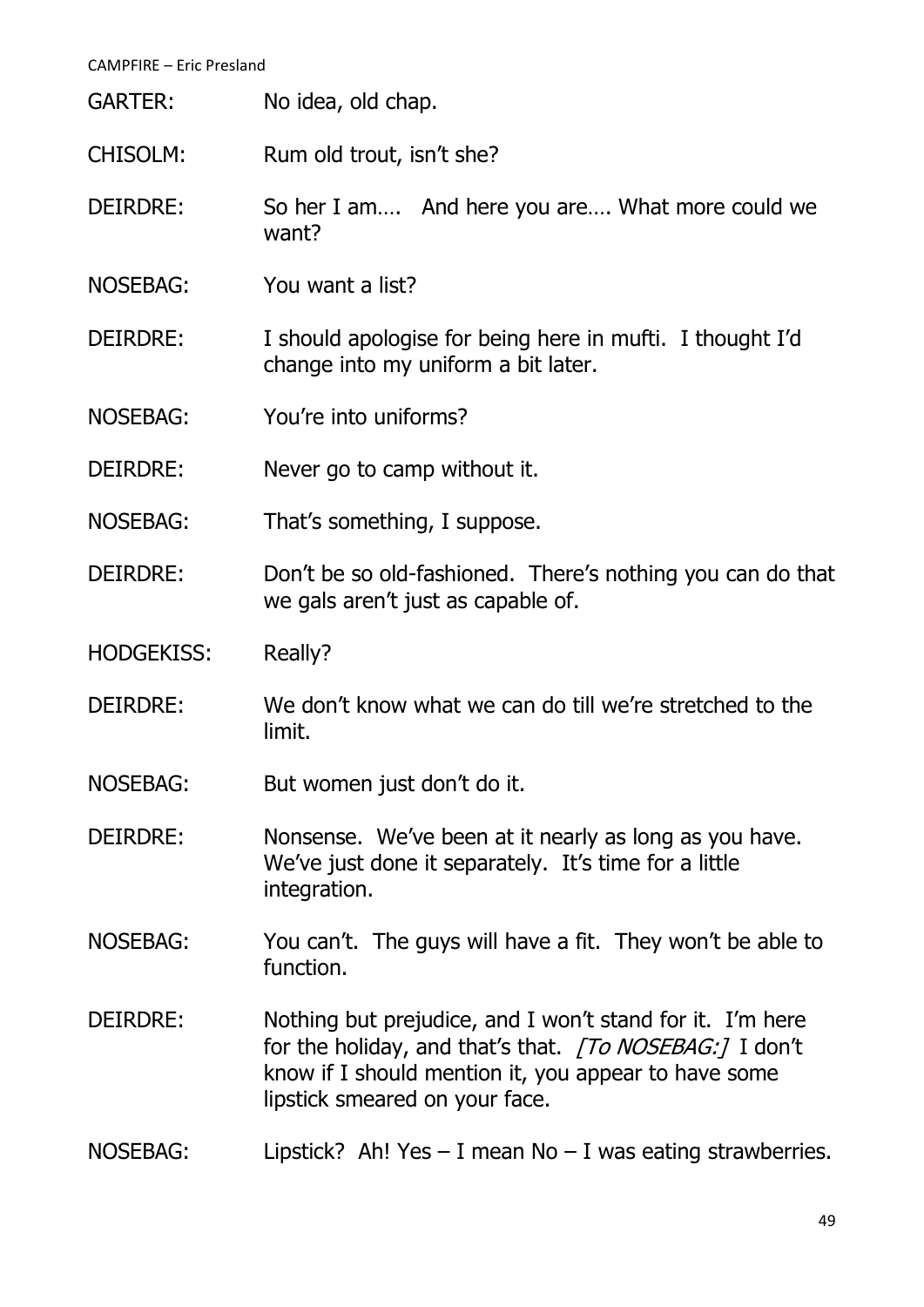| DEIRDRE:        | Messy chap. Clean it up at once. Sets a bad example.                                                                               |
|-----------------|------------------------------------------------------------------------------------------------------------------------------------|
| <b>CHISOLM:</b> | The makeup The wig it's the perfect answer                                                                                         |
| <b>GARTER:</b>  | What to, Chisolm?                                                                                                                  |
| <b>CHISOLM:</b> | Your turn, you idiot. The new song. You need a costume,<br>remember?                                                               |
| <b>GARTER:</b>  | Yes                                                                                                                                |
| <b>CHISOLM:</b> | Well that man's got one. And what was the other one<br>saying about fancy dress? They must have lots of<br>costumes. It's perfect. |
| DEIRDRE:        | So what are your plans, Mr Kelley?                                                                                                 |
| <b>NOSEBAG:</b> | I'm not Kelley!                                                                                                                    |
| DEIRDRE:        | There I go, rattling on again. Dominating DEIRDRE they<br>call me at HQ. A real steamroller.                                       |
| <b>GARTER:</b>  | HQ? What do you think?                                                                                                             |
| DEIRDRE:        | [To HODGEKISS] Pleased to meet you, Captain Kelley.                                                                                |

[She tries to shake his hand but he can't reach and so contents himself with a little wave of his hand.]

| <b>HODGEKISS:</b> | My name's Hodgekiss.                                                                                                                                          |
|-------------------|---------------------------------------------------------------------------------------------------------------------------------------------------------------|
| DEIRDRE:          | Twill. DEIRDRE Twill. ADC Twill, in fact.                                                                                                                     |
| <b>CHISOLM:</b>   | <i>[Realising]</i> ADC – Acting District Commissioner! She's<br>come to inspect us, but she's in the wrong camp. Come<br>on, we must run and tell the others. |
|                   | $LCl$ IICOLM and CADTED avit at the sum I                                                                                                                     |

[CHISOLM and GARTER exit at the run.]

- HODGEKISS: Pleased to meet you. Excuse me if I don't shake hands.
- DEIRDRE: Are you all right down there, Mr. Hodgekiss?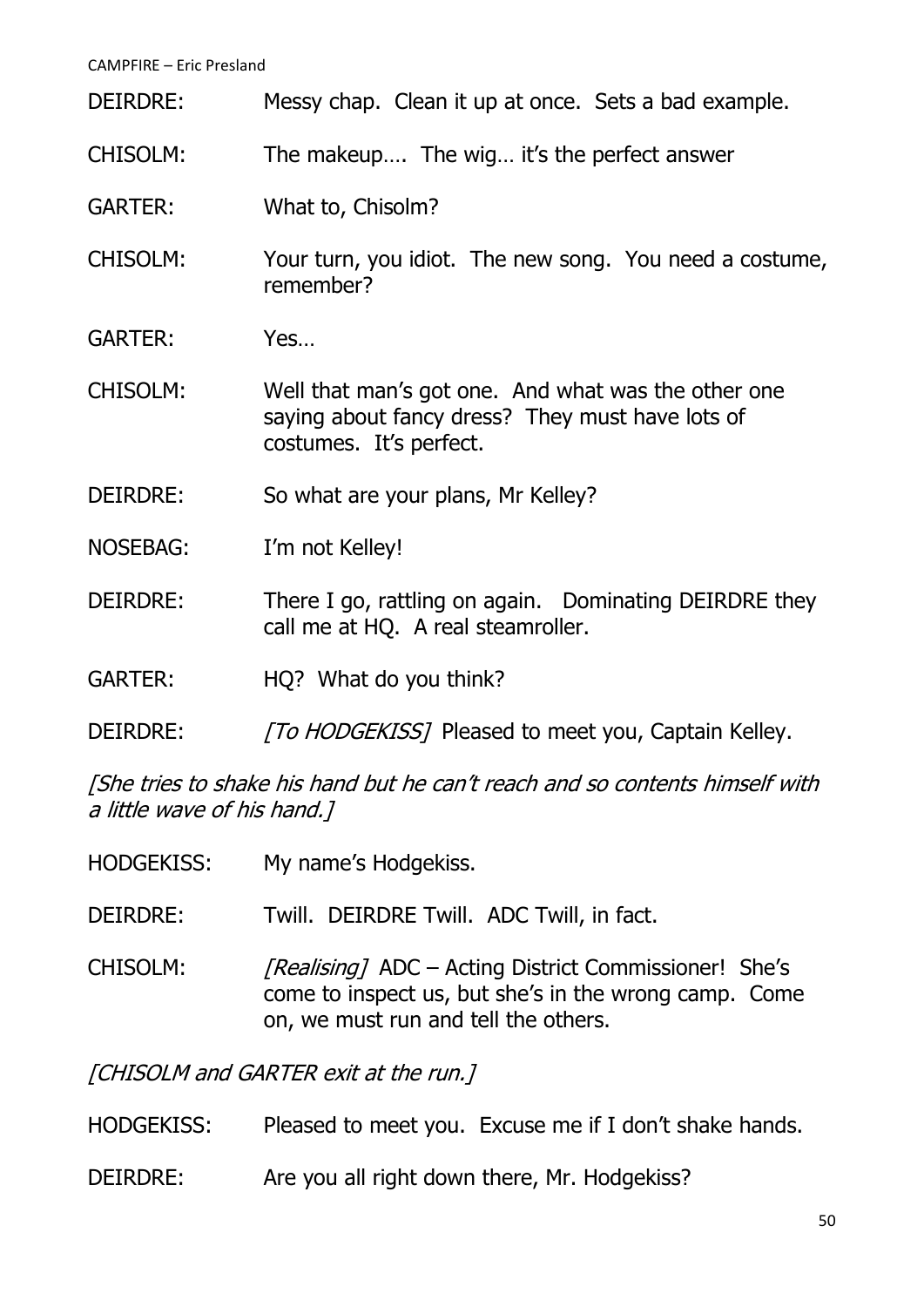| <b>HODGEKISS:</b> | Fine, thank you.                                                                                                                                        |
|-------------------|---------------------------------------------------------------------------------------------------------------------------------------------------------|
| DEIRDRE:          | I thought you must be getting a little uncomfortable.                                                                                                   |
| <b>HODGEKISS:</b> | Actually, I've been here all night.                                                                                                                     |
| DEIRDRE:          | Is this a test for your Advanced Endurance Badge?                                                                                                       |
| <b>HODGEKISS:</b> | Yes! How did you guess?                                                                                                                                 |
| DEIRDRE:          | I thought it must be. That or maybe Escapology.                                                                                                         |
| <b>NOSEBAG:</b>   | Captain Kelley isn't here. He's taken the lads into Hatton<br>on their bikes.                                                                           |
| <b>DEIRDRE:</b>   | You brought bikes? What a good idea! Splendid exercise,<br>peddle away, up hill, down dale. Fresh air in the lungs.<br>Best way to see the countryside. |
| <b>NOSEBAG:</b>   | Motor bikes.                                                                                                                                            |
| DEIRDRE:          | That's very progressive, but $-$ aren't they a little young?                                                                                            |
| <b>NOSEBAG:</b>   | Who?                                                                                                                                                    |
| DEIRDRE:          | The boys.                                                                                                                                               |
| <b>NOSEBAG:</b>   | These ain't no innocents, lady.                                                                                                                         |
| DEIRDRE:          | <i>[Doubtful]</i> I'm sure you know your boys better than I do,<br>but $-$ are they old enough to have a licence?                                       |
| <b>NOSEBAG:</b>   | You don't need a licence for what we do.                                                                                                                |
| DEIRDRE:          | If you keep off the roads, I suppose not.                                                                                                               |
| <b>NOSEBAG:</b>   | We can do what we want right here in the woods.                                                                                                         |
| DEIRDRE:          | That's all right then.                                                                                                                                  |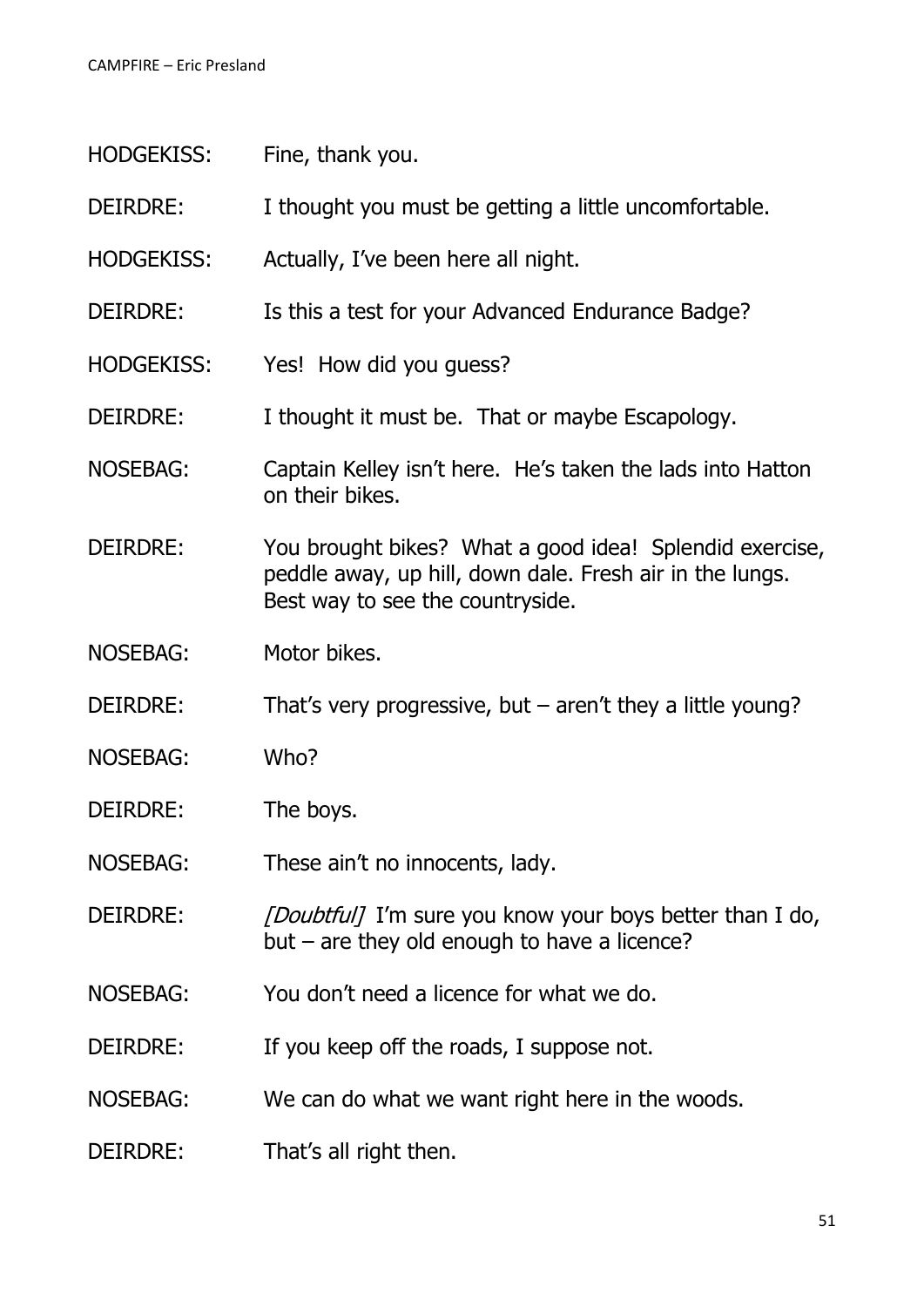- DEIRDRE: But what about the younger boys? The new ones? Surely they aren't riding motor-bikes all over the country?
- HODGEKISS: Oh no. I'm the new boy, and I'm here. I'm still saving up to get a bike.
- DEIRDRE: Joining up now? At your time of life?
- HODGEKISS: It's what I've always wanted to do. I suppose I'm just a late developer.
- DEIRDRE: But you're far too old.
- HODGEKISS: Better late than never.
- DEIRDRE: But it's against the rules.
- NOSEBAG: Not our rules.
- DEIRDRE: You can't just make up your own rules. It's  $-$  it's  $-$  against the rules!
- HODGEKISS: I don't see why.
- DEIRDRE: [Taking a deep breath] Have I got the right place? I mean Captain Kelley is SM, isn't he?
- NOSEBAG: We're all SM here, lady.
- DEIRDRE: All SM? But you can't be!
- NOSEBAG: There's more of us around than you think.
- DEIRDRE: This is most irregular. Only one person is meant to be SM. You can have as many ASMs as you like, of course –
- HODGEKISS: If we weren't SM, we wouldn't be here.
- DEIRDRE: I know that it is everyone's ambition to rise to  $SM and$ indeed beyond – and with application it is possible to reach such heights. But until that day dawns, you will have to content yourselves with the ranks ordained by our great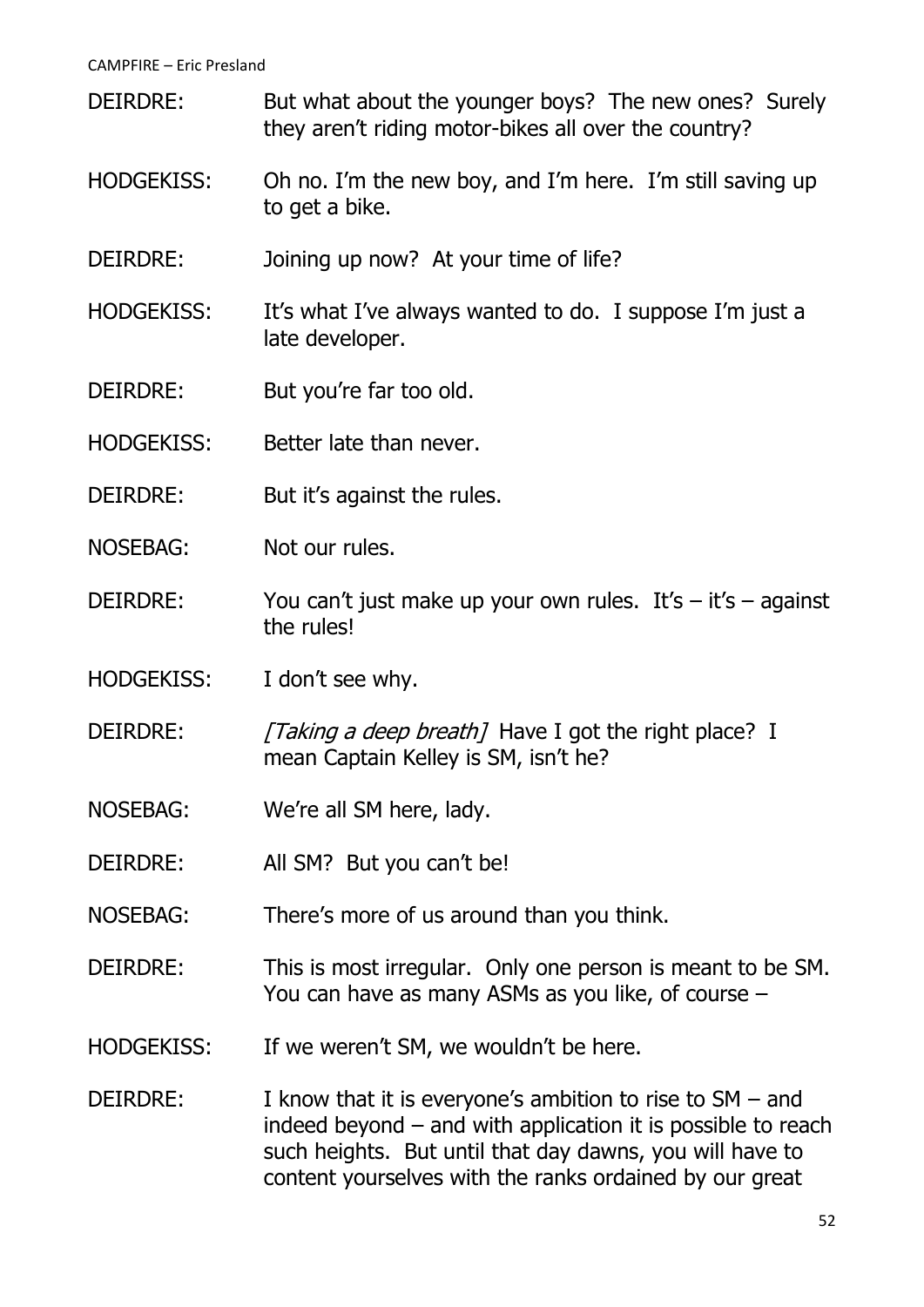founder. You can't just go round making yourself SM just because you want to be SM.

- NOSEBAG: We don't let people in unless they are SM,
- DEIRDRE: What?
- HODGEKISS: Why not? We feel SM so we are SM.
- DEIRDRE: Feelings do not enter into it. One Scout Master is enough in any troop. I can't go around encouraging overage hippy communes –
- NOSEBAG: [Outraged] HIPPY?!
- DEIRDRE: in the Scouting movement.
- NOSEBAG/HODGEKISS: Scouting...?!
- DEIRDRE: Of course. What else do you think I'm here for?
- NOSEBAG: Search me.
- HODGEKISS: I think there's been some mistake…

## **BLACKOUT**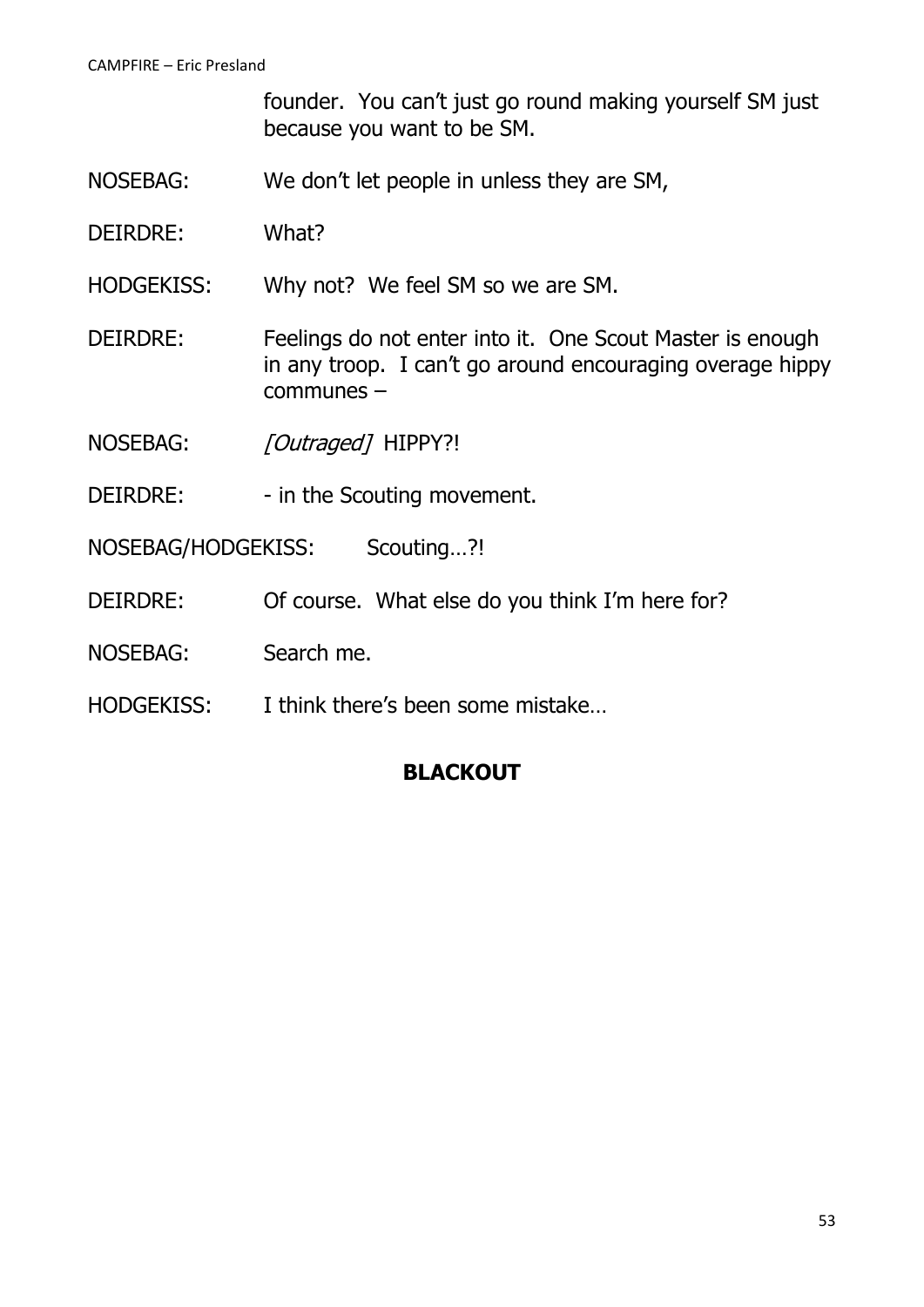#### Scene Six

[The Scout camp again. THRUPP is having a wash in a bowl and trying to learn his lines at the same time, script by the side.]

THRUPP: On your knees, you naughty friar. On your knees, naughty friar. …. Blah, blah, blah. What's the cue? 'Fetch the cauldron, Little John' – 'Yes sire, with pleasure'….

'Come here, Friar Tuck.' No, that's not it.

[Looks at the script again.]

'On your knees, naughty friar.' - I'm never going to get this. I'll have to make those cue cards.

[He has finished his wash, and goes to clean teeth. Can't find toothpaste. He goes into the tent to rummage in the chaos.]

> This is a disgrace. Can't find anything. Who's been at my rucksack?

[Enter CHISOLM and GARTER, running.]

- GARTER: Rutter! Skip! The DC's here!
- CHISOLM: But it's not a he, it's a she!
- THRUPP: What are you shouting for? And where's my toothpaste?
- CHISOLM: The DC's here, Thrupp, only she's an ADC. Where's Rutter? Rutter!
- GARTER: Her name's DEIRDRE.
- THRUPP: A woman? What a cheek! Don't we deserve a man, then? It's a disgrace.

[Enter RUTTER.]

RUTTER: What's up?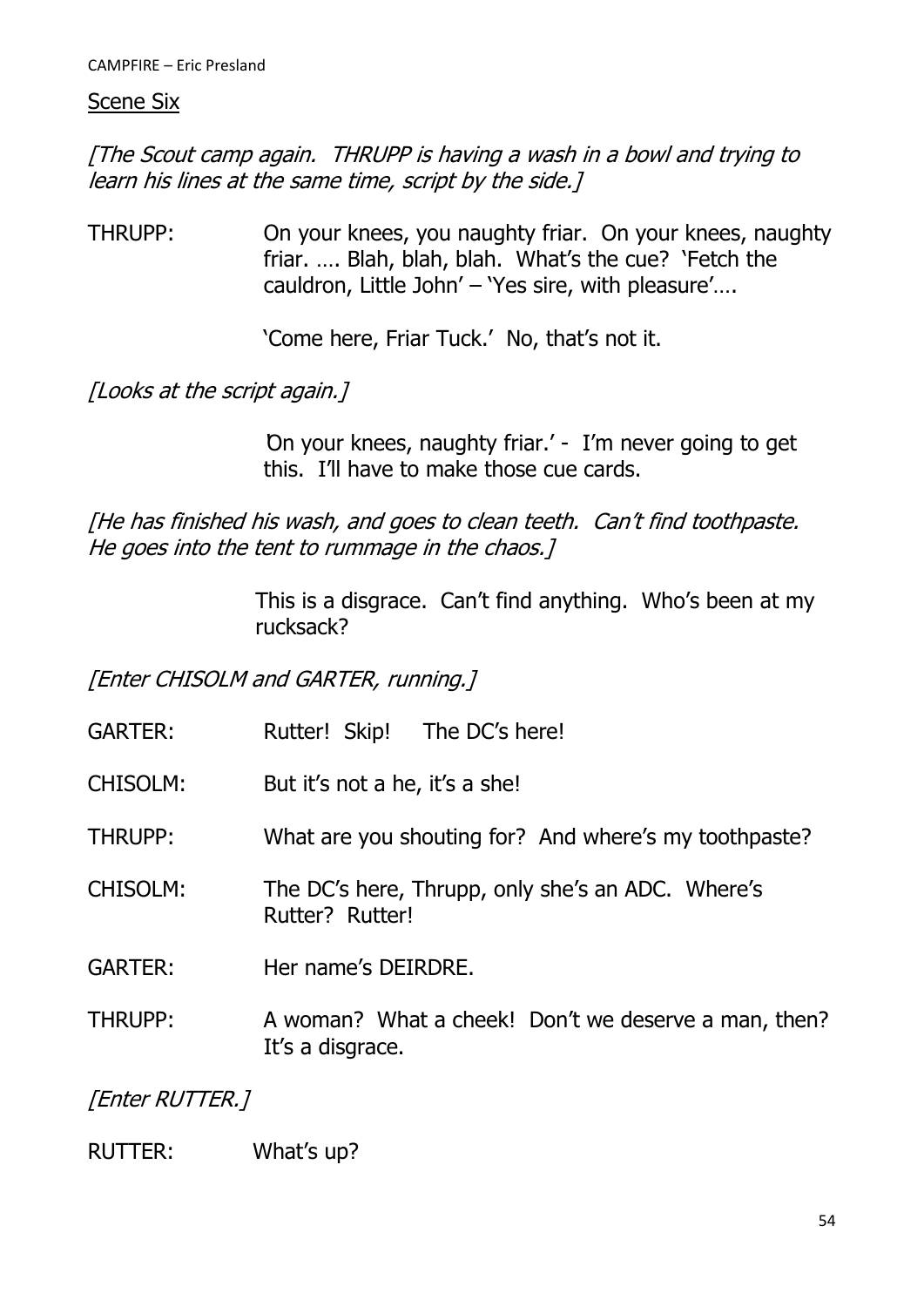| CHISOLM:        | The DC's on her way over.                                                                                                                                                                                                                                                                                                                                                                                                                                                                                                                                                                                                                                                               |
|-----------------|-----------------------------------------------------------------------------------------------------------------------------------------------------------------------------------------------------------------------------------------------------------------------------------------------------------------------------------------------------------------------------------------------------------------------------------------------------------------------------------------------------------------------------------------------------------------------------------------------------------------------------------------------------------------------------------------|
| <b>GARTER:</b>  | We saw her in the other camp.                                                                                                                                                                                                                                                                                                                                                                                                                                                                                                                                                                                                                                                           |
| <b>RUTTER:</b>  | Have you been over there?                                                                                                                                                                                                                                                                                                                                                                                                                                                                                                                                                                                                                                                               |
| <b>GARTER:</b>  | Not <i>over</i> there. In that direction.                                                                                                                                                                                                                                                                                                                                                                                                                                                                                                                                                                                                                                               |
| <b>CHISOLM:</b> | We had to run round the field five times, remember. And<br>she's here!                                                                                                                                                                                                                                                                                                                                                                                                                                                                                                                                                                                                                  |
| <b>RUTTER:</b>  | <i>[Decisive]</i> Thrupp, clear that mess in the tent up.                                                                                                                                                                                                                                                                                                                                                                                                                                                                                                                                                                                                                               |
| THRUPP:         | Why me? It's not my mess.                                                                                                                                                                                                                                                                                                                                                                                                                                                                                                                                                                                                                                                               |
| <b>RUTTER:</b>  | Garter, go and find Skip and tell him/                                                                                                                                                                                                                                                                                                                                                                                                                                                                                                                                                                                                                                                  |
| <b>GARTER:</b>  | Right ho. <i>[Exits.]</i>                                                                                                                                                                                                                                                                                                                                                                                                                                                                                                                                                                                                                                                               |
| <b>RUTTER:</b>  | Chisolm, come with me and clear up the kitchen area. You<br>didn't do last night's washing up.                                                                                                                                                                                                                                                                                                                                                                                                                                                                                                                                                                                          |
| <b>CHISOLM:</b> | Sorry, Rutter. [They exit]                                                                                                                                                                                                                                                                                                                                                                                                                                                                                                                                                                                                                                                              |
| <b>THRUPP:</b>  | Why should I clear up after them? I'm not a skivvy. I'm<br>always getting picked on. Why couldn't I go and find Skip?<br>Why should Garter have the cushy number? Well, I'm jolly<br>well going to finish doing my teeth, and everything else can<br>$\mathsf{block}$ $\mathsf{label}$ $\mathsf{label}$ $\mathsf{label}$ $\mathsf{label}$ $\mathsf{label}$ $\mathsf{label}$ $\mathsf{label}$ $\mathsf{label}$ $\mathsf{label}$ $\mathsf{label}$ $\mathsf{label}$ $\mathsf{label}$ $\mathsf{label}$ $\mathsf{label}$ $\mathsf{label}$ $\mathsf{label}$ $\mathsf{label}$ $\mathsf{label}$ $\mathsf{label}$ $\mathsf{label}$ $\mathsf{label}$ $\mathsf{label}$ $\mathsf{label}$ $\mathsf{$ |

blooming well wait. Where's that toothpaste? Oh God, it's in Rutter's knickers. Those little beasts just throw things around, manners of pigs.

[In a towering rage he comes out of the tent and starts to clean his teeth. Gradually he realises that there is something wrong with the toothpaste. He looks at the tube. It is KY Jelly. He googles, then lets out a roar.]

# CHISOLM!!!!

# **BLACKOUT**

# **END OF ACT ONE**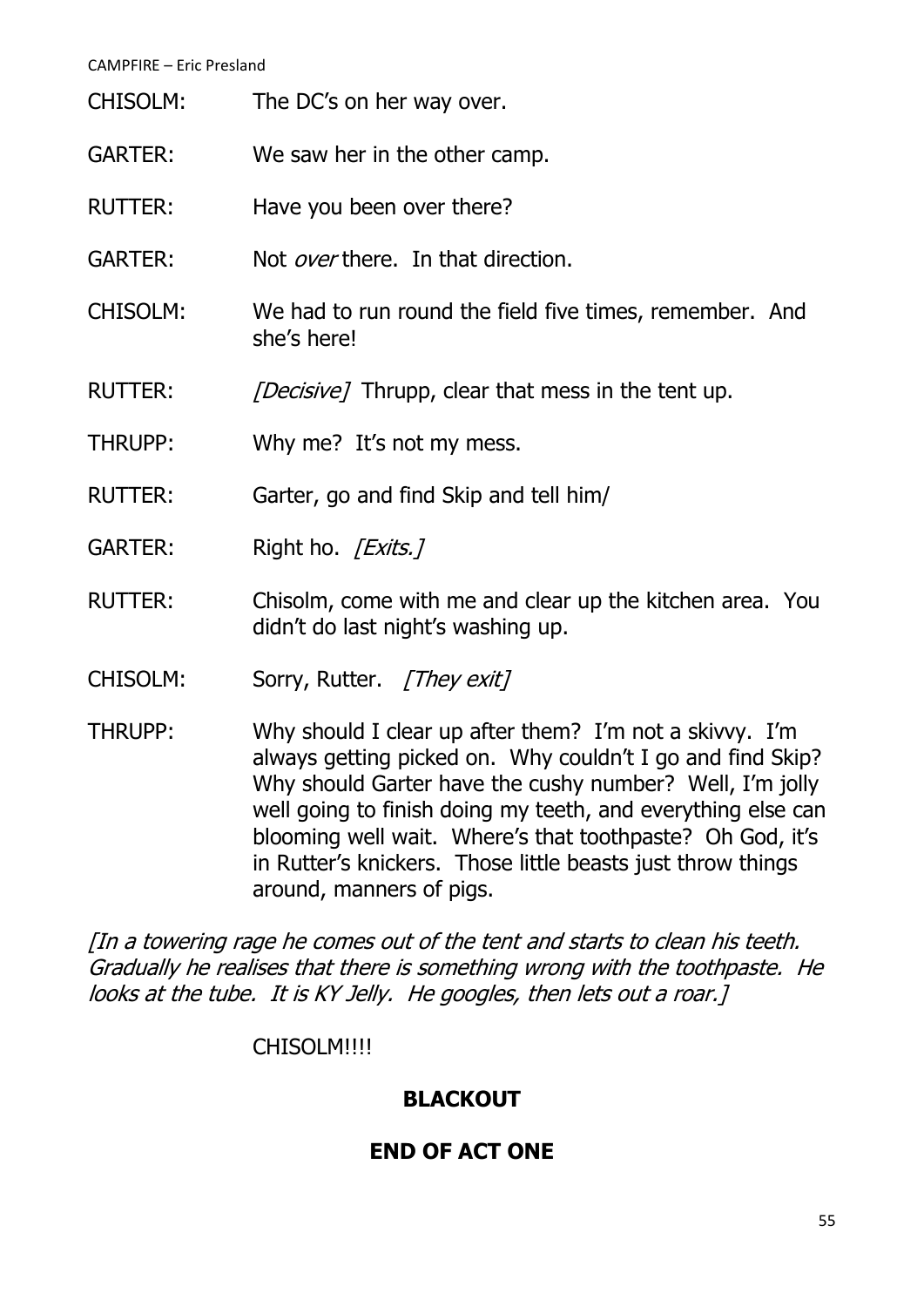### ACT TWO

### Scene One

[The Scout camp as before. Tent at the back, open area with flickering flames at the front in which the sketches and sing-songs are conducted. The audience also forms other members of visiting troops, join in with songs etc. It opens in the camp fire area, DEIRDRE conducting the troop in singing 'Ging Gang Goolie'. CHISOLM, GARTER, THRUPP and RUTTER sitting round the fire, leading the singing. At the end of the song, DEIRDRE addresses the audience.]

DEIRDRE: Welcome, welcome, to all our visiting Ongar and Epping troops! Well, chaps, now that we're all into the campfire spirit, I'm sure we're all going to enjoy ourselves with all sorts of sing-alongs, sketches and other jolly japes as well. Full marks to your excellent turn-out, and a special thanks to the Wombats for their tasty bangers-and-mash supper this evening, and jolly tasty it was. Bravo, Wombats!

> Now, before we go on with the show, I have one serious word to say. You may have noticed a certain other camp in the next field. It is frequented by some very strange types, I can tell you. I must warn you to have nothing to do with them. I repeat, do not go into the bushes and talk to strange men. I think I've said enough.

> You can rest assured that every effort has been made for your safety. I am sending your Skipper out on patrol even as I speak, and he will accost any unsavoury characters, you can bet your life.

> But on to more pleasant matters. Patrols have gone out of the way to learn skits and turns for tonight, and I'm sure we're going to enjoy ourselves very much. We start with P.L. Rutter from the 25<sup>th</sup> Ongar who is going to recite a poem he has written himself…

[She sits. RUTTER gets up.]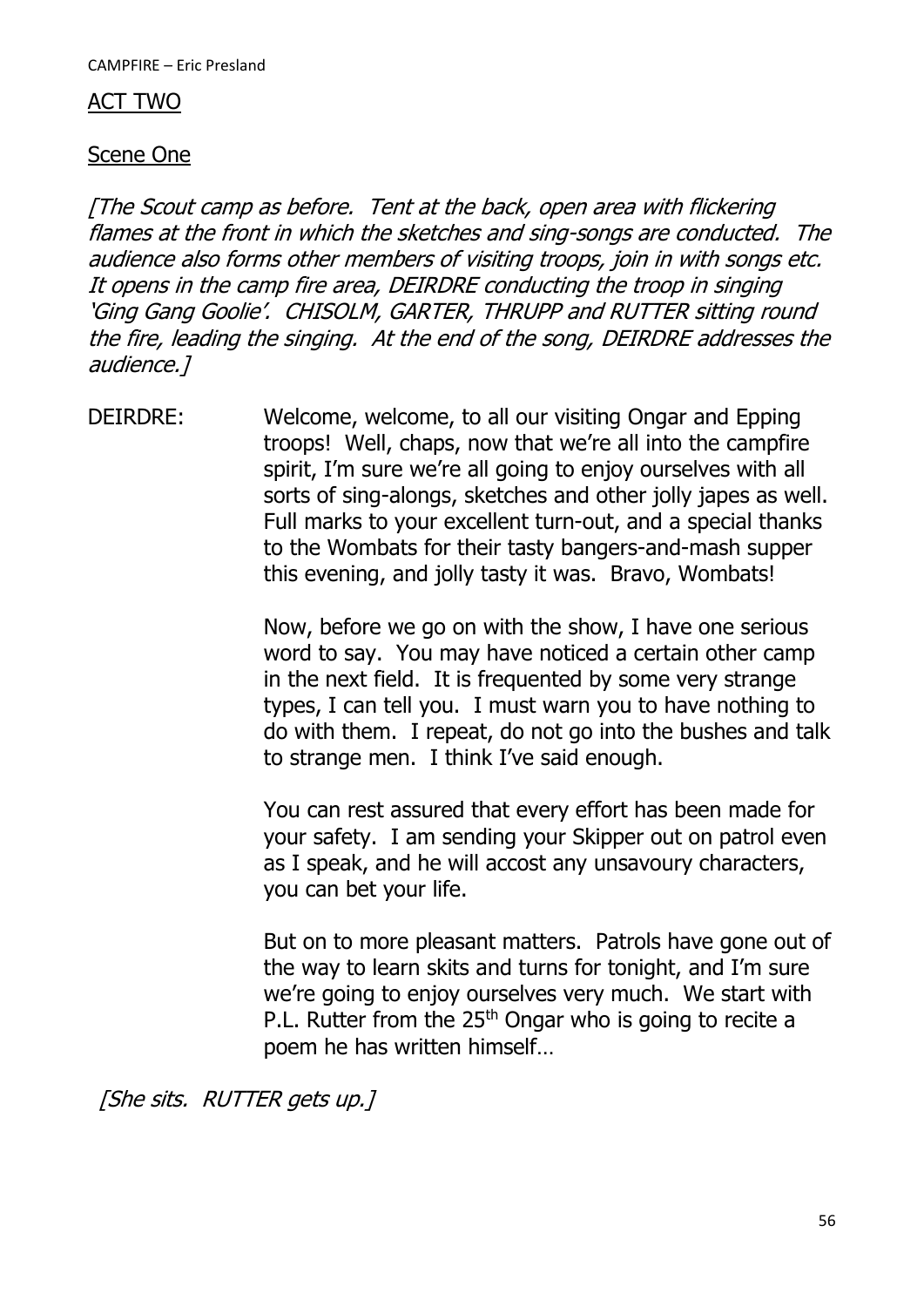RUTTER: Thank you. I wrote this one very early one morning in camp when I was feeling a particularly warm glow. It's called *Dawn Chorus*.

> There was no sound. The air was still As the great dawn crept across the sky. I was filled deep inside With sweet notes, and my heart leapt high...

# **SLOW FADE TO BLACKOUT AS HE SPEAKS**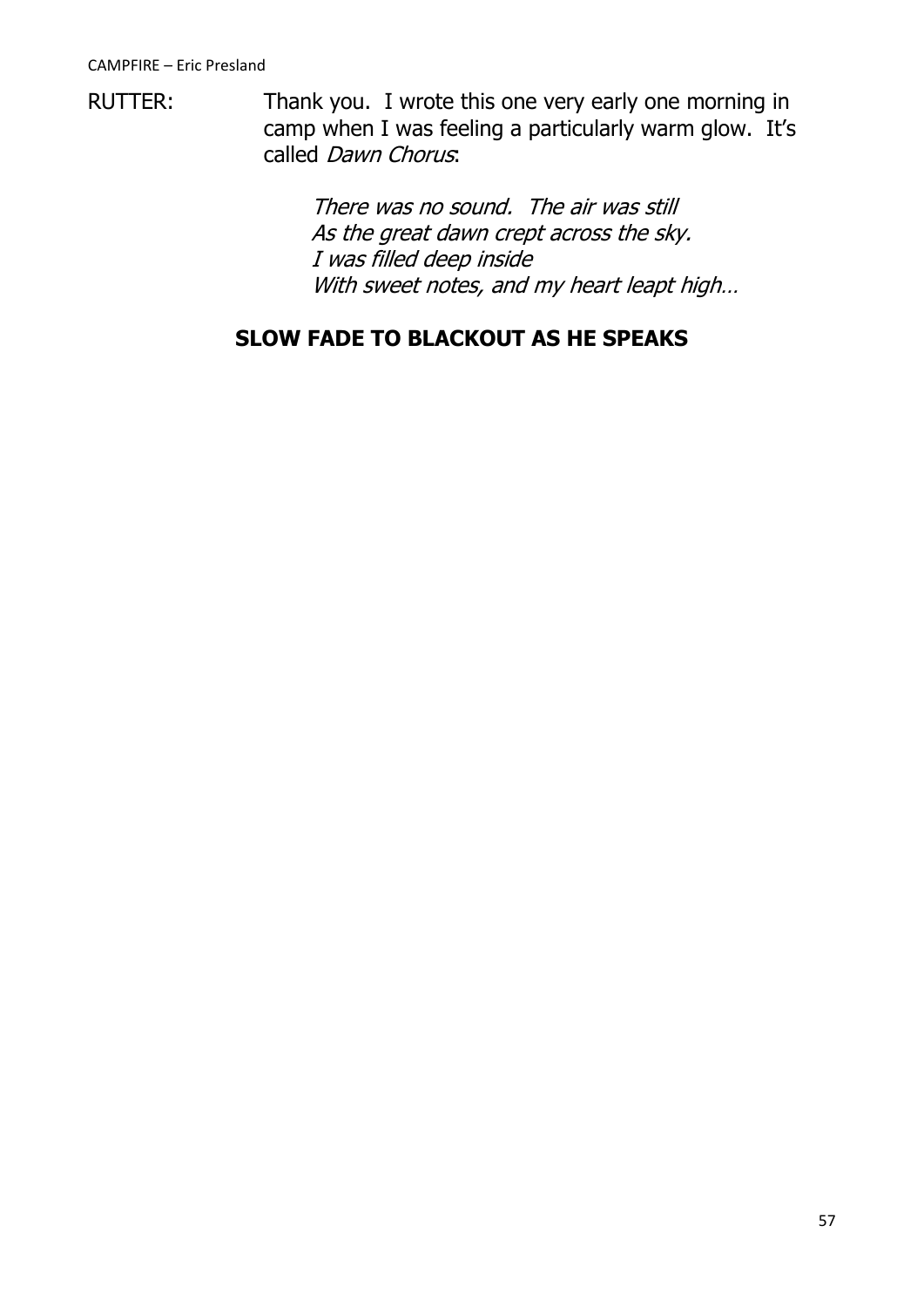## Scene Two

[The scout tent again. To the scene have been added cardboard cut-outs and papier mâché parts of the 'Robin Hood' set. Enter COYLE and HODGEKISS, who crashes around. HODGEKISS has with him the strap-on from Act One Scene Two.]

| COYLE:            | Sh!                                                                                                           |
|-------------------|---------------------------------------------------------------------------------------------------------------|
| <b>HODGEKISS:</b> | Sorry, Coyle.                                                                                                 |
| COYLE:            | It'll be in here. They're all dressing up for their Camp Fire,<br>they won't miss one Scout uniform.          |
| <b>HODGEKISS:</b> | How do you know so much about it?                                                                             |
| COYLE:            | Trust me. You want a costume, don't you?                                                                      |
| <b>HODGEKISS:</b> | Do I ever!                                                                                                    |
| COYLE:            | What on earth have you brought that thing for?                                                                |
| <b>HODGEKISS:</b> | I need to make sure it fits in my costume.                                                                    |
| COYLE:            | Boy scouts don't wear strap-ons, you plonker.                                                                 |
| <b>HODGEKISS:</b> | I can't suddenly go down three sizes. People will notice.                                                     |
| COYLE:            | You think they don't know?                                                                                    |
| <b>HODGEKISS:</b> | Without my dildo I don't feel properly dressed. Oh, I wish<br>you'd got something for me in Hatton. Something |
|                   | flowing                                                                                                       |
| COYLE:            | I couldn't get away from Kelley. He's been watching me<br>like a hawk. I don't know what he thinks I'm doing. |
| <b>HODGEKISS:</b> | Is this the tent?                                                                                             |

[He pushes HODGEKISS into the tent.]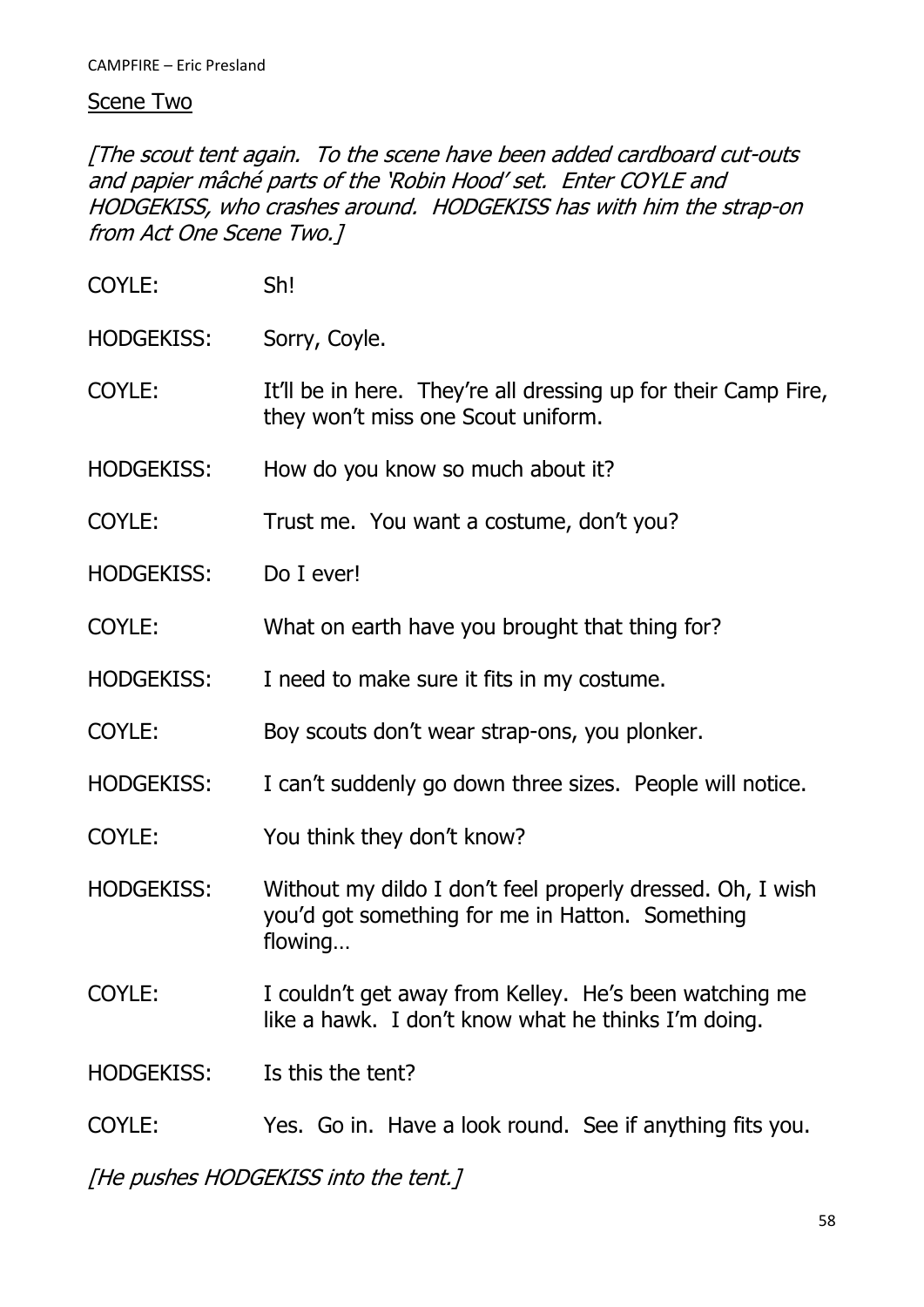- HODGEKISS: Doesn't seem right somehow. Stealing Scout uniforms. It's kinky.
- COYLE: It's that or expulsion.
- HODGEKISS: I know, I know. [He disappears inside.]
- COYLE: I'll keep a lookout. *[Pause]* Found anything?
- HODGEKISS: There's lots, but I don't know what will fit. I'll have to try them all on.
- COYLE: For God's sake, Hodgekiss, it doesn't have to fit exactly. It's an LMG fancy dress party, not a fashion show.
- HODGEKISS: Huh! Same thing for some of them. And I don't like looking untidy. Just because you're into S & M doesn't mean that you can't be presentable.
- COYLE: Stop lecturing and get on with it.
- HODGEKISS: [Finding something] Hello, hello. I say, this is a bit ripe. [Pokes his head out.] Look at this, Coyle.

[Hands him a sheaf of poems. COYLE flicks through it.]

- HODGEKISS: Hot stuff, eh?
- COYLE: [To himself] Ian...
- HODGEKISS: Precocious these days, aren't they? Childhood seems to go so quickly.
- COYLE: Better to start as you mean as you go on.
- HODGEKISS: They're far too young to know their own minds then.
- COYLE: When did you know?
- HODGEKISS: Five or six, I suppose. But that's different.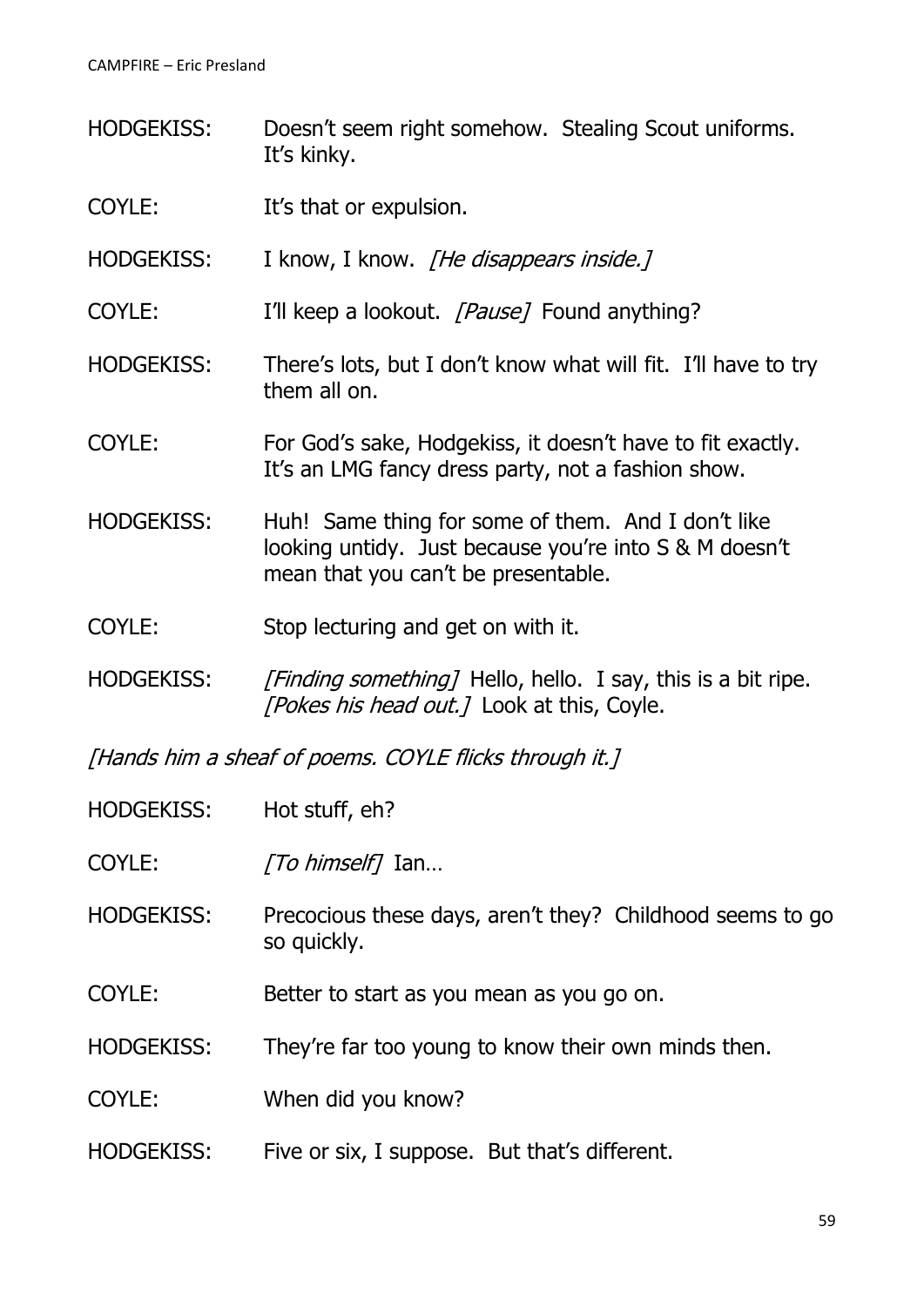# [Enter CHISOLM.]

| <b>CHISOLM:</b>                             | Who are you?                                                                                                                                        |  |  |
|---------------------------------------------|-----------------------------------------------------------------------------------------------------------------------------------------------------|--|--|
| COYLE:                                      | My names Coyle, Tony Coyle.                                                                                                                         |  |  |
| <b>CHISOLM:</b>                             | What are you doing here?                                                                                                                            |  |  |
| COYLE:                                      | We've come to see if we can borrow a Scout uniform. It's<br>for a fancy dress party. There wasn't anyone around.                                    |  |  |
| <b>CHISOLM:</b>                             | How long will you need it, the uniform?                                                                                                             |  |  |
| COYLE:                                      | Only tonight.                                                                                                                                       |  |  |
| <b>CHISOLM:</b>                             | Can't see why not. Help yourself. You can have Garter's<br>togs if you want. He won't be needing them, he's doing a<br>sort of fancy dress himself. |  |  |
| COYLE:                                      | Who's Garter?                                                                                                                                       |  |  |
| <b>CHISOLM:</b>                             | He's my best chum.                                                                                                                                  |  |  |
| COYLE:                                      | Uh-huh. I think there might be problems with sizes.                                                                                                 |  |  |
| <b>CHISOLM:</b>                             | You know best. Help yourself to whatever you want.                                                                                                  |  |  |
| COYLE:                                      | Thanks.                                                                                                                                             |  |  |
| CHISOLM:                                    | I'll just nip in and collect Garter's things.                                                                                                       |  |  |
| [He disappears into the tent. From inside:] |                                                                                                                                                     |  |  |
| CHISOLM:                                    | Mr. Hodgekiss -                                                                                                                                     |  |  |
| <b>HODGEKISS:</b>                           | Not you again! Get away from me $-$ help!                                                                                                           |  |  |
| COYLE:                                      | What's up, Hodgekiss? He's a perfectly harmless kid.                                                                                                |  |  |
| CHISOLM:                                    | Don't call me kid!                                                                                                                                  |  |  |
| <b>HODGEKISS:</b>                           | Harmless? That's what you think. He leapt on me.                                                                                                    |  |  |
|                                             |                                                                                                                                                     |  |  |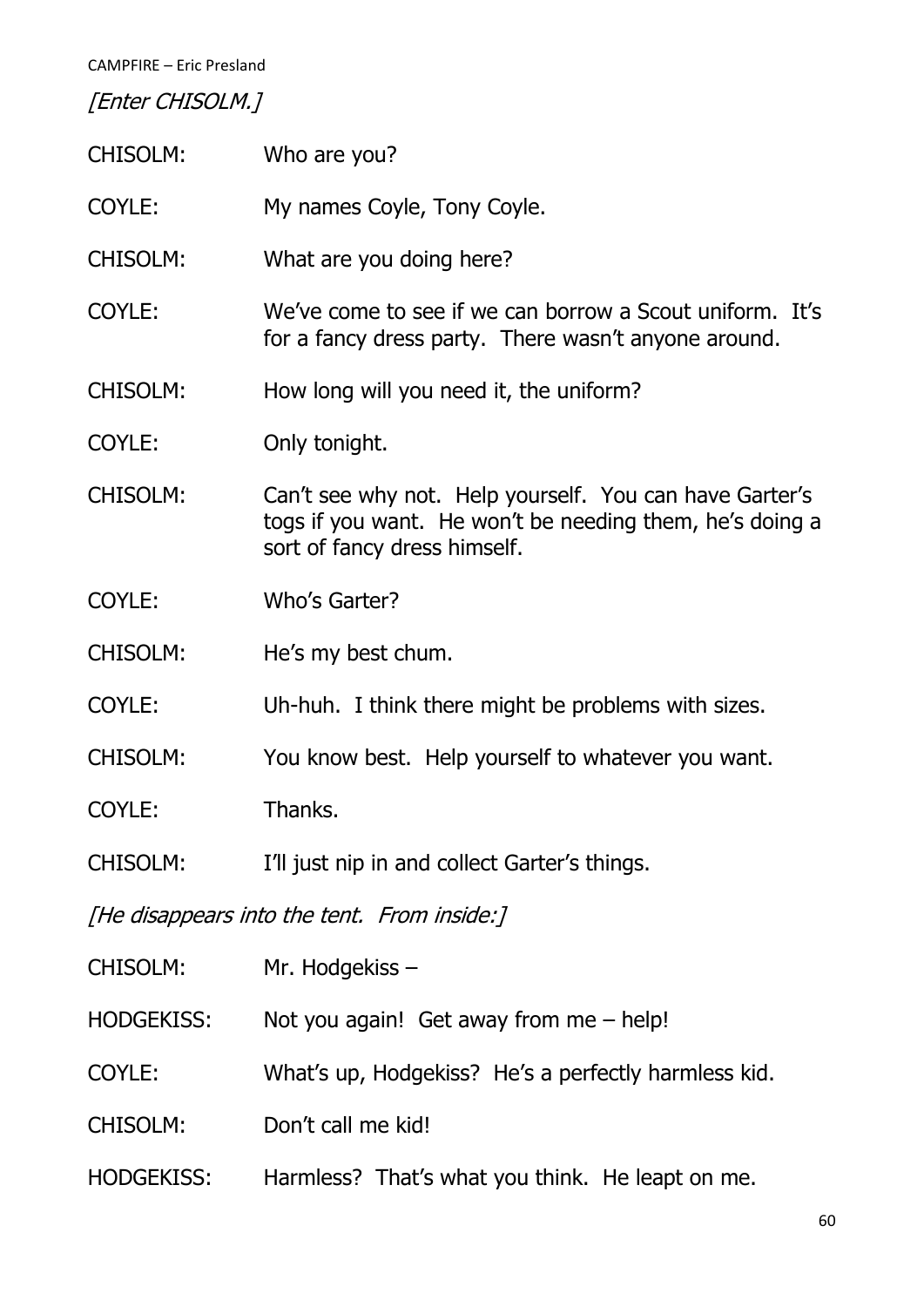| <b>CHISOLM:</b>   | I only want some clothes, honestly.                               |
|-------------------|-------------------------------------------------------------------|
| <b>HODGEKISS:</b> | My clothes? [To CHISOLM] You're sex mad!                          |
| <b>CHISOLM:</b>   | Not yours, idiot!                                                 |
| <b>HODGEKISS:</b> | As long as you promise not to rescue me!                          |
| <b>CHISOLM:</b>   | Certainly not. Not after all the thanks you gave me last<br>time. |
| COYLE:            | Quick, someone's coming. Get down in there. Don't make<br>a move. |

[He goes behind the tent. Enter THRUPP, a handful of cards at the ready. He starts walking through his part.]

THRUPP: I come in from the right. "I was small as a child, so they called me Little John. I suppose after that my name was like a piece of Sellotape." I can write that on my hand. -"Why was your name like a piece of Sellotape" – "It just stuck." Other hand – Two paces forward – Friar Tuck is stirring the cauldron with his stuff. That one goes on the staff. Blah, blah. "No, that shallot we had left over from last night. And there's those teapots from Belgium." That can go on the quiver. And that…

[COYLE comes back.]

- COYLE: Excuse me, but I seem to have lost my way.
- THRUPP: What do you want? Don't come near me. If you lay one finger on me I'll throw you over my shoulder into the trees.

[He takes up an exaggerated kung-fu position.]

- COYLE: I don't want to touch you.
- THRUPP: I've heard that before.
- COYLE: You're not my type.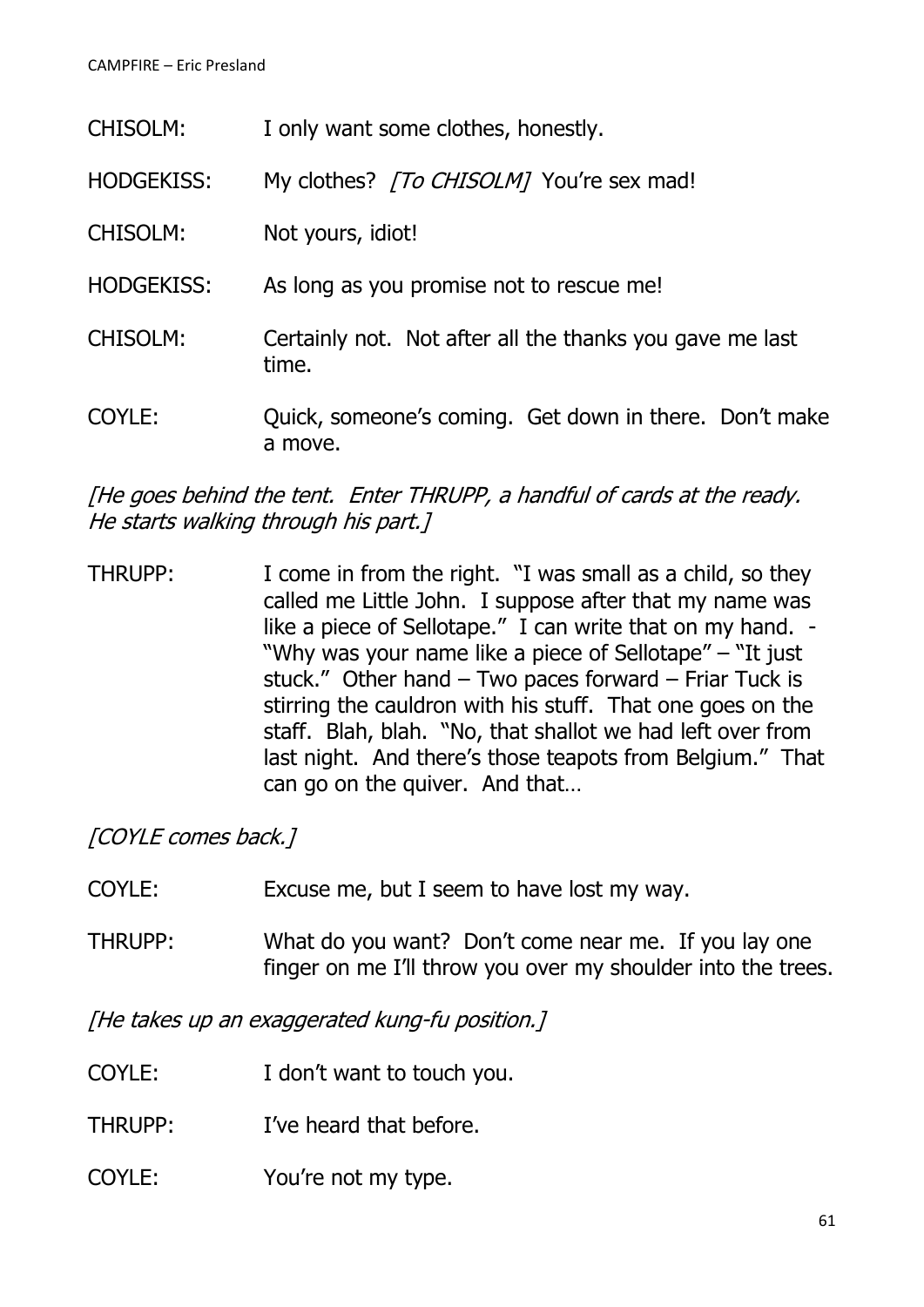THRUPP: [Manacing] What did you say?

- COYLE: Just a joke. I've lost the footpath to Hatton. Can you help me?
- THRUPP: The road's through there  $-$
- COYLE: Through where? It's so dark now, I can't see. You couldn't take me there, could you?
- THRUPP: Can't you see I'm busy?
- COYLE: What are you doing?
- THRUPP: Learning my lines. Except I can't. Skip said I could cheat and put them on little cards, and I've got all the cards here, in order. I've just got to work out where to put them.
- COYLE: What's your name?
- THRUPP: Thrupp. Assistant Patrol Leader Thrupp.
- COYLE: Tony Coyle. [They shake hands.] Well, Thrupp, perhaps I can help you.

[He takes the cards, which he holds with the poems.]

- COYLE: Where do they go? I'll stick them down. Have you got any Sellotape?
- THRUPP: There's some in the tent.

[He makes to go past COYLE into the tent. Instantly a hand appears with Sellotape in it round the other side, and COYLE takes it without THRUPP seeing.]

COYLE: I seem to have some on me.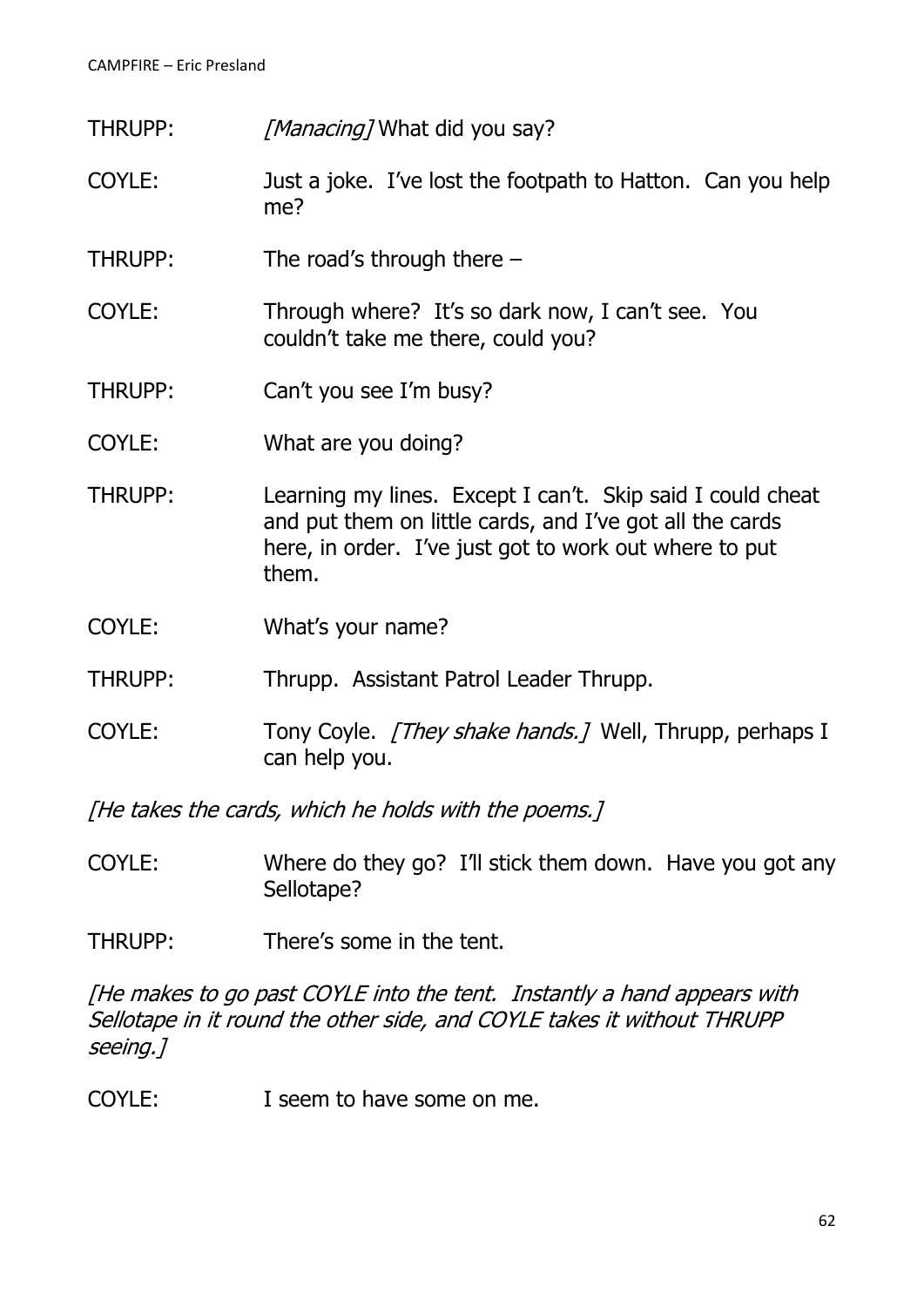- THRUPP: I've worked out the first few. Those go on the staff, those on the quiver. Then I run out of space on me, and they have to go on the set.
- COYLE: What is the set?
- THRUPP: We've got a log. [Points at it.] I go behind that at the fanfare. My line's on the next card.
- COYLE: [Not looking at the paper] Got it. Done it.
- THRUPP: Then I hold Richard's sword. That's there.
- COYLE: Done.
- THRUPP: Then I go off, and come back again, and I'm by that rock.
- COYLE: Done.
- THRUPP: Finally I have to bring on the cauldron and I say that it's ready and heating up nicely, and then I don't have anything to say until we sing the song.
- COYLE: Last one on the cauldron then. Easy.
- THRUPP: Thanks, Mr Coyle.
- COYLE: Call me Tony.
- THRUPP: You're a brick Tony.
- COYLE: You look nervous about this sketch.
- THRUPP: A little bit, yes.
- COYLE: Well, drink this. It'll help you.

[He produces a hipflask from his back pocket.]

THRUPP: What is it?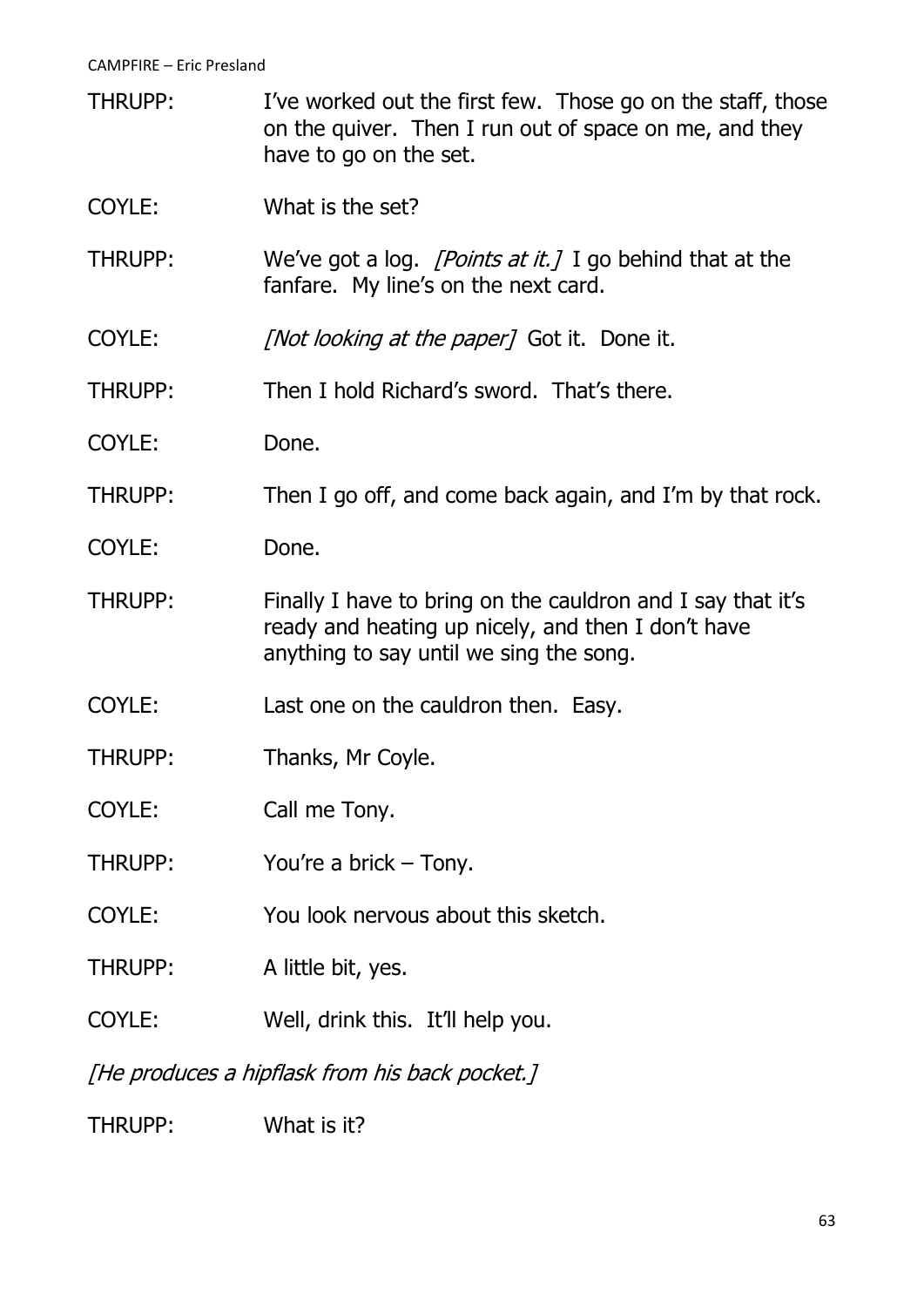COYLE: It's a little sedative. Soothes the nerves. It'll give you confidence.

- THRUPP: Are you sure?
- COYLE: Would I lie to you?
- THRUPP: Well …
- COYLE: Try it. You'll see.

[THRUPP takes the flask and has a swig.]

| <b>THRUPP:</b>                                          | Mmm! What's in it?                                  |  |
|---------------------------------------------------------|-----------------------------------------------------|--|
| COYLE:                                                  | It's just a little prescription of my own devising. |  |
| THRUPP:                                                 | Are you a chemist?                                  |  |
| COYLE:                                                  | Sort of.                                            |  |
| [THRUPP takes another swig, and hands the bottle back.] |                                                     |  |

| COYLE:  | Keep it. Your need is greater than mine.                                              |
|---------|---------------------------------------------------------------------------------------|
| THRUPP: | Gosh. Thanks. I'd better be getting back.                                             |
| COYLE:  | I think I can find my own way, now you've pointed it out.<br>Good luck with the show. |

[He edges THRUPP off, then returns to the tent.]

You OK, guys? Am I a little charmer, or am I a little charmer?

[CHISOLM reappears, arms full of costumes.]

- CHISOLM: Thanks, Tony. See you later. [Exits]
- COYLE: You ready yet, Hodgekiss?
- CHISOLM: I've found a set that fits. I'm just putting on the socks.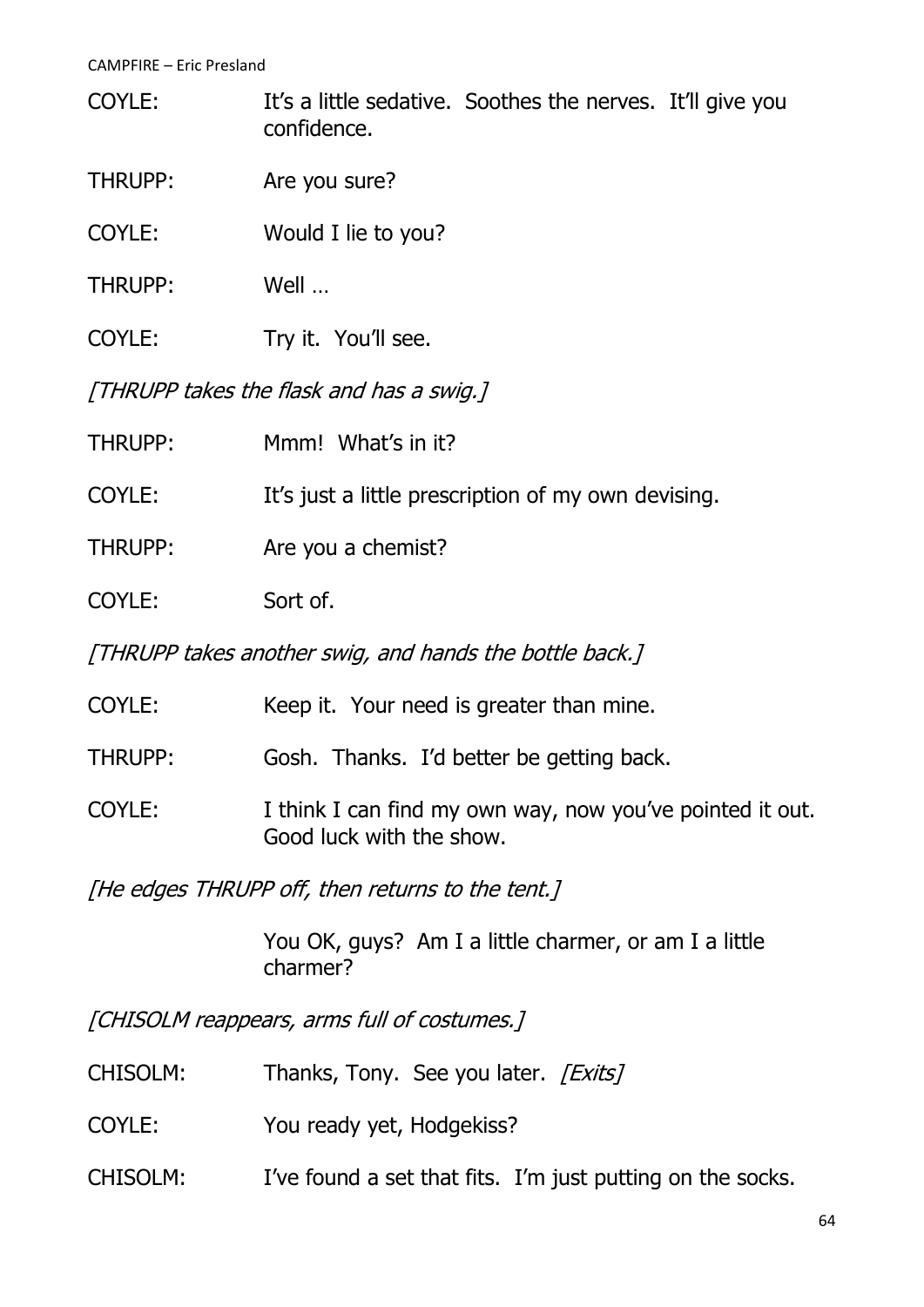COYLE: Then hurry up, for God's sake. I want to get out of here.

# [Enter RUTTER.]

| <b>RUTTER:</b> | Tony!                                                                                                 |
|----------------|-------------------------------------------------------------------------------------------------------|
| COYLE:         | Ian!                                                                                                  |
| <b>RUTTER:</b> | You shouldn't be here.                                                                                |
| COYLE:         | I couldn't bear to stay away.                                                                         |
| <b>RUTTER:</b> | Really?                                                                                               |
| COYLE:         | No.                                                                                                   |
| <b>RUTTER:</b> | [Affectionately] Bastard.                                                                             |
| COYLE:         | It's Hodgekiss. He needs a uniform for fancy dress. That<br>little guy, Chisolm, said it would be OK. |
| <b>RUTTER:</b> | He would.                                                                                             |
| COYLE:         | What's wrong?                                                                                         |
| <b>RUTTER:</b> | We need them for the finale. There won't be enough<br>uniforms to go round.                           |
| <b>COYLE:</b>  | <i>[Offhand]</i> Oh, well. Too late now. You'll manage. How<br>are you doing?                         |
| <b>RUTTER:</b> | One down, one to go. That sketch $-$                                                                  |
| COYLE:         | Oh yes. Thrupp was here $-$                                                                           |
| <b>RUTTER:</b> | What was he doing here?                                                                               |
| COYLE:         | Cheating at cards. I was helping him.                                                                 |
| <b>RUTTER:</b> | Can't you ever be serious?                                                                            |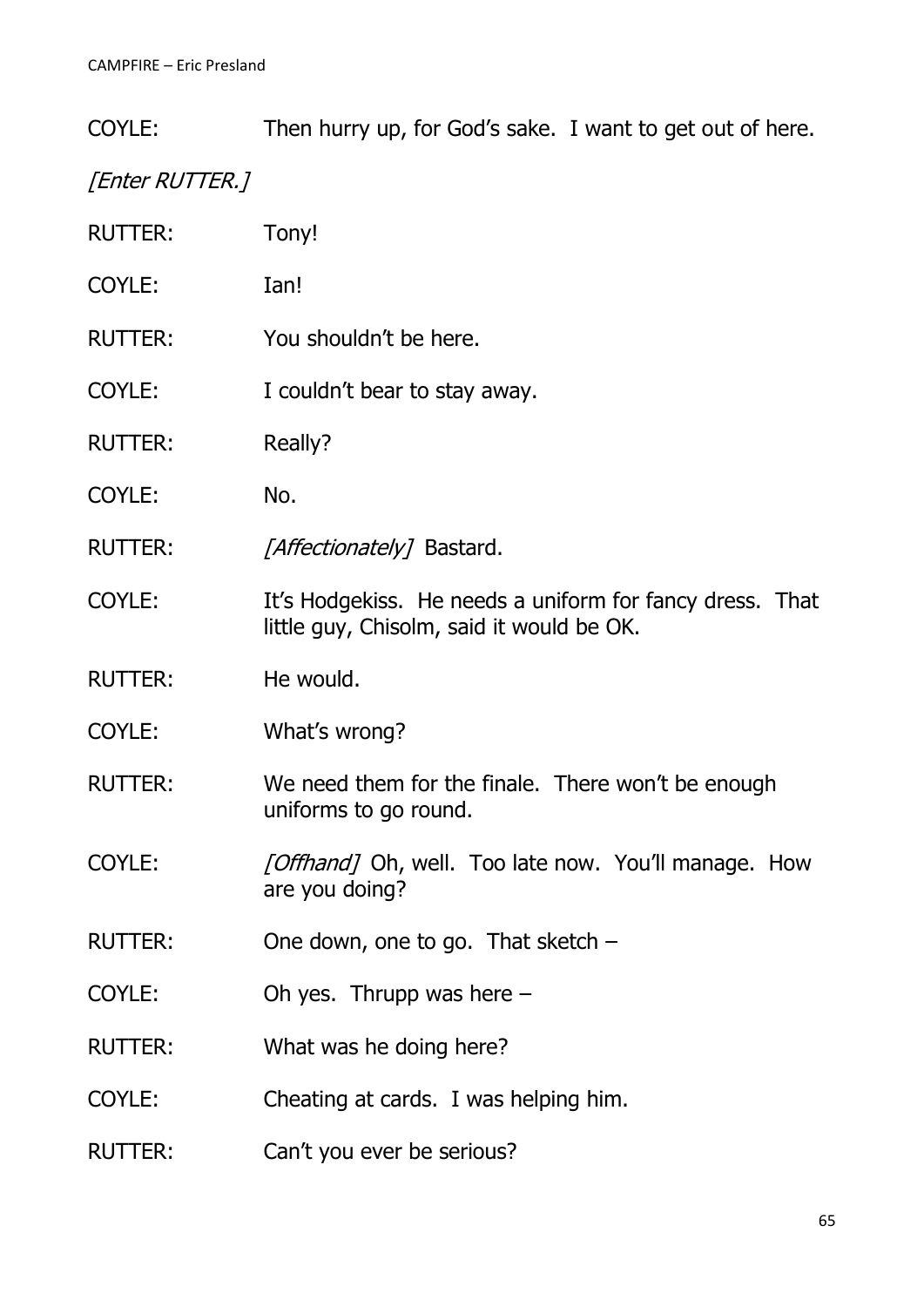COYLE: Not if I can help it. How long have you got before you strut your stuff again?

RUTTER: [Looking at watch] About ten minutes.

COYLE: Ten minutes?

RUTTER: At least.

COYLE: Time enough…

[COYLE pulls RUTTER behind the tent. HODGEKISS emerges immediately, in an ill-fitting Scout uniform, his own clothes under his arm.]

HODGEKISS: I'm ready, Coyle. Coyle? Coyle?

[He wanders to the back, and sees the two of them, presumably 'at it'. He is terribly embarrassed, doesn't know what to do.]

HODGEKISS: Beg pardon, I'm sure.

[He goes forward and whistles, drums fingers, looks at watch. Looks at the back of the cauldron where COYLE placed a card. He reads: [

> "The hairs that glisten on your back With your salt sweat…"

[He frowns, puzzled.]

## **FADE TO BLACKOUT**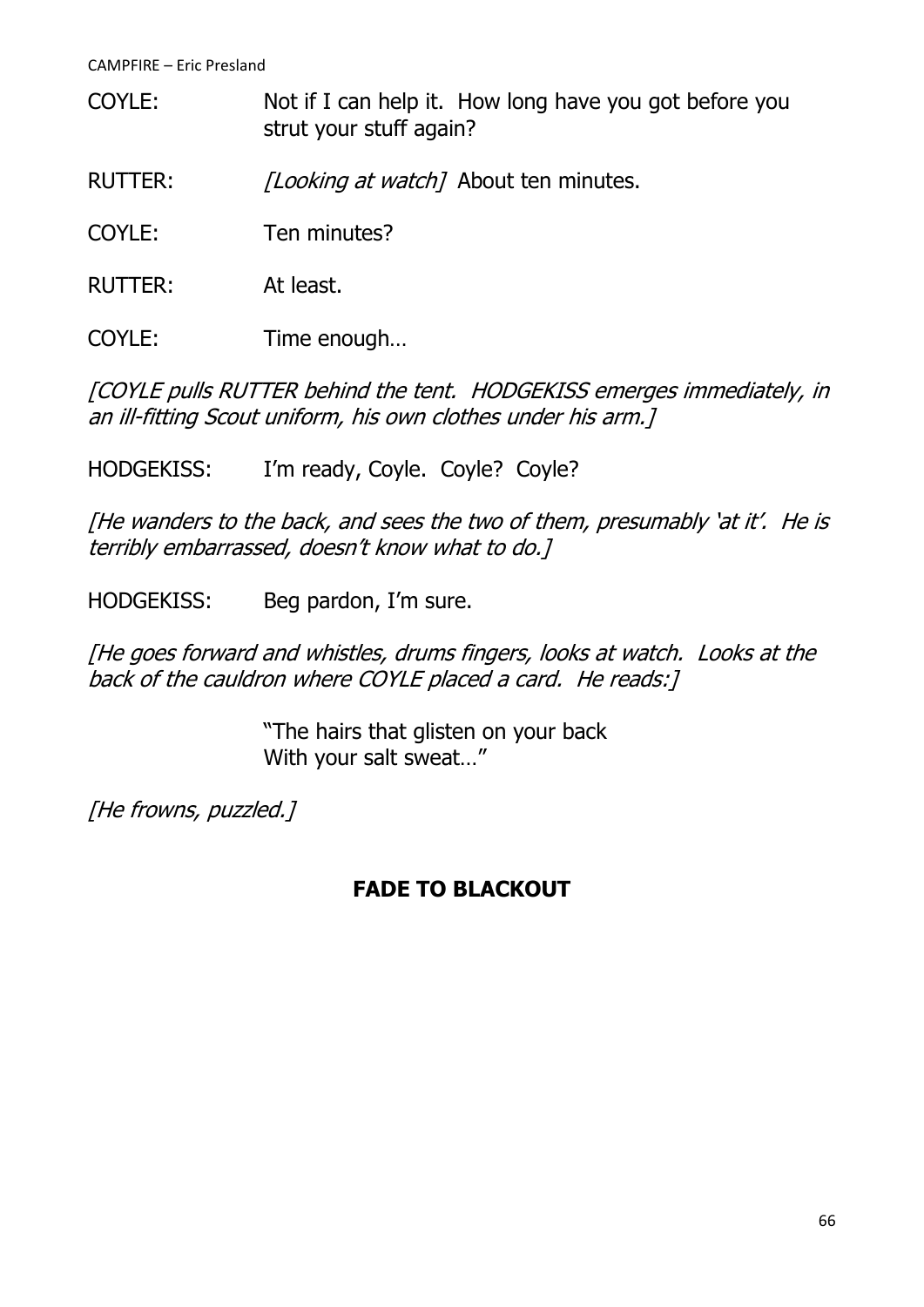#### Scene Three

[The campfire again. CHISOLM is Master of Ceremonies, terribly breathless.]

CHISOLM: District Commissioner, Skip, fellow scouts, when we were rehearsing our finale yesterday, my friend Garter wanted to change the lyrics of a Ralph Leader song cos he thought he could write a better one, and everybody said he couldn't cos there wasn't time anyway, but he could, and he did, and it's much better and it's a surprise item in the programme, and I think it's jolly good, so there, so without more ado here's my friend – Garter!!!

[GARTER bursts forth from the shadows. He is dressed in outrageous drag several sizes too large, and has heavy, badly done makeup. He does the number in what he images is best showbiz style.]

- GARTER: Come with me, let's see a show place Fancy free, it ain't like no place The spotlight glows, the night life glitters The champagne flows, the night owl flitters. This ain't the place to go to bed early The place that has you by the short and curlies  $-$
- DEIRDRE: Really!
- GARTER: It's Blackpool! Every day you try to cram In Blackpool, You can take a horsedrawn tram In Blackpool Hark! The sound of the bingo hall Hark! The numbers the callers call In Blackpool Very sporty in the park In Blackpool Very naughty after dark On the beach you can take your socks off On the cliffs you can get your rocks off –
- DEIRDRE: You can stop that right there, young man. Just what do you think you're doing?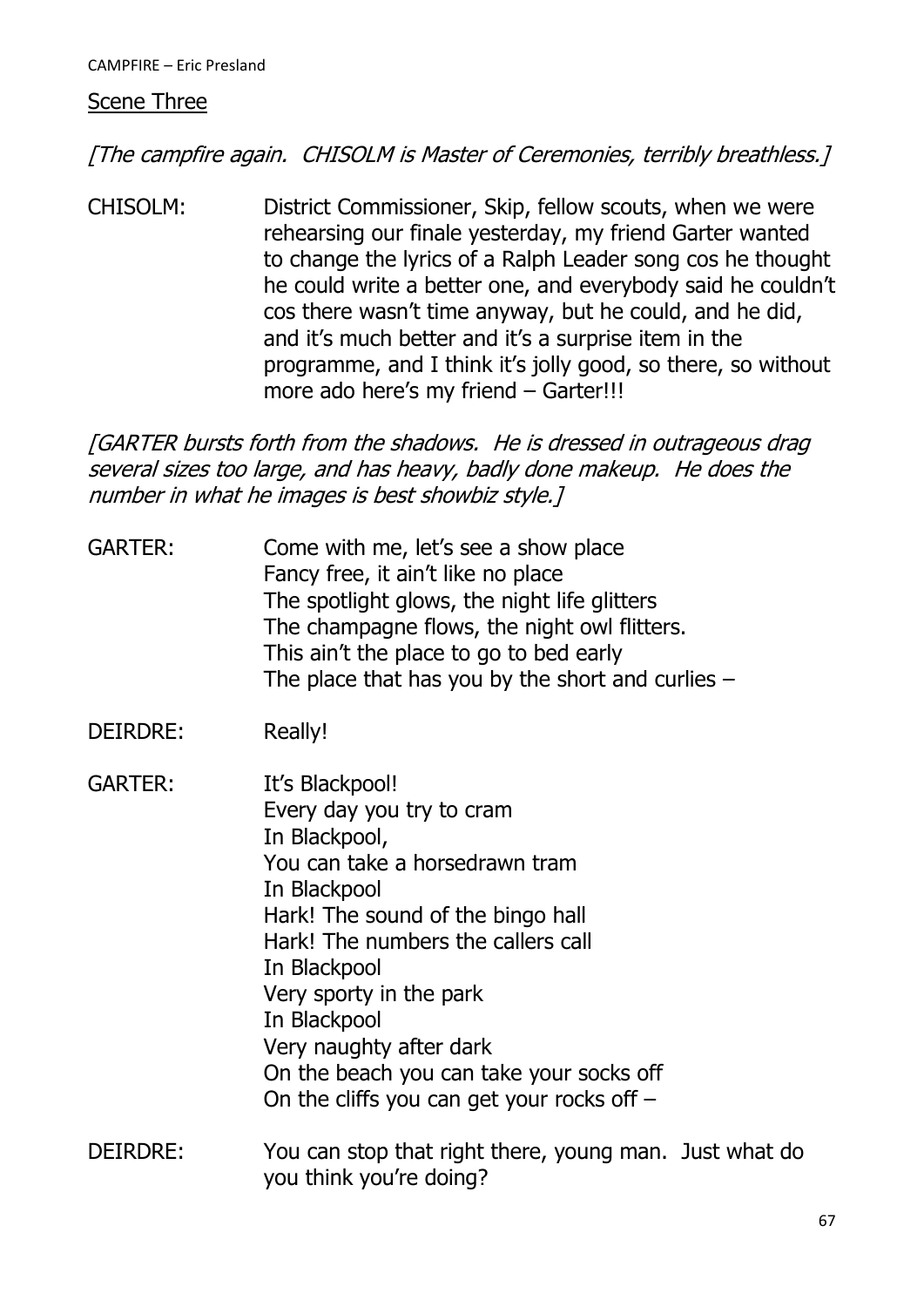- GARTER: Well, they've done songs about Paris and San Francisco and Chicago and London and Glasgow, but no-one's done Blackpool except George Formby and he doesn't count cos he's rotten so I thought –
- DEIRDRE: I'm not interested in what you thought. What is Scouting coming to?
- GARTER: I don't understand.
- DEIRDRE: When I joined the Girl Guides forty-two years ago, I did not anticipate that I would end up fostering a haven of rampant transvestism.
- GARTER: What's transvestism?
- DEIRDRE: You are!
- GARTER: Me? Oh, golly!

[A Butch commanding voice is heard offstage.]

- KELLEY:  $Take off that frock.$
- DEIRDRE: Who said that?
- KELLEY: [*Entering. He is wearing his dark glasses.]* I said, take off that frock.
- DEIRDRE: Do I know you?
- KELLEY: I won't tell you again, take off that dress.
- DEIRDRE: How dare you talk to me like that!
- KELLEY: Not you. Him.
- GARTER: Me?
- KELLEY: That dress is mine.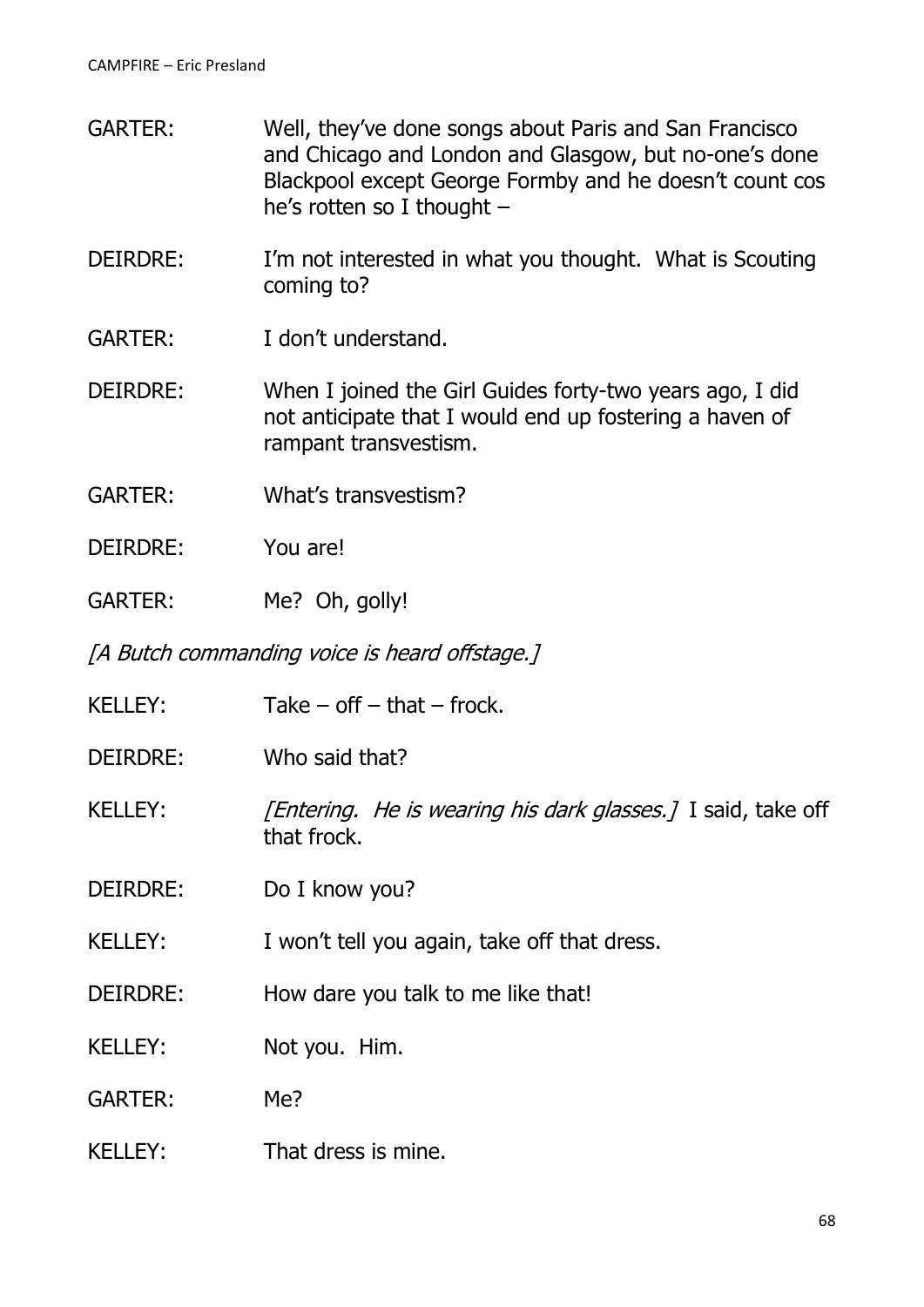DEIRDRE: Sir, I must protest this irruption of such a vile –

KELLEY: All the guys have got costumes now except me. I'll be humiliated, a laughing stock. Give it here at once.

[He attempts to strip it off GARTER, who fights back.]

GARTER: Get away, you big bully.

[CHISOLM comes from the audience and joins in.]

CHISOLM: Pick on someone your own size.

[In the tug of war over the dress a sleeve rips off.]

GARTER/KELLEY: Now look what you've done!

KELLEY: Out of my way, Kid.

CHISOLM: Don't call me kid.

[He clobbers KELLEY. His dark glasses fall off.]

- DEIRDRE: Help! Skip, where are you?
- CHISOLM: Skip! But –
- KELLEY: Who the fuck is Skip?
- GARTER: Ooh, Skip, you swore, Skip. That's very rude. [To DEIRDRE:] Skip swore, Miss. Can we pour water down his trouser leg?
- KELLEY: I'm not Skip, whoever he may be.
- DEIRDRE: Mr Kelley, have you gone mad? What is this delirium of frocks and fancy dress?
- KELLEY: I'll have that frock off him if it kills me. *The rips off the* other sleeve.]

## DEIRDRE: Desist, sir!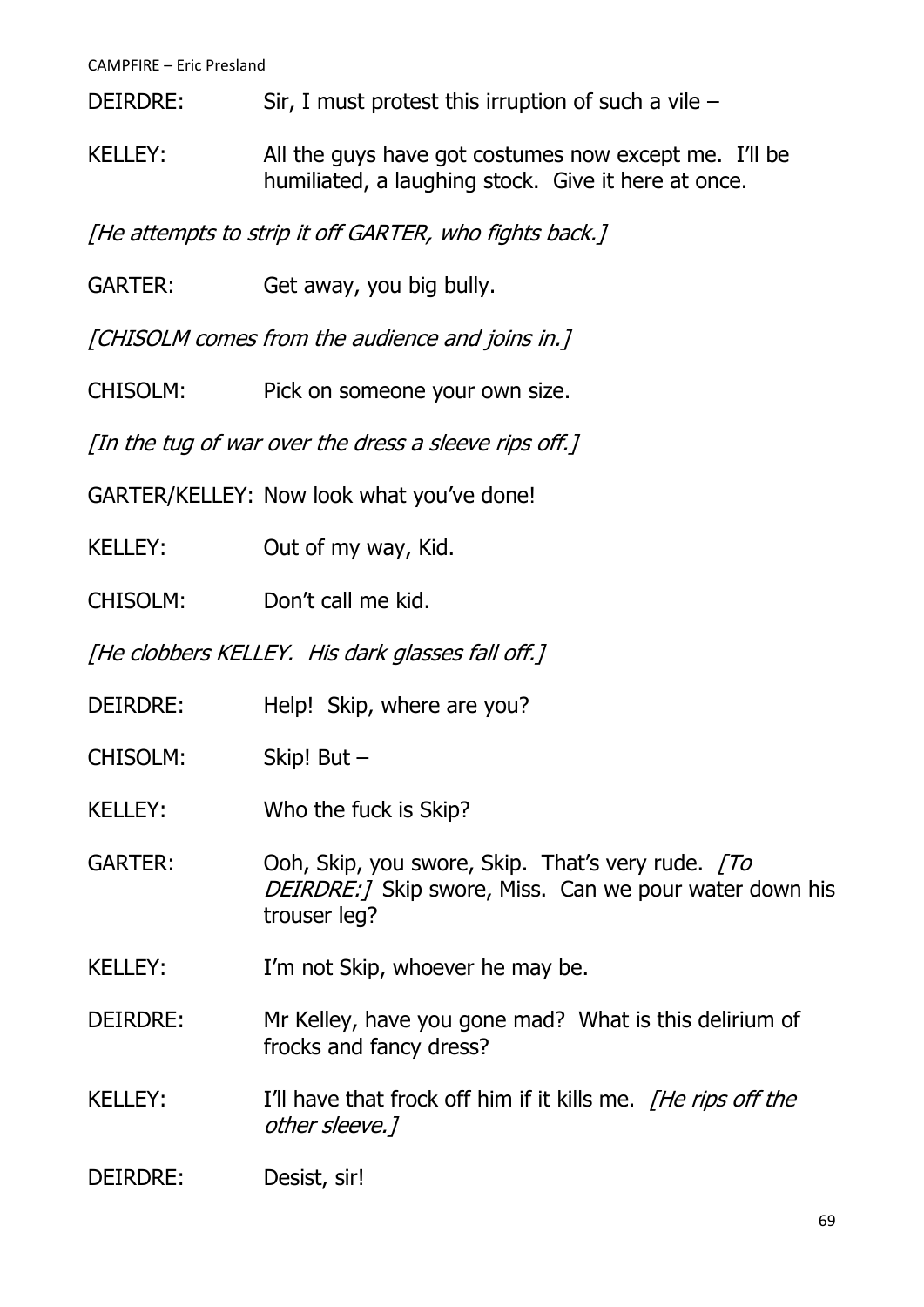- THRUPP: [Coming from the audience] Out of the way! You need an expert, someone practised in martial arts.
- KELLEY: Humiliated in front of my men...

[CHISOLM has picked up the frying pan he uses as Friar Tuck, to hit KELLEY. KELLEY ducks, and it hits THRUPP, who is poleaxed.]

- KELLEY: I want my frock.
- DEIRDRE: You are insane. Resist, boys. Protect your virtue. That's it. One  $-$  two  $-$  in the guts!

[CHISOLM and GARTER fight KELLEY off. He exits.]

Quick, follow on the scent. We must rouse the local constabulary. Berserk Scoutmaster on the Rampage in Deepest Hertfordshire. There's not a moment to lose.

[GARTER and CHISOLM follow KELLEY. THRUPP revives.]

THRUPP: Trust me, commissioner. I will not fail you. Follow me, men.

[He faints again.]

DEIRDRE: Yoicks! Tally ho! *[She wants to go after them, but is* pulled back by her responsibilities. 7 God, what it is to be young!

[She sees THRUPP.]

Wake up, young man! Your country needs you. Wake up.

[She slaps his face repeatedly, as the lights fade to:]

## **BLACKOUT**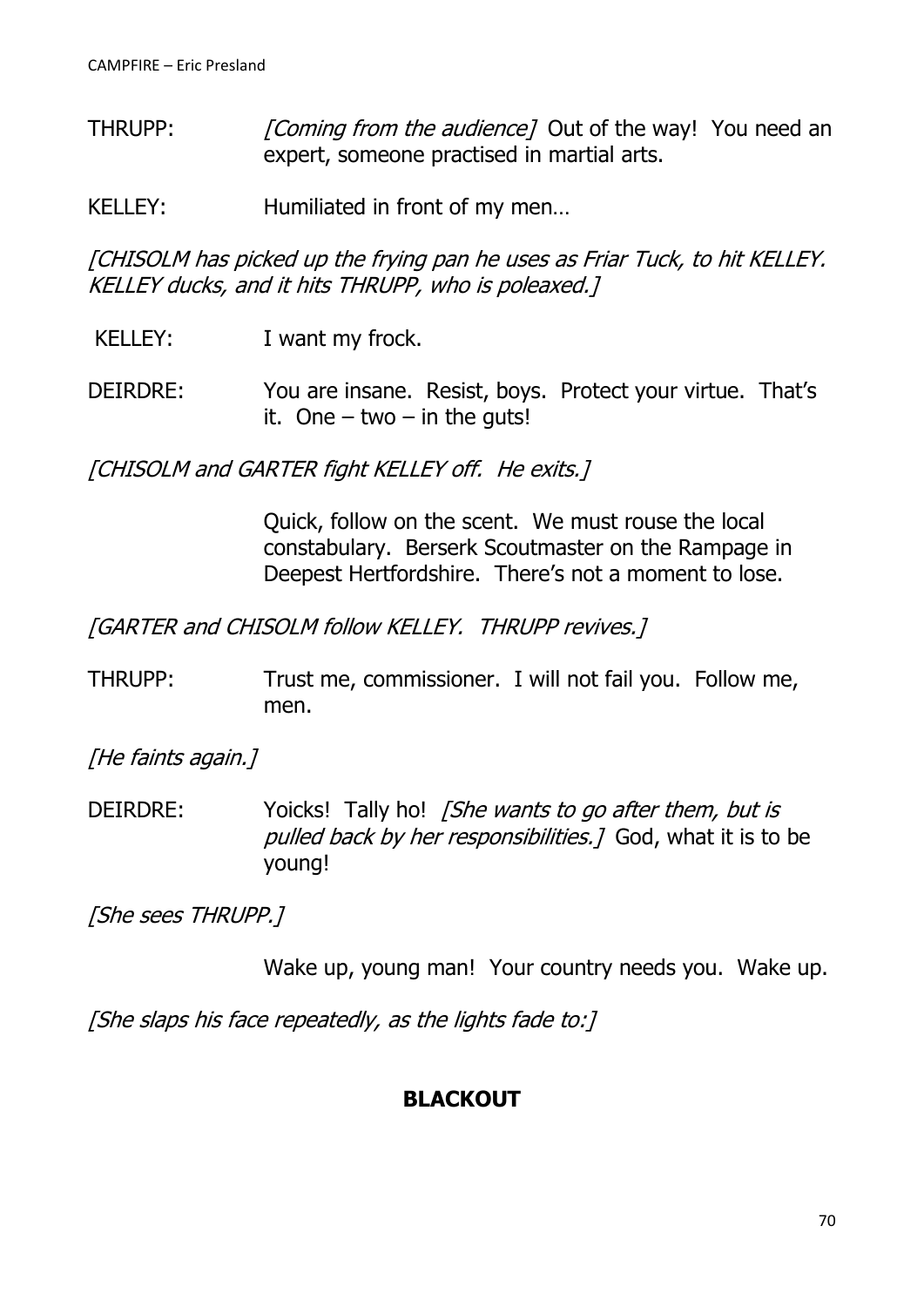# **Scene Four**

[The Scouts' tent again. HODGEKISS is still waiting outside for COYLE and RUTTER to finish whatever they are doing. KELLEY rushes in.]

| <b>HODGEKISS:</b> | Oh, hello, Captain. Like the costume.                                                |
|-------------------|--------------------------------------------------------------------------------------|
| <b>KELLEY:</b>    | Fuck the costume!                                                                    |
| <b>HODGEKISS:</b> | How kind of you to say so. Do you want to? I had no<br>idea –                        |
| <b>KELLEY:</b>    | Hide me. I'm in danger of being beaten up by two twelve-<br>year-old boy scouts.     |
| <b>HODGEKISS:</b> | <i>[Sniggers]</i> No!                                                                |
| <b>KELLEY:</b>    | Shut up, damn you! Here they come $-$ they're implacable.                            |
| <b>HODGEKISS:</b> | <i>[Enjoying that someone else is in the shit]</i> Aren't they?<br>Quite terrifying! |

# [CHISOLM and GARTER enter]

| <b>GARTER:</b>    | There he is!                                        |
|-------------------|-----------------------------------------------------|
| <b>CHISOLM:</b>   | We've got you now. Surrender immediately.           |
| <b>GARTER:</b>    | There's no escape now. You're surrounded. A bit.    |
| <b>KELLEY:</b>    | See what I mean? They're merciless.                 |
| <b>HODGEKISS:</b> | <i>[Seeing CHISOLM and GARTER]</i> Oh, hello again. |
| <b>CHISOLM:</b>   | Gosh, are you still here?                           |
| <b>KELLEY:</b>    | You know each other?                                |
| <b>HODGEKISS:</b> | We shared a tent for a brief interval.              |
| <b>KELLEY:</b>    | Then get them to lay off.                           |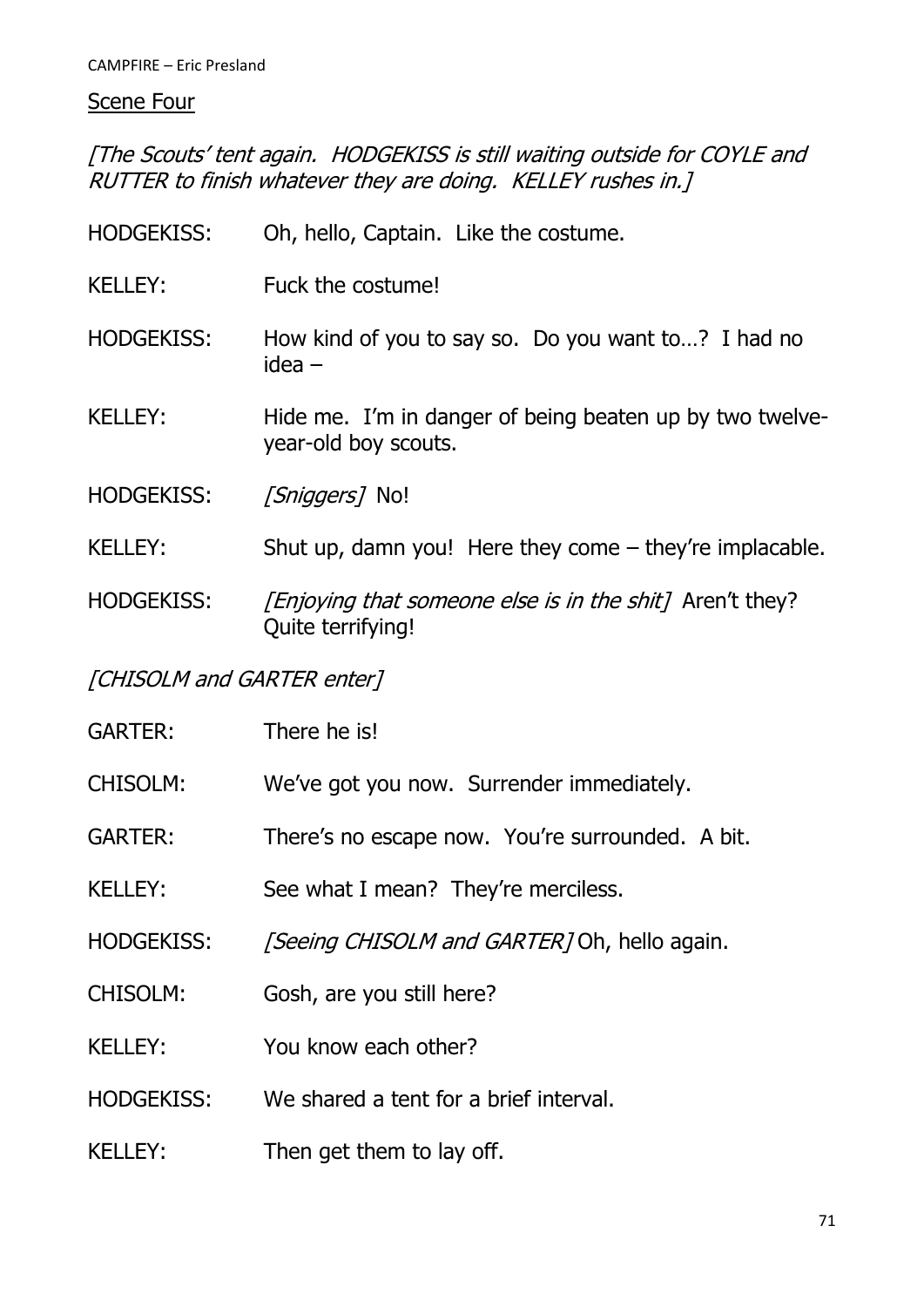| CHISOLM:                          | Never. We shall see justice is done.                |  |
|-----------------------------------|-----------------------------------------------------|--|
| <b>GARTER:</b>                    | You assaulted me. And tore my frock.                |  |
| <b>KELLEY:</b>                    | My frock, mine.                                     |  |
| CHISOLM:                          | And called me kid. Some things have to be paid for. |  |
| [Enter THRUPP, reeling a little.] |                                                     |  |
| THRUPP:                           | Halt or I fire!                                     |  |
| <b>GARTER:</b>                    | What?                                               |  |
|                                   |                                                     |  |

THRUPP: Sorry. I got mixed up with the Cadet Corps. Never mind, grab him.

KELLEY: Protect me from these children!

HODGEKISS: In there.

[KELLEY makes for the tent. As he dives in, THRUPP takes him in a flying rugby tackle. His legs are still outside, struggling.]

| <b>CHISOLM:</b>   | Isn't this exciting?                                                                                          |
|-------------------|---------------------------------------------------------------------------------------------------------------|
| <b>GARTER:</b>    | Who would have thought it? Fancy Skip going crazy!                                                            |
| <b>HODGEKISS:</b> | Skip? Who's Skip?                                                                                             |
| <b>GARTER:</b>    | Our Skipper – Scoutmaster. He's waffling on about fancy<br>dress when the only fancy dress around here is $-$ |
| <b>HODGEKISS:</b> | That's not your Skipper, that's our Captain.                                                                  |
| <b>CHISOLM:</b>   | It can't be.                                                                                                  |
| <b>THRUPP:</b>    | Help me!                                                                                                      |
| <b>HODGEKISS:</b> | If he's your Skipper, why should he want a frock?                                                             |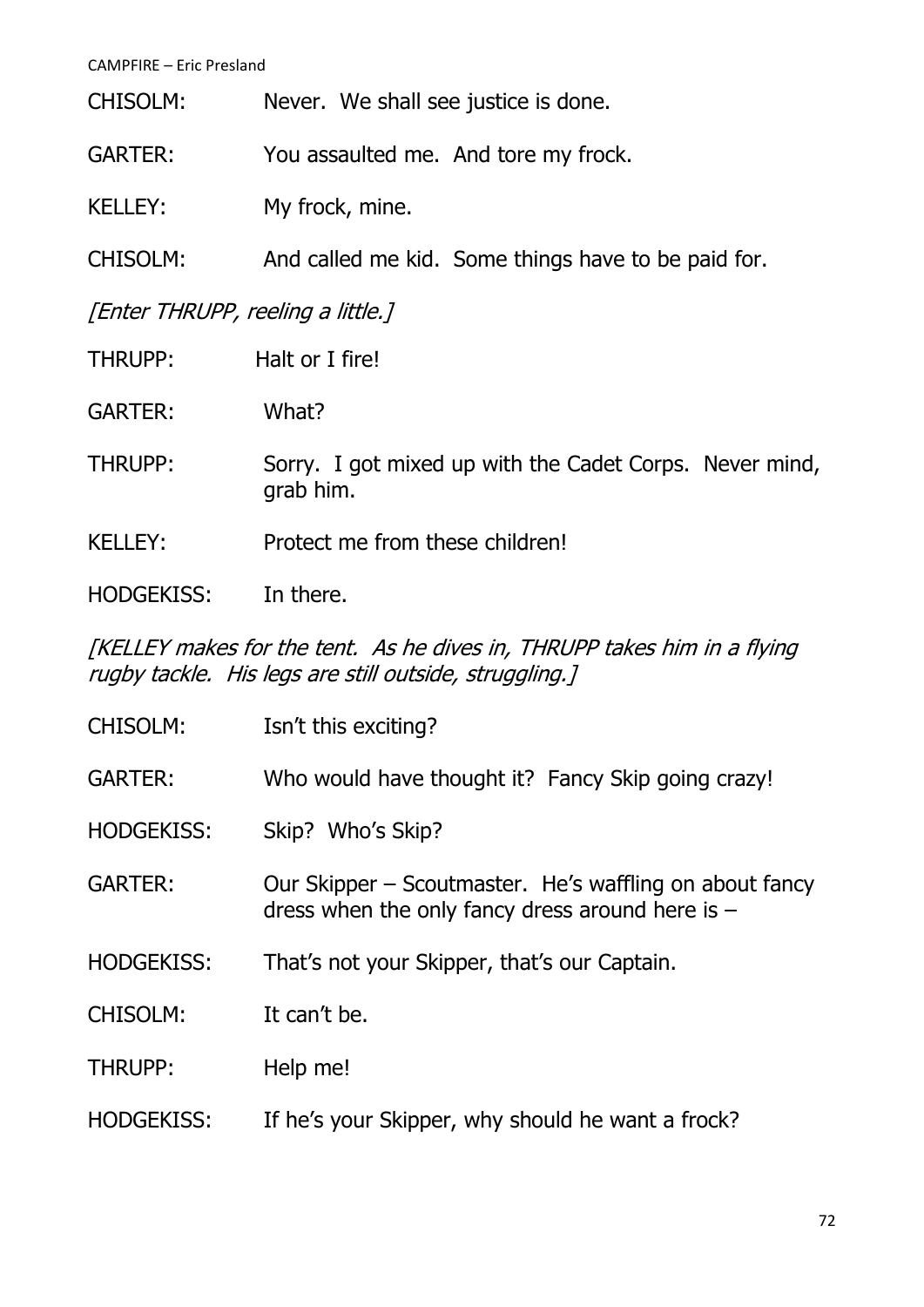GARTER: If he isn't our Skip, why did he answer to Kelley? I heard him.

HODGEKISS: Our Captain's Kelley.

CHISOLM: He can't be.

HODGEKISS: Why not? Kelley's not an unusual name.

THRUPP: Come on, you chaps.

CHISOLM: That's definitely Skip. I'll prove it.

[He goes over to where THRUPP is struggling.]

'Scuse me.

[The struggle stops. CHISOLM looks into the tent, satisfies himself, comes out. Struggle starts again. To HODGEKISS:]

No, that's definitely our Skip!

HODGEKISS: Don't be daft. I'd know our Captain anywhere.

[He goes to the tent.]

Excuse me…

[Same routine as before, stopping and starting again.]

That's definitely our Captain.

CHISOLM: Skip!

HODGEKISS: Captain!

[Enter SKIPPER. The way this illusion is achieved is as follows: As soon as the actor playing KELLEY/SKIPPER gets into the tent, he changes. He's wearing a scout uniform underneath. The actor playing NOSEBAG is now dressed in identical boots and jeans to KELLEY, and thrusts his legs out into THRUPP's arms. There is enough distraction between CHISOLM and HODGEKISS to cover this. KELLEY/SKIP slips out of the rear of the tent and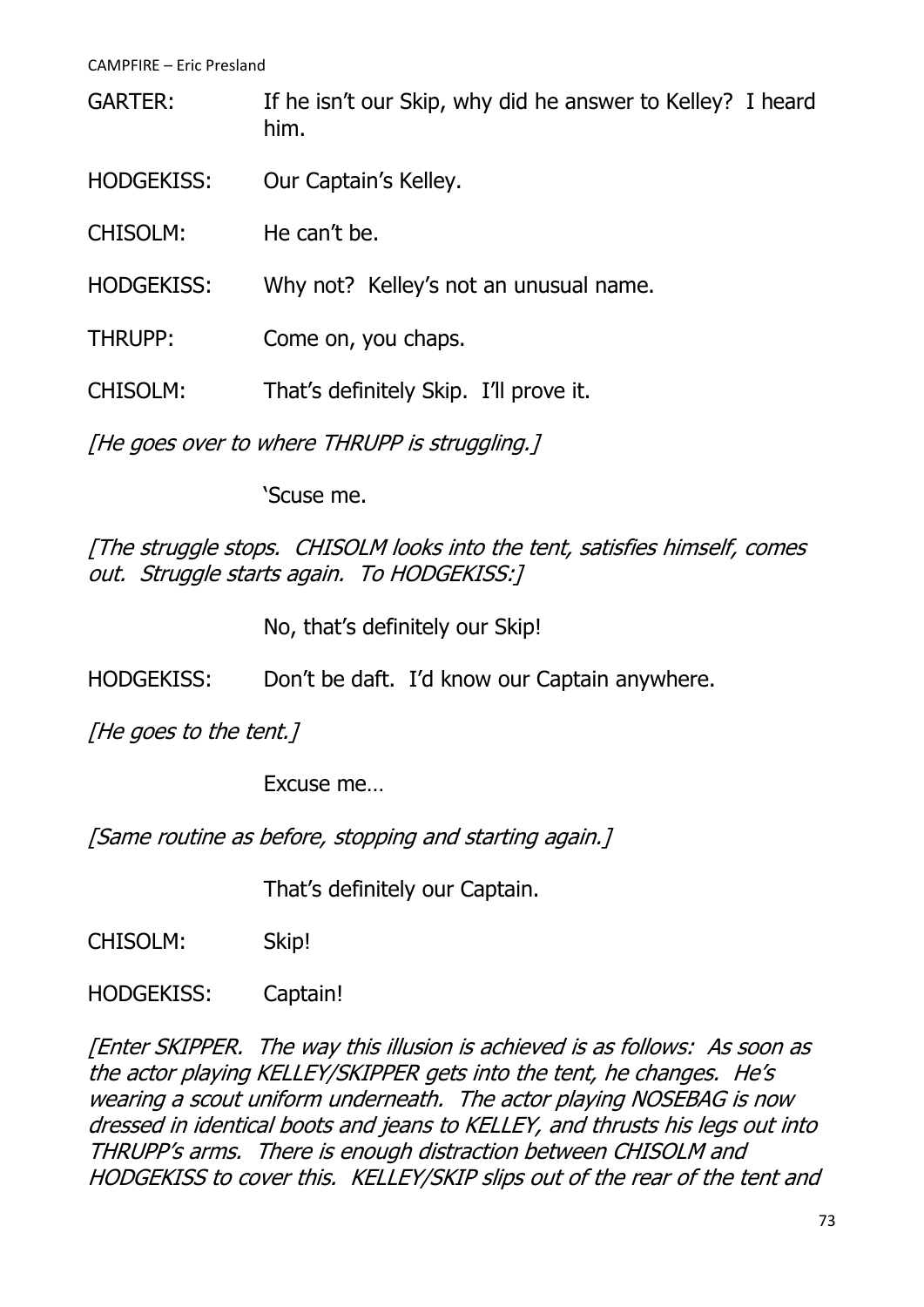round the back of the stage to re-enter. I got this trick from an old Brian Rix farce.]

| HODGEKISS:        | <b>Hello Captain</b>                                                                                                                                                                                                                                                 |  |  |
|-------------------|----------------------------------------------------------------------------------------------------------------------------------------------------------------------------------------------------------------------------------------------------------------------|--|--|
| GARTER:           | [Simultaneous] Hello, Skip.                                                                                                                                                                                                                                          |  |  |
|                   | GARTER/HODGEKISS: [To each other] See? [Double take]                                                                                                                                                                                                                 |  |  |
| <b>GARTER:</b>    | Skip?                                                                                                                                                                                                                                                                |  |  |
| <b>HODGEKISS:</b> | Captain?                                                                                                                                                                                                                                                             |  |  |
| <b>SKIPPER:</b>   | Chisolm! Garter! What are you doing here?                                                                                                                                                                                                                            |  |  |
| <b>GARTER:</b>    | But you're not here, you're there.                                                                                                                                                                                                                                   |  |  |
| <b>SKIPPER:</b>   | What are you talking about? And why are you wearing<br>that ridiculous frock?                                                                                                                                                                                        |  |  |
| <b>CHISOLM:</b>   | But you wanted that frock.                                                                                                                                                                                                                                           |  |  |
| SKIPPER:          | Why should I want a frock?                                                                                                                                                                                                                                           |  |  |
| CHISOLM:          | I don't know. But you did. 'I want that frock', you said.                                                                                                                                                                                                            |  |  |
| <b>GARTER:</b>    | Tore the sleeve too.                                                                                                                                                                                                                                                 |  |  |
| <b>SKIPPER:</b>   | You're not meant to leave the camp fire.                                                                                                                                                                                                                             |  |  |
| <b>GARTER:</b>    | $But -$                                                                                                                                                                                                                                                              |  |  |
| <b>SKIPPER:</b>   | You heard what Miss Twill said. There are dangerous men<br>around.                                                                                                                                                                                                   |  |  |
| CHISOLM:          | But <i>you're</i> dangerous.                                                                                                                                                                                                                                         |  |  |
| SKIPPER:          | Me? What nonsense! Have you two been drinking? I<br>don't know what you think you're playing at, running<br>around like this. Do you want to lose us the trophy? Get<br>back immediately, and that's an order. And take those<br>props with you for the last sketch. |  |  |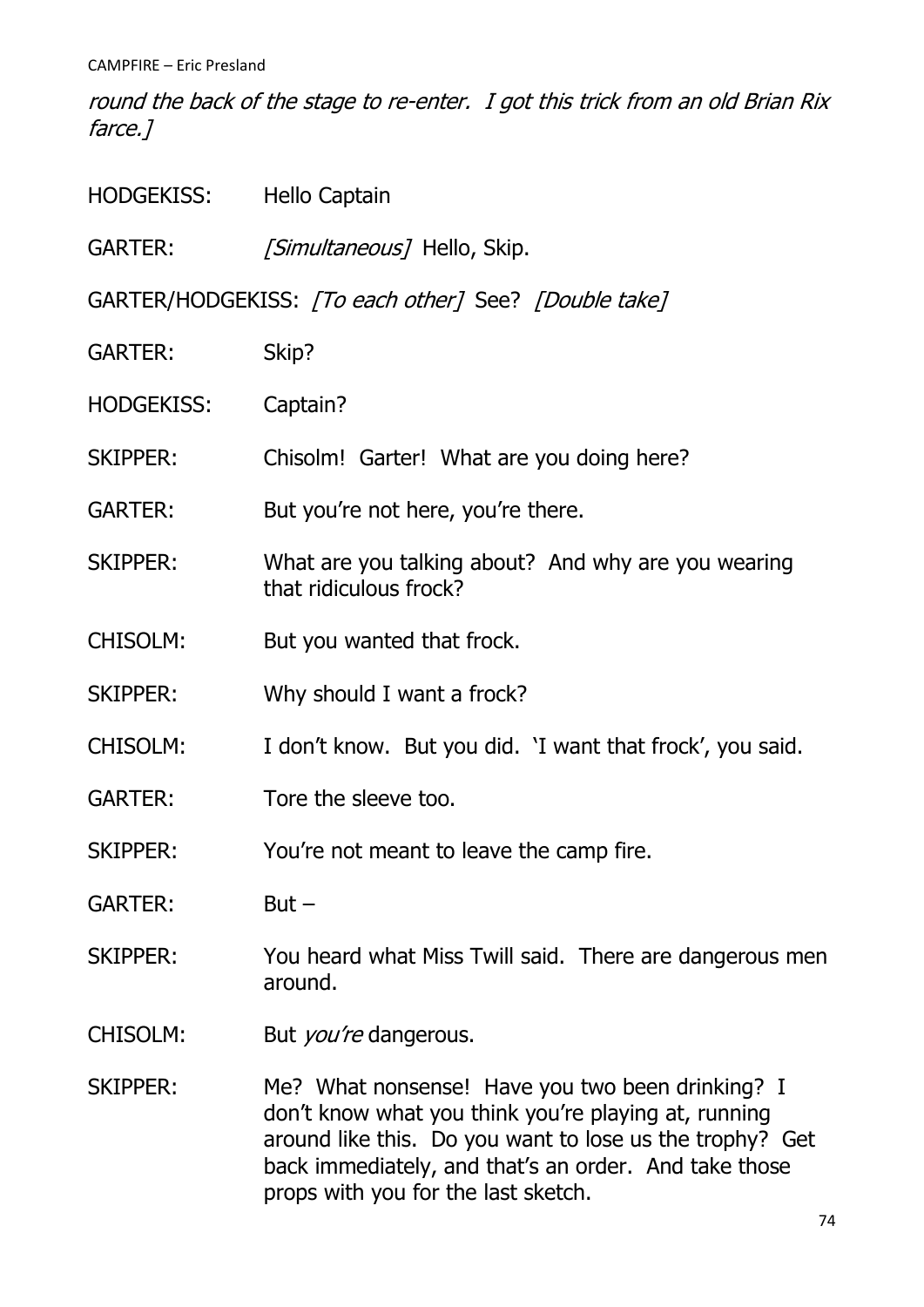[CHISOLM and GARTER exit with the cauldron, the log etc.]

| THRUPP:           | He's weakening!                                                                     |
|-------------------|-------------------------------------------------------------------------------------|
| <b>SKIPPER:</b>   | [To HODGEKISS] You been sent to patrol too?                                         |
| <b>HODGEKISS:</b> | No, $I -$                                                                           |
| <b>SKIPPER:</b>   | Load of nonsense if you ask me. Which troop are you<br>from?                        |
| <b>HODGEKISS:</b> | Hodegkiss, LMG.                                                                     |
| <b>SKIPPER:</b>   | Haven't heard of them. Shouldn't you be with your boys?<br>If you're not patrolling |
| <b>HODGEKISS:</b> | I'm waiting for one of them.                                                        |
| <b>SKIPPER:</b>   | Shouldn't he be at the campfire too?                                                |
| <b>HODGEKISS:</b> | He seems to be otherwise occupied.                                                  |
| THRUPP:           | Don't worry, I've got him pinned.                                                   |
| <b>SKIPPER:</b>   | Thrupp! You too? Has everyone gone mad?                                             |
| THRUPP:           | I'll settle him, Skip.                                                              |

[He feels for the frying pan, which CHISOLM left behind. Takes it into the tent. Sound of pan hitting head. KELLEY is still.]

Done it, Skip.

[THRUPP turns and comes out of the tent, dusting his hands. Double takes as he realises there are two.]

SKIPPER: Get back to the fire immediately. I don't want you skulking here.

THRUPP: But – but – but –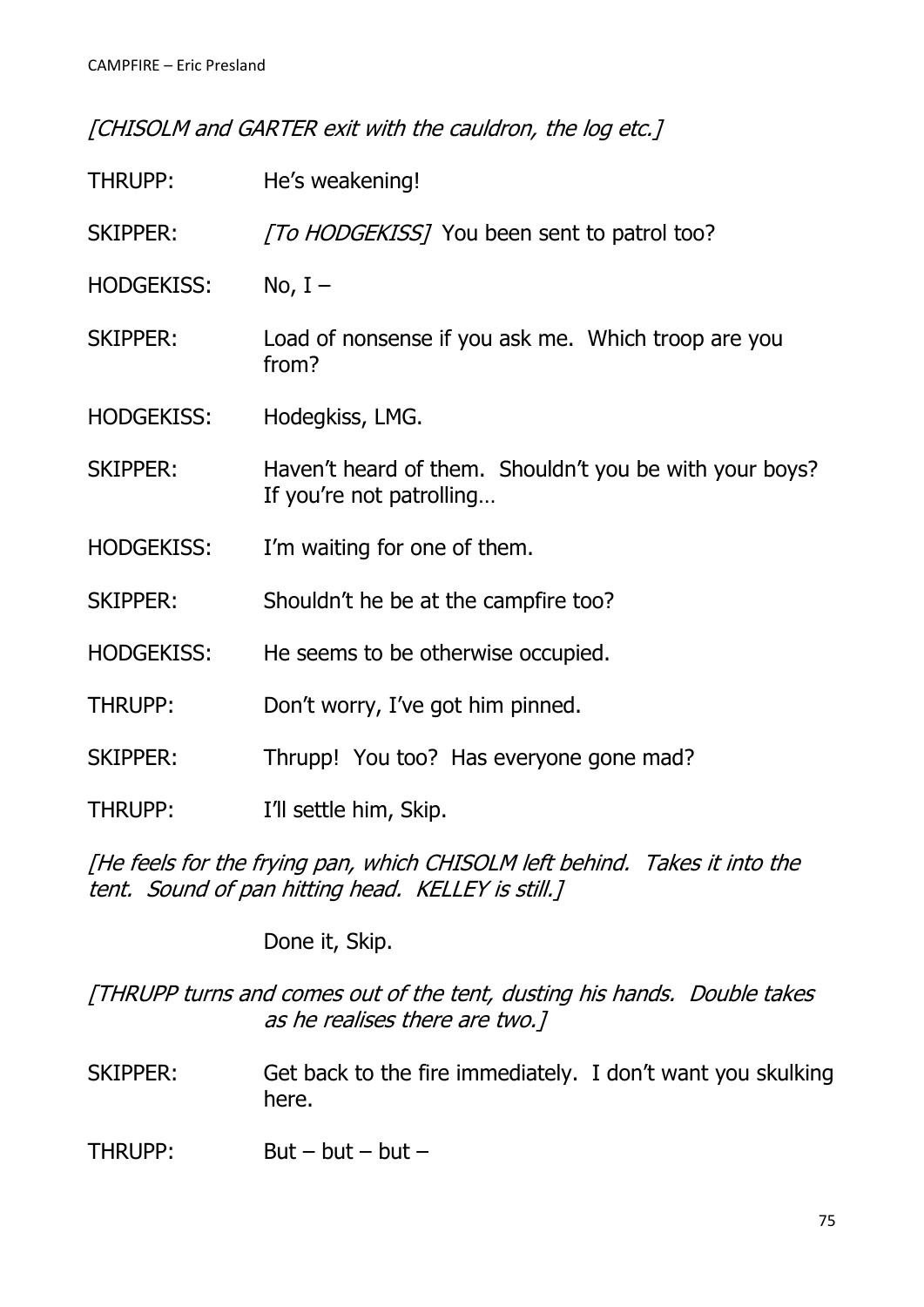SKIPPER: This is no time for impersonating chickens. Get back before anyone notices. And take that frying pan with you. Now.

# [THRUPP exits.]

SKIPPER: I don't know what this troop is coming to.

[Enter DEIRDRE with a policeman.]

- DEIRDRE: Have you got your men fanned round the perimeter?
- POLICEMAN 1: Yes, your Guideship.
- DEIRDRE: Good. Ah, there he is. Officer, arrest that Scoutmaster immediately. [Sees HODGEKISS] Make that two Scoutmasters.
- POLICEMAN 1: Any advance on two?
- DEIRDRE: Have your men fan out round the camp fire. Tell them to watch out for strange men. Ah  $-$  *[indicates SKIPPER]* that one is a raving pervert. And that one *[indicates* HODGEKISS] is an imposter and a raving pervert. [To HODGEKISSI I've a good mind to horsewhip you.
- HODGEKISS: [Excited] Ooooh! Really?
- DEIRDRE: [Shocked] Oh my giddy garters! Lock them up at once before they can do any more damage.
- POLICEMAN 1: [To SKIPPER] You heard what the lady said. You're under arrest.
- SKIPPER: What for?
- POLICEMAN 1: She says you assaulted a minor.
- SKIPPER: Me? How?
- POLICEMAN 1: In that you did forcible attempt to remove his frock.  $\sqrt{7}$ DEIRDRE, puzzled.] Is that right, ma'am?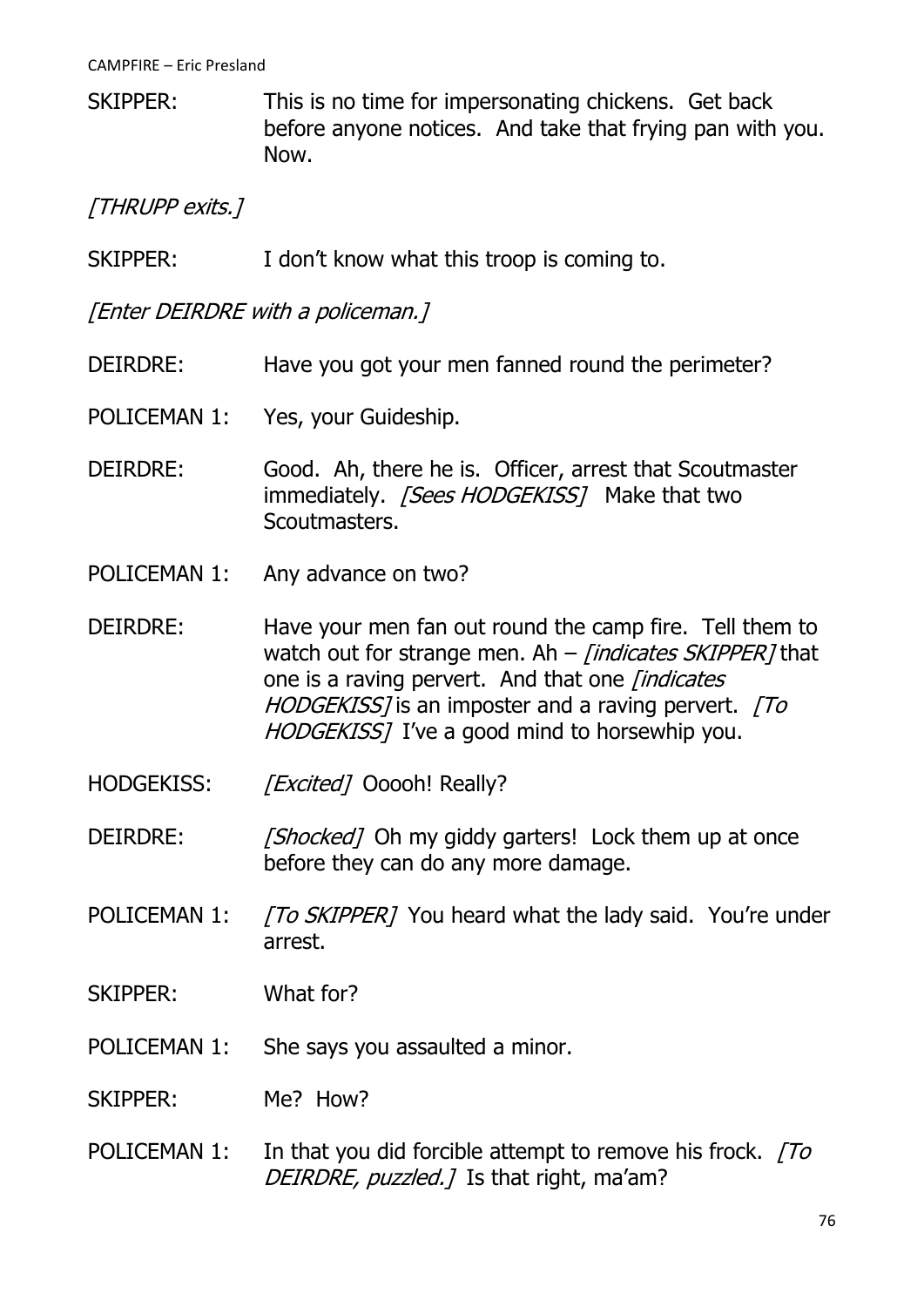| DEIRDRE:          | Quite correct.                                                                         |
|-------------------|----------------------------------------------------------------------------------------|
| POLICEMAN 1:      | And you are prepared to witness to that effect.                                        |
| DEIRDRE:          | I most certainly am.                                                                   |
| POLICEMAN 1:      | What about him?                                                                        |
| <b>HODGEKISS:</b> | I've nothing to do with it. I'm just waiting $-$                                       |
| POLICEMAN 1:      | Ah! Loitering! I see                                                                   |
| DEIRDRE:          | He's a known deviant. Last time I saw him he was staked<br>out on the ground.          |
| POLICEMAN 1:      | Nothing illegal about that $-$                                                         |
| DEIRDRE:          | But now he's impersonating a Boy Scout.                                                |
| POLICEMAN 1:      | That's altogether a different matter. Impersonation is a<br>very serious offence.      |
| DEIRDRE:          | They are both liable to contaminate innocent minds.<br>They're a danger to the public. |
|                   |                                                                                        |

- POLICEMAN 1: I see what you mean.
- SKIPPER: But I've been patrolling the woods all the time.
- POLICEMAN 1: I bet you have! [To HODGEKISS] And are you a senior scout? If so, I must ask you to show me your Bushman's Thong. *[Pause]* I thought not. In that case, I shall have to ask you both to accompany me to the station.
- SKIPPER: I shall do no such thing.
- POLICEMAN 1: Don't add resisting arrest to your litany of crimes.
- SKIPPER: What litany of crimes?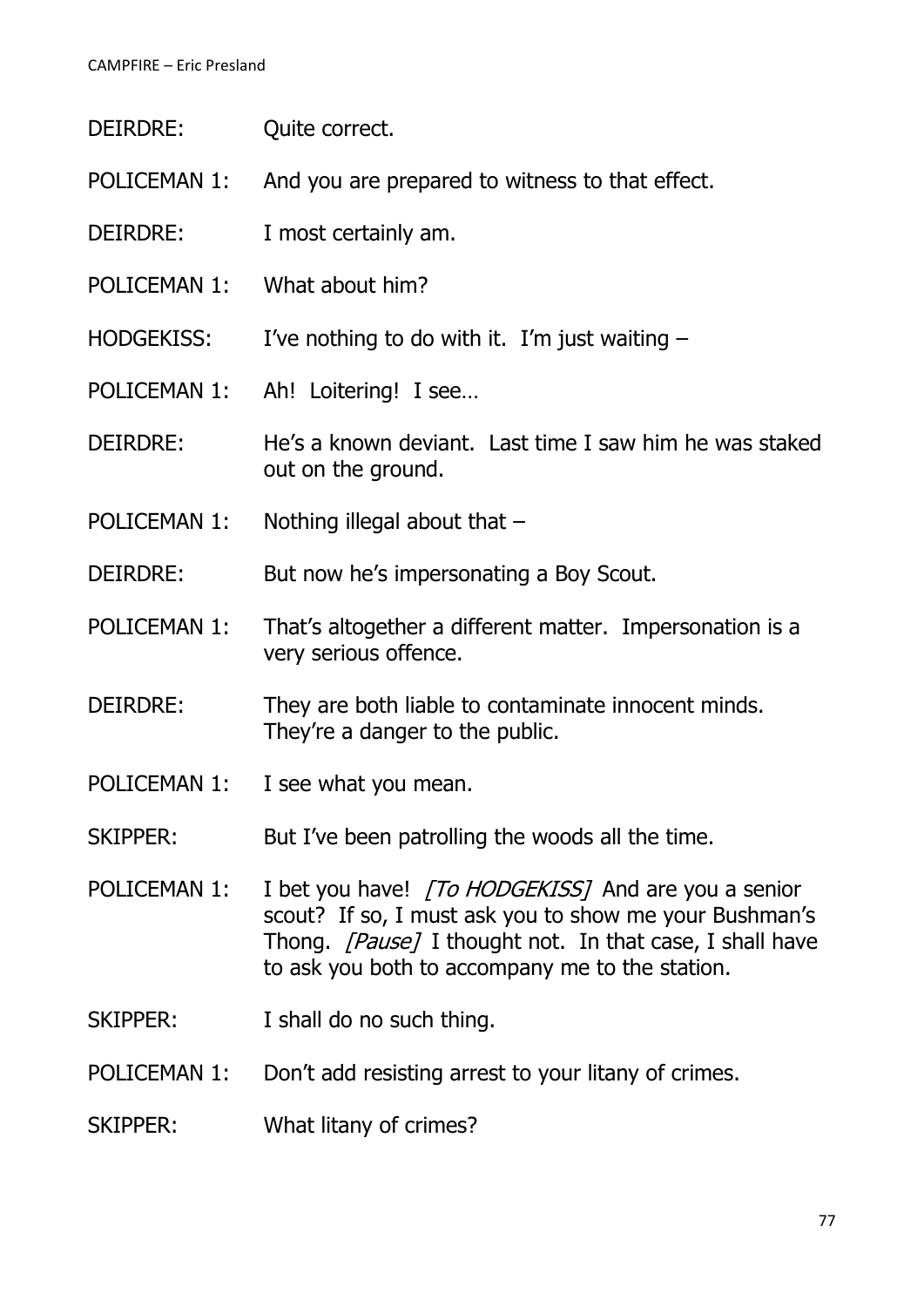- POLICEMAN 1: I'm sure we can come with one at the station. This way, sir. And you…
- HODGEKISS: Don't we get handcuffs?
- POLICEMAN 1: I don't think that's necessary.
- HODGEKISS: Shame. I would have liked handcuffs.
- POLICEMAN 1: Well you can't have them. Now move. And don't try to escape. The woods are crawling with police.

[The three exit. DEIRDRE dusts her hands down.]

DEIRDRE: Now let's hope that's the end of it. Now, DEIRDRE, back to the fire with you. Innocent minds must not have the chance to ponder the implications of all this activity. Hey ho. A Guide's work is never done.

[She exits. COYLE and RUTTER reappear, adjusting their clothes.]

| COYLE:                      | I thought she'd never go.                                                                     |
|-----------------------------|-----------------------------------------------------------------------------------------------|
| <b>RUTTER:</b>              | I could stay with you all night.                                                              |
| COYLE:                      | You heard the police. I could be arrested just for being<br>here.                             |
| <b>RUTTER:</b>              | Can't you lie low till they go away?                                                          |
| COYLE:                      | Where? You've seen what this place is like. Piccadilly<br>Circus. Someone's bound to spot me. |
| <b>RUTTER:</b>              | Or make a run for it.                                                                         |
| COYLE:                      | If I was a scout, I could maybe slip past them.                                               |
| <b>RUTTER:</b>              | There's other uniforms in the tent.                                                           |
| [COYLE goes into the tent.] |                                                                                               |

COYLE: [From within] Captain!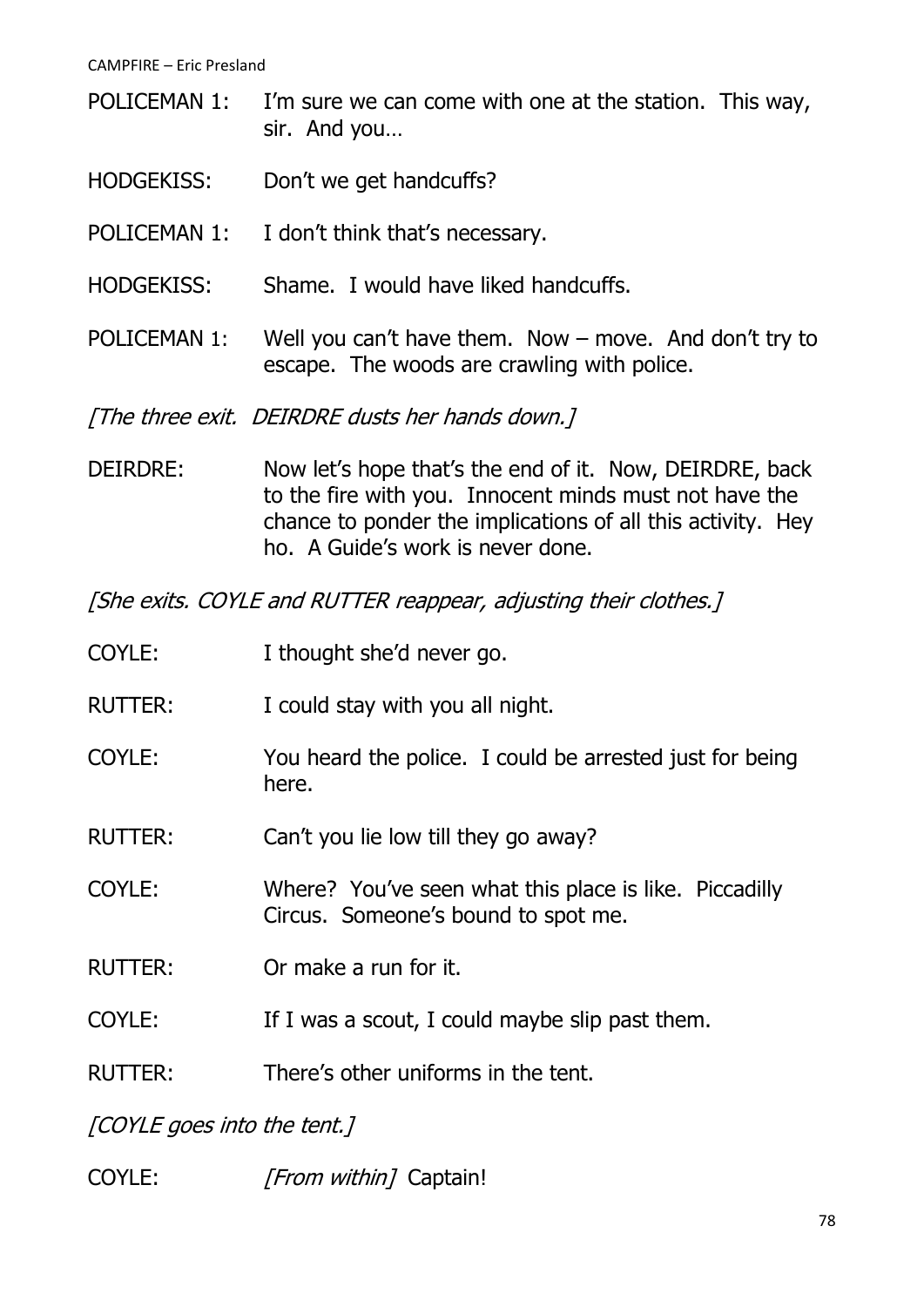| <b>KELLEY:</b> | Coyle! What the hell are you doing here?                                     |
|----------------|------------------------------------------------------------------------------|
| COYLE:         | I might ask the same. I haven't time to waste. This is an<br>emergency.      |
| <b>KELLEY:</b> | You're telling me. I've been beaten senseless by a Boy<br>Scout.             |
| COYLE:         | Some people have all the luck.                                               |
| <b>KELLEY:</b> | It was emphatically not consensual.                                          |
| COYLE:         | The police have surrounded the camp, they say.                               |
| <b>RUTTER:</b> | The Commissioner is on the rampage.                                          |
| <b>KELLEY:</b> | I've met her. The woman's mad.                                               |
| COYLE:         | Don't worry. I've got a plan. We'll disguise ourselves as<br>scouts.         |
| <b>KELLEY:</b> | She knows me. She thinks I'm their Scoutmaster already.<br>It'll never work. |
| COYLE:         | Then we'll disguise you some more. It's the only way. Do<br>you trust me?    |
| <b>KELLEY:</b> | Not an inch.                                                                 |
| COYLE:         | Half an inch? Even half an inch can make a difference.                       |
| <b>KELLEY:</b> | Convince me.                                                                 |
| COYLE:         | OK, there are more uniforms in here                                          |

[He goes into the tent.]

# **SLOW BLACKOUT**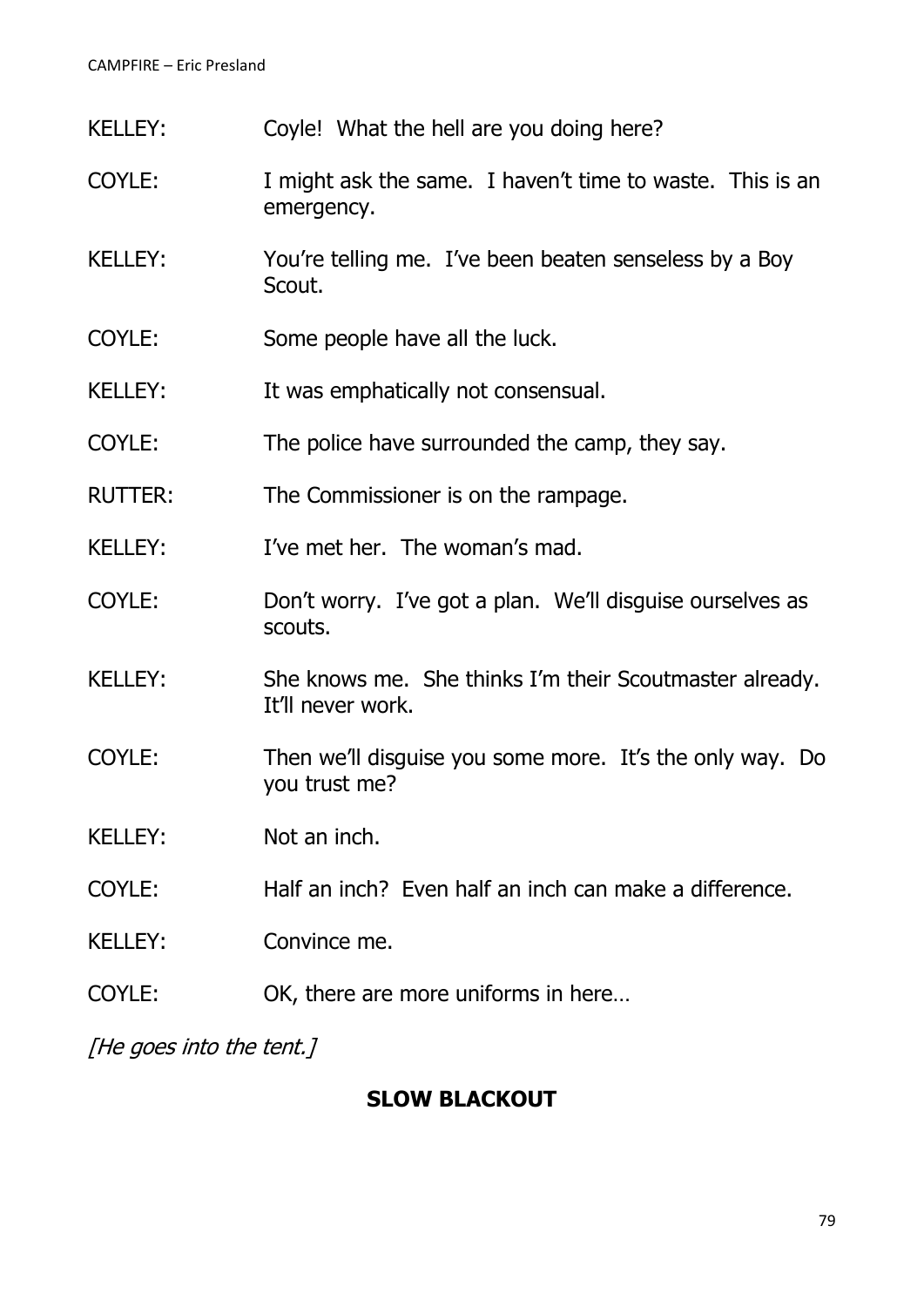### Scene Five

[The Camp fire. THRUPP, CHISOLM and GARTER setting up the Robin Hood sketch and getting into costume behind DEIRDRE, who is addressing the troops. THRUPP is very nervous, and sneaks a swig from the hipflask.]

DEIRDRE: Now boys, whatever you do, stay calm. I can tell you that from now on you will be completely safe. The constabulary has surrounded the camp. Our job is to carry on as if nothing has happened. And now you can see that the Wombats are in a flurry of activity behind me, which means that we are ready for our final sketch, which is entitled, I believe, "King Richard's Return".

[She sits in the audience. The lights fade, then return. The sketch is now in progress, the log in place. GARTER is holding the large drinking cup.]

THRUPP: [Reading off his staff] We'll have to drink the loyal toast. GARTER: Don't be silly. You can't drink toast. THRUPP: I mean, what wine will we drink it in? CHISOLM: Hock GARTER: I beg your pardon. CHISOLM: A touch of hiccups. No we'll have some Riesling. THRUPP: [Reading off his hat] Do you like Riesling? GARTER: I don't know, I've never Riesled. CHISOLM: But now I must return to my pot. Supper will be ready when the moon rises over the Great Oak, and the tawny owl sets forth on her nocturnal flight. Seven-thirty sharp. GARTER: A noble feast indeed. But hark – [Kazoo fanfare offstage] – that must be the herald signalling that the king is close at hand. I must don my best cloak of Grimsby Green.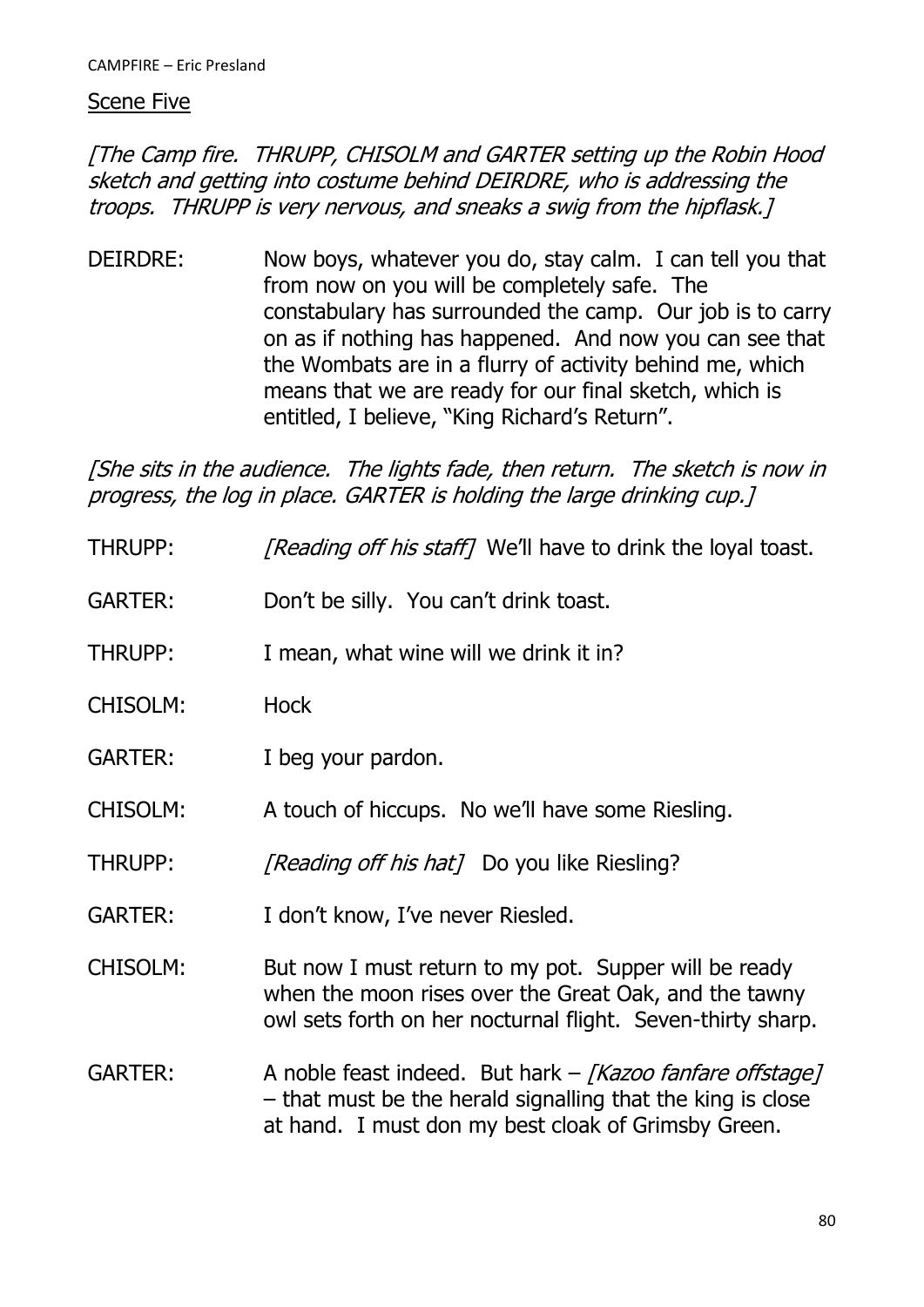- THRUPP: [Reading off his hat again] Shouldn't that be Lincoln Green?
- GARTER: The shops in Lincoln were shut. Help me on with it.
- THRUPP: [Helping and reading off his shoe at the same time] This buckle is tight.
- GARTER: Almost as tight as Friar Tuck, from the smell of his breath. [Another fanfare] But see! The king comes! [Pause] But see, it is the king.  $[Pause]$  Honestly, it is the king – coming – shortly

[CHISOLM whispers from offstage,]

| <b>CHISOLM:</b> | No it's not. He's disappeared.                            |
|-----------------|-----------------------------------------------------------|
| THRUPP:         | What shall we do?                                         |
| <b>GARTER:</b>  | [Deliriously happy to be vindicated] Improvise!           |
| THRUPP:         | I can't.                                                  |
| CHISOLM:        | You've got to.                                            |
| DEIRDRE:        | I say, anything up?                                       |
| <b>GARTER:</b>  | Nothing, nothing. [THRUPP swigs from his flask.]          |
| THRUPP:         | But see, King Richard appears to be unavoidably detained. |
| <b>GARTER:</b>  | So he does.                                               |
| THRUPP:         | I wonder what can have kept him.                          |
| <b>GARTER:</b>  | Perhaps he's having problems with his palfrey.            |
| THRUPP:         | His what?                                                 |
| <b>GARTER:</b>  | His palfrey. Yes. King Richard's palfrey is lame.         |
| THRUPP:         | Is it? So it is. Poor little palfrey.                     |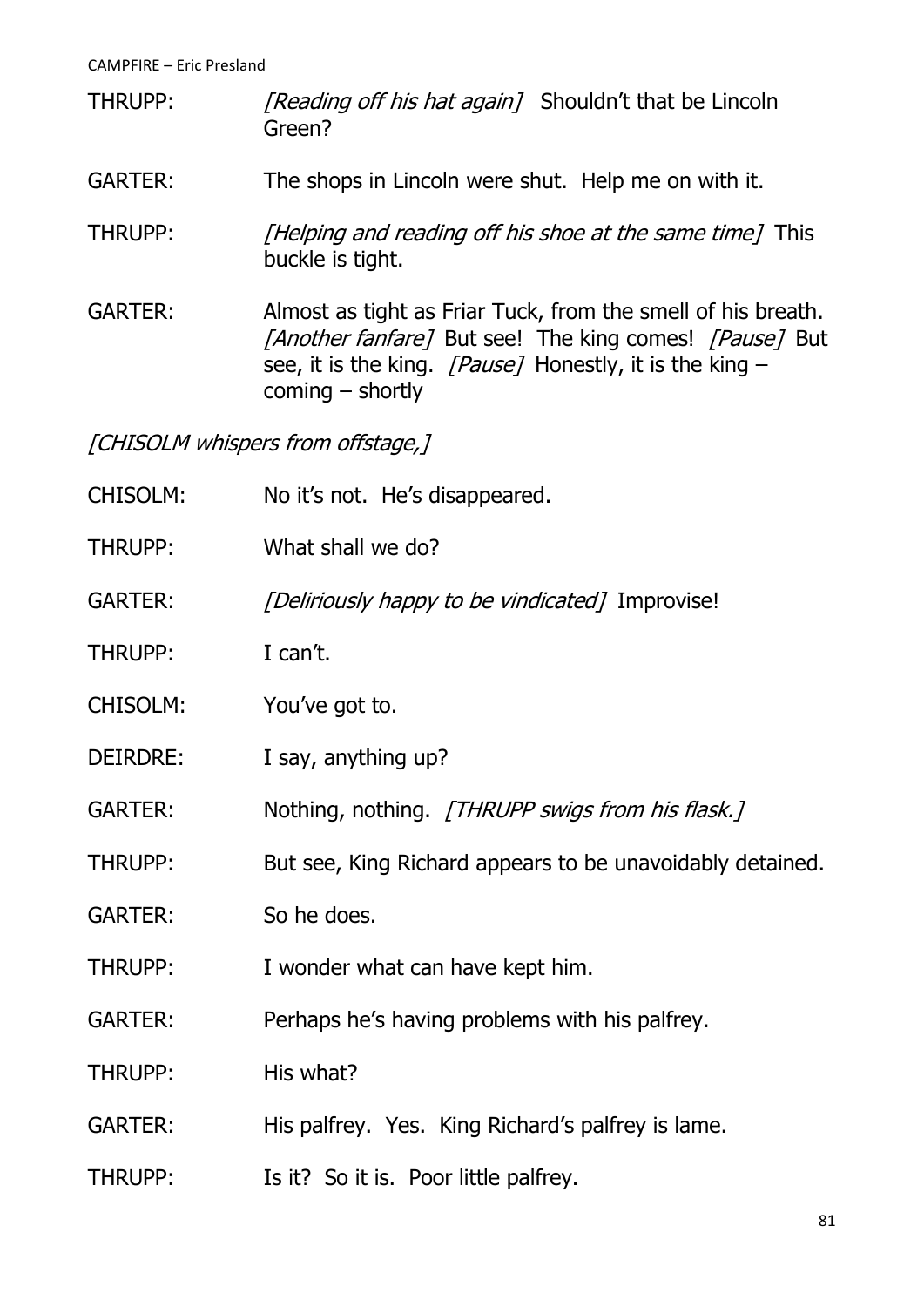GARTER: He has stopped to take a stone out of its shoe.

- THRUPP: Ooh, nasty!
- GARTER: See, he's getting out his Scout knife with six attachments including the one to take stones out of horses' hooves.
- THRUPP: If it works on a horse it should work on a palfrey.

GARTER: A palfrey is a horse, you idiot.

- THRUPP: Oh.
- GARTER: Yes, now he's removing the stone. He's hitching the palfrey to a tree.
- THRUPP: What's he doing now, Garter? I mean, Robin …

[He takes another swig.]

- GARTER: He's stroking his palfrey  $er yes$  he is. And lo, he's rubbing it down with an oily rag. What a kind monarch our good King Richard is.
- THRUPP: Oh. Yes. Er very kind. The kindest king that ever was.
- GARTER: And now he's feeding it a carrot. He does seem to be taking his time. Now he's –  $er - he's$  tying his shoelace. And now he's  $-$  scratching his nose. And now he's  $$ sending his messenger on – on some errand or another. And now –

[RUTTER appears from the opposite direction to where they are looking.]

RUTTER: [off] Sorry I'm late.

GARTER: [With relief] But see! It is the King. [Fanfare again]

[RUTTER enters with KELLEY disguised with a huge false nose. This is in fact the strap-on dildo. THRUPP takes one look and reaches for the hipflask again.]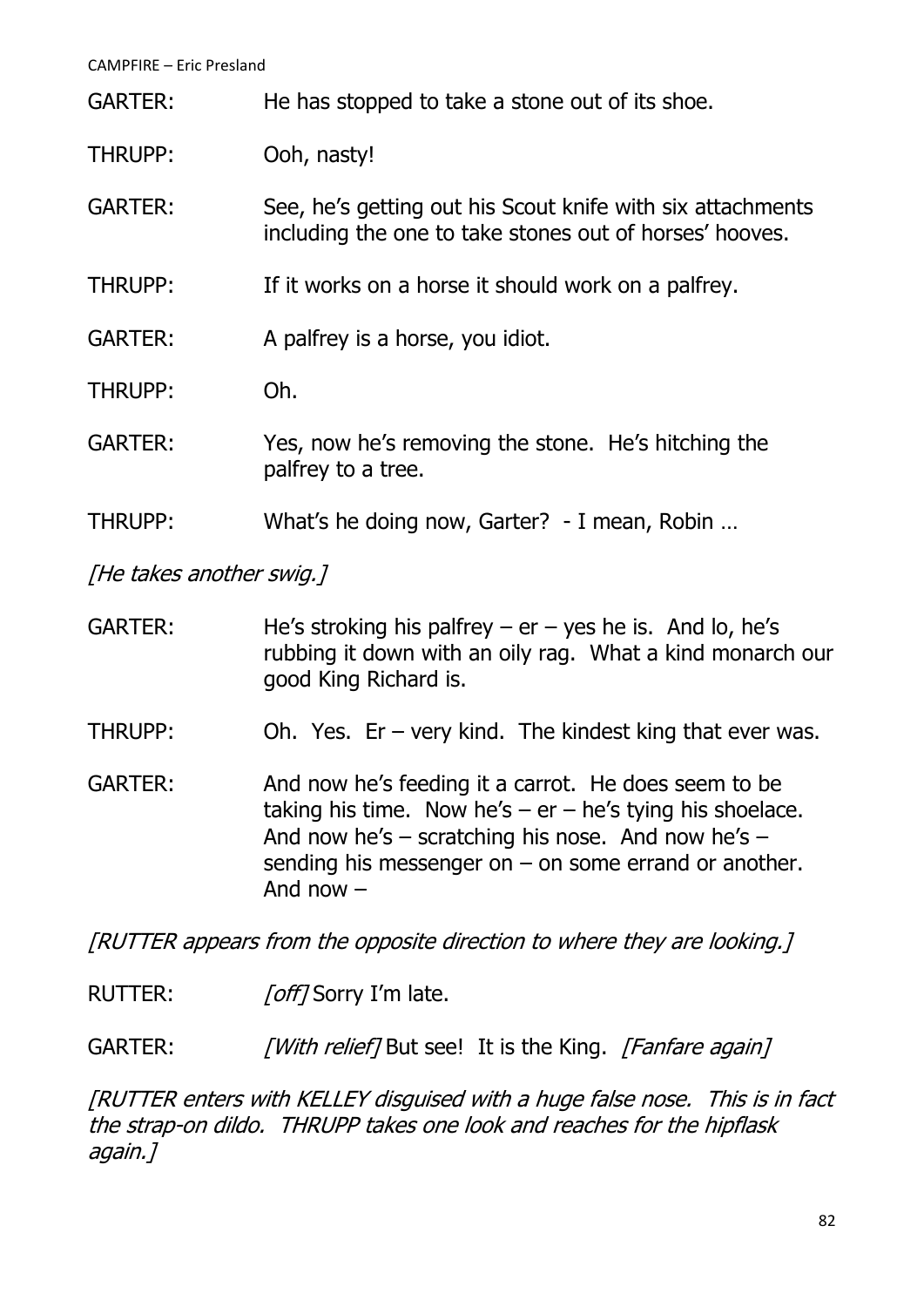- RUTTER: Greetings my loyal subjects.
- GARTER: [Whispers] Who's that?
- RUTTER: I don't think you've met my loyal minstrel, Blondel, have you? He's followed me all over Europe, though he is a mere boy. Haven't you, Blondel?

[KELLEY nods. The nose wobbles precariously.]

RUTTER: Unfortunately at the moment he's lost his voice on account of all the minstrelsy. Isn't that right, Blondel?

# [KELLEY nods again.]

- RUTTER: I have heard how you vanquished the bad Sheriff of Nottingham.
- GARTER: He will never stalk Sherwood Forest again.
- RUTTER: I'm glad to hear it.
- GARTER: They've chopped it down for the bypass.
- RUTTER: Six long years have I journeyed, fighting Saladin even to the gates of Jerusalem. Haven't I, Blondel?

[KELLEY nods. THRUPP is at the back of the stage, looking for his next line, while having a swig from the flask. NOSEBAG in his party costume of full drag goes across the back of the stage. He is trying to elude the police. THRUPP double takes, but by the time he looks again, NOSEBAG is gone. He looks where the apparition was, looks at the flask, shakes his head.]

RUTTER: [Continuing over this] But I have always kept England close to my heart. Haven't I, Blondel?

[KELLEY nods]

- THRUPP:  $\sqrt{TO}$  GARTER] Did you see what I –
- GARTER: What?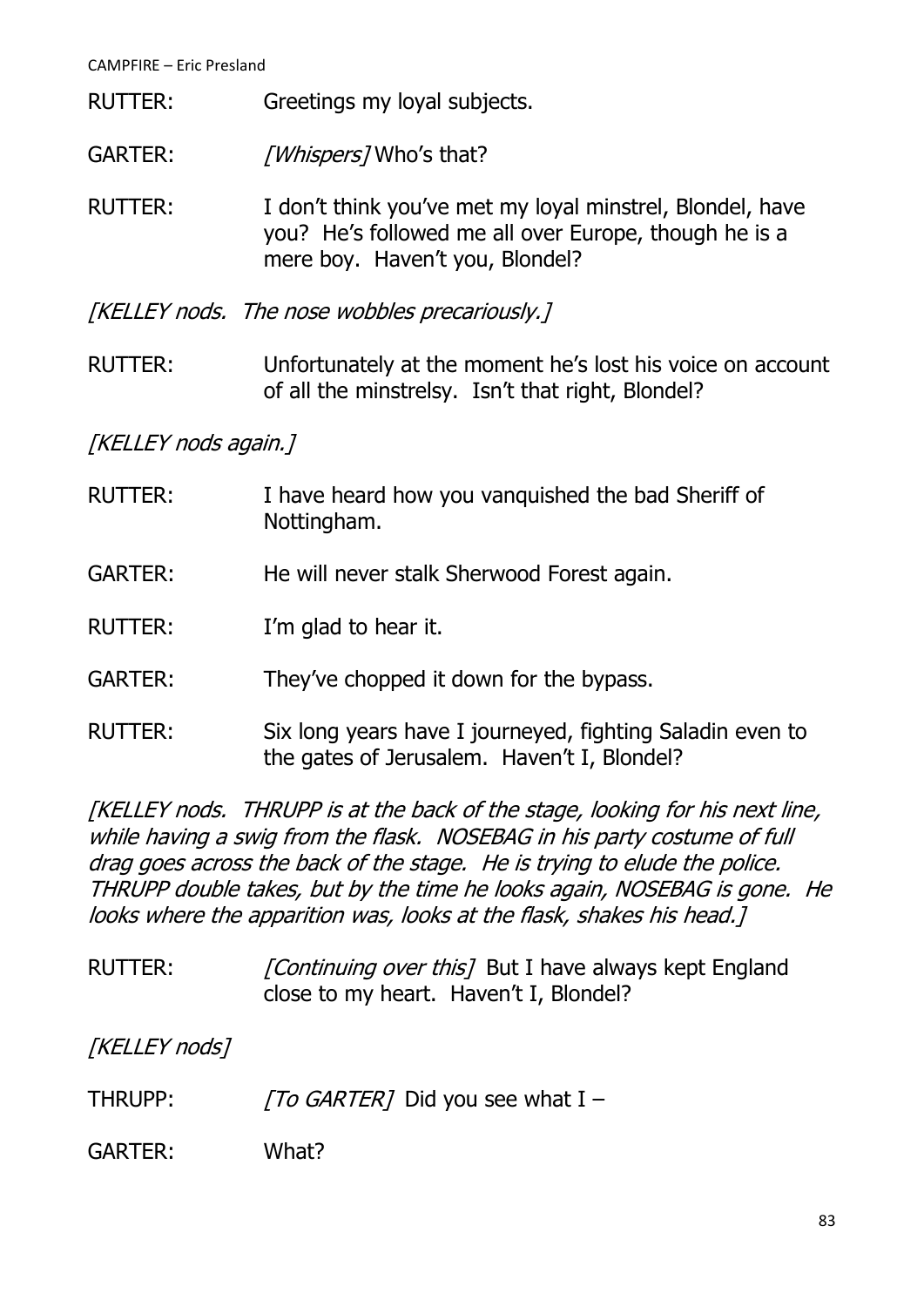THRUPP: [Looks again. There is nothing.] Nothing.

RUTTER: You have brought justice to this most fair part of my kingdom, for which I thank thee. Hasn't he, Blondel?

[KELLEY nods again.]

GARTER: Gosh, it was nothing. Any folk hero would have done the same.

[THRUPP looks towards the back again. NOSEBAG crosses back again, this time followed by the 2<sup>nd</sup> POLICEMAN. THRUPP shakes his head and finishes off the hipflask. GARTER kneels.]

RUTTER: In honour of thy services – arise, Sir Robin.

[Silence. GARTER kicks CHISOLM.]

CHISOLM: Hooray!

DEIRDRE: I like that. Both patriotic and instructive.

- RUTTER: But now let us have feasting and merriment. My loyal messenger told me that jolly Friar Tuck was preparing a most noble repast in my honour. Where is he?
- THRUPP: [Reading off the log] The lies back, His stomach taut and firm, His ribcage arched His eyes closed to ecstacy."

RUTTER: My poem!

DEIRDRE: That doesn't sound like Friar Tuck to me.

[GARTER shoos THRUPP.]

GARTER: Exit.

THRUPP: [Saying it as a line] Exit. Oh, I see! Exit! [He exits.]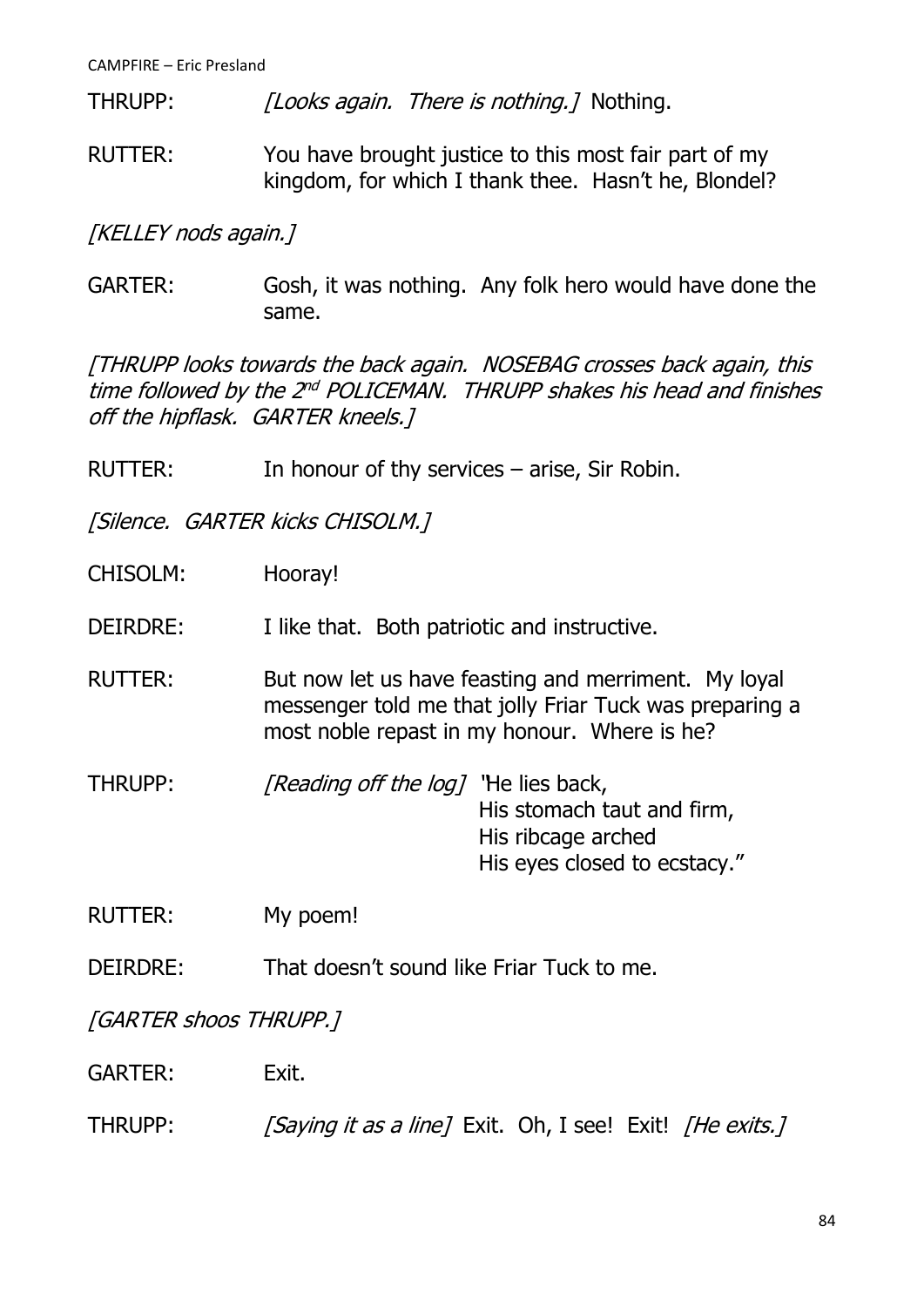GARTER: Perhaps you are thirsty, sire. Try some of our excellent local mead.

RUTTER: [Removing poem from the log and destroying it as he speaks] Ah yes, mead! The nectar of old England. How I have missed it! I even commanded my loyal minstrel to compose a ballad in its honour. Didn't I, Blondel?

[KELLEY nods again.]

How did it go? You must sing it for me.

[KELLEY protests in mime.]

Well, maybe not. If I remember it went something like this: "Real mead again, don't know where, don't know when"

- GARTER: I will go fetch it. [Exits.]
- RUTTER: What excellent and stout-hearted chaps they are. I would that all my subjects were as brave.

[THRUPP enters, dragging NOSEBAG in his full drag costume.]

- THRUPP: Look what I found skulking in the woods. [As himself] What do you think of that, eh?
- DEIRDRE: Who is this person? I don't understand.
- RUTTER: Good heavens! Maid Marian! Welcome, lovely Marian to our camp.
- DEIRDRE: Of course. Silly of me.
- GARTER: [To DEIRDRE] She's the leader of the local Guides. A kind of Special Guest Star.
- RUTTER: But where is Friar Tuck? I told you to bring Friar Tuck.

[KELLEY wags a disapproving finger in sympathy.]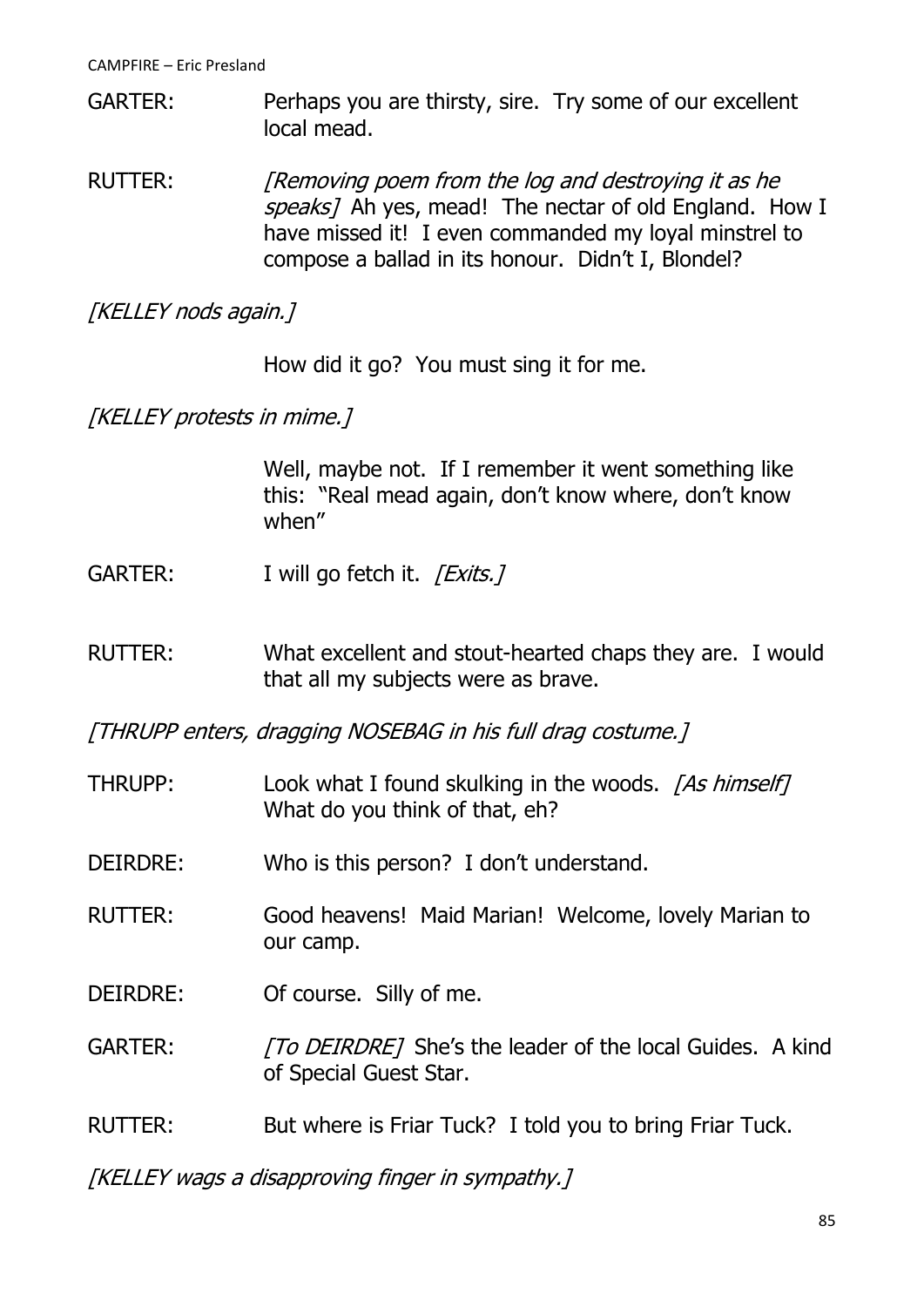| THRUPP: | $But -$            |
|---------|--------------------|
| RUTTER: | Stay in character  |
| THRUPP: | He was lurking $-$ |

[KELLEY indicates he must go with his nose.]

- RUTTER: No matter what Maid Marian was doing, go and get me Friar Tuck this instant. [KELLEY pushes THRUPP off] Well, Marian, I'm sure you have a lot of things you ought to be doing.
- NOSEBAG: What? Why surely. Wimples to sew, lutes to play. You know how it is… A Maiden's work is never done
- RUTTER: Don't let me keep you.
- NOSEBAG: Thanks. Well, be seeing you  $er King Richard$ .
- RUTTER: Bye-ee.

[NOSEBAG exits. KELLEY tries to follow but THRUPP re-enters, with CHISOLM, who now has the frying pan, blocking his way. THRUPP tries to say his line, but dries. He looks at the rock, but there is nothing on it. He runs to the log. With relief:]

THRUPP: "His strong thighs grip my waist as I enter him, He trembles as my fingers run across his chest"…

[They all stare in horror. KELLEY gets his attention, and mimes going off to get the cauldron. It's a bit like a turn at charades. The penny drops.]

I'll go and get the cauldron.

RUTTER: Why?

THRUPP: I think we're going to need it.

[THRUPP runs off to get the cauldron in panic.]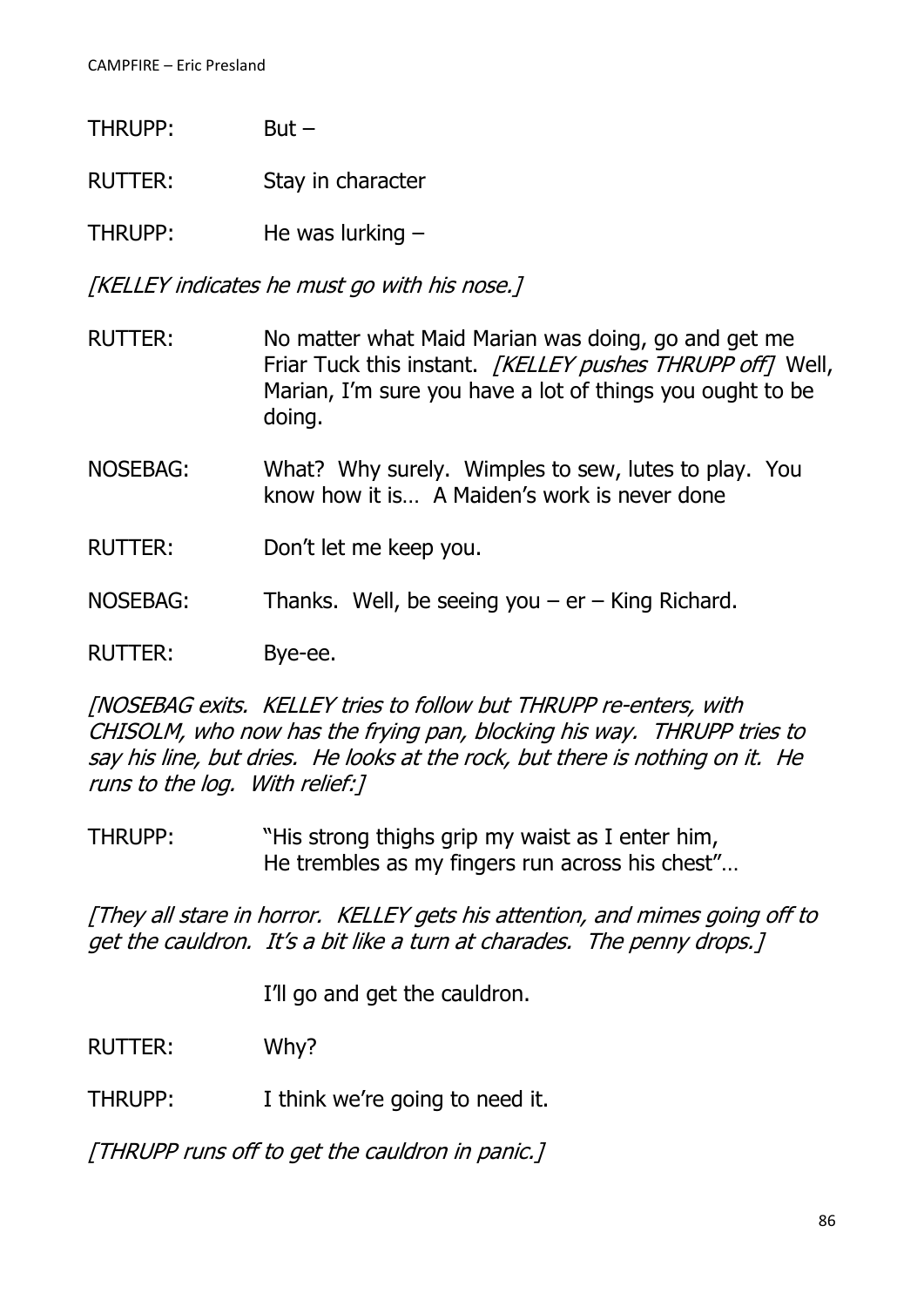- DEIRDRE: What's going on? I don't understand.
- RUTTER: What is this? Where is my supper?

CHISOLM: It was ready, my lord. I tasted it to see if it was good. And it was. Very. So I tasted it a little more. And it was even better. So I tasted it again. And it was simply the most scrumptious supper – and so I ate it all.

[Over CHISOLM's speech RUTTER destroys the card on the log.]

- RUTTER: Are you telling me there is no supper because you ate it all? You must give up these dreadful habits.
- CHISOLM: But I've nothing else to wear.
- RUTTER: Well you shall pay for this.

[THRUPP and GARTER re-enter with the cauldron. He reads off it as he comes -]

THRUPP: The hairs that glisten on his back With his salt sweat, I want to lick it off To run my tongue down vertebrae to the cleft – GARTER: That's a bit ripe! THRUPP: This is disgusting! DEIRDRE: I quite agree. [To THRUPP] I'll have you cashiered, young man. RUTTER: He's drunk. [KELLEY mimes drinking and getting sozzled.] DEIRDRE: Drunk? This gets worse and worse. RUTTER: [To CHISOLM] For god's sake, keep going. [To audience] Give me that cauldron. Into the pot with him, Little John. CHISOLM: My lord –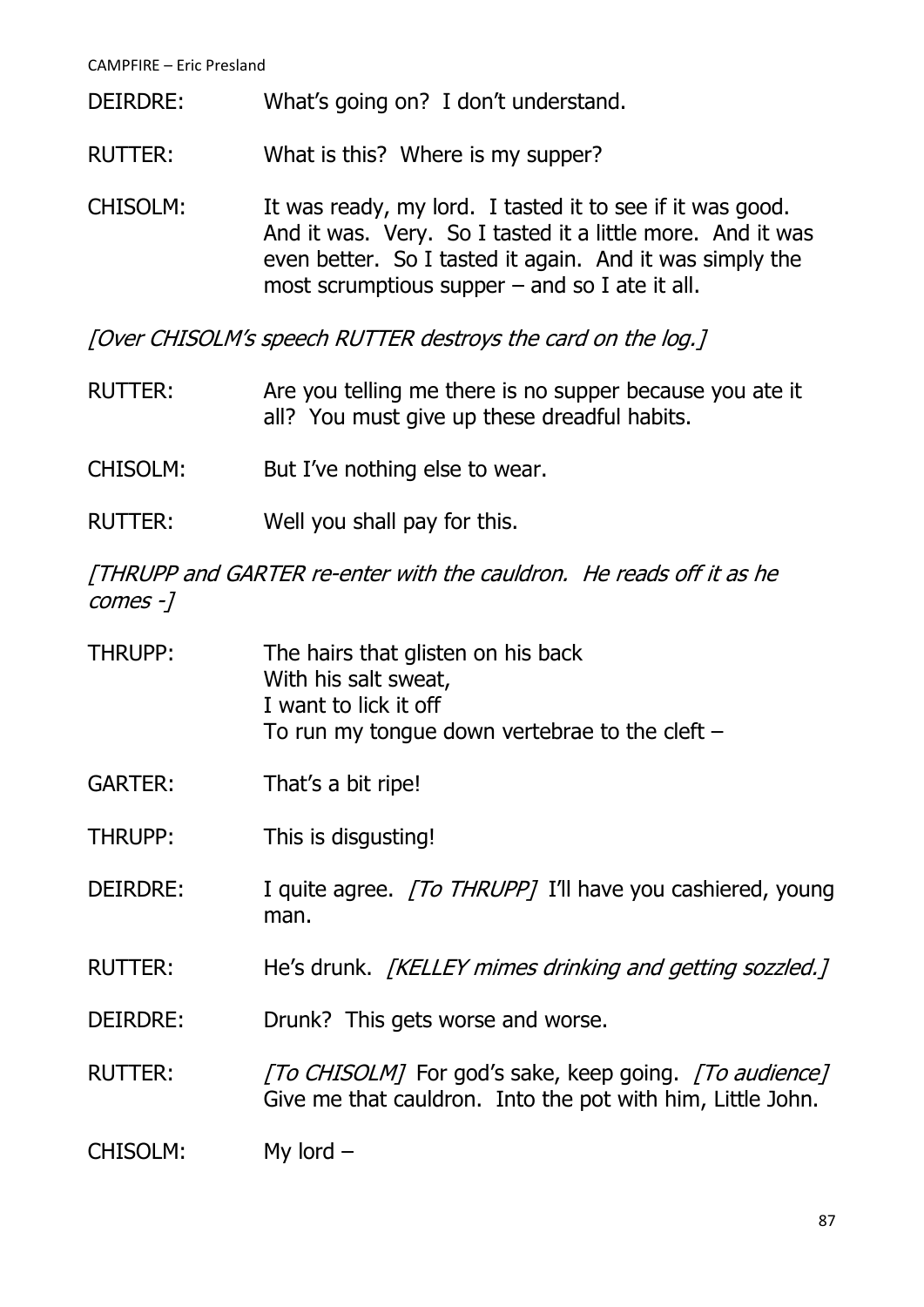- RUTTER: No arguments. The king has spoken. Little John?
- THRUPP: This camp is cursed. There's a sex fiend at work. There's lubricating jelly in the tent. I cleaned my teeth with it.

[There is a shocked silence. CHISOLM is left stranded with no-one to put him in the cauldron.]

- CHISOLM: I suppose I'd better get in then. [He does so.]
- RUTTER: Let's add some herbs…
- GARTER: But we haven't got thyme! *[He finds this hysterically* funny. KELLEY does too; he seems to be turning into Harpo Marx.]
- THRUPP: And Garter and Chisolm play with themselves. I heard them say so.
- DEIRDRE: Oh, stop him, stop him. Stop this filth!
- CHISOLM: With pleasure.
- THRUPP: If you can keep your head when all around you…
- RUTTER: That's later.

[CHISOLM brains THRUPP again with the frying pan.]

- THRUPP: You'll be a man, my son. *[He passes out.]*
- CHISOLM: Help, help, the water's getting hotter.
- RUTTER: Bear up, good friar. Imagine that you are a missionary in the Northlands, where, I am told, guests there are often served in such wise.

[A look of consternation comes over CHISOLM's face.]

CHISOLM: It's happening.

### GARTER: What?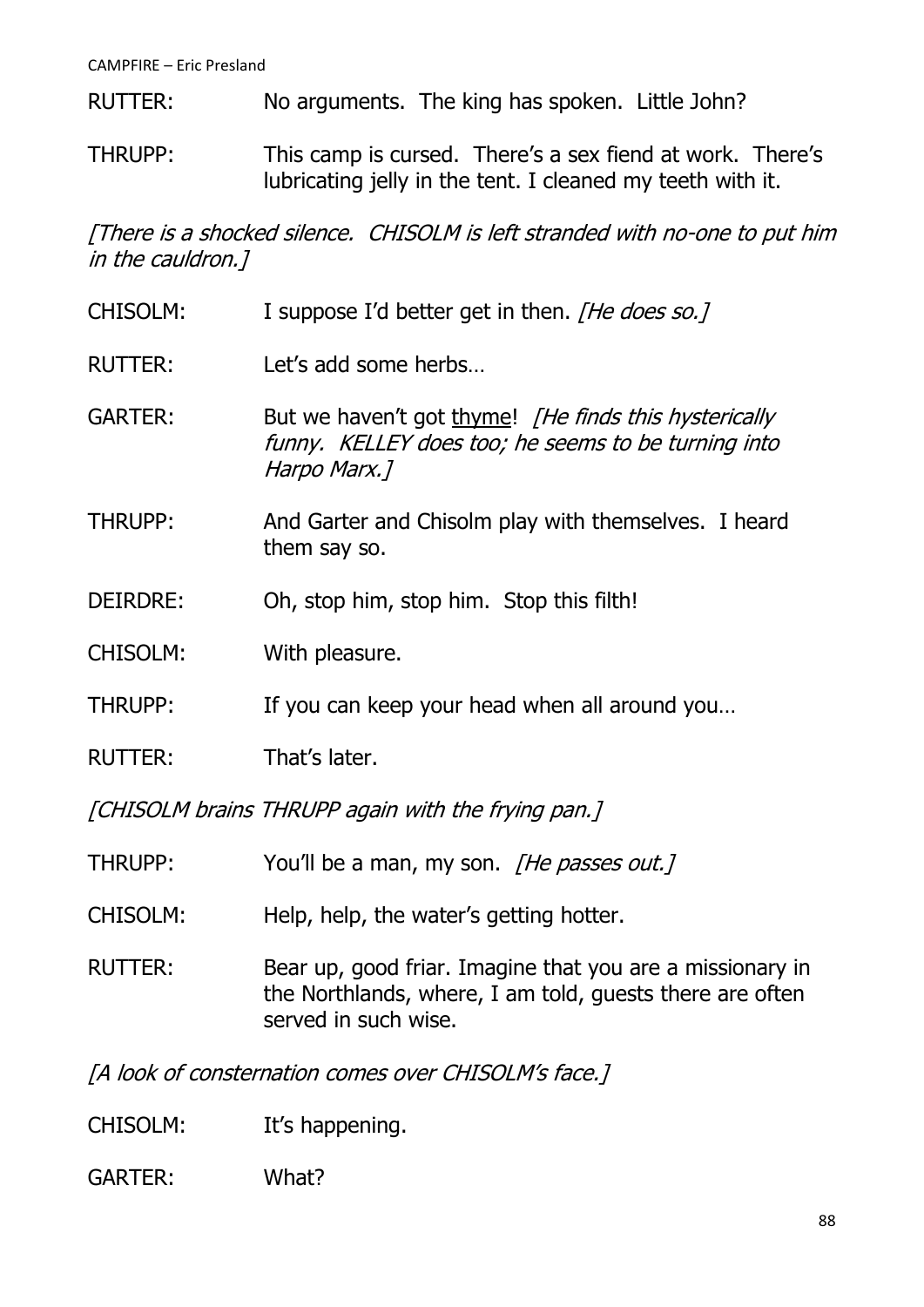CHISOLM: My bladder. It didn't want to work and now it does. I can feel it coming on. What shall I do?

GARTER: Stay in character.

CHISOLM: What??

[KELLEY dithers then finds the loyal toasting cup. Measures it, nods, hands it to GARTER.]

GARTER: Stay in character. At all times. Golden rule. Here, use this.

[He hands the loyal toasting cup to CHISOLM.]

- GARTER: Now get down.
- CHISOLM: The heat grows too intense. I faint.

[He ducks behind the cauldron.]

GARTER: Stay, sire. This is my most trusty comrade. Spare him.

[A very loud tinkle into the drinking cup starts. RUTTER is standing over THRUPP in case of more trouble. He is away from the cauldron, and so doesn't actually hear what is going on. GARTER, being nearer to CHISOLM, does.]

| <b>RUTTER:</b> | But what is that sound that strikes upon my ear?                                        |
|----------------|-----------------------------------------------------------------------------------------|
| <b>GARTER:</b> | It is the royal huntsmen, sire. The noise denotes that<br>relief is at hand.            |
| <b>RUTTER:</b> | I can hardly contain myself.                                                            |
| GARTER:        | You're not the only one. But $-$ er $-$ we shall soon have<br>supper, for they have $-$ |
| THRUPP:        | <i>[Reviving]</i> - fornicated like rabbits all over the camp –                         |

[RUTTER brains him again.]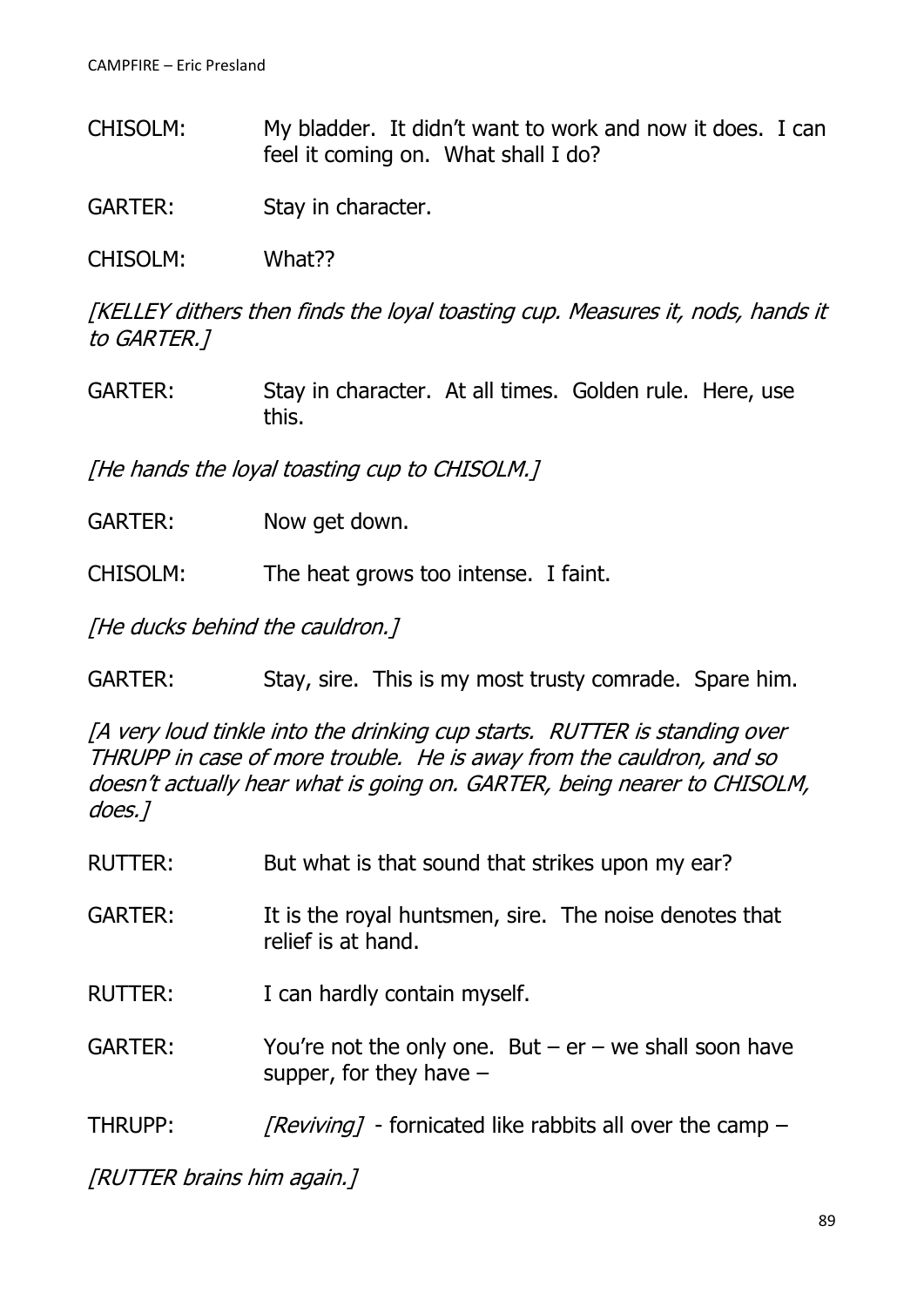- GARTER: shot one of your royal deer. We shall dine on venison tonight.
- RUTTER: Most excellent. Release Friar Tuck from his agony.
- CHISOLM: Not yet... [The tinkling is continuing.]
- GARTER: He seems to be quite enjoying the warm water –
- CHISOLM: Yes! It's the first shower I've had in months.
- RUTTER: Come, Friar. There's no need to be bashful.
- CHISOLM: Oh, yes there is!
- GARTER: Hurry up, Chisolm. *[The tinkling continues]*
- CHISOLM: You can't rush these things.
- GARTER: It is the effect of fear, sire. It has weakened him. Let me help you out, good friar.
- CHISOLM: All done.

[GARTER helps him out, taking the full royal drinking cup.]

RUTTER: All's well that ends well. I trust you have learnt you lesson, good friar.

CHISOLM: I have indeed.

RUTTER: So come, let us drink a toast to celebrate my return. You have the mead, I see. Give me my royal drinking cup, that I may pledge the health of all my subjects.

[KELLEY is horrified. Mimes that he shouldn't.]

- CHISOLM: No!
- RUTTER: What's this? My royal drinking cup, I say.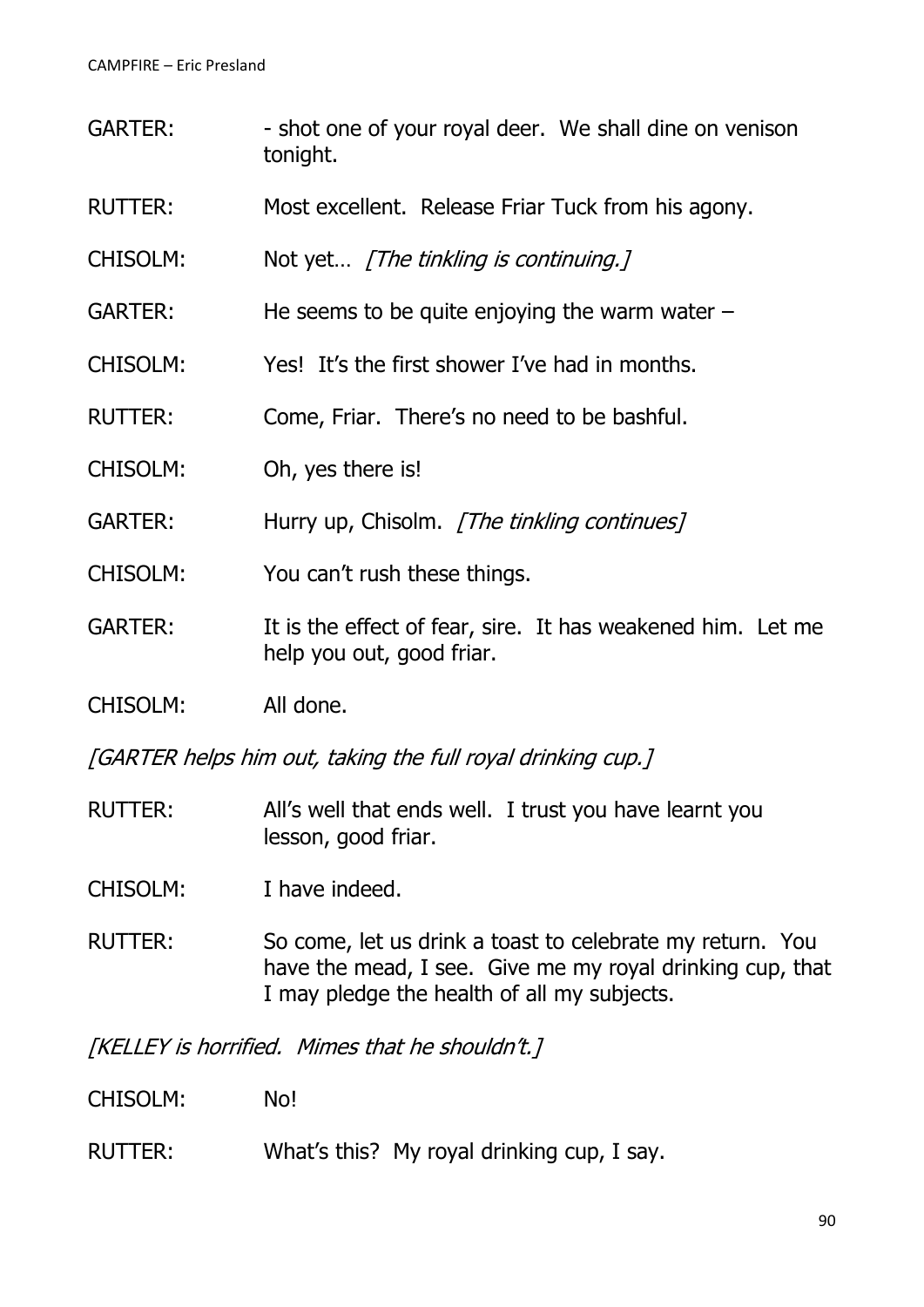GARTER: You can't –

RUTTER: Give it here.

[He lunges for it. GARTER throws it to CHISOLM – it'll need a lid, like a German beer stein – who throws it to KELLEY. THRUPP wakes up again. KELLEY throws it to THRUPP.]

THRUPP: Cheers!

[He drains it at a gulp, looks queasy, looks in the cup, passes out again.]

| <b>GARTER:</b>  | But come, let us have music.                                                                                  |
|-----------------|---------------------------------------------------------------------------------------------------------------|
| <b>RUTTER:</b>  | Let me hear that old Sherwood song that I love so well.                                                       |
| <b>CHISOLM:</b> | We can't. Thrupp's passed out again and I can't<br>semaphore.                                                 |
| <b>GARTER:</b>  | <i>[To DEIRDRE]</i> A slight technical hitch. We must consult.                                                |
| <b>RUTTER:</b>  | We've got to do it. How do we get Skip $-$                                                                    |
| <b>CHISOLM:</b> | - the captain $-$                                                                                             |
| <b>RUTTER:</b>  | - whoever he is $-$ off otherwise.                                                                            |
| <b>GARTER:</b>  | Who'll cover? Thrupp can't do his poem.                                                                       |
| <b>RUTTER:</b>  | We can do the song as we are.                                                                                 |
| <b>CHISOLM:</b> | No, you start. You're changed. We'll get in our uniforms<br>and come back and join in. Let's take Thrupp too. |

[GARTER and CHISOLM exit with THRUPP.]

RUTTER: OK. *[Sudden realisation that there are no uniforms left for* them.  $7$  But  $-$ 

> [To audience: ] But come, let us have that old Sherwood song that I love so well. How did it go, Blondel? [KELLEY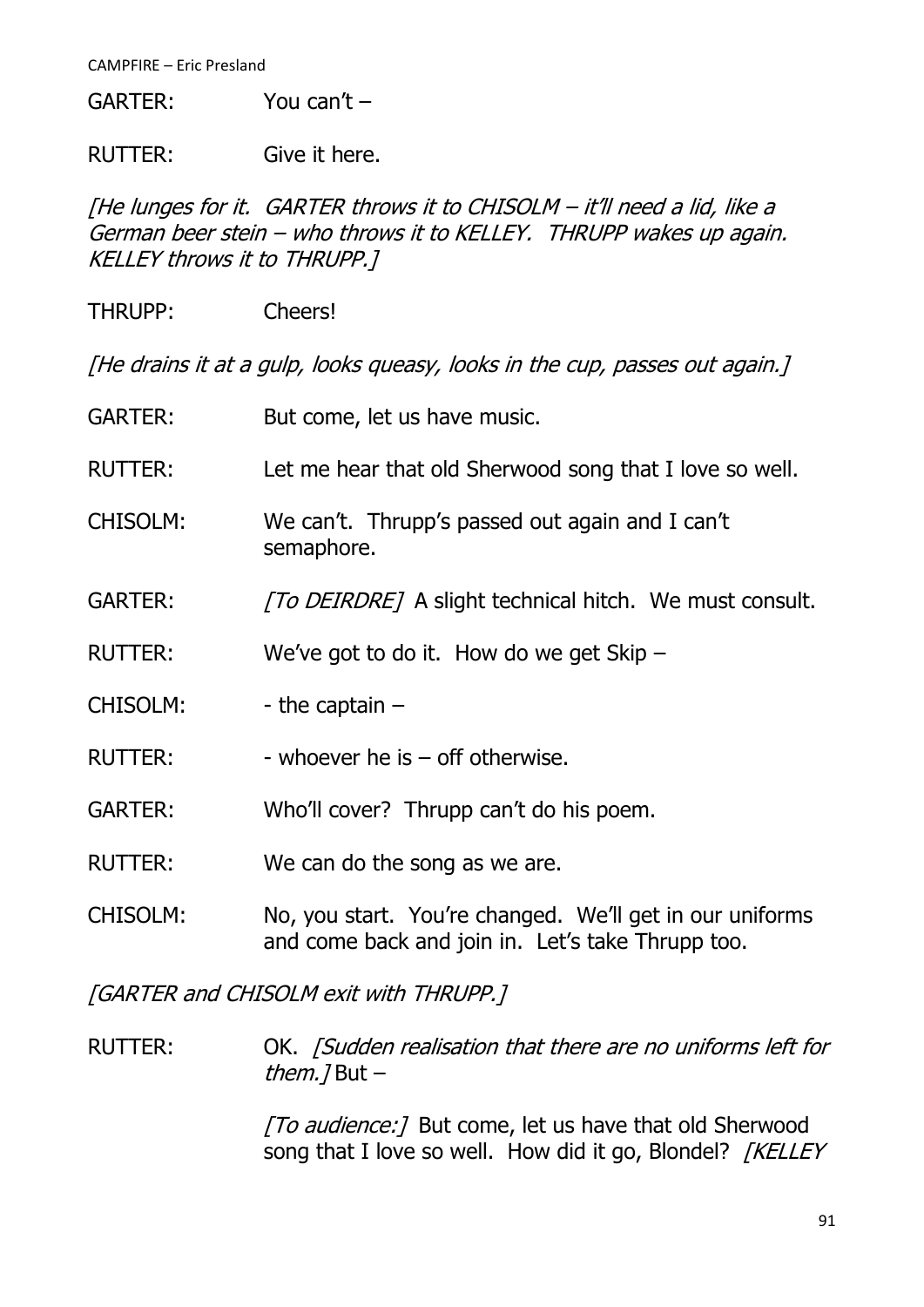shrugs] Don't you remember? [KELLEY shakes his head.] But you wrote it.

[KELLEY mimes that he is a forgetful old silly.]

I suppose I shall have to teach it to you myself.

[KELLEY mimes 'Oh goody'.]

RUTTER: By the campfire, by the campfire With the open sky above By the campfire, not a damp fire, It's the country life we love

[RUTTER takes KELLEY's arm and gets him to dance]

The skies are blue, the grass is green The sun is warm and the air is clean We're the fittest boys you've ever seen –

With our campfire, cheer-and-stamp fire With our champ camp fire routine.

[To the audience: ] All together now  $-$  one  $-$  two  $-$  three

By the campfire, by the campfire

[He conducts with the strap-on. KELLEY joins in.]

[CHISOLM and GARTER reappear and join the line-up. They are wearing COYLE and HODGEKISS's clothes.]

- CHISOLM: Couldn't find our uniforms.
- RUTTER: I know who's got them.

GARTER: But we found some hankies, though.

[He passes out coloured hankies of the kind used to signal sexual preference in 'the hanky code'. They wave them in best Gang Show tradition.]

ALL: By the campfire etc.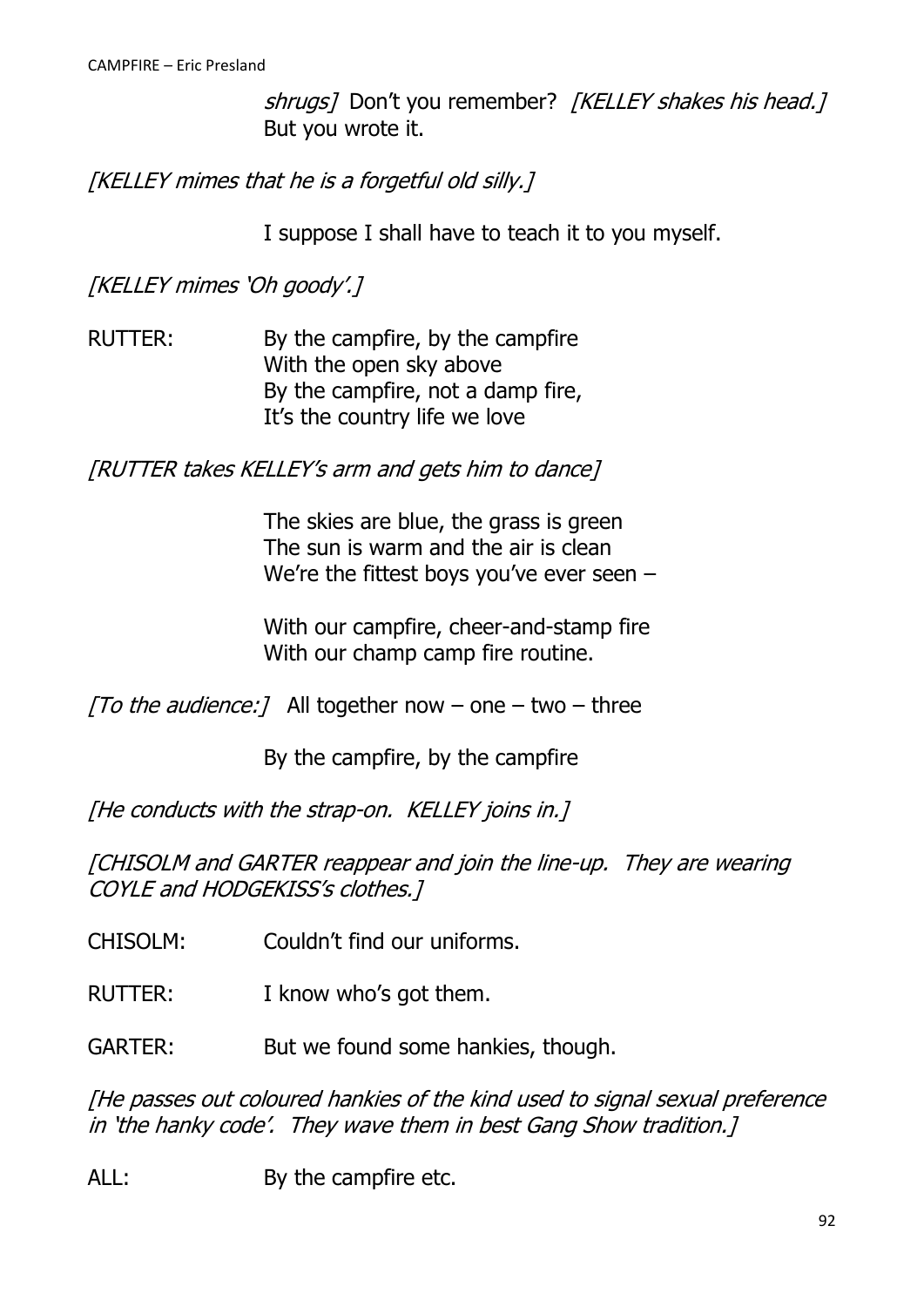[Their routine takes them off the edge of the stage. When they dance back, NOSEBAG is on the end of the line in his costume.]

- KELLEY: What are you doing here?
- NOSEBAG: I can't get away. Filth everywhere. I thought you might be in trouble too.
- KELLEY: I am. Just join in now.

[They continue dancing.]

KELLEY: We're going to have to make a break for it together.

[They start to sidle off, still dancing. POLICEMAN 2 appears and stands watching them suspiciously in their path. They come back and try to sidle off the other way. When they reach the edge again, they return with COYLE on the end.]

RUTTER: I thought you got away.

COYLE: Fuzz round there too. We're surrounded.

- RUTTER: What do we do?
- COYLE: Keep singing.

[They do. In the energetic routine, KELLEY's nose flies off. RUTTER catches it. KELLEY stops dancing and turns his back on the audience.]

KELLEY: Ow! My nose! DEIRDRE: [To RUTTER, about the strap-on] What is that you're holding? RUTTER: It's a jelly mould. DEIRDRE: What's Robin Hood doing with a jelly mould in Sherwood Forest? RUTTER: Afters?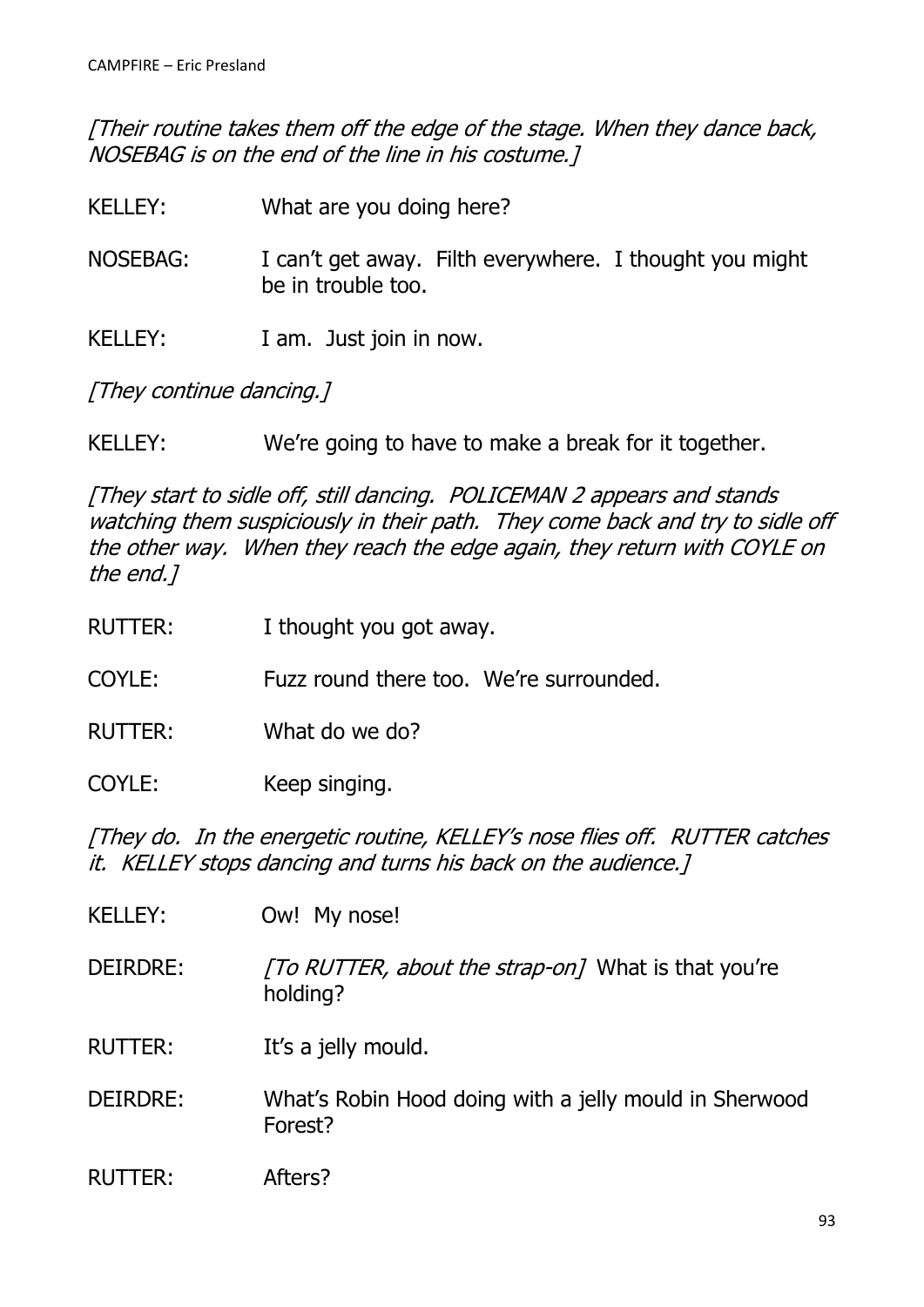KELLEY: [Groping for it] Where's my nose?

[He comes face to face with DEIRDRE.]

| DEIRDRE:       | Mr Kelley!                                                                                                |
|----------------|-----------------------------------------------------------------------------------------------------------|
| <b>KELLEY:</b> | Shit!                                                                                                     |
| NOSEBAG:       | Language! Not in front of the boys.                                                                       |
| DEIRDRE:       | [Approving] I'm glad someone has some decency. [The<br>KELLEY] Mr. Kelley, I thought you were in custody. |

[They are still trying to dance.]

Mr. Kelley, stand still while I'm talking to you. How did you escape?

- KELLEY: I haven't escaped.
- DEIRDRE: They can't have released you.
- KELLEY: Released me from what?
- DEIRDRE: From the police cell where you belong. Stand back, boys. That man is dangerous. He may be armed.
- KELLEY: She's mad. I always said she was.
- DEIRDRE: Don't move. You are surrounded. One blow on my whistle summons the constabulary.
- RUTTER: But Miss Twill –

[DEIRDRE blows her whistle.]

GARTER: Cripes, that's torn it.

DEIRDRE: We'll soon see who's mad.

[POLICEMAN 2 comes running.]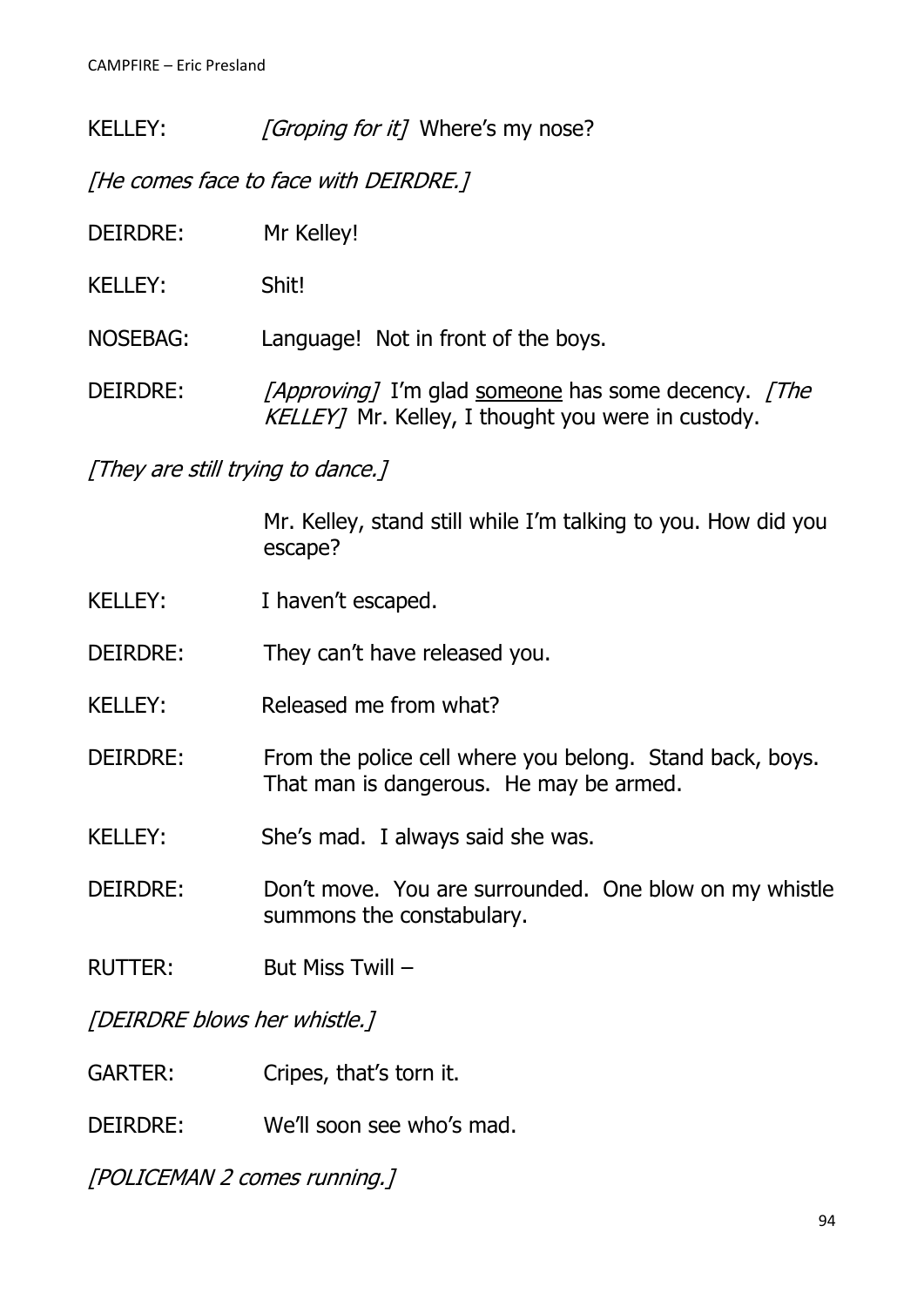- POLICEMAN 2: What's up? Where's the villain? Is it you? Or you? Put your hand up, whoever you are.
- DEIRDRE: Officer, that man *[Points to KELLEY]* is an escaped Scoutmaster. Arrest him immediately.
- POLICEMAN 2: He looks like an ordinary Scoutmaster to me.
- DEIRDRE: Half an hour ago he was taken into custody and marched down to the police station on charges of child molestation. He must have escaped his captors. Arrest him at once.
- KELLEY: I've not escaped from anywhere. I've been here all the time. I've got witnesses.
- POLICEMAN 2: Escaped, you say? We'll soon see about that.

[He takes out his radio, calls through to the Station.]

Zebra Victor Daniel to the Old Corral. Are you receiving me? Over. Zebra Victor Daniel to the Old Corral. Are you receiving me? Oh, hello Sarge. I've got a woman down here says she's seen an escaped Scoutmaster. Know anything about it? [To DEIRDRE] What's his name?

- DEIRDRE: Kelley.
- KELLEY: I'm Kelley.
- DEIRDRE: You admit it,
- KELLEY: No law against being called Kelley.
- DEIRDRE: We'll see about that.
- POLICEMAN 2: Name of Kelley. You've got him, you say? So he's not escaped? I thought so. She seems the highly-strung type to me. Right, Sarge. Zebra Victor Daniel to the Old Corral, over and out. [To DEIRDRE] It's all right, madam, he's safely under lock and key.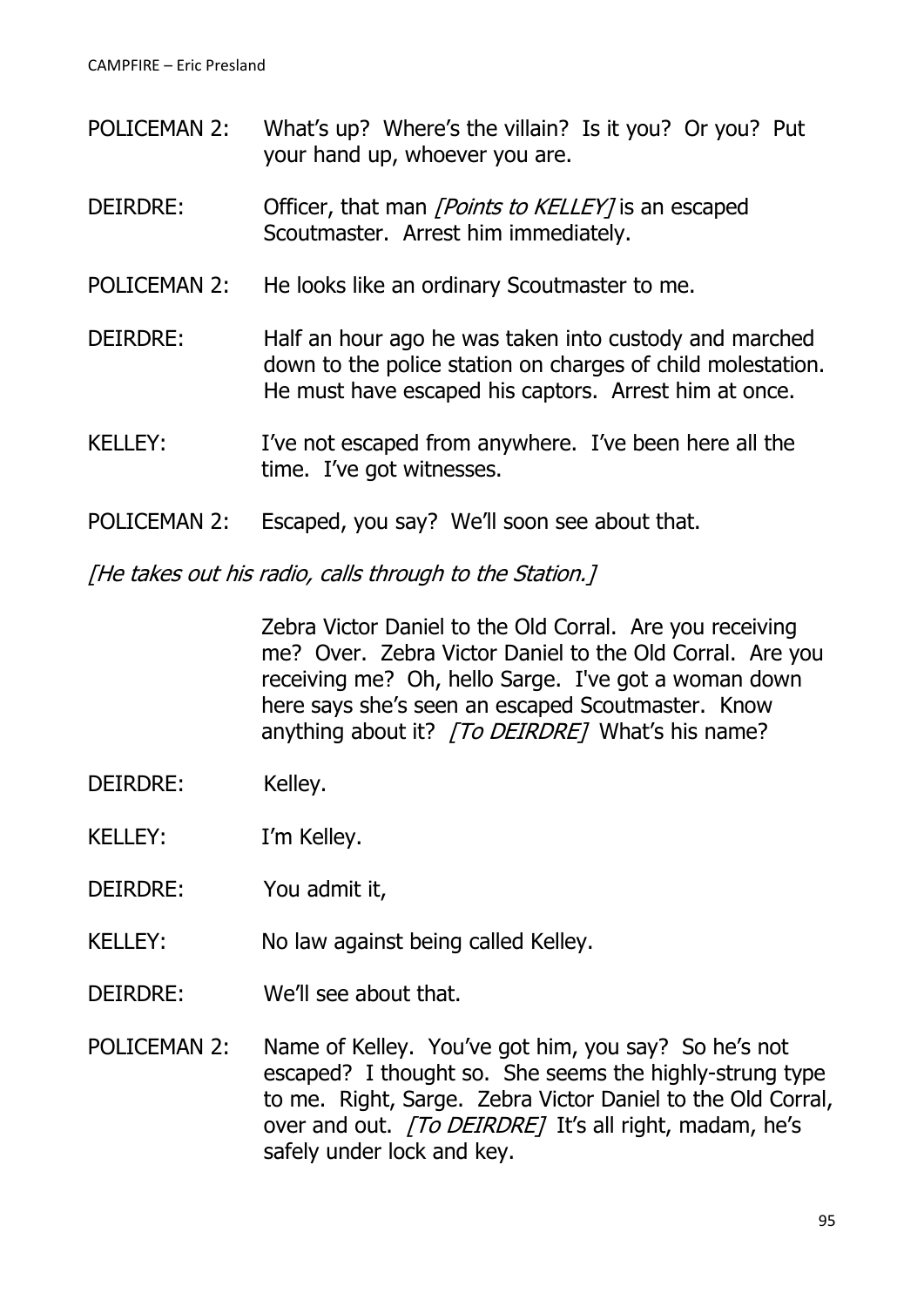- DEIRDRE: He's not. He's standing right there. I should know, I performed a citizen's arrest on him. He's dangerous.
- KELLEY: Do I look dangerous?

[He advances on her dangerously.]

- DEIRDRE: Keep away from me. [To POLICEMAN 2] Last time he tried to seize this young man's dress.
- POLICEMAN 2: [Totally confused] Really?
- DEIRDRE: And all day there's been strange men coming and going in chains and harnesses and one of the boys talked about licking sweat off, and there was one with lubricating jelly –
- RUTTER: He's given us the slip –
- DEIRDRE: and this one dressed up like Liza Minelli, and the whole edifice is crumbling, do you hear? Crumbling round our ears, and we've got to stop it, constable, you and I, before it's too late.
- POLICEMAN 2: Sure you haven't been overdoing things, madam?
- DEIRDRE: What do you mean?
- POLICEMAN 2: Well, fresh country air does funny things to people who aren't used to it. Like, turns them funny in the head, if you get my drift.
- DEIRDRE: Nonsense. I'm perfectly sane. That man is SM Kelley, or my name isn't Deirdre Twill.
- COYLE: Excuse me, what did you say your name was?

DEIRDRE: DEIRDRE Twill.

- COYLE: [Shaking his head] She has these little fantasies.
- POLICEMAN 2: What do you mean, sir?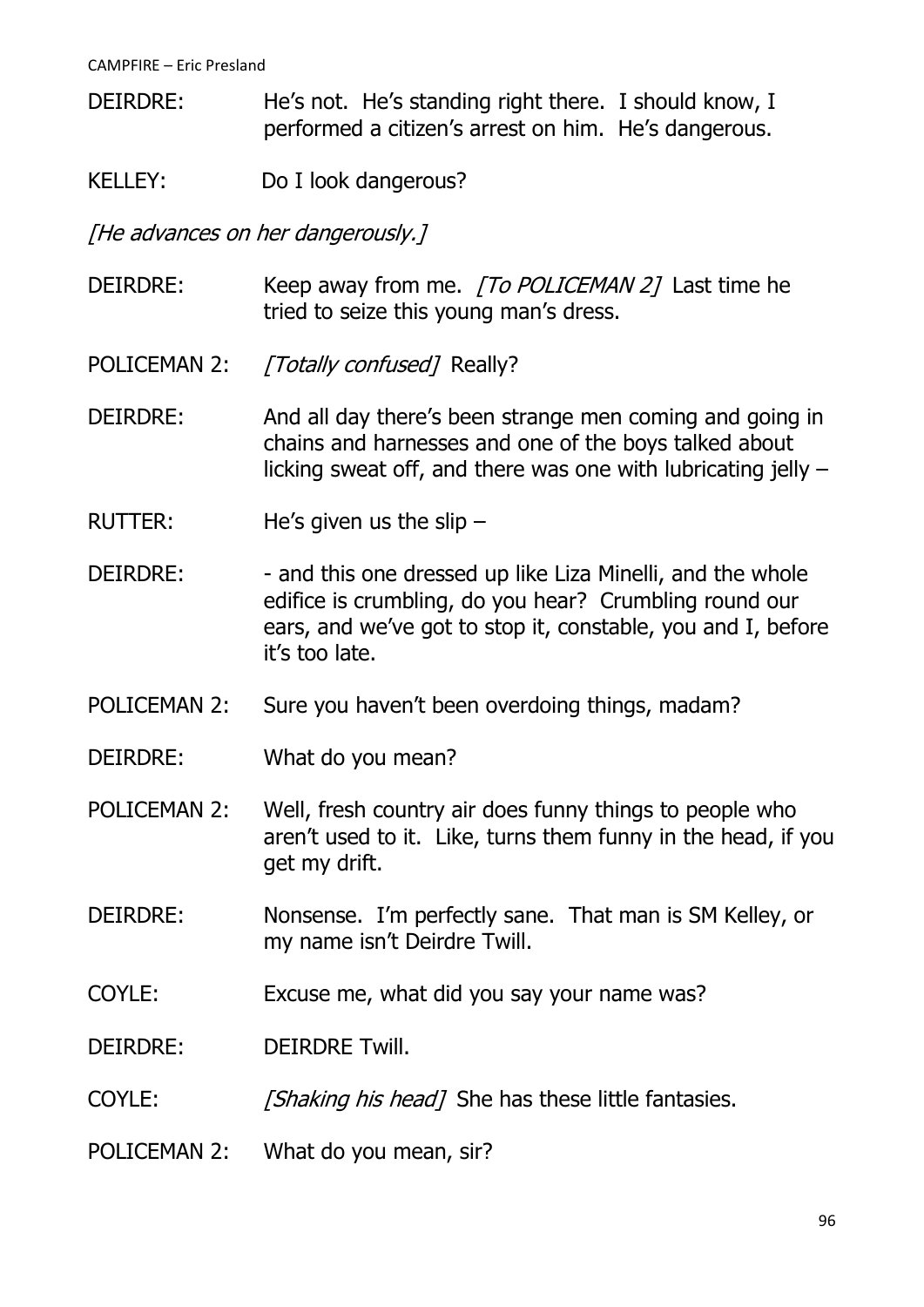| COYLE:              | We have a District Commissioner Twill. But that's not her.                                                                                                                    |
|---------------------|-------------------------------------------------------------------------------------------------------------------------------------------------------------------------------|
| <b>POLICEMAN 2:</b> | Really?                                                                                                                                                                       |
| <b>COYLE:</b>       | No. That is. <i>The points to NOSEBAG.</i> 7                                                                                                                                  |
| <b>NOSEBAG:</b>     | What? Oh yes. Absolutely. Jolly hockey sticks. Deirdre<br>Twill, that's me.                                                                                                   |
| <b>DEIRDRE:</b>     | He's lying. Arrest him. Arrest them all. They're all in it<br>together.                                                                                                       |
| COYLE:              | She's been causing problems all weekend. Ask the people<br>in the camp in the next field. Tried to gate-crash there<br>first, then claimed to be some sort of inspector here. |
| <b>POLICEMAN 2:</b> | And you're not having an inspection?                                                                                                                                          |
| COYLE:              | Of course we are $-$ and that's DC Twill doing it.                                                                                                                            |
| <b>NOSEBAG:</b>     | [To GARTER and CHISOLM] Attention!                                                                                                                                            |

[They come to attention. NOSEBAG adjusts their muir caps, straightens their harnesses.]

- NOSEBAG: Jolly good. Top hole. Full marks. Carry on.
- POLICEMAN 2: Did you want this Kelley arrested?
- DEIRDRE: I did, but you won't arrest him.
- POLICEMAN 2: He's been arrested.
- DEIRDRE: No he hasn't. He's here.
- POLICEMAN 2: We're going round in circles. You'd better come to the station, madam. We need to sort this out.

DEIRDRE: It's not me.

COYLE: And while you're sorting things out, Sergeant –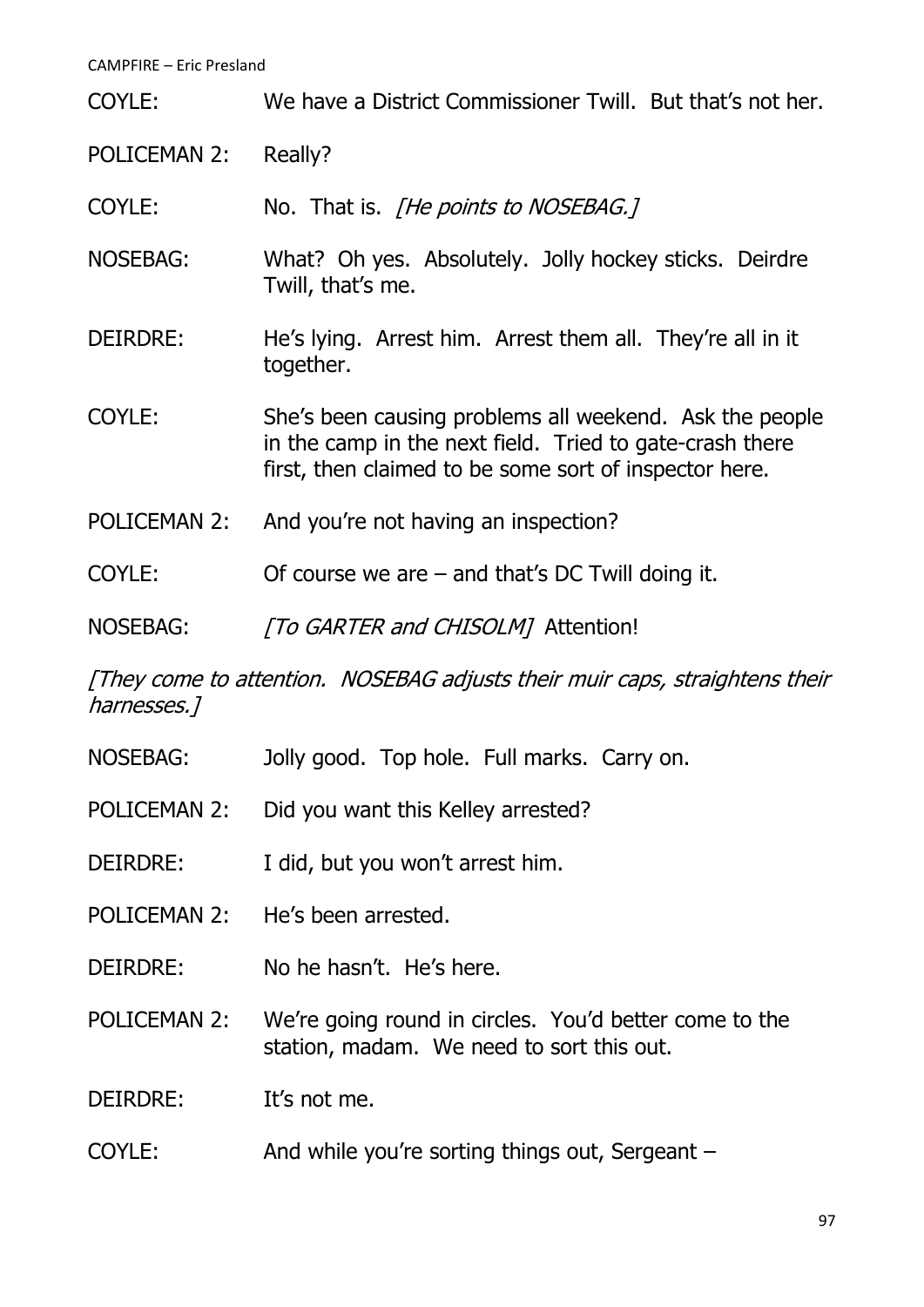- POLICEMAN 2: Constable, actually –
- COYLE: Only a matter of time –
- POLICEMAN 2: Oh, thank you –
- COYLE: perhaps you can get all these policemen called off? I'm sure they must have better things to do than loiter looking for strange men.
- POLICEMAN 2: I dunno. Some of them quite enjoy it. They will have their little bit of fun.
- COYLE: Nevertheless –
- POLICEMAN 2: [To NOSEBAG] Didn't you call them out?
- NOSEBAG: Certainly not! The idea!
- POLICEMAN 2: Her again? [Indicating DEIRDRE]
- COYLE: 'Fraid so.
- POLICEMAN 2: She's a blooming nuisance. In that case…
- COYLE: Excellent.
- NOSEBAG: So, if there's nothing more we can do for you, we have a campfire to attend.
- POLICEMAN 2: I understand. Now come along, madam.
- DEIRDRE: I will not. I am not responsible –
- POLICEMAN 2: I can see that, madam.
- DEIRDRE: This is disgraceful. I shall write to my MP.
- POLICEMAN 2: And who might that be? Mr Gladstone?
- DEIRDRE: Really!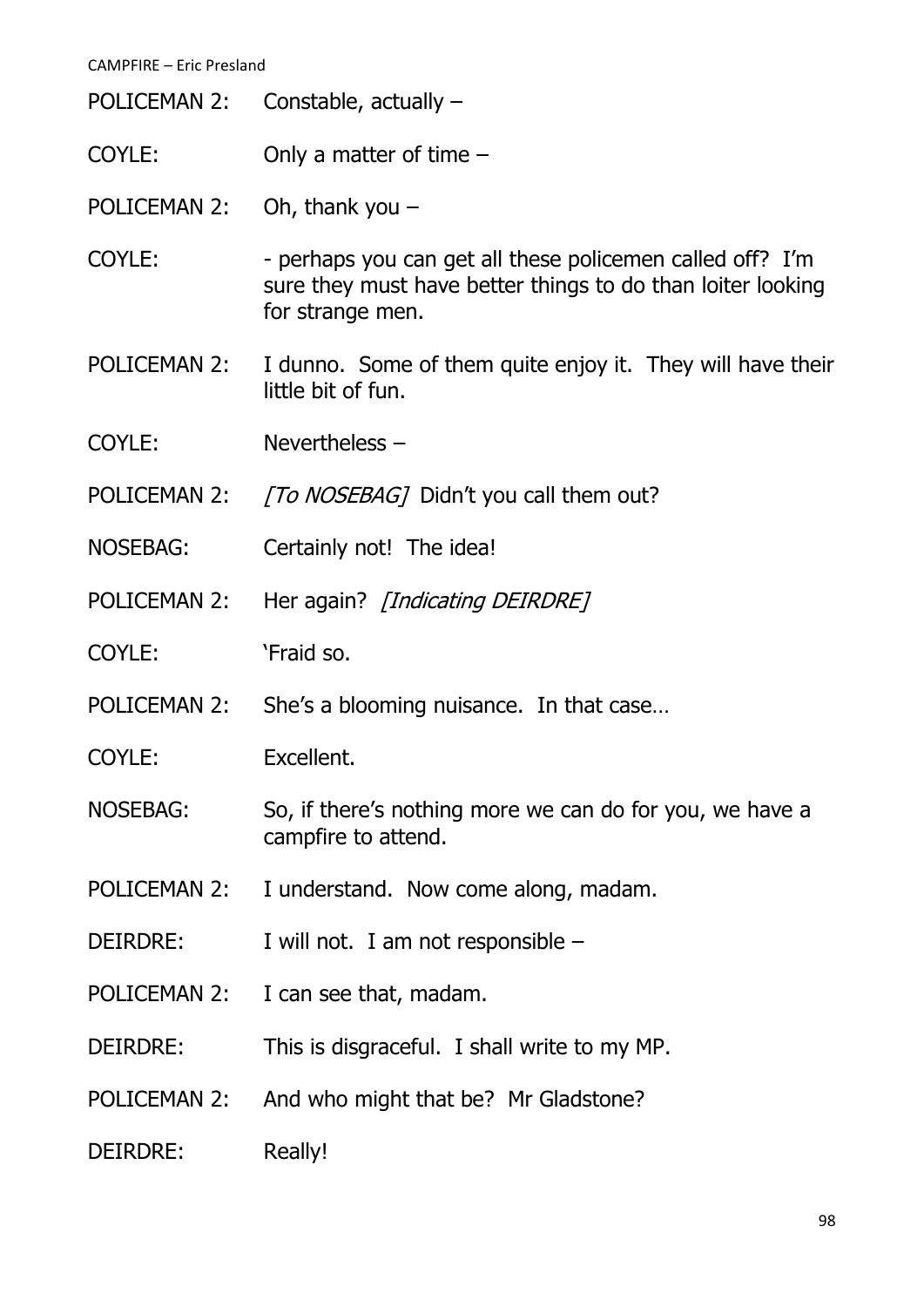[They exit, DEIRDRE protesting all the way.]

- NOSEBAG: Alright, everyone. Simmer down!
- COYLE: Careful, Nosebag. Authority's going to your head.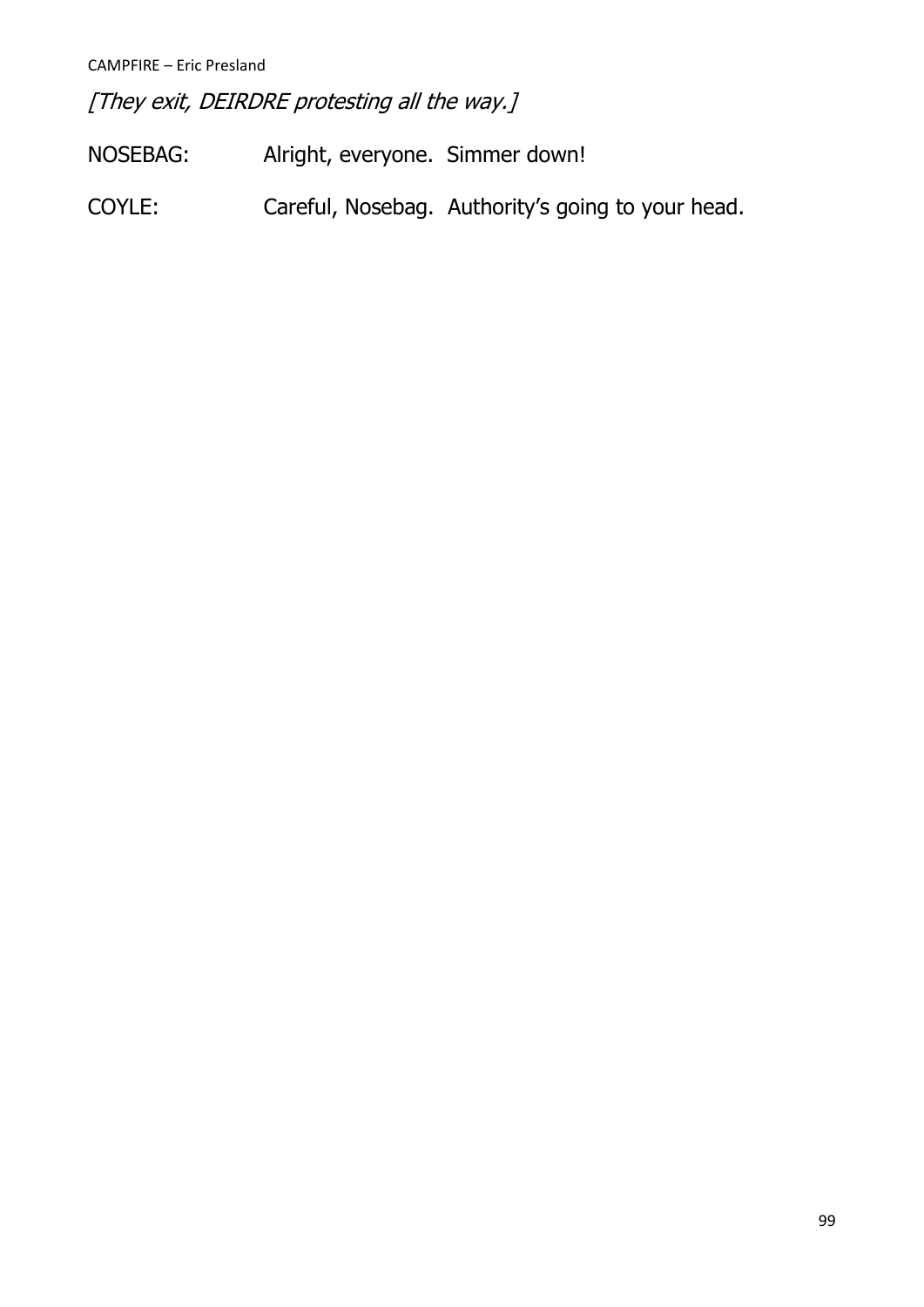NOSEBAG: Sorry. I got carried away.

- COYLE: Hey, I've had a great idea. We've got a party in the other field. Why don't you join us?
- NOSEBAG: But they're just kids.

CHISOLM/GARTER: DON'T CALL US KIDS!

- RUTTER: But what about Skip?
- COYLE: They'll release him now. Hodegkiss too.
- KELLEY: And I'll see my brother for the first time in twenty-five years.
- COYLE: Are you sure he's your brother.
- KELLEY: Who else can it be but my long-lost twin?
- GARTER: Can we really come, Coyle, old man?
- COYLE: Sure.
- GARTER: Whizzo!
- CHISOLM: Will we get to see an initiation rite this time?
- COYLE: Maybe. If you're very good.
- CHISOLM: Gosh!
- RUTTER: The way you got rid of them all was a stroke of genius.
- COYLE: I think I can safely say I surpassed myself.
- RUTTER: I love you.
- COYLE: Come here. [They kiss.]
- GARTER: Yeuch!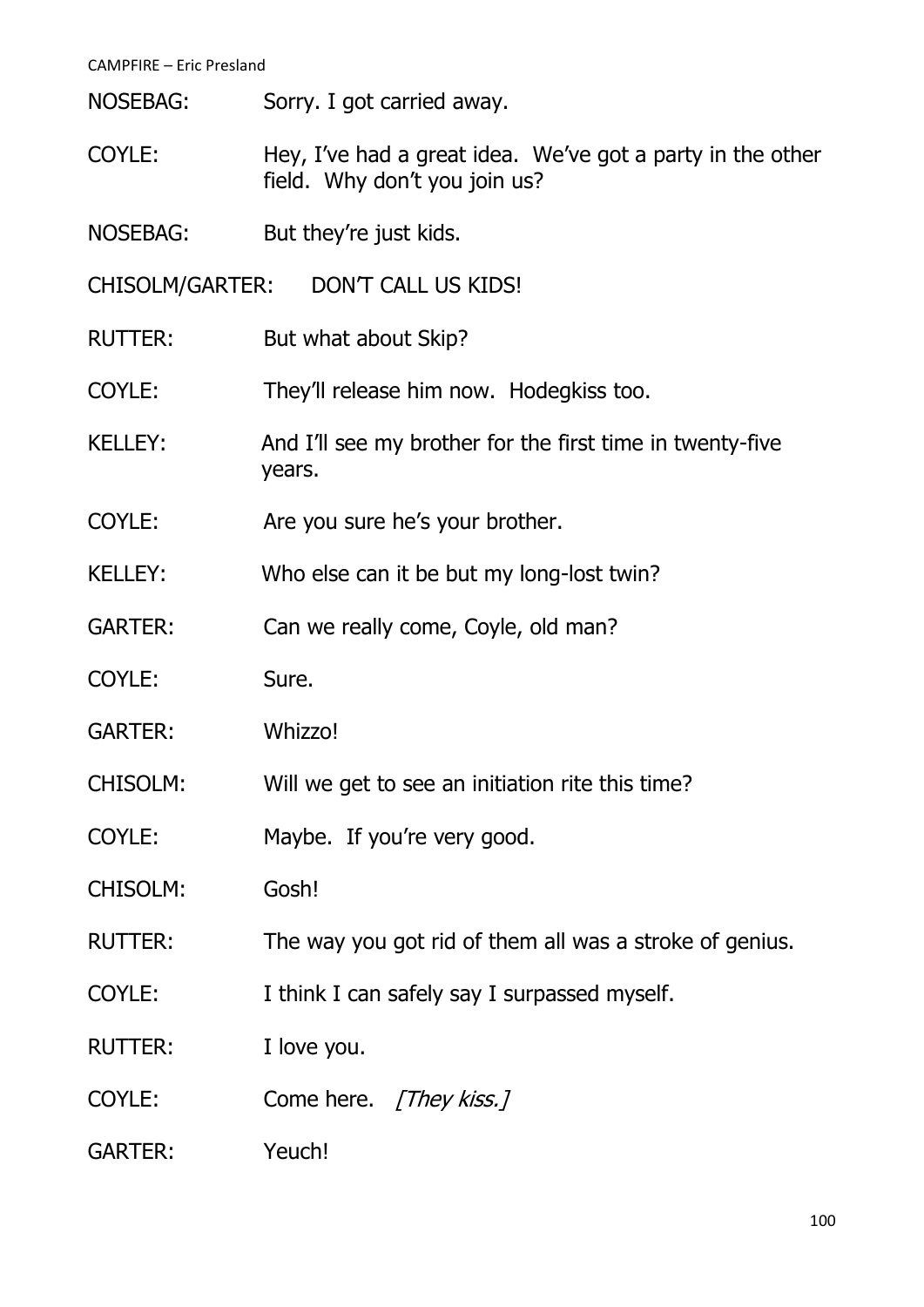| <b>CHISOLM:</b> | That's soppy.                            |
|-----------------|------------------------------------------|
| <b>RUTTER:</b>  | Even with a man?                         |
| G & C BOTH:     | It's still soppy.                        |
| <b>RUTTER:</b>  | How do you know? You've never tried it.  |
| <b>GARTER:</b>  | That's true. What do you think, old man? |
| <b>CHISOLM:</b> | Well, Rutter's a really good egg         |
| <b>GARTER:</b>  | And if he likes it                       |
| <b>CHISOLM:</b> | It can't be all bad.                     |
| <b>GARTER:</b>  | Think we might give it a whirl?          |
| <b>CHISOLM:</b> | I'm game if you are, old son.            |
| <b>GARTER:</b>  | Righty-ho. How do we do this?            |
|                 |                                          |

[They kiss clumsily and inexpertly.]

[Enter THRUPP, still drunk, but dressed in KELLEY's leather gear, with a pair of handcuffs in one hand and a riding crop in the other.]

| THRUPP:         | By the campfire, by the campfire $-$        |
|-----------------|---------------------------------------------|
| <b>KELLEY:</b>  | My gear!                                    |
| <b>NOSEBAG:</b> | Looks good. Could be quite a tasty geezer.  |
| <b>THRUPP:</b>  | By the campfire, by the campfire etc        |
| COYLE:          | Hey, Thrupp, you're too late. It's over.    |
| <b>NOSEBAG:</b> | [To THRUPP] I like the gear. You look good. |
| <b>THRUPP:</b>  | You think? It feels odd. Nice odd, though.  |